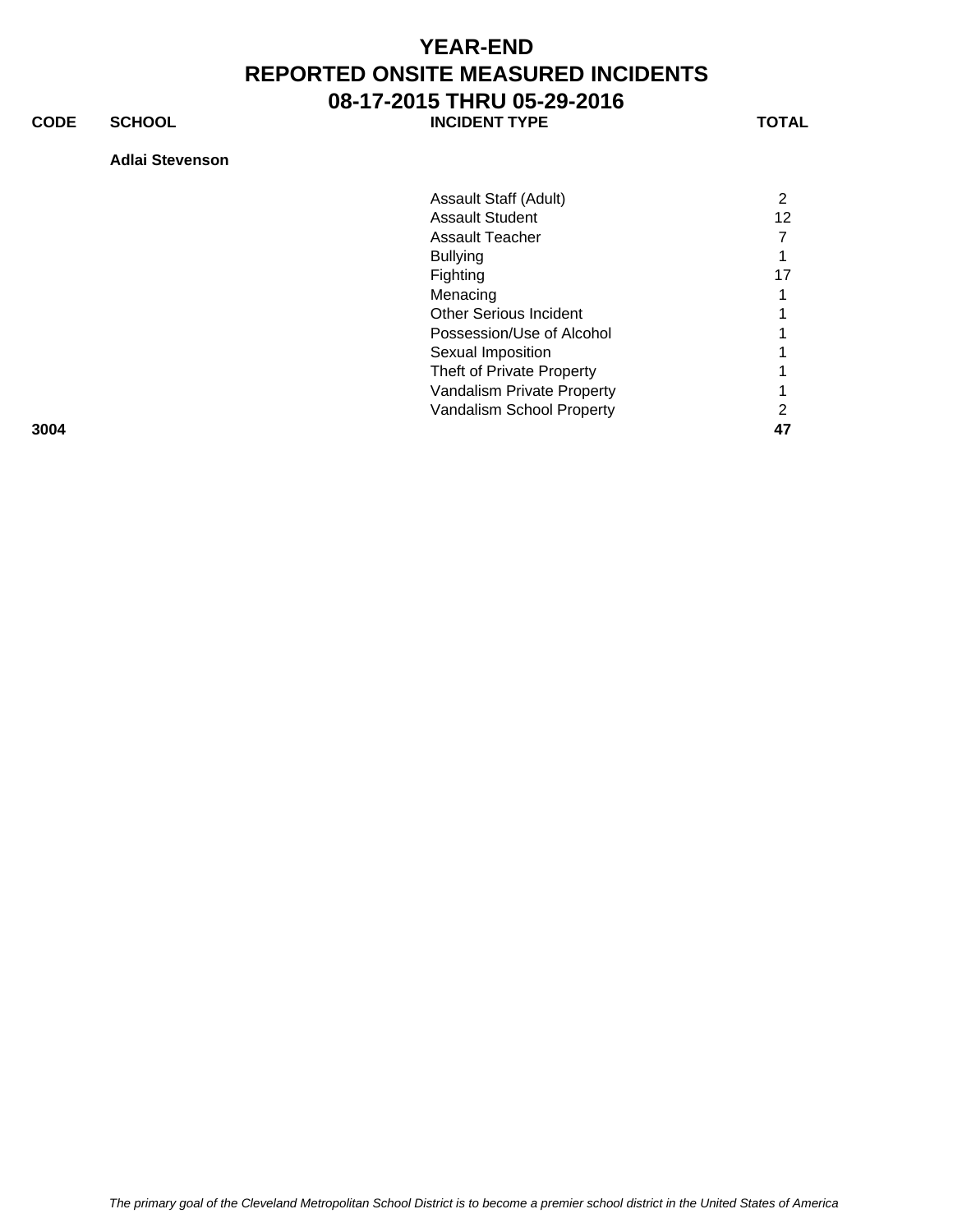**CODE SCHOOL SCHOOL INCIDENT TYPE TOTAL** 

### **Alfred A Benesch**

|      | Assault Staff (Adult)         |    |
|------|-------------------------------|----|
|      | <b>Assault Student</b>        | 6  |
|      | <b>Assault Teacher</b>        | 2  |
|      | Fighting                      | 5  |
|      | <b>Other Serious Incident</b> | 2  |
|      | Possession of Knife           |    |
|      | Public Indecency              |    |
|      | Vandalism School Property     |    |
| 3003 |                               | 19 |

*The primary goal of the Cleveland Metropolitan School District is to become a premier school district in the United States of America*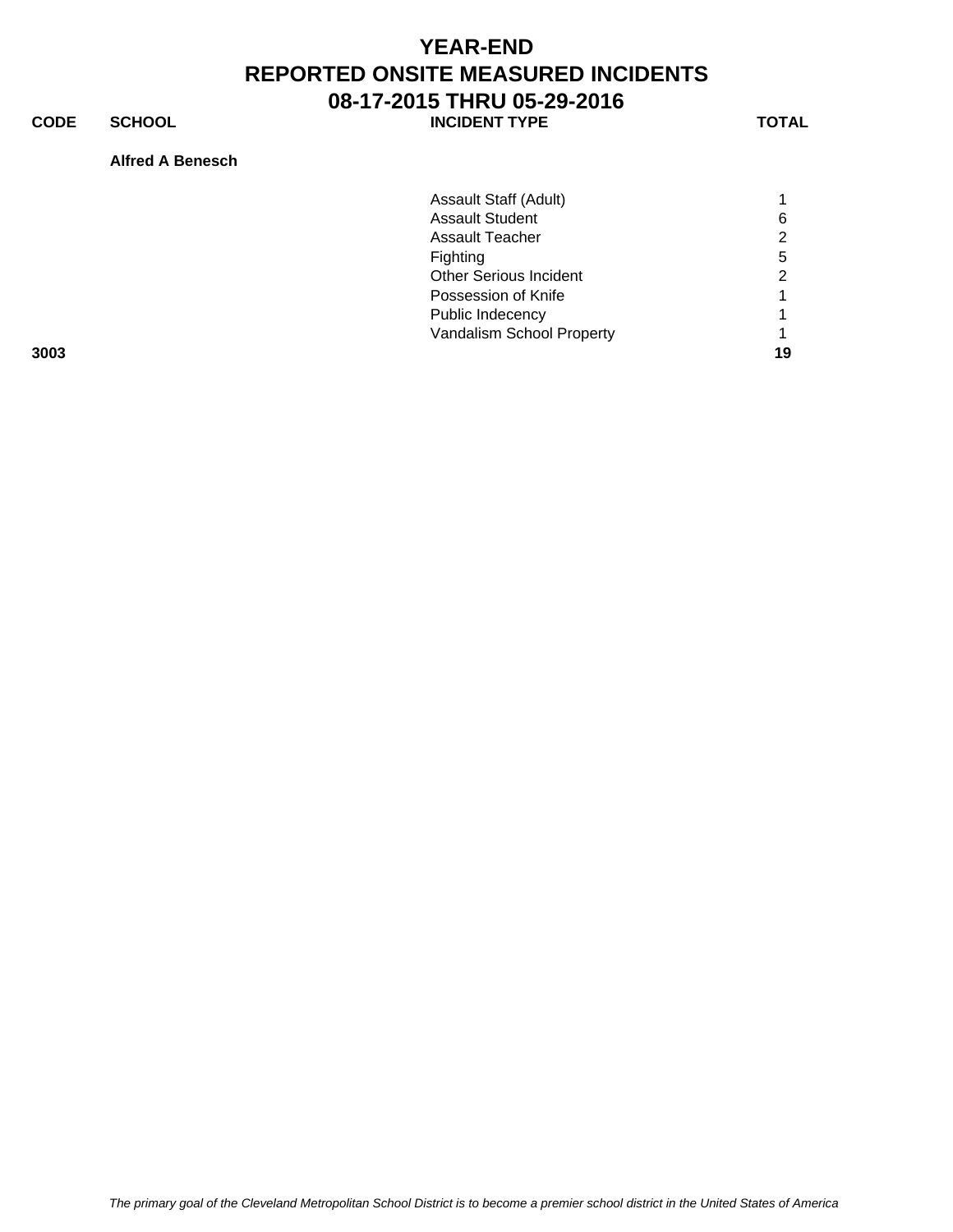**CODE SCHOOL SCHOOL INCIDENT TYPE TOTAL** 

### **Almira**

|      | <b>Assault Other</b>                 |    |
|------|--------------------------------------|----|
|      | <b>Assault Student</b>               |    |
|      | Assault Teacher                      |    |
|      | Possession of Knife                  |    |
|      | Possession of Other Dangerous Weapon |    |
|      | Public Indecency                     |    |
|      | Theft of CMSD Property               |    |
| 3012 |                                      | 13 |
|      |                                      |    |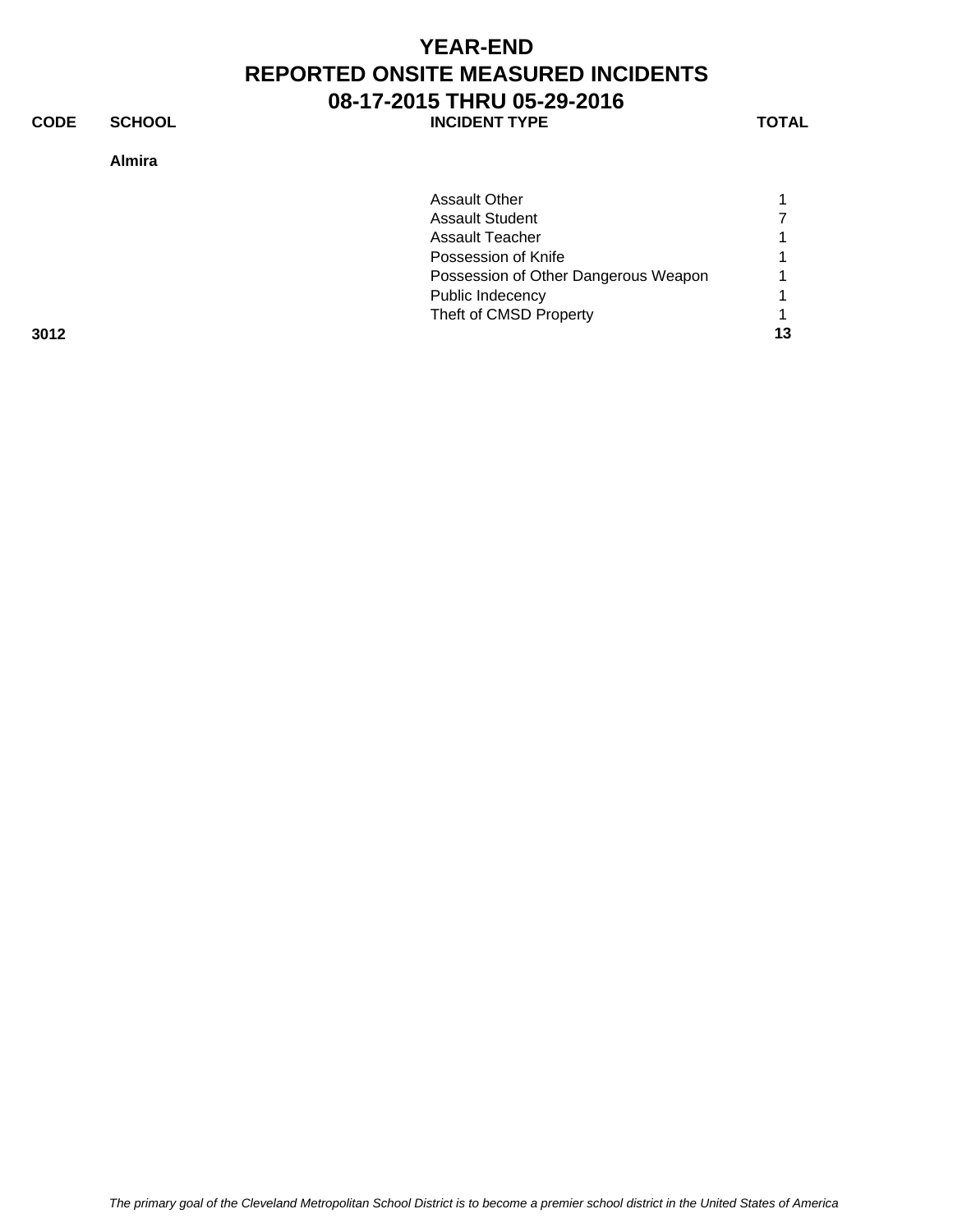**CODE SCHOOL SCHOOL INCIDENT TYPE TOTAL** 

**Andrew J. Rickoff**

|      | <b>Assault Student</b>                | 3 |
|------|---------------------------------------|---|
|      | Fighting                              | 2 |
|      | Menacing                              |   |
|      | <b>Other Serious Incident</b>         |   |
|      | Possession/Use of Scheduled Narcotics |   |
| 3016 |                                       | 8 |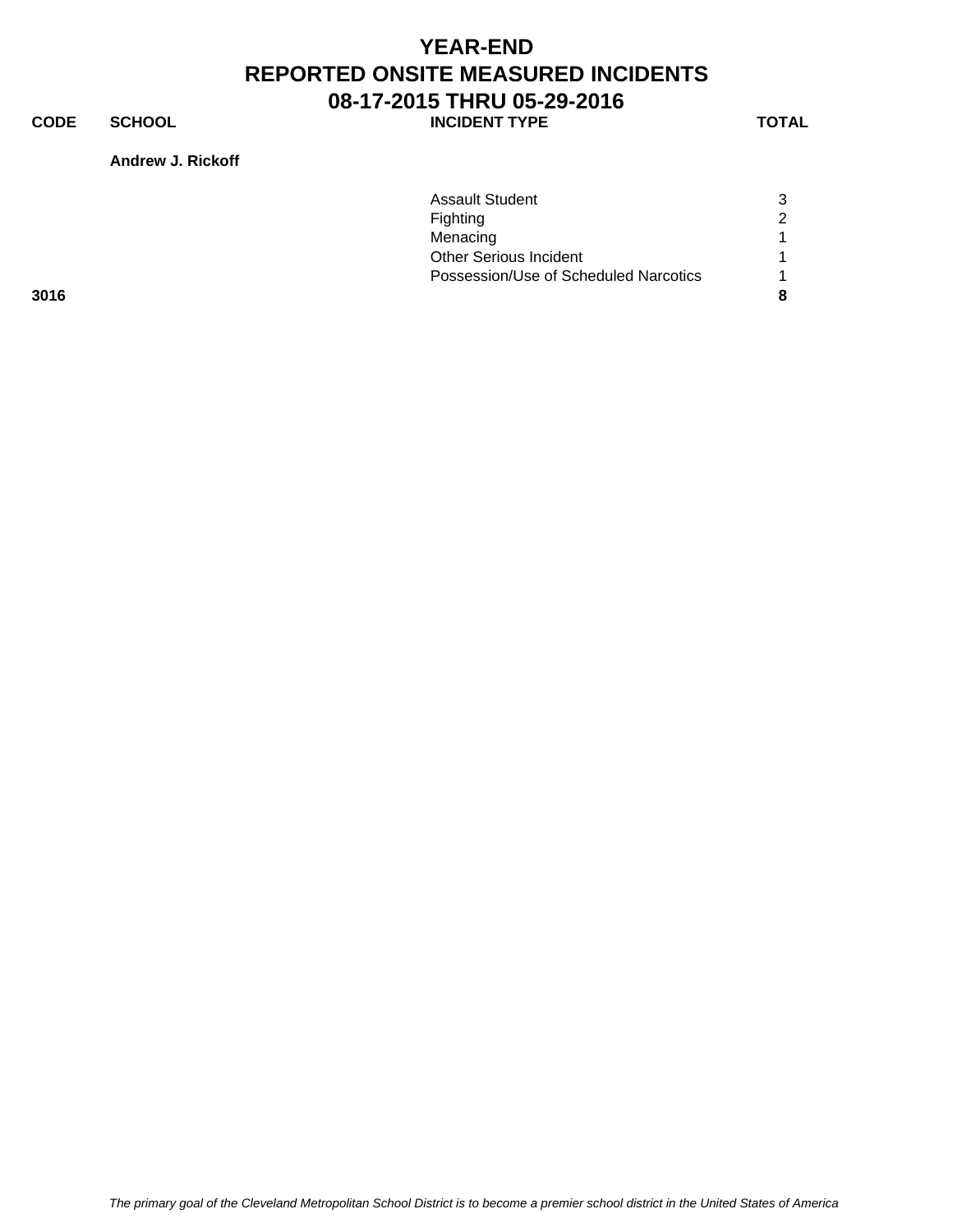**CODE SCHOOL SCHOOL INCIDENT TYPE TOTAL** 

### **Anton Grdina**

| Sexual Imposition                    |   |
|--------------------------------------|---|
| Possession of Other Dangerous Weapon |   |
| <b>Other Serious Incident</b>        |   |
| Fighting                             | 3 |
| <b>Assault Teacher</b>               | ⌒ |
| <b>Assault Student</b>               |   |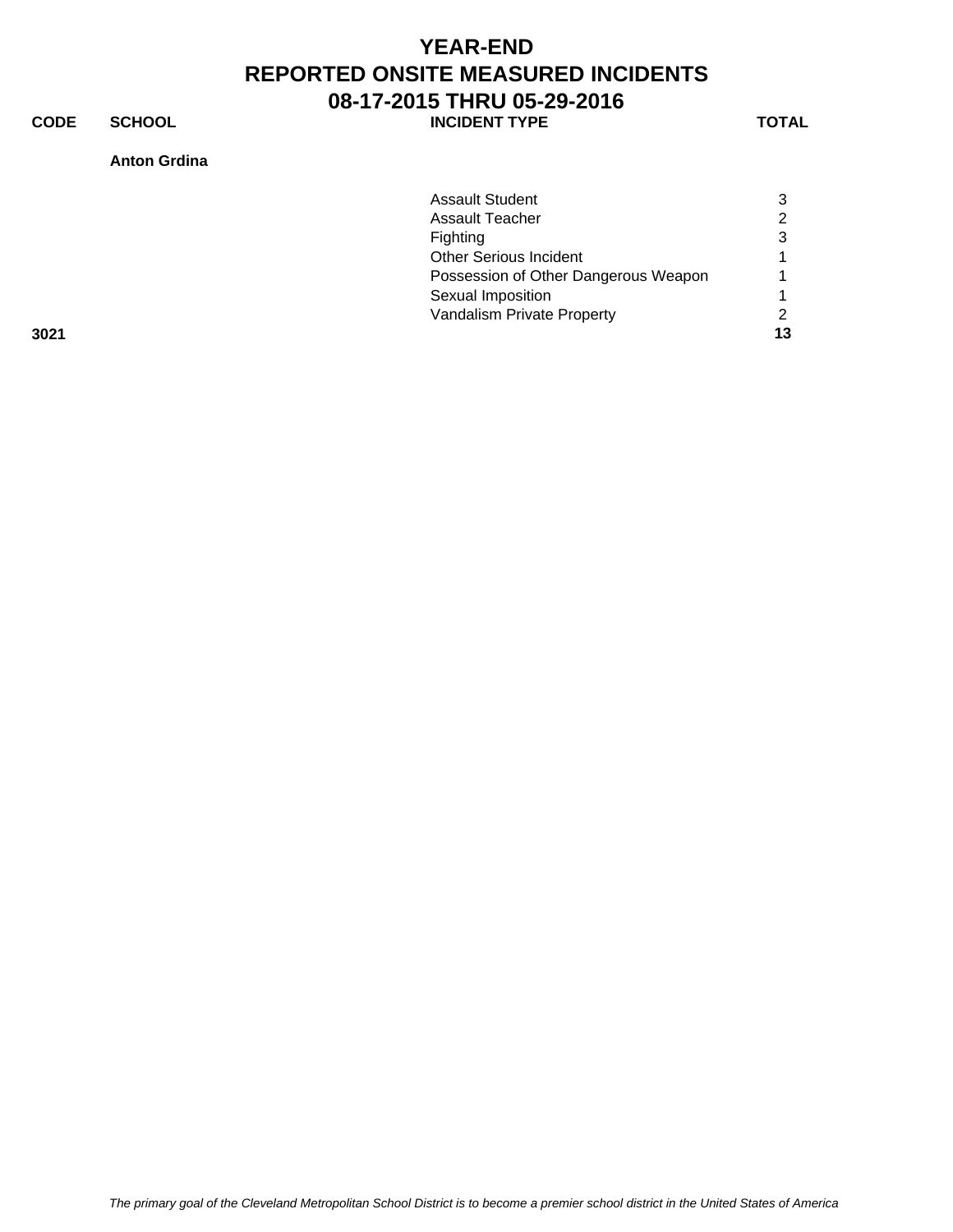**CODE SCHOOL SCHOOL INCIDENT TYPE TOTAL** 

### **Artemus Ward**

|      | Arson                                 |    |
|------|---------------------------------------|----|
|      | <b>Assault Student</b>                | 3  |
|      | Fighting                              | 11 |
|      | <b>Other Criminal Activity</b>        |    |
|      | <b>Other Serious Incident</b>         | 2  |
|      | Possession/Use of Scheduled Narcotics | 1  |
|      | Sexual Imposition                     |    |
| 3023 |                                       | 20 |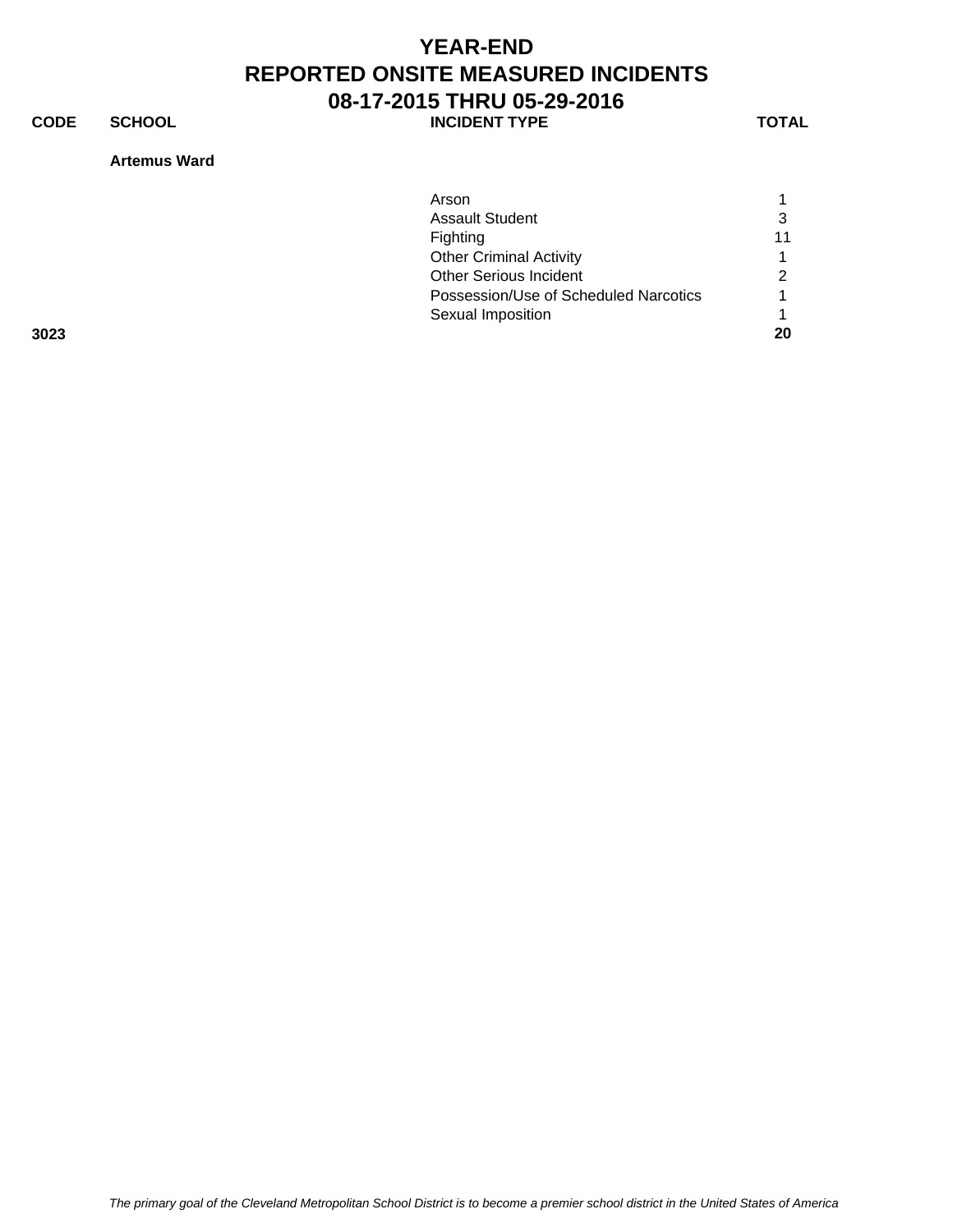**CODE SCHOOL SCHOOL INCIDENT TYPE TOTAL** 

### **Bard High School Early College**

|      | <b>Assault Student</b> |        |
|------|------------------------|--------|
|      | Possession of Knife    |        |
| 5209 |                        | $\sim$ |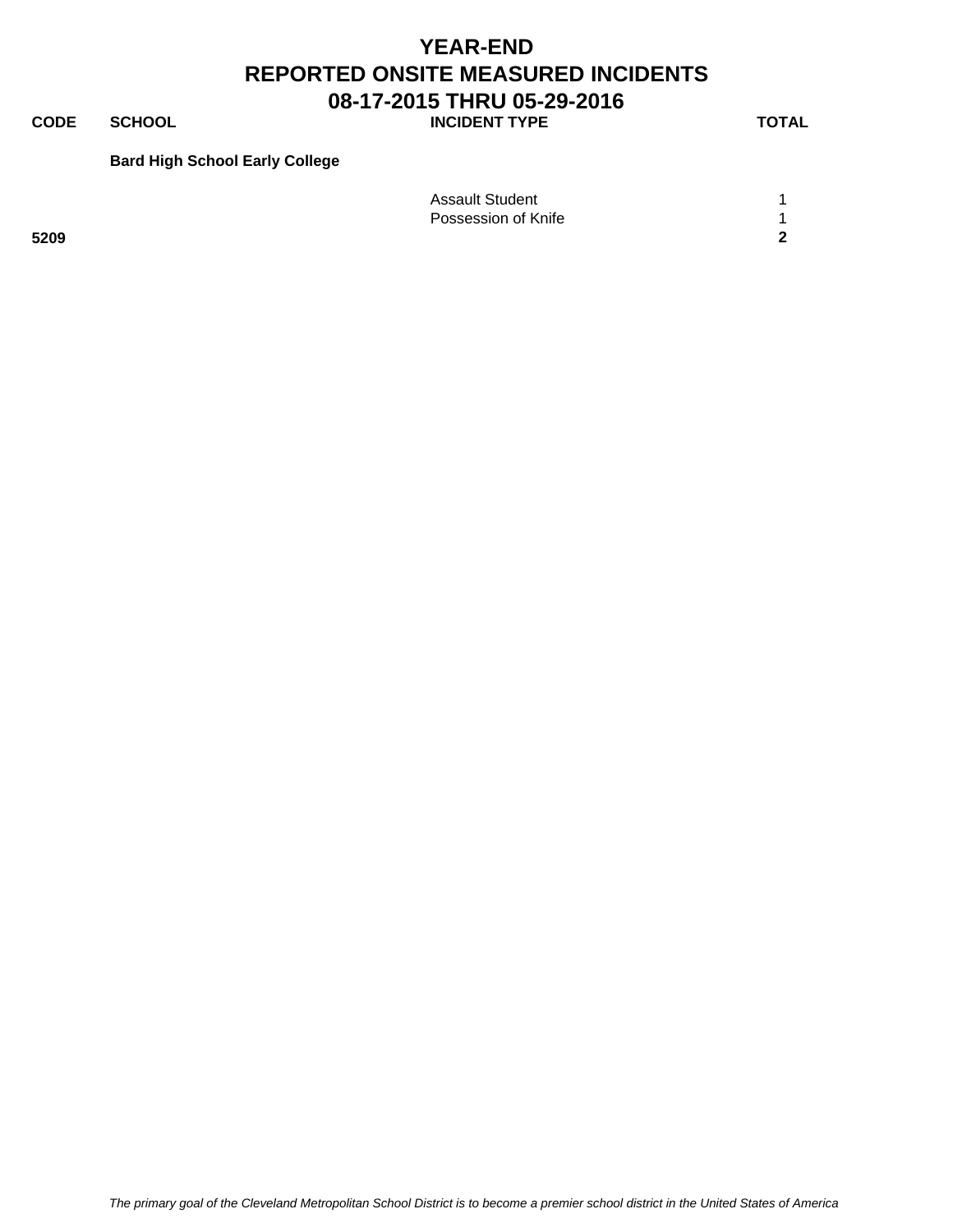**CODE SCHOOL SCHOOL INCIDENT TYPE TOTAL** 

### **Benjamin Franklin**

|      | Assault Staff (Adult)         | 2  |
|------|-------------------------------|----|
|      | <b>Assault Student</b>        | 3  |
|      | <b>Assault Teacher</b>        | 2  |
|      | <b>Bullying</b>               | 2  |
|      | Fighting                      | 5  |
|      | <b>Other Serious Incident</b> | 2  |
|      | Public Indecency              |    |
|      | Vandalism School Property     |    |
| 6036 |                               | 18 |
|      |                               |    |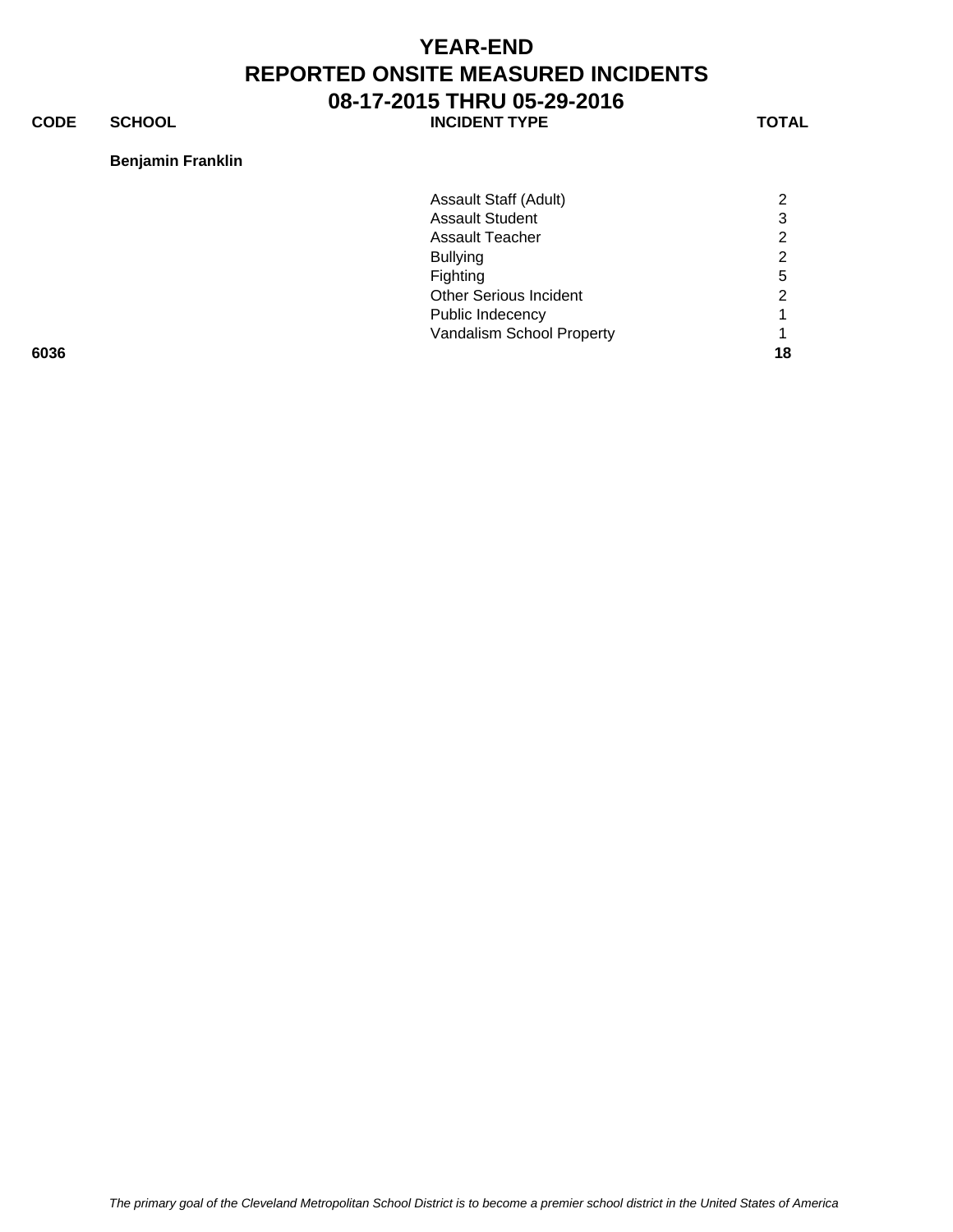**CODE SCHOOL SCHOOL** INCIDENT TYPE TOTAL

**Bolton**

| <b>Assault Security Officer</b> | $\blacktriangleleft$ |
|---------------------------------|----------------------|
| <b>Assault Teacher</b>          | 1                    |
| <b>Bullying</b>                 | 1                    |
| <b>Other Serious Incident</b>   | 1                    |
| Sexual Harassment               | 1                    |
|                                 | -5                   |
|                                 |                      |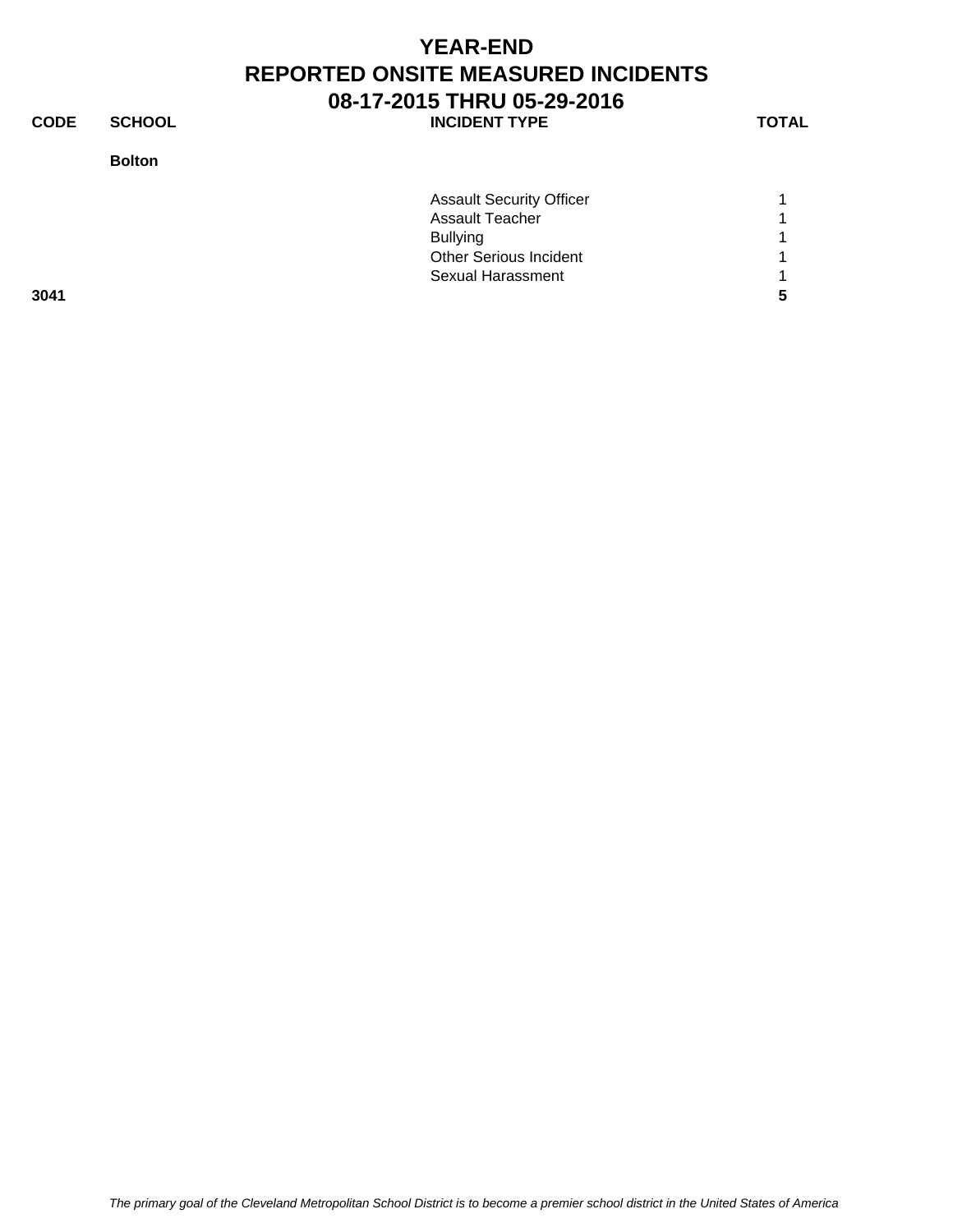**CODE SCHOOL SCHOOL INCIDENT TYPE TOTAL** 

**Buhrer**

Vandalism Private Property **1** 

**3064 1**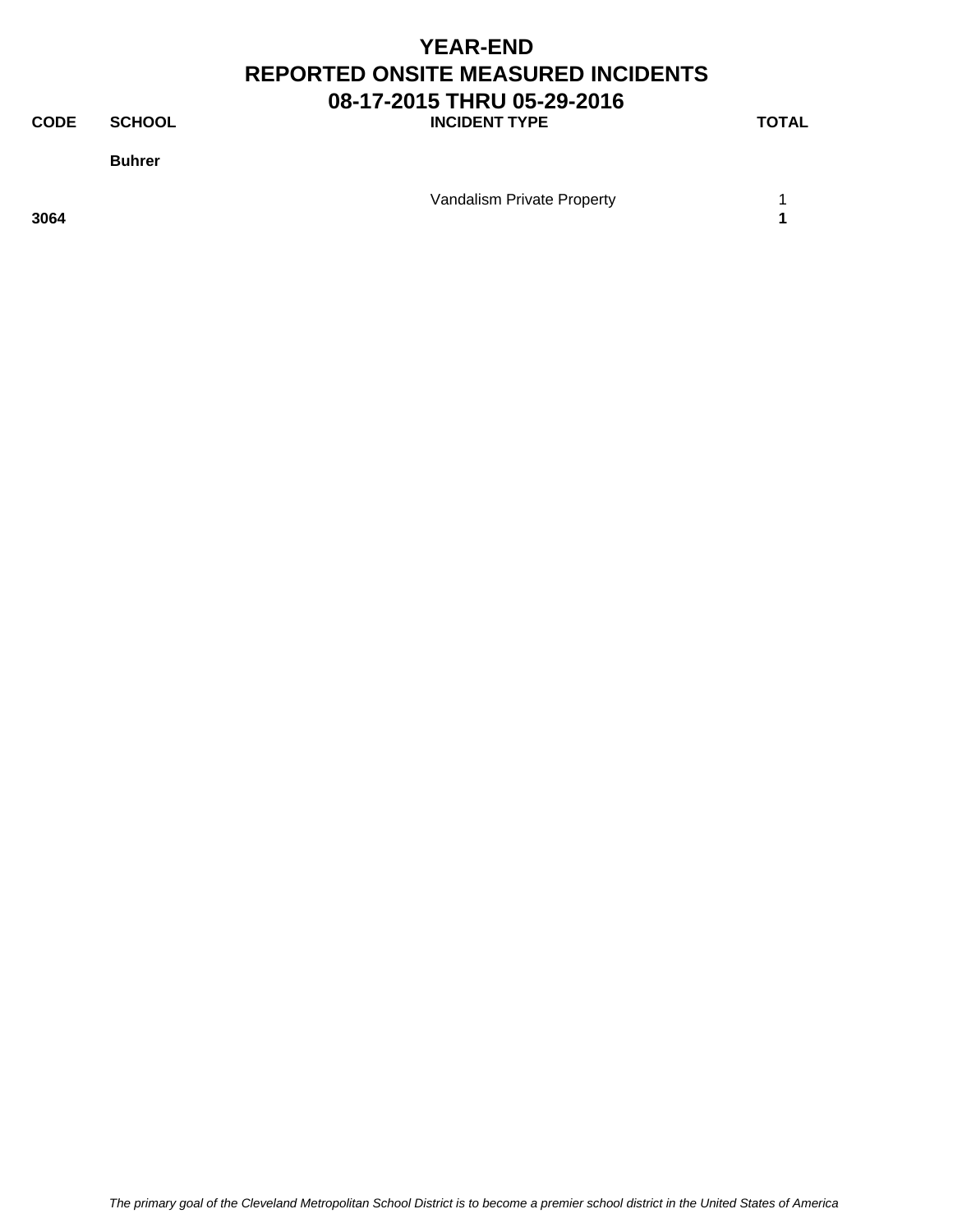### **CODE SCHOOL SCHOOL INCIDENT TYPE TOTAL**

**Campus International Program**

|      | Fighting                  |  |
|------|---------------------------|--|
|      | Vandalism School Property |  |
| 3102 |                           |  |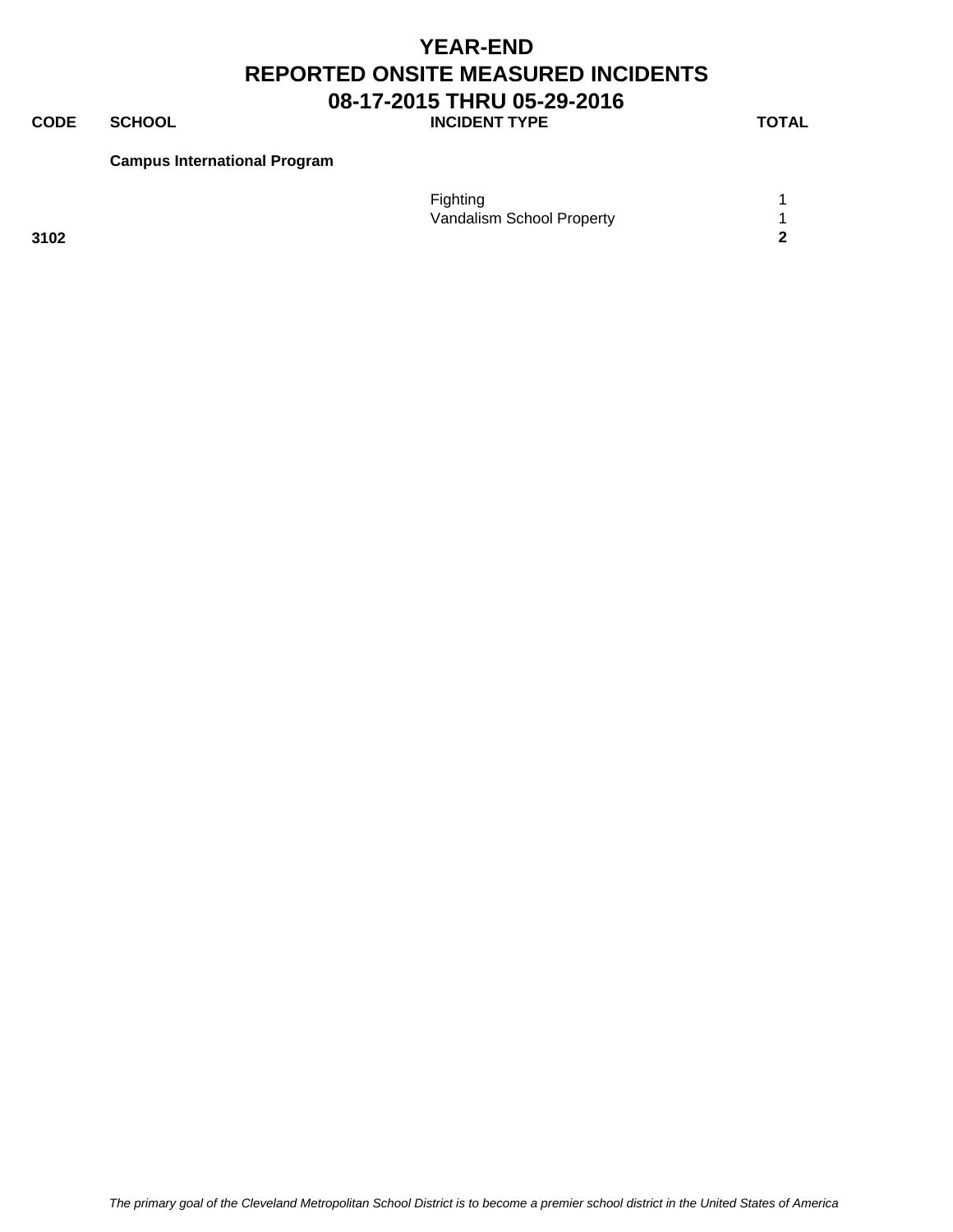**CODE SCHOOL SCHOOL INCIDENT TYPE TOTAL** 

**Case**

|      | <b>Assault Security Officer</b>      |   |
|------|--------------------------------------|---|
|      | <b>Assault Teacher</b>               |   |
|      | Harassment                           |   |
|      | Menacing                             |   |
|      | <b>Other Serious Incident</b>        | ⌒ |
|      | Possession of Other Dangerous Weapon |   |
|      | Sexual Imposition                    |   |
| 3068 |                                      |   |
|      |                                      |   |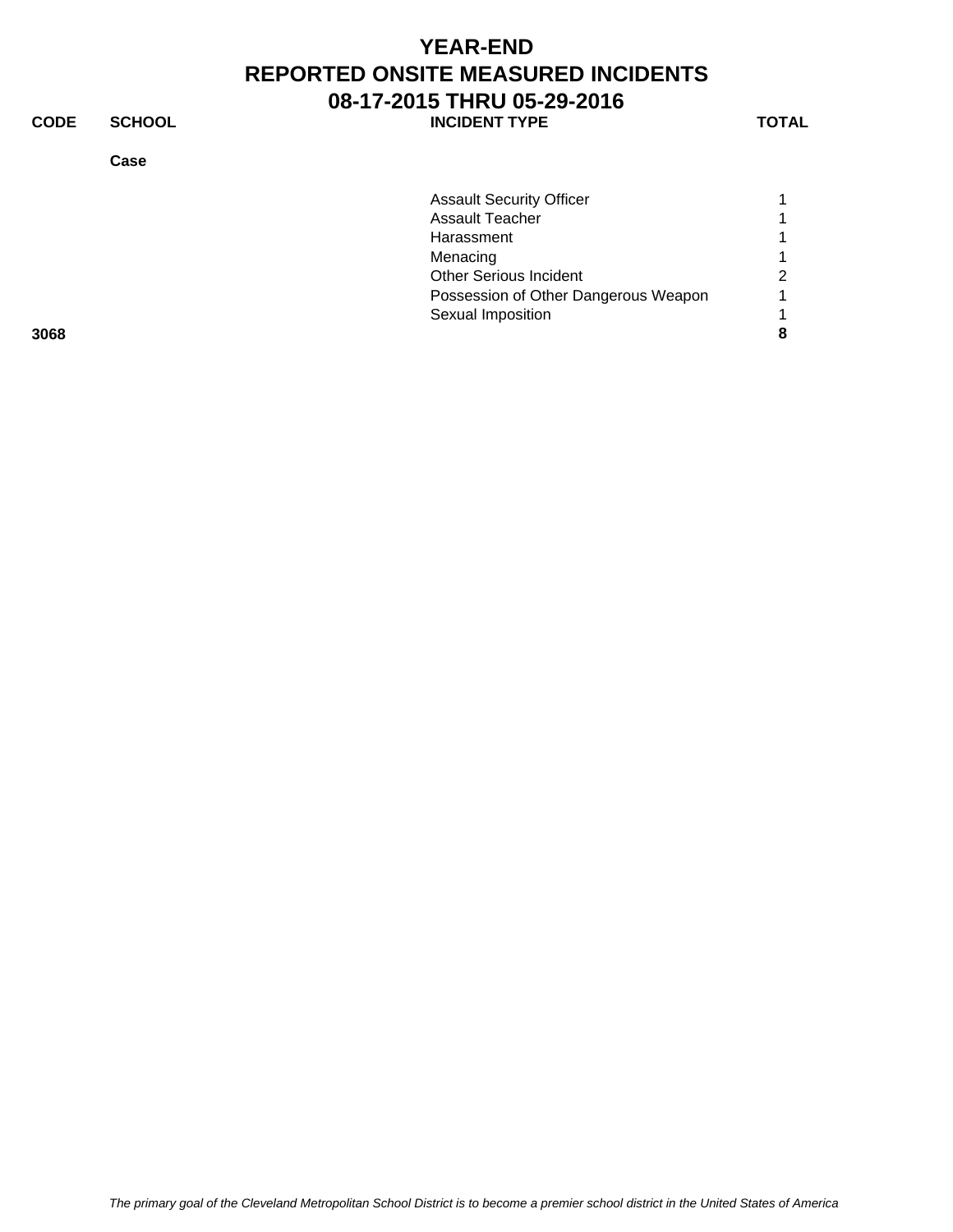**CODE SCHOOL SCHOOL INCIDENT TYPE TOTAL** 

#### **Charles A Mooney**

|      | Assault Teacher                       |  |
|------|---------------------------------------|--|
|      | <b>Bullying</b>                       |  |
|      | Fighting                              |  |
|      | <b>Other Criminal Activity</b>        |  |
|      | Possession of Knife                   |  |
|      | Possession of Other Dangerous Weapon  |  |
|      | Possession/Use of Scheduled Narcotics |  |
|      | Sexual Imposition                     |  |
|      | Vandalism School Property             |  |
| 4080 |                                       |  |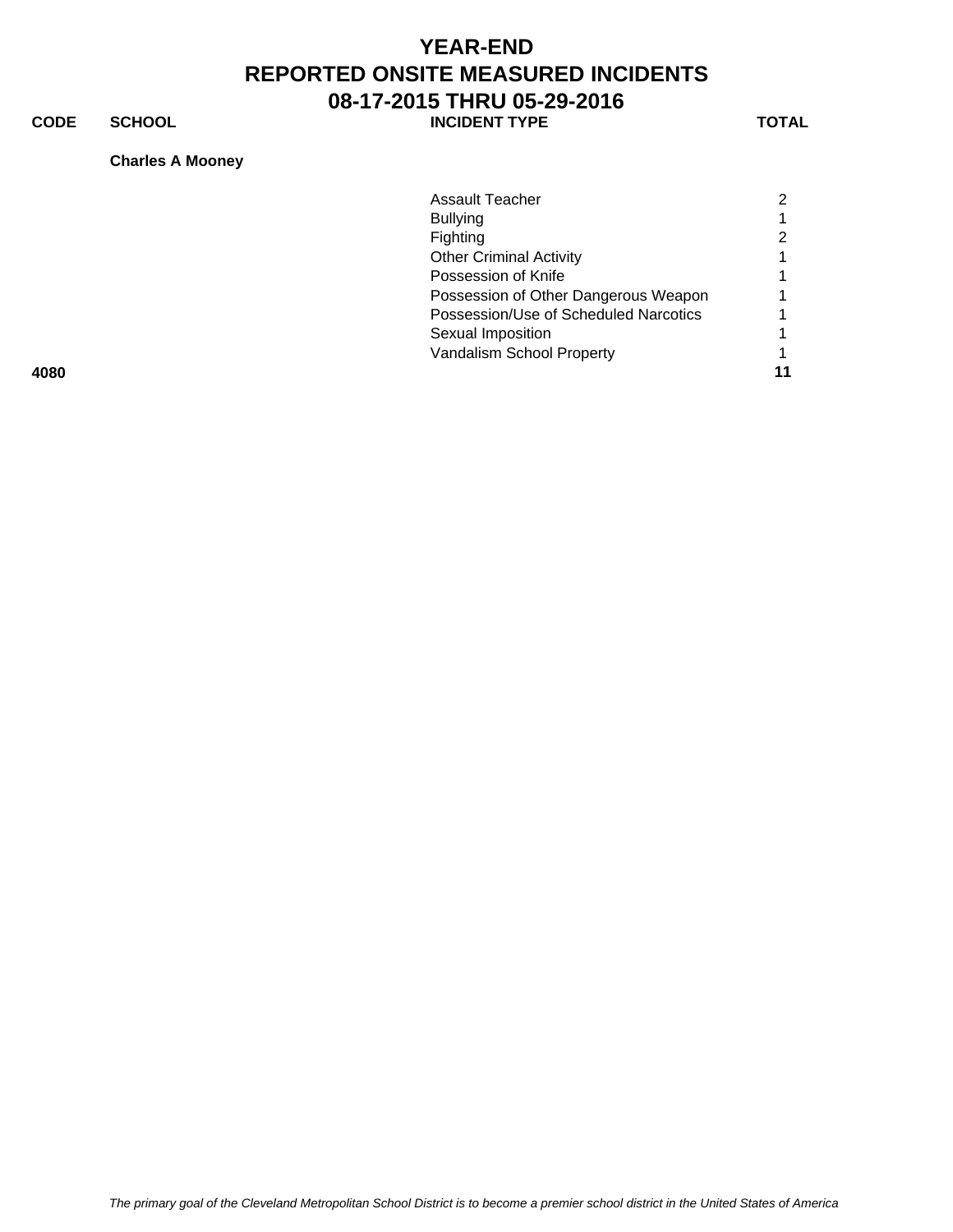**CODE SCHOOL SCHOOL INCIDENT TYPE TOTAL** 

**Charles Dickens**

|      | Assault Staff (Adult)                 |    |
|------|---------------------------------------|----|
|      | <b>Assault Student</b>                |    |
|      | Assault Teacher                       |    |
|      | <b>Breaking and Entering</b>          |    |
|      | Fighting                              |    |
|      | Harassment                            |    |
|      | Possession of Other Dangerous Weapon  |    |
|      | Possession/Use of Scheduled Narcotics |    |
|      | Theft of CMSD Property                |    |
| 3077 |                                       | 15 |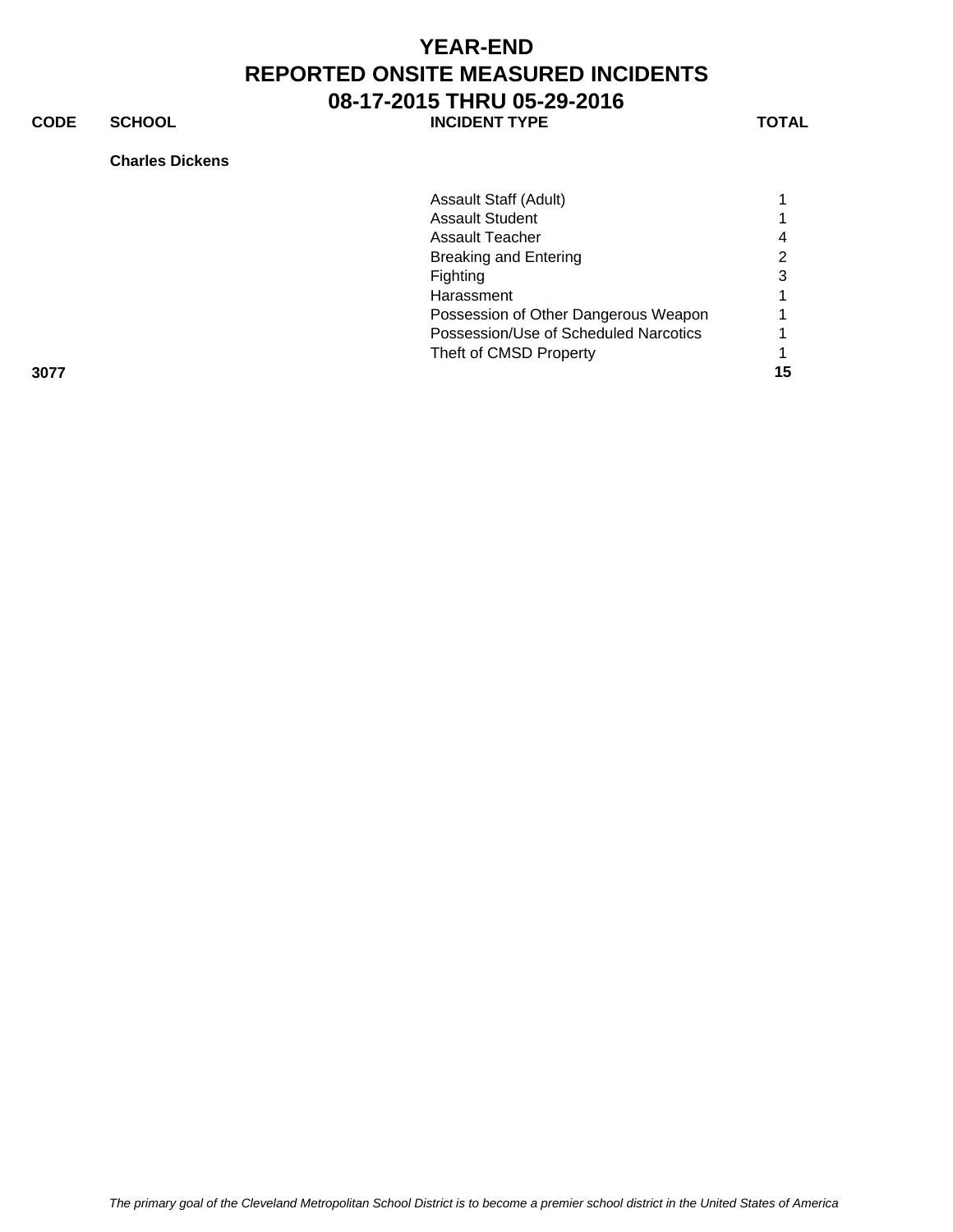**CODE SCHOOL SCHOOL INCIDENT TYPE TOTAL** 

### **Charles W Eliot**

|      | <b>Assault Security Officer</b>      |    |
|------|--------------------------------------|----|
|      | Assault Staff (Adult)                | 2  |
|      | <b>Assault Student</b>               |    |
|      | Assault Teacher                      |    |
|      | Breaking and Entering                | 4  |
|      | <b>Bullying</b>                      |    |
|      | Fighting                             | 2  |
|      | Menacing                             |    |
|      | <b>Other Serious Incident</b>        |    |
|      | Possession of Knife                  |    |
|      | Possession of Other Dangerous Weapon | 2  |
| 4078 |                                      | 23 |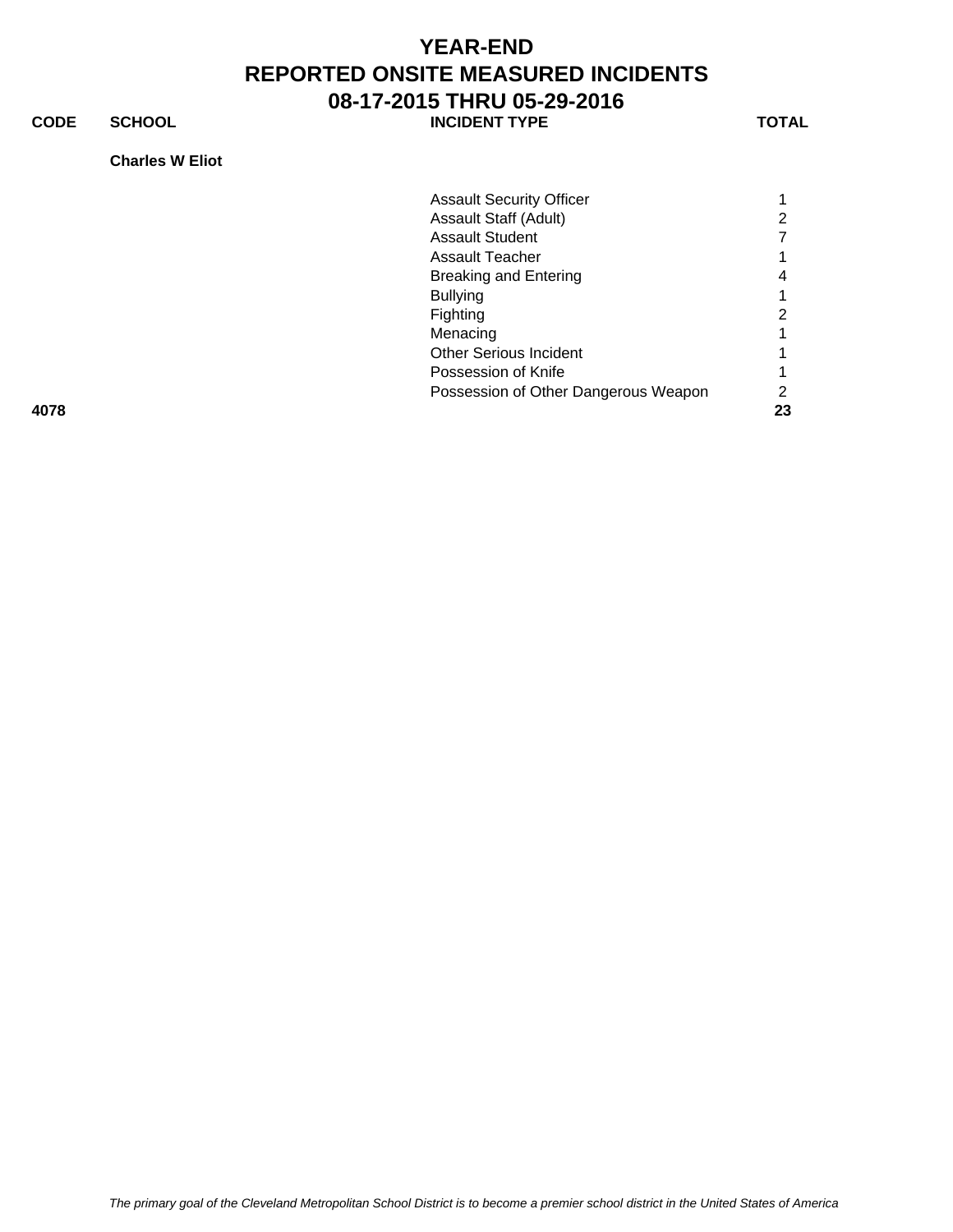**CODE SCHOOL SCHOOL INCIDENT TYPE TOTAL** 

### **Clara E Westropp**

|      | <b>Assault Security Officer</b>       |  |
|------|---------------------------------------|--|
|      | Assault Staff (Adult)                 |  |
|      | <b>Assault Student</b>                |  |
|      | Assault Teacher                       |  |
|      | <b>Other Serious Incident</b>         |  |
|      | Possession of Knife                   |  |
|      | Possession of Other Dangerous Weapon  |  |
|      | Possession/Use of Scheduled Narcotics |  |
| 6090 |                                       |  |
|      |                                       |  |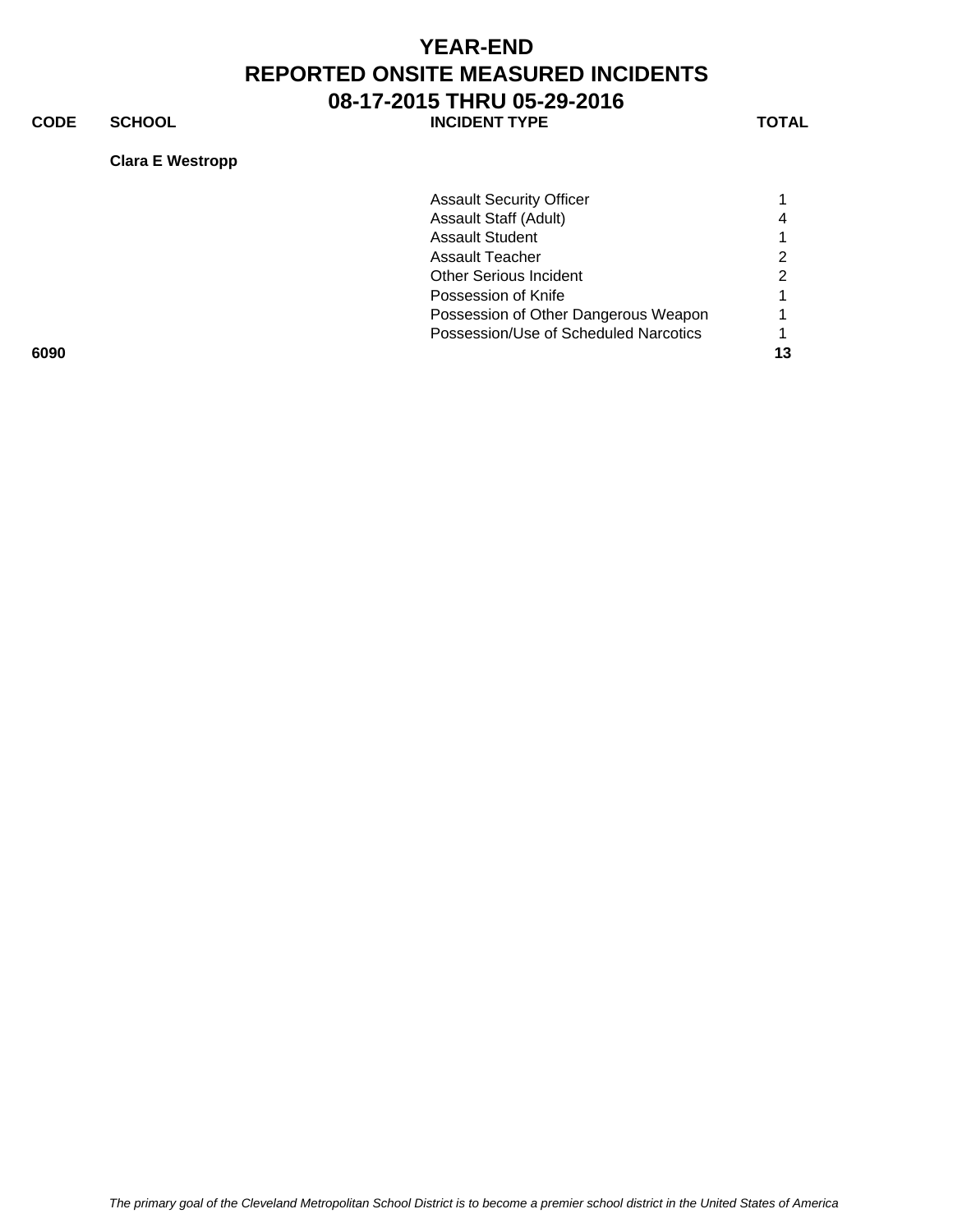**CODE SCHOOL SCHOOL** INCIDENT TYPE TOTAL

**Clark**

|      | Assault Staff (Adult)                |  |
|------|--------------------------------------|--|
|      | <b>Assault Student</b>               |  |
|      | <b>Assault Teacher</b>               |  |
|      | Menacing                             |  |
|      | <b>Other Serious Incident</b>        |  |
|      | Possession of Other Dangerous Weapon |  |
|      | Public Indecency                     |  |
| 3088 |                                      |  |
|      |                                      |  |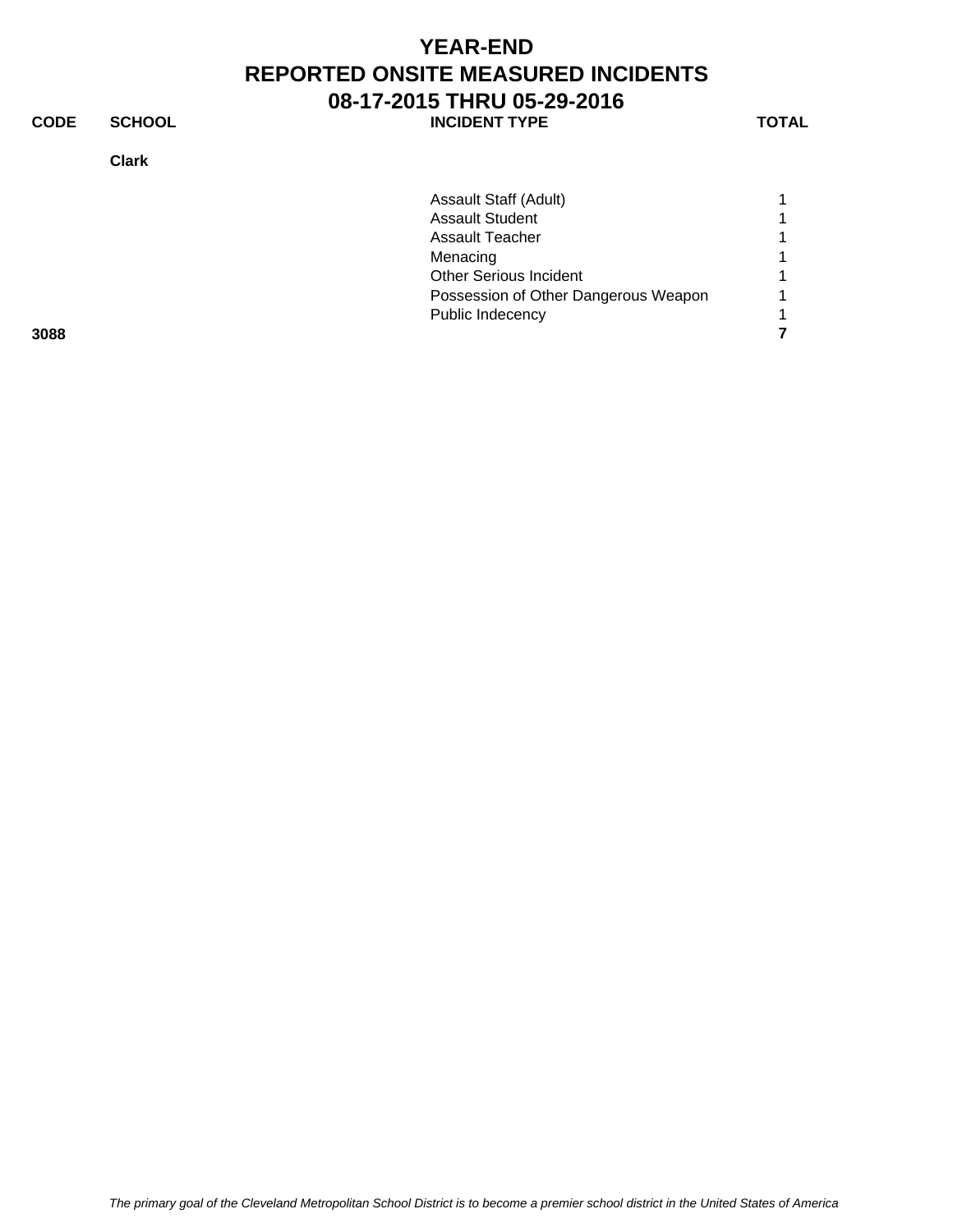**CODE SCHOOL SCHOOL INCIDENT TYPE TOTAL** 

#### **Cleveland HS for Digital Arts**

|      | Assault Teacher                      |  |
|------|--------------------------------------|--|
|      | Possession of Other Dangerous Weapon |  |
|      | Theft of CMSD Property               |  |
| 5208 |                                      |  |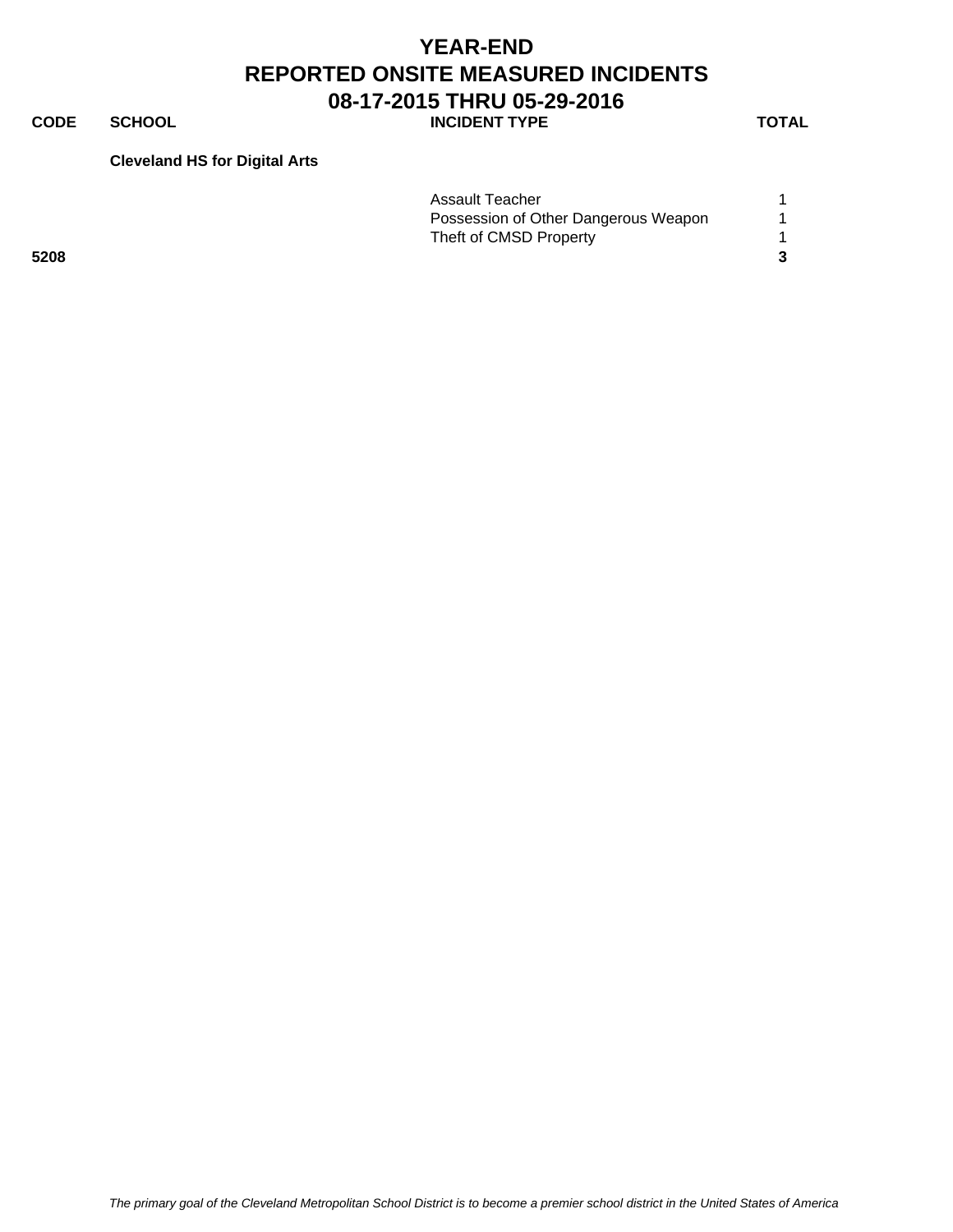**CODE SCHOOL SCHOOL INCIDENT TYPE TOTAL** 

#### **Cleveland School of the Arts**

|      | <b>Assault Security Officer</b>       |    |
|------|---------------------------------------|----|
|      | <b>Assault Student</b>                |    |
|      | Assault Teacher                       |    |
|      | <b>Fighting</b>                       |    |
|      | Possession of Drug Paraphernalia      |    |
|      | Possession of Knife                   |    |
|      | Possession of Other Dangerous Weapon  |    |
|      | Possession/Use of Scheduled Narcotics | 6  |
|      | Sexual Imposition                     |    |
|      | Theft of CMSD Property                |    |
| 6801 |                                       | 22 |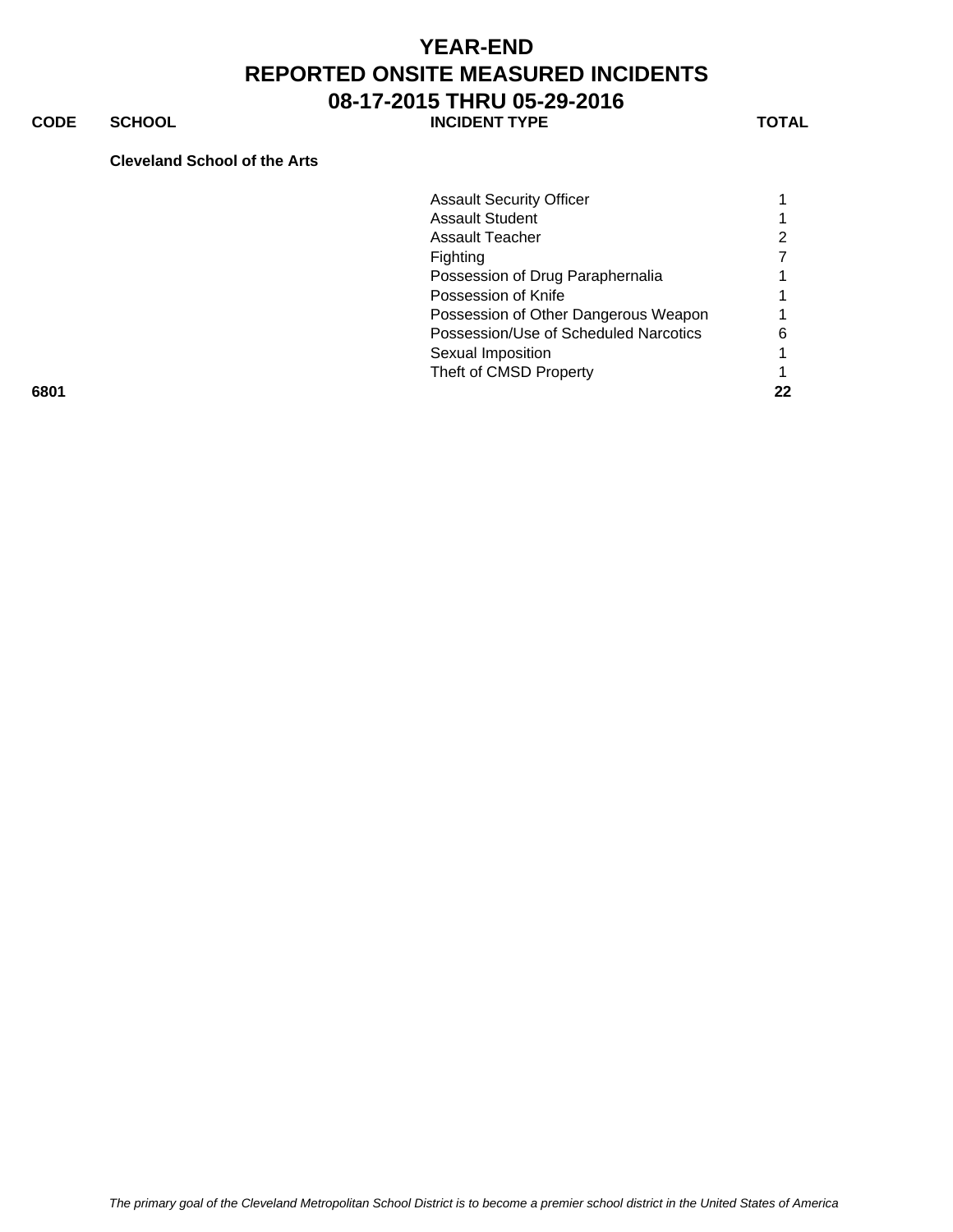# **CODE SCHOOL SCHOOL INCIDENT TYPE TOTAL**

#### **Cleveland School of the Arts Lower Campus**

|      | Assault Teacher               |  |
|------|-------------------------------|--|
|      | <b>Other Serious Incident</b> |  |
|      | Sexual Imposition             |  |
| 6124 |                               |  |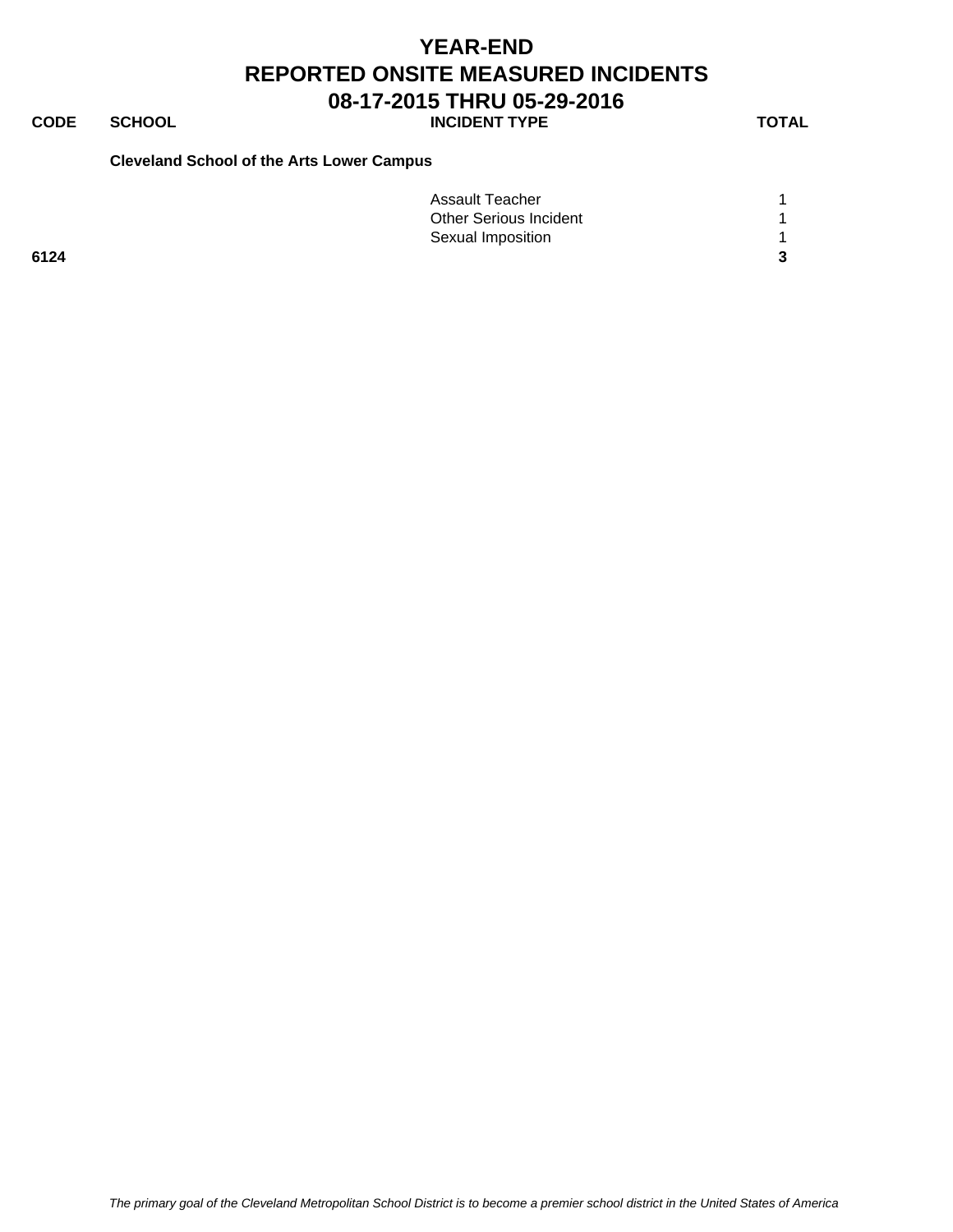**CODE SCHOOL SCHOOL INCIDENT TYPE TOTAL** 

#### **Collinwood High**

|      | Assault Staff (Adult)                 |    |
|------|---------------------------------------|----|
|      | <b>Assault Student</b>                |    |
|      | Assault Teacher                       |    |
|      | <b>Criminal Trespassing</b>           | 2  |
|      | <b>Fighting</b>                       | 9  |
|      | Possession of Drug Paraphernalia      |    |
|      | Possession of Firearm                 |    |
|      | Possession of Other Dangerous Weapon  |    |
|      | Possession/Use of Scheduled Narcotics |    |
|      | Theft of Private Property             |    |
| 2071 |                                       | 22 |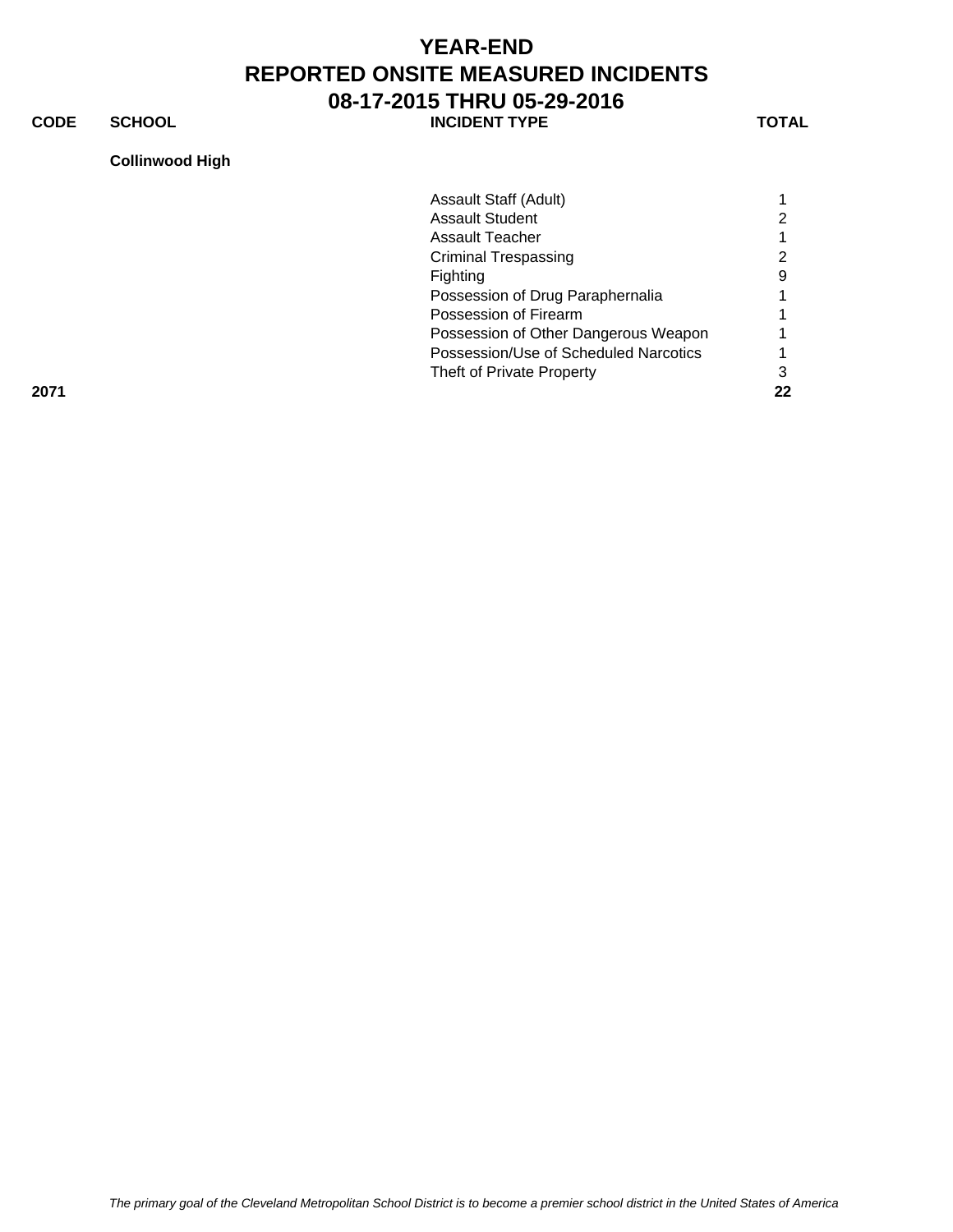**CODE SCHOOL SCHOOL INCIDENT TYPE TOTAL** 

### **Daniel E Morgan**

|      | <b>Assault Security Officer</b> |   |
|------|---------------------------------|---|
|      | <b>Assault Student</b>          | 4 |
|      | Assault Teacher                 |   |
|      | Auto Theft                      |   |
|      | <b>Breaking and Entering</b>    |   |
|      | <b>Bullying</b>                 |   |
|      | <b>Gross Sexual Imposition</b>  |   |
|      | Possession of Knife             |   |
|      | Theft of Private Property       |   |
|      | Vandalism Private Property      |   |
| 3109 |                                 |   |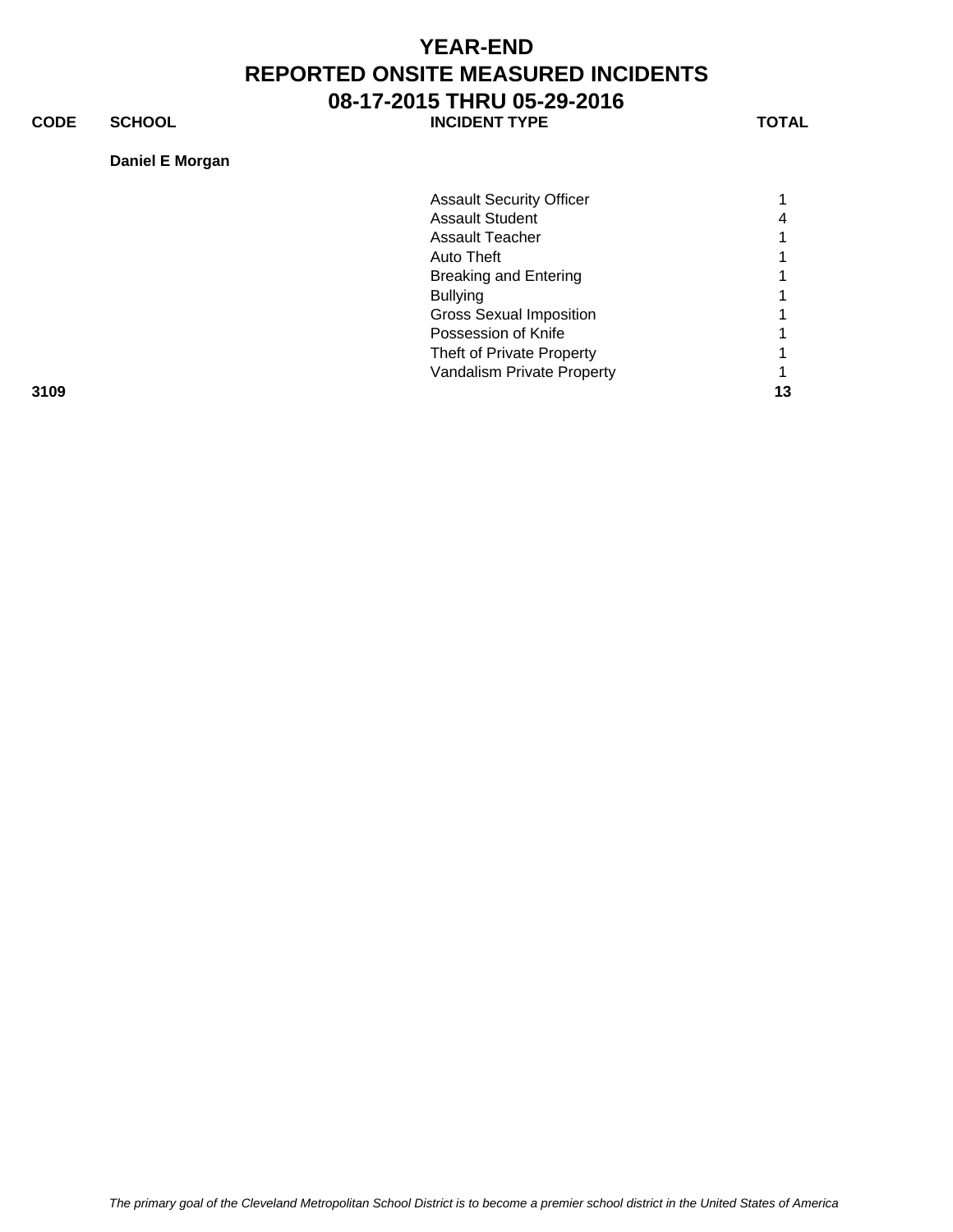**CODE SCHOOL SCHOOL** INCIDENT TYPE TOTAL

### **Denison**

|      | <b>Assault Security Officer</b>      |  |
|------|--------------------------------------|--|
|      | <b>Assault Student</b>               |  |
|      | Assault Teacher                      |  |
|      | <b>Bullying</b>                      |  |
|      | <b>Other Serious Incident</b>        |  |
|      | Possession of Knife                  |  |
|      | Possession of Other Dangerous Weapon |  |
|      | Sexual Imposition                    |  |
|      | Theft of Private Property            |  |
|      | Vandalism Private Property           |  |
| 3112 |                                      |  |
|      |                                      |  |

*The primary goal of the Cleveland Metropolitan School District is to become a premier school district in the United States of America*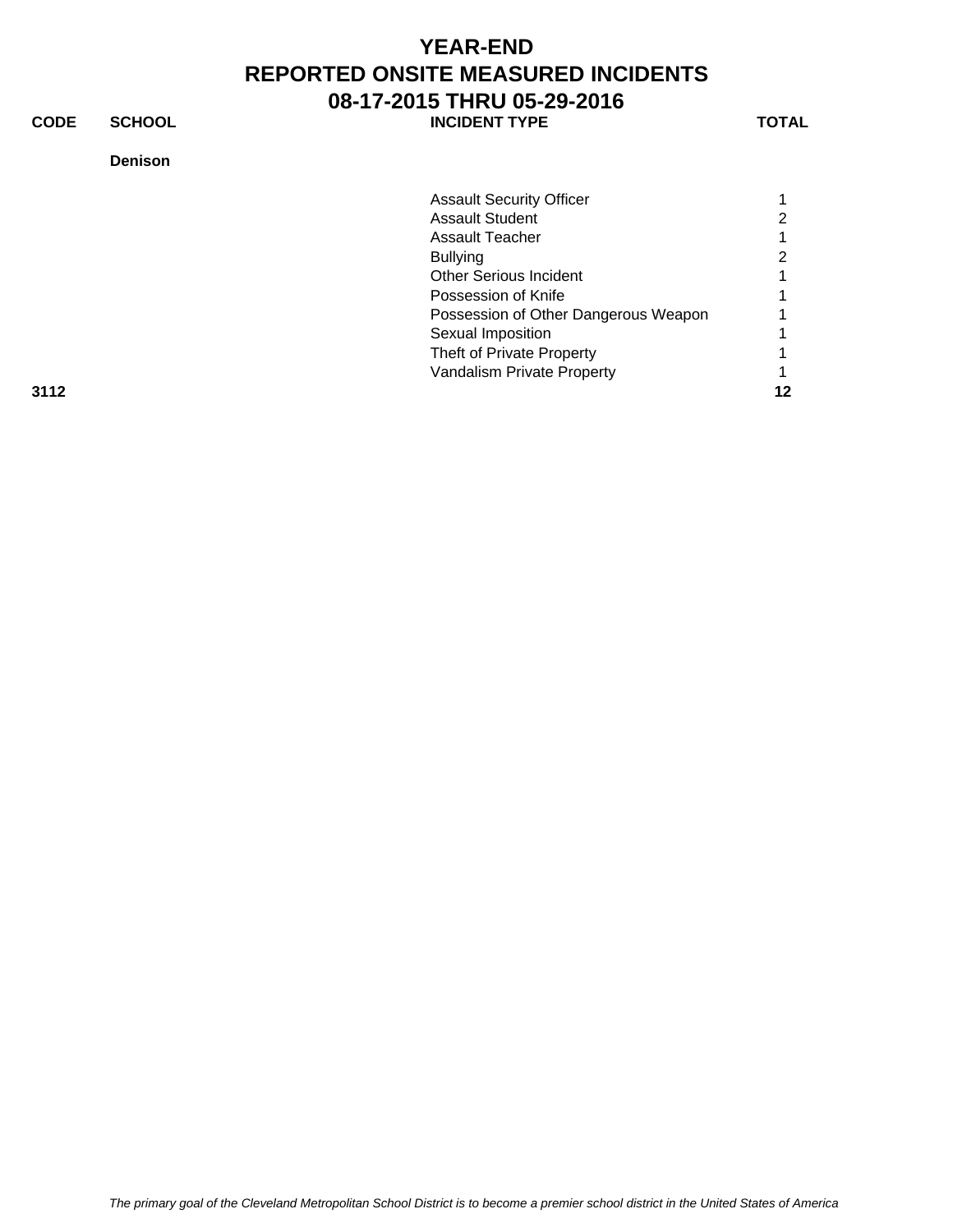**CODE SCHOOL SCHOOL INCIDENT TYPE TOTAL** 

### **Design Lab Early College**

|      | Assault Staff (Adult)                 |    |
|------|---------------------------------------|----|
|      | Auto Theft                            |    |
|      | <b>Criminal Trespassing</b>           |    |
|      | <b>Fighting</b>                       |    |
|      | <b>Other Criminal Activity</b>        |    |
|      | Possession of Knife                   |    |
|      | Possession of Other Dangerous Weapon  |    |
|      | Possession/Use of Alcohol             |    |
|      | Possession/Use of Scheduled Narcotics |    |
|      | Sexual Imposition                     |    |
|      | Theft of CMSD Computer Property       |    |
| 5032 |                                       | 15 |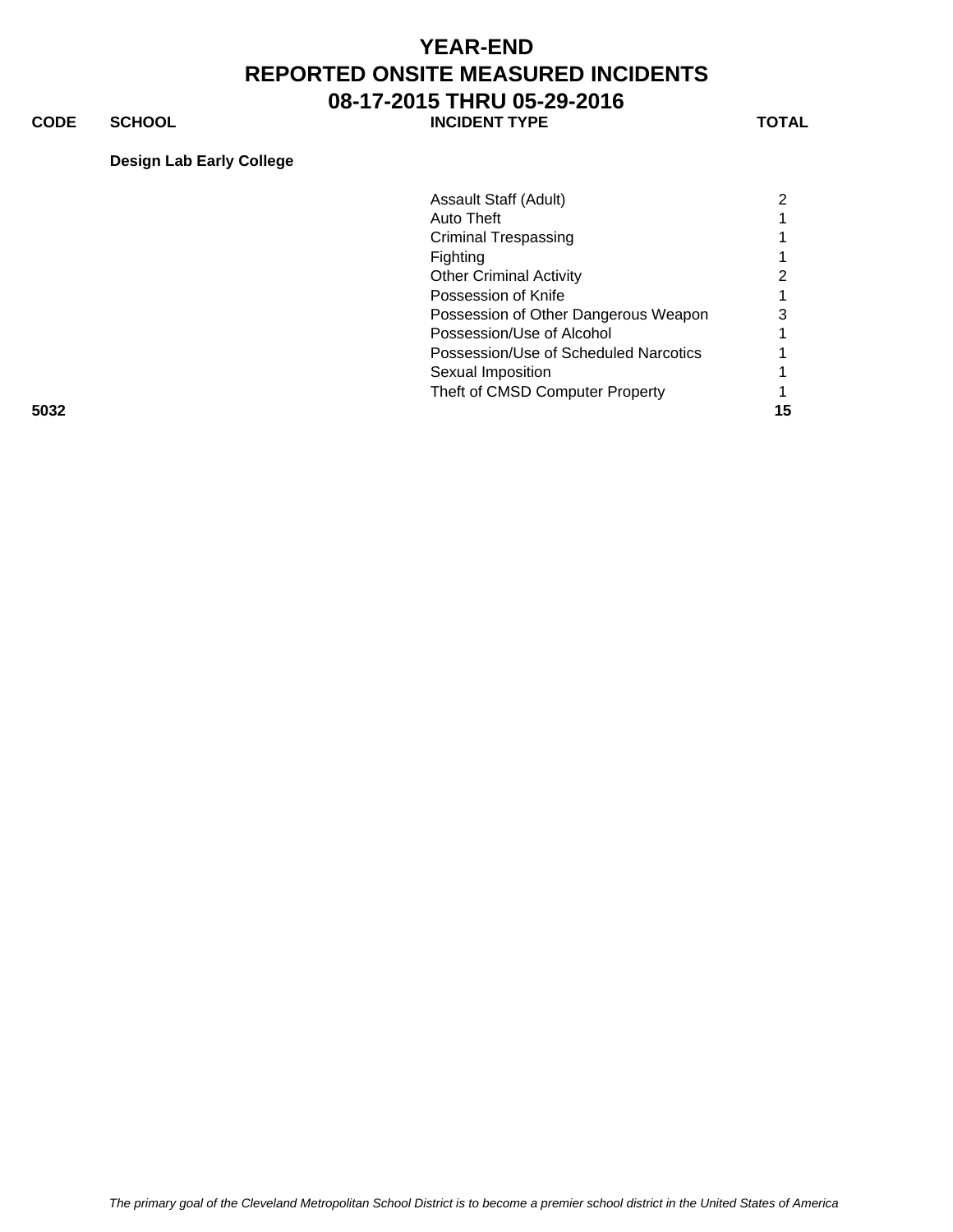# **CODE SCHOOL SCHOOL INCIDENT TYPE TOTAL**

**Douglas MacArthur**

|      | <b>Bullying</b>                      |  |
|------|--------------------------------------|--|
|      | Possession of Other Dangerous Weapon |  |
| 6130 |                                      |  |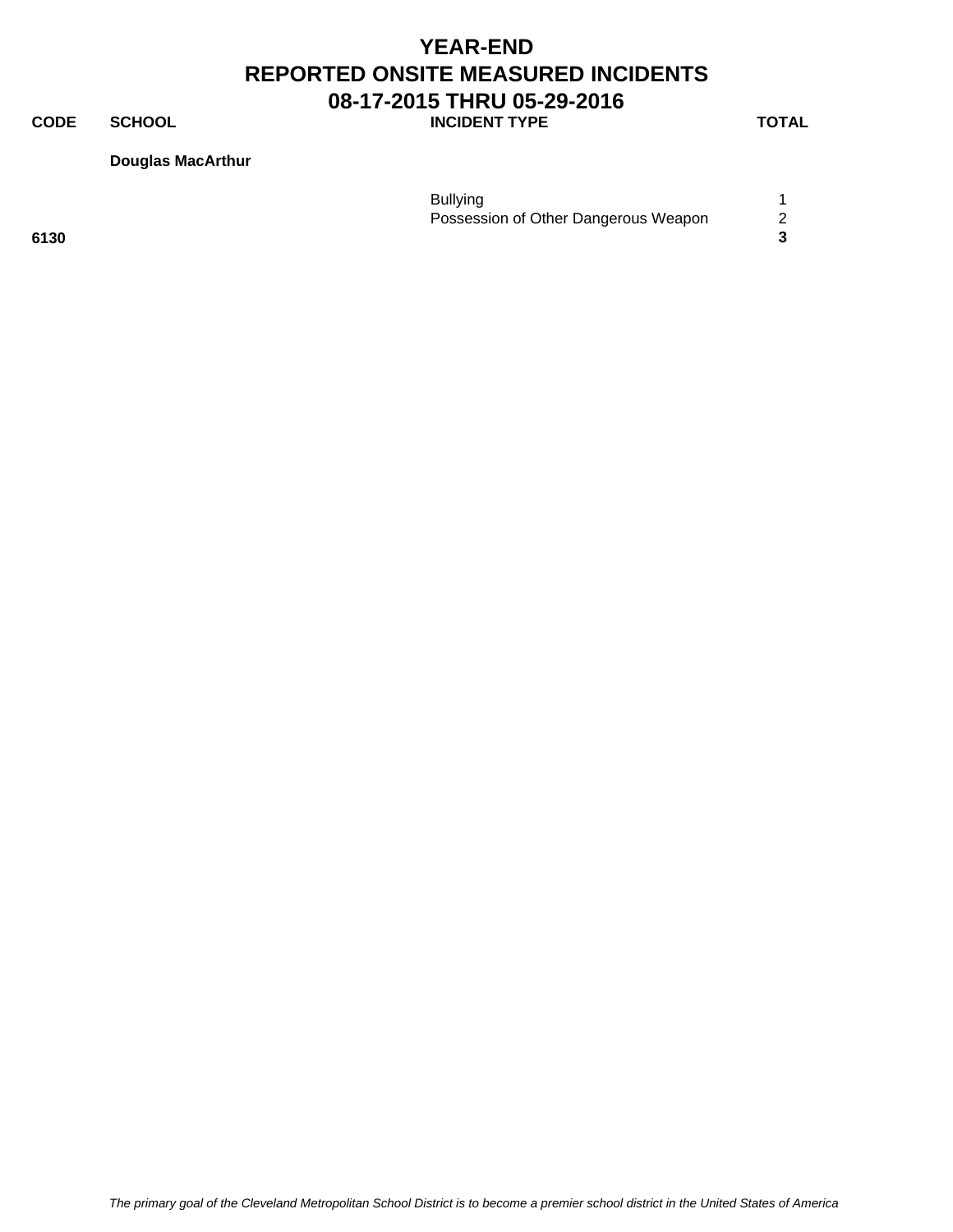**CODE SCHOOL SCHOOL INCIDENT TYPE TOTAL** 

### **E3agle Academy JFK 9th Grade**

|      | <b>Assault Student</b>                |   |
|------|---------------------------------------|---|
|      | Fighting                              |   |
|      | <b>Gross Sexual Imposition</b>        |   |
|      | Possession of Other Dangerous Weapon  |   |
|      | Possession/Use of Scheduled Narcotics | ິ |
|      | Sexual Harassment                     |   |
|      | Sexual Imposition                     |   |
|      | Theft of Private Property             |   |
| 5211 |                                       |   |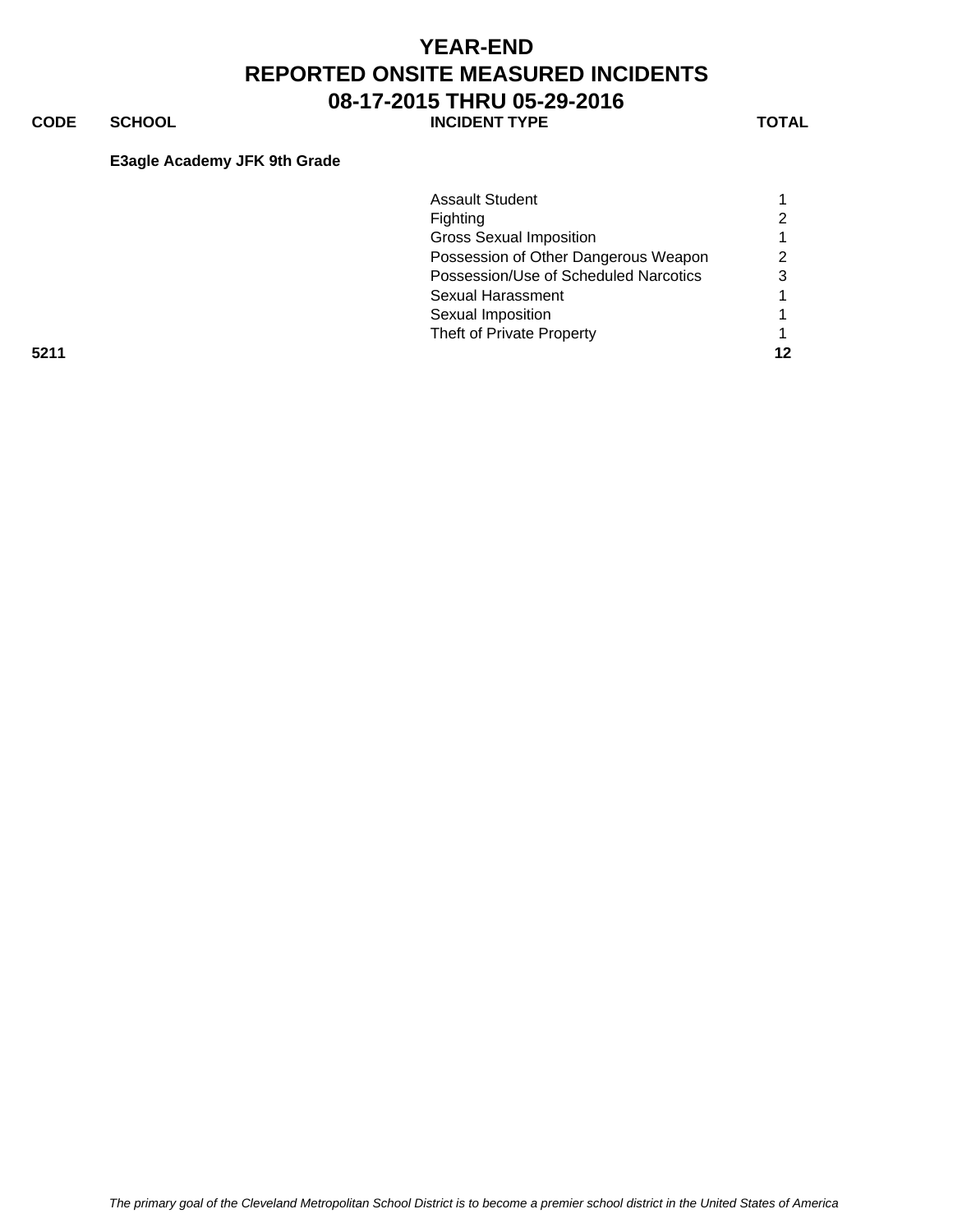**CODE SCHOOL SCHOOL INCIDENT TYPE TOTAL** 

**Early College**

|      | Assault Staff (Adult) |            |
|------|-----------------------|------------|
|      | Possession of Knife   |            |
| 5159 |                       | $\sqrt{2}$ |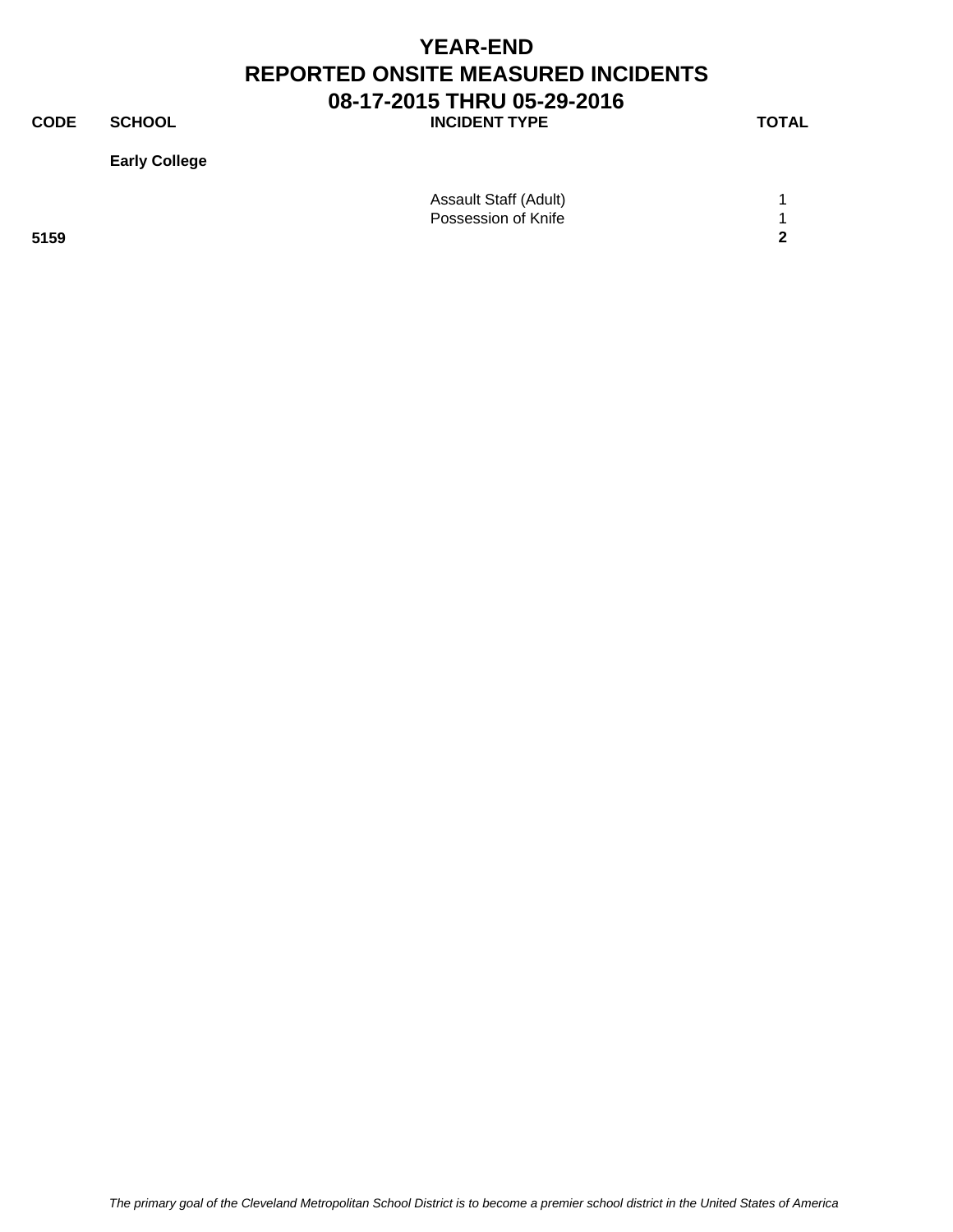**CODE SCHOOL SCHOOL INCIDENT TYPE TOTAL** 

**East Clark**

| <b>Other Serious Incident</b>        | 2 |
|--------------------------------------|---|
| Possession of Knife                  |   |
| Possession of Other Dangerous Weapon |   |
| Vandalism School Property            | 2 |
|                                      | 6 |
|                                      |   |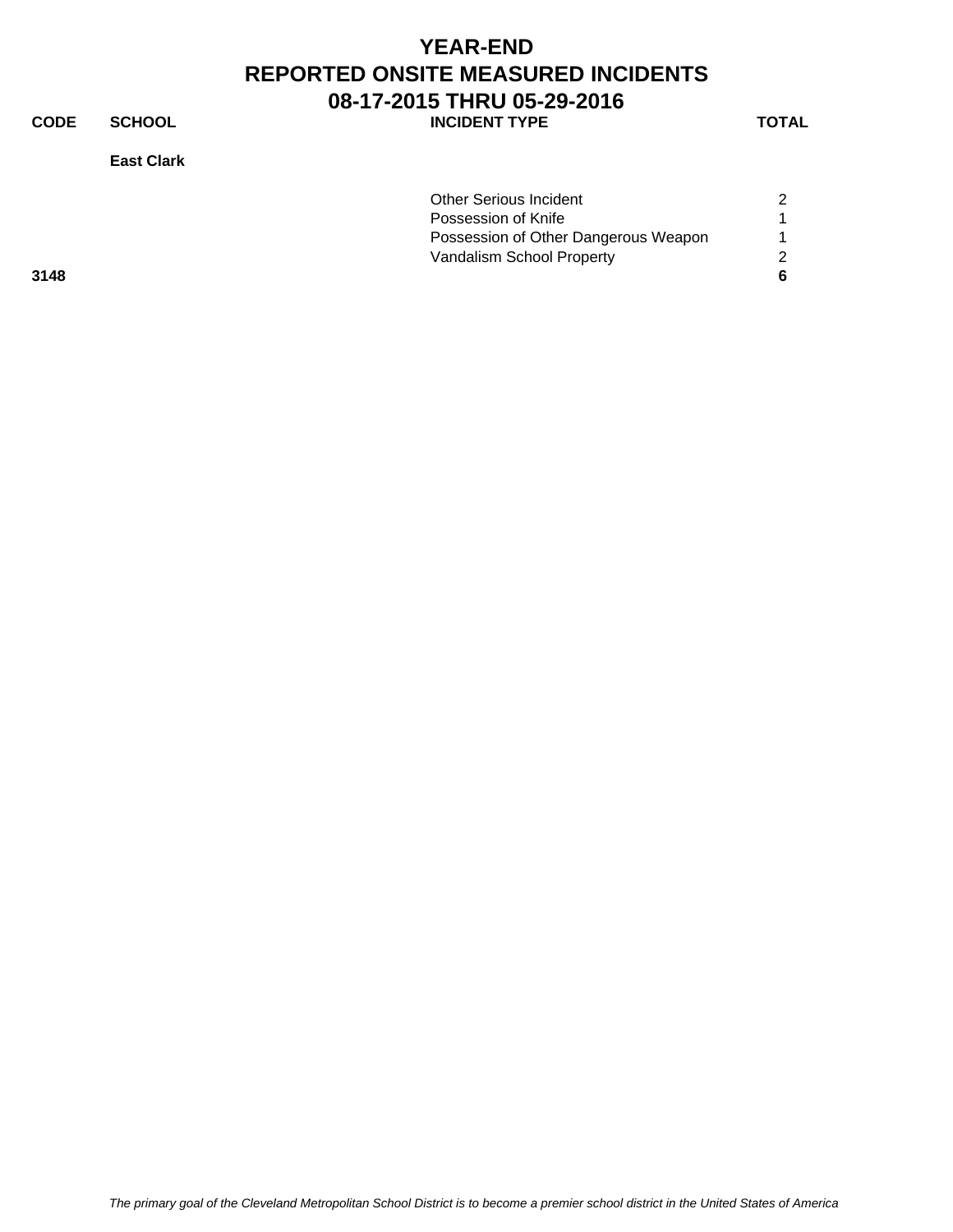**CODE SCHOOL SCHOOL INCIDENT TYPE TOTAL** 

**East Tech Campus - New Tech**

Possession/Use of Scheduled Narcotics 1

**5040 1**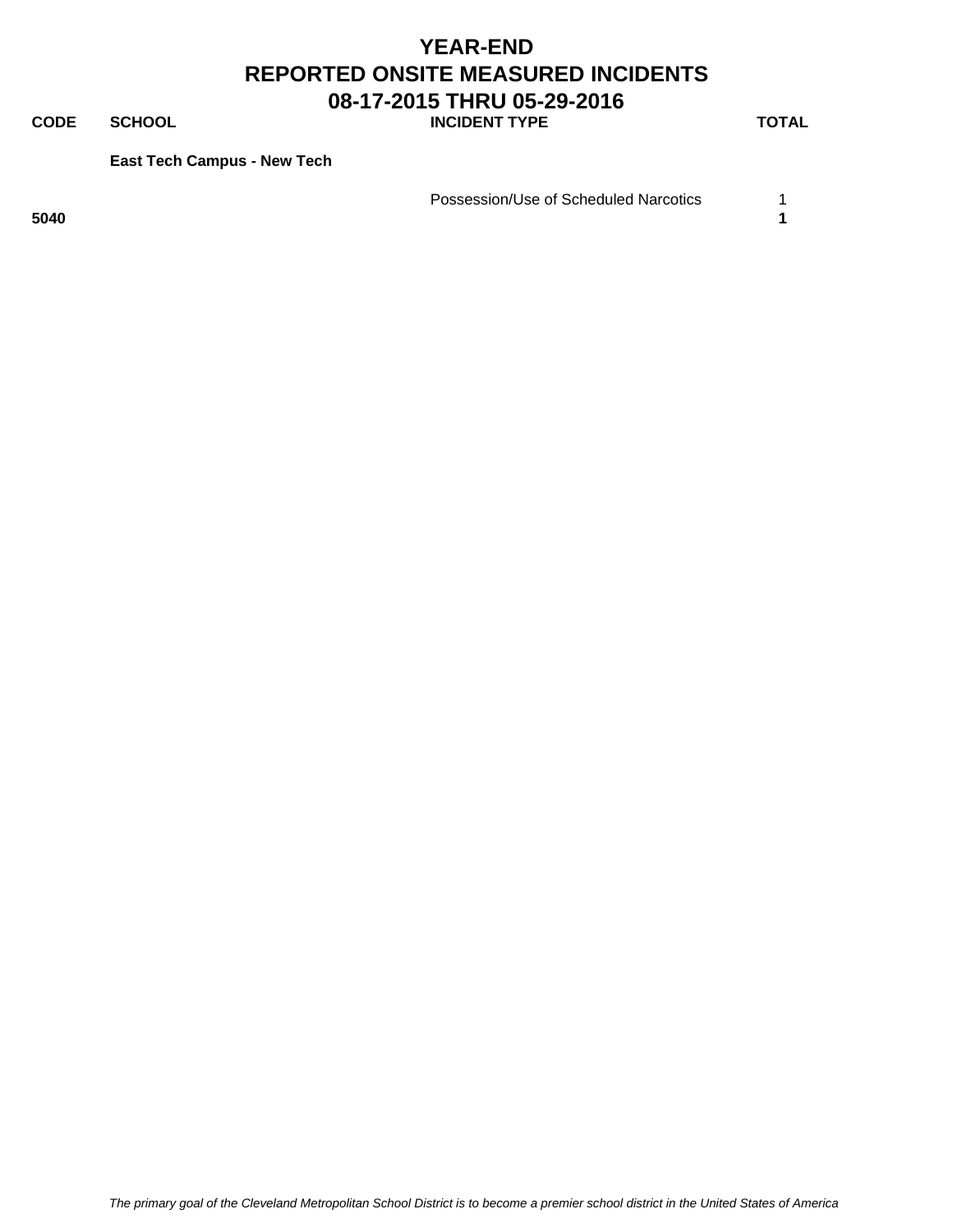**CODE SCHOOL SCHOOL** INCIDENT TYPE TOTAL

### **East Technical**

|      | <b>Assault Security Officer</b> |    |
|------|---------------------------------|----|
|      | <b>Assault Student</b>          | 4  |
|      | Assault Teacher                 |    |
|      | Fighting                        | 3  |
|      | <b>Gross Sexual Imposition</b>  |    |
|      | <b>Other Serious Incident</b>   |    |
|      | Theft of CMSD Computer Property |    |
|      | Theft of Private Property       |    |
| 5161 |                                 | 13 |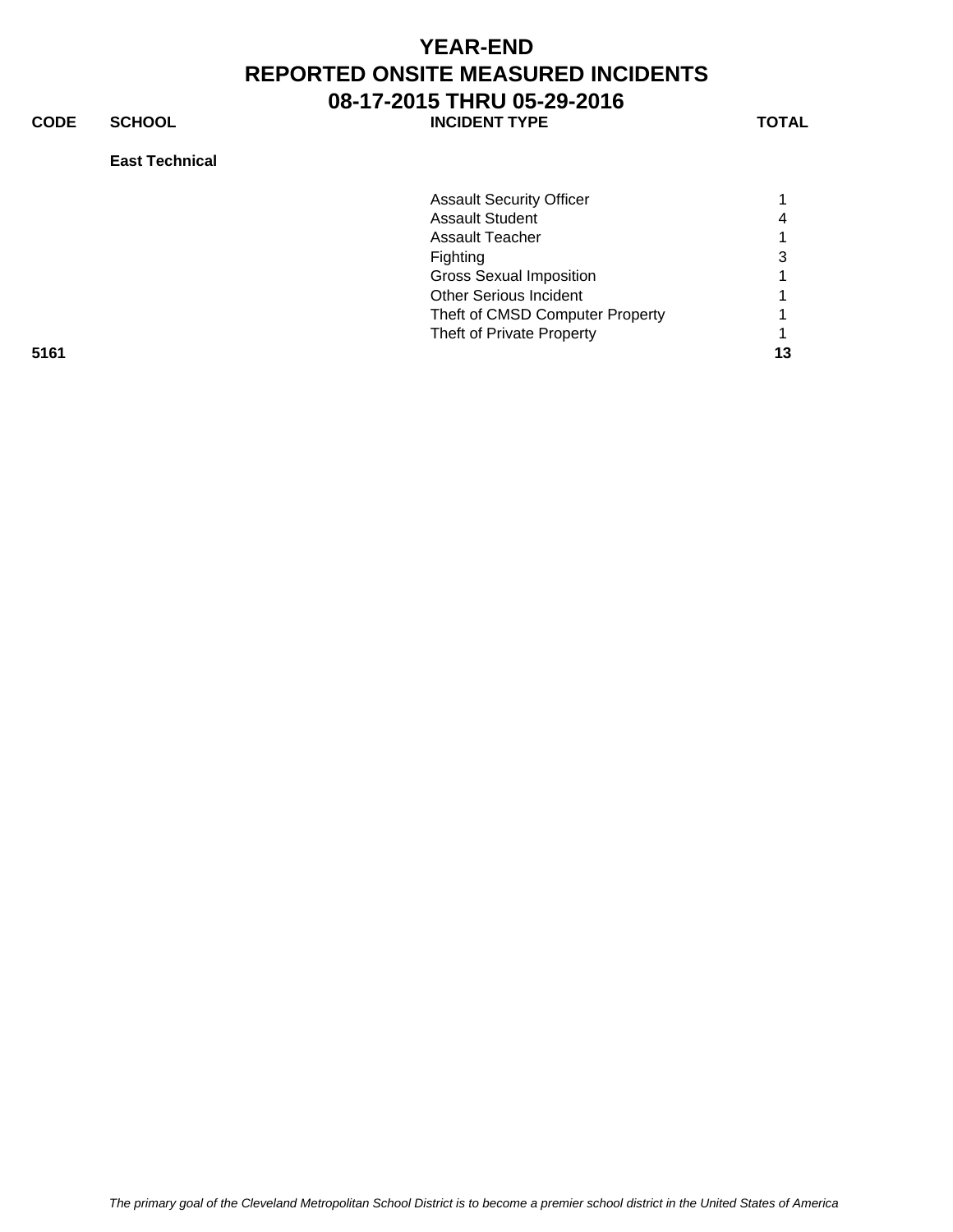**CODE SCHOOL SCHOOL INCIDENT TYPE TOTAL** 

### **Euclid Park**

| <b>Assault Security Officer</b> |                   |
|---------------------------------|-------------------|
| <b>Assault Teacher</b>          | ົ                 |
| <b>Fighting</b>                 |                   |
| <b>Other Criminal Activity</b>  |                   |
| <b>Other Serious Incident</b>   |                   |
|                                 |                   |
|                                 |                   |
|                                 | Sexual Imposition |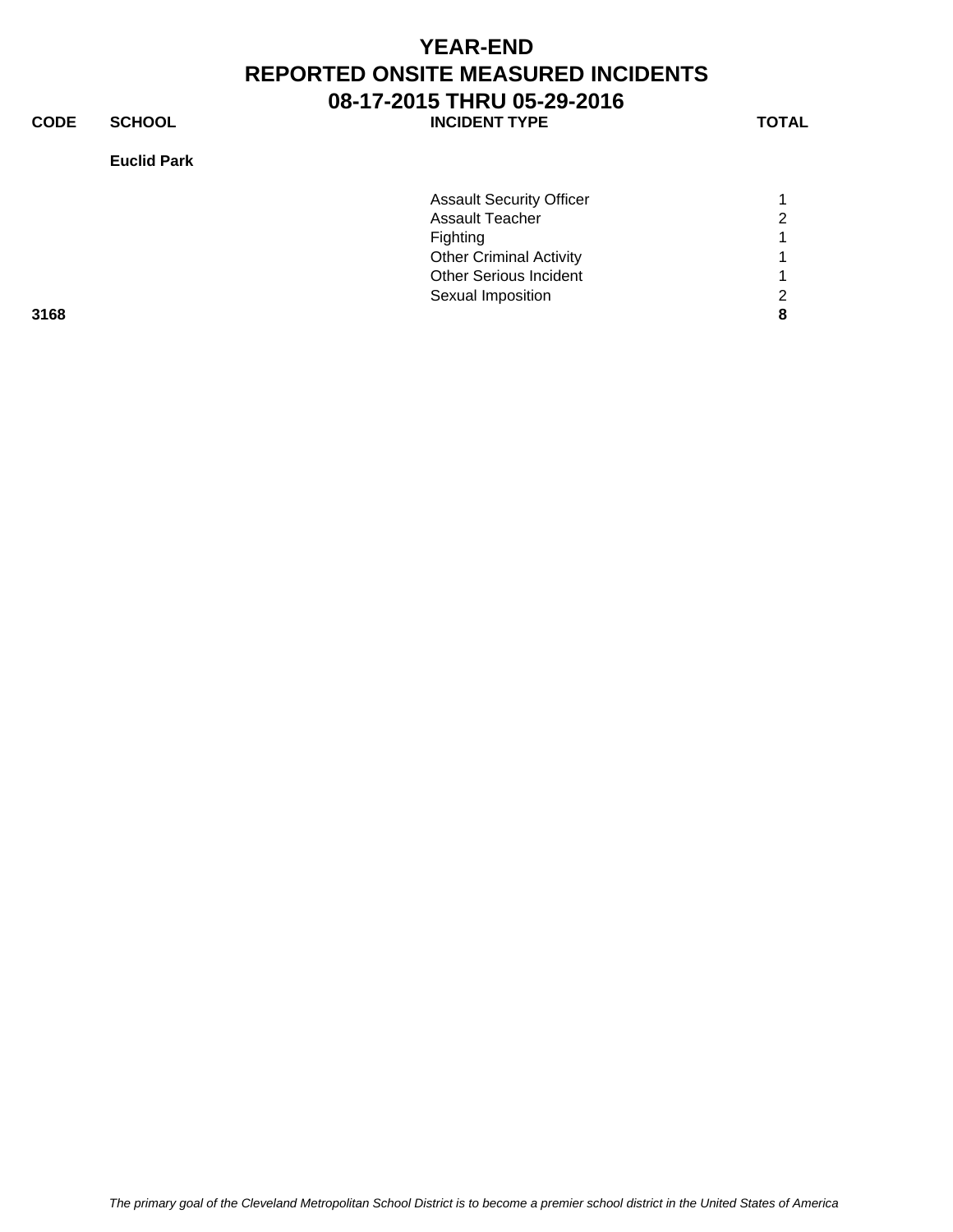# **CODE SCHOOL SCHOOL INCIDENT TYPE TOTAL**

### **Facing History New Tech @ Mooney**

|      | Fighting                              |   |
|------|---------------------------------------|---|
|      | <b>Other Serious Incident</b>         |   |
|      | Possession of Firearm                 |   |
|      | Possession of Knife                   |   |
|      | Possession of Other Dangerous Weapon  | ◠ |
|      | Possession/Use of Scheduled Narcotics | ◠ |
| 2174 |                                       |   |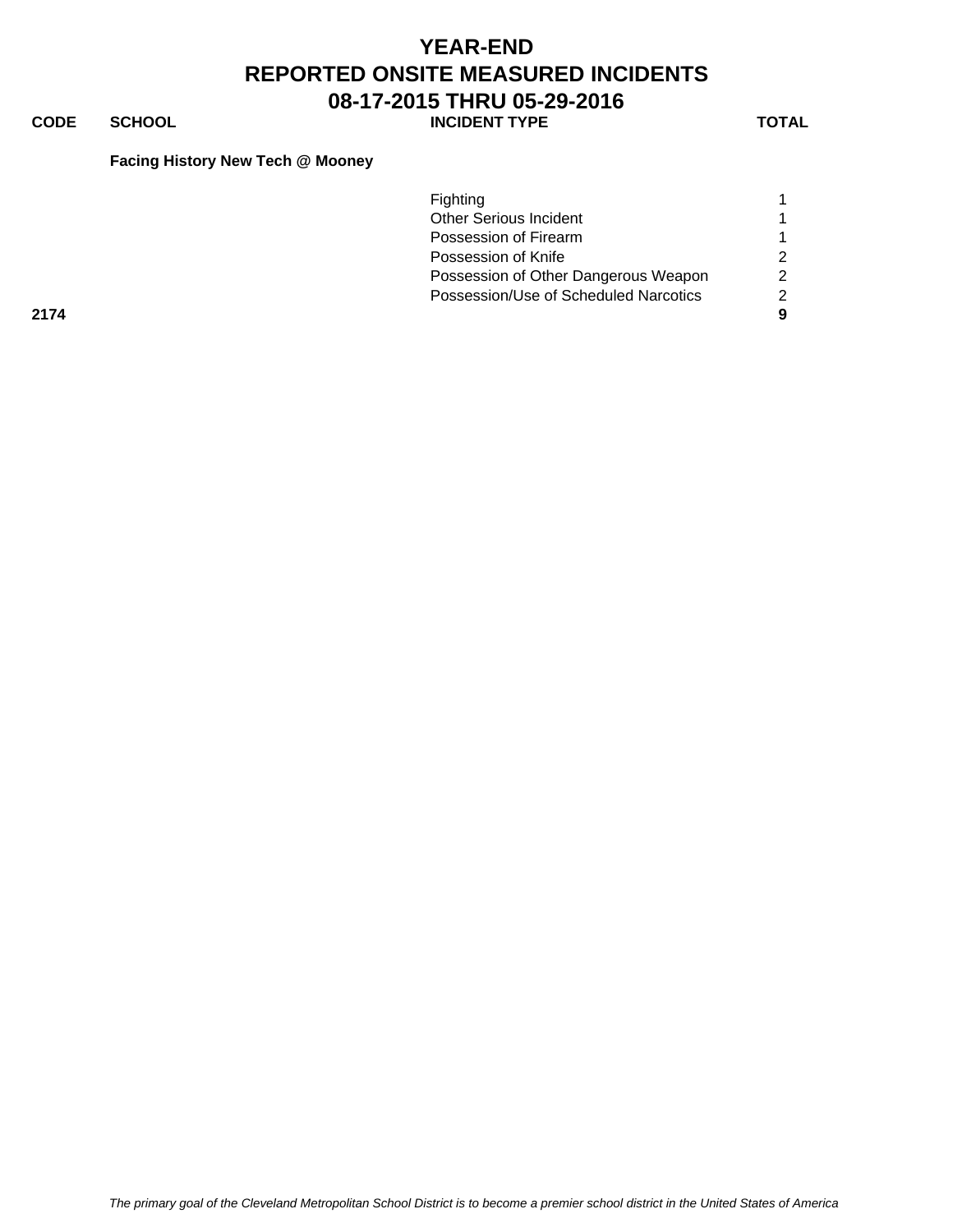**CODE SCHOOL SCHOOL INCIDENT TYPE TOTAL** 

### **Franklin D Roosevelt**

|      | Assault Staff (Adult)          |    |
|------|--------------------------------|----|
|      | <b>Assault Student</b>         |    |
|      | Assault Teacher                |    |
|      | Fighting                       |    |
|      | <b>Gross Sexual Imposition</b> |    |
|      | <b>Other Serious Incident</b>  |    |
|      | Sexual Harassment              |    |
|      | Sexual Imposition              |    |
|      | Theft of Private Property      |    |
| 4172 |                                | 18 |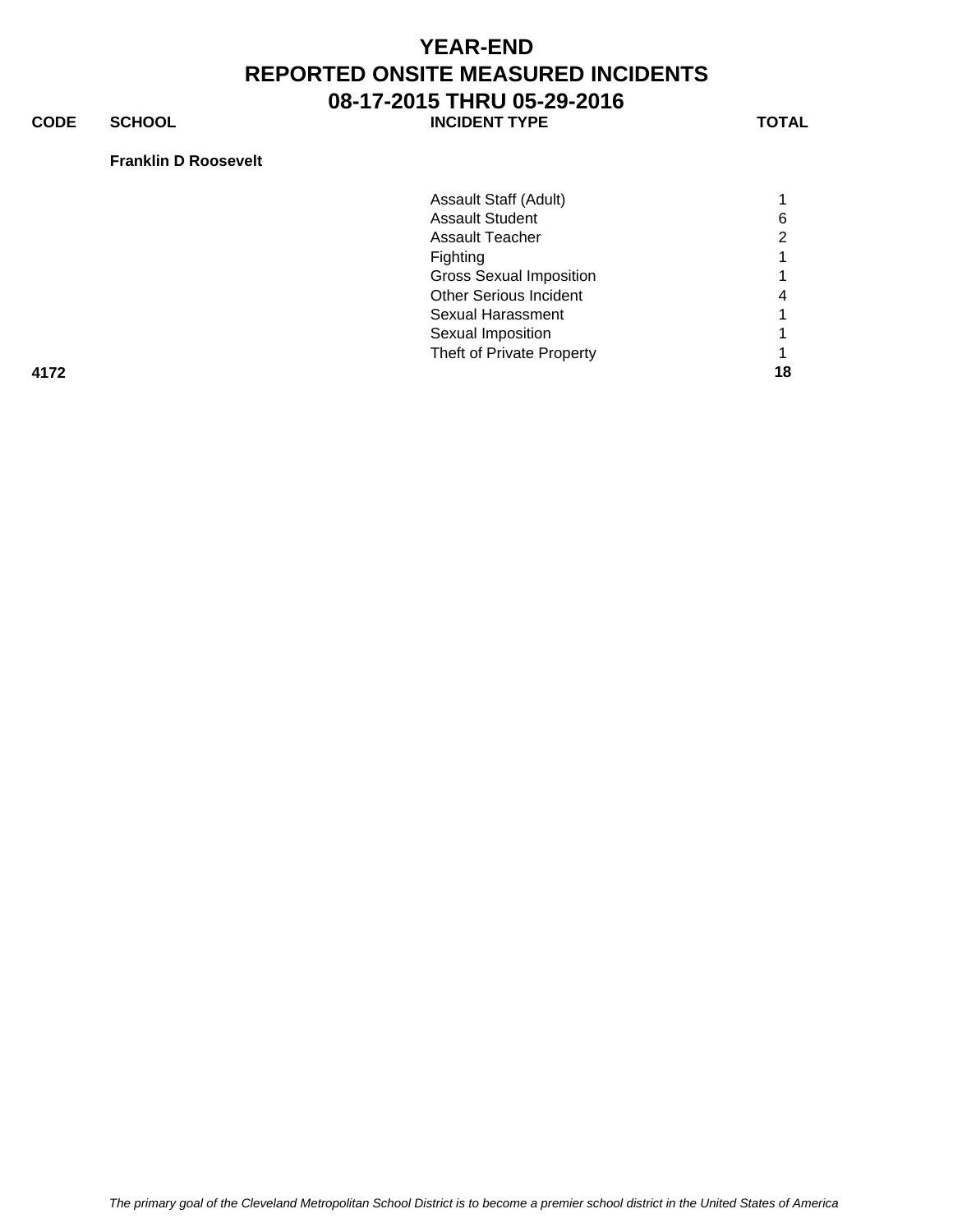**CODE SCHOOL SCHOOL** INCIDENT TYPE TOTAL

### **Fullerton**

| Assault Staff (Adult)         |   |
|-------------------------------|---|
|                               |   |
| <b>Assault Student</b>        | 3 |
| Assault Teacher               |   |
| Fighting                      | 2 |
| Menacing                      | 2 |
| <b>Other Serious Incident</b> |   |
| Possession of Knife           | 3 |
| Sexual Imposition             |   |
| Theft of Private Property     | 2 |
| Vandalism School Property     |   |

**3184 17**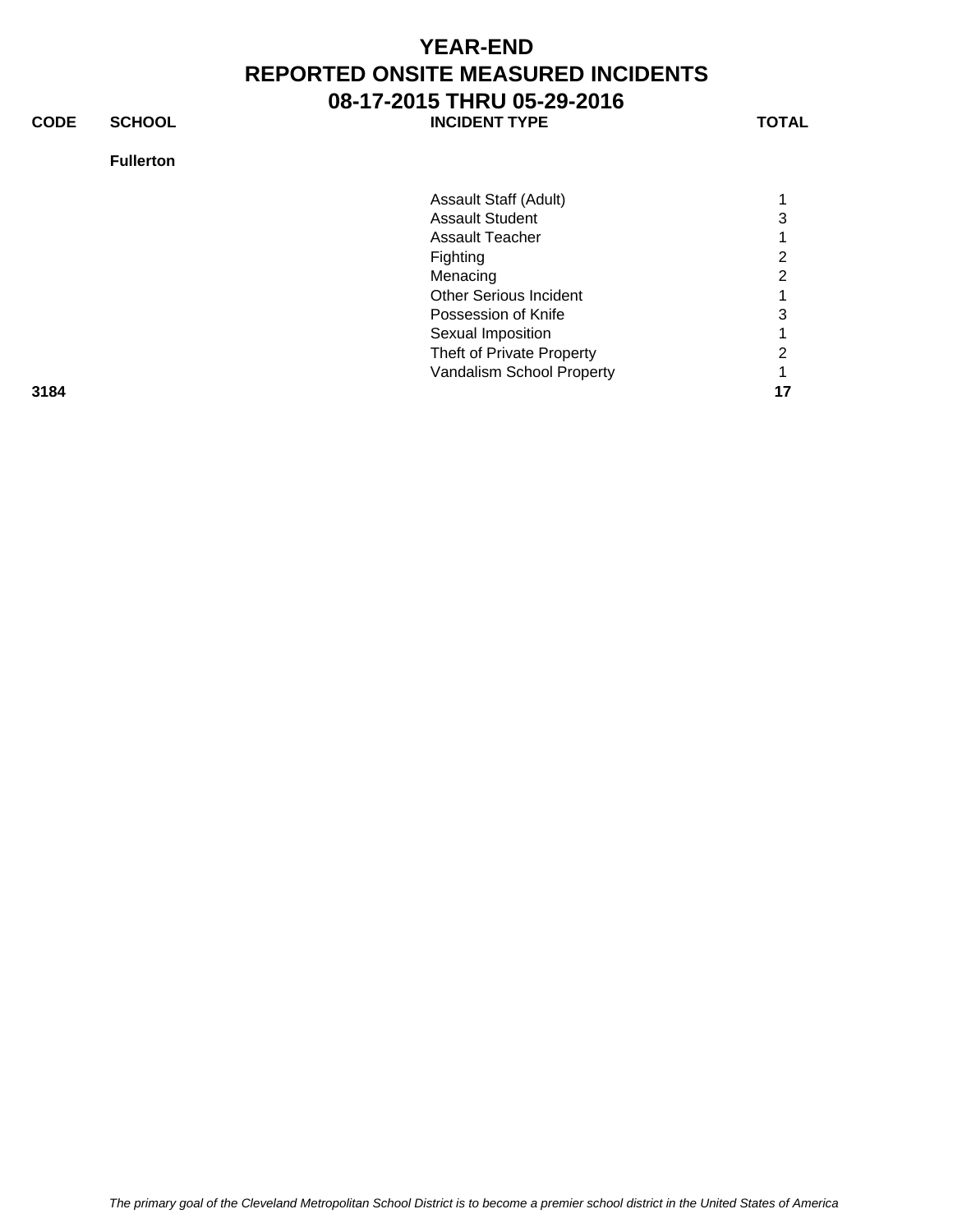**CODE SCHOOL SCHOOL INCIDENT TYPE TOTAL** 

### **Garfield**

| Arson                                |   |
|--------------------------------------|---|
| <b>Assault Student</b>               | 2 |
| Assault Teacher                      | 1 |
| Fighting                             | 3 |
| Harassment                           | 1 |
| Menacing                             | 1 |
| <b>Other Criminal Activity</b>       | 2 |
| <b>Other Serious Incident</b>        | 2 |
| Possession of Other Dangerous Weapon | 1 |
| Public Indecency                     | 1 |
| Sexual Harassment                    |   |

Theft of Private Property 1

**3188 19**

Sexual Harassment 1 Sexual Imposition 2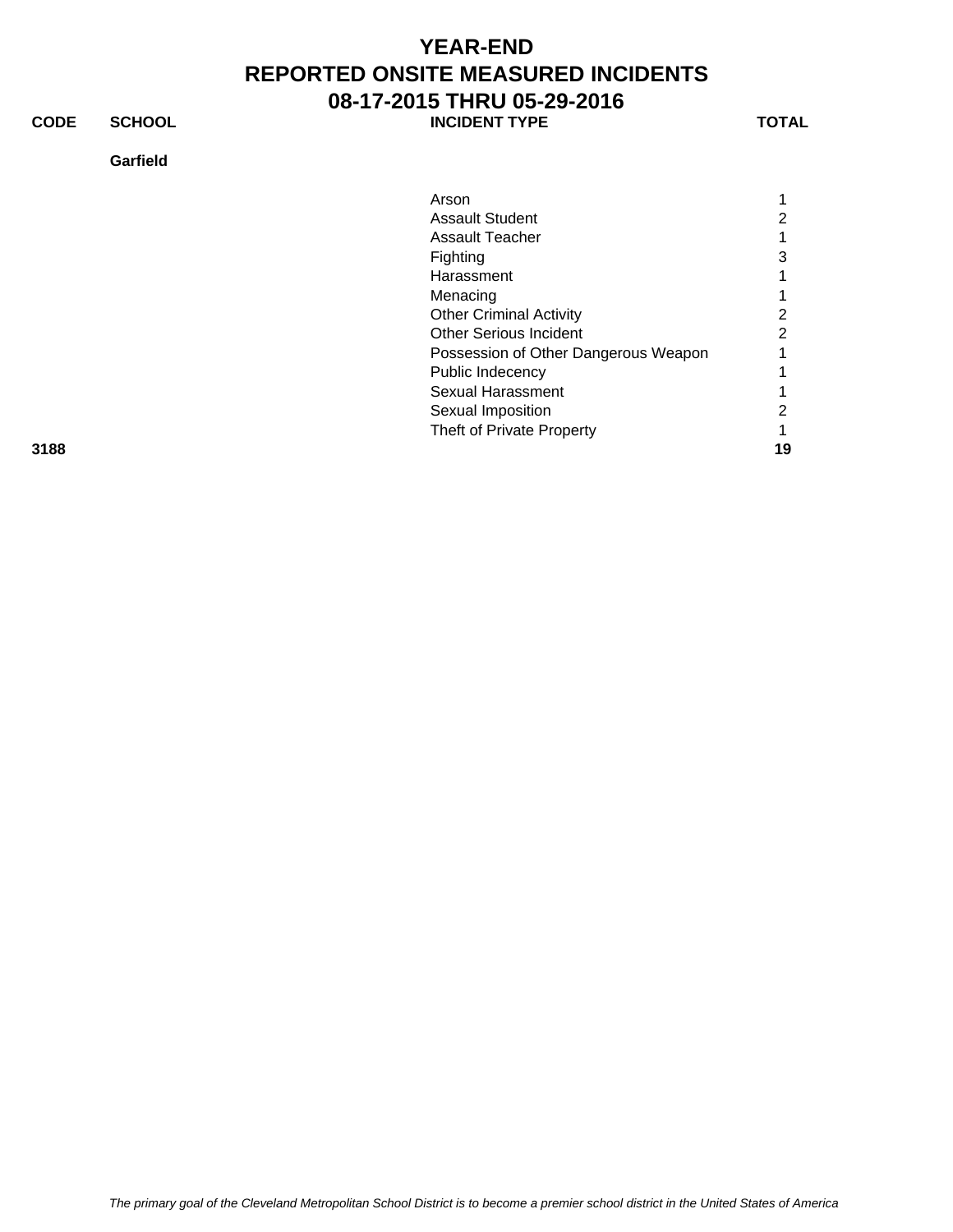**CODE SCHOOL SCHOOL INCIDENT TYPE TOTAL** 

### **Garrett Morgan**

|      | <b>Fighting</b>                       | $\mathcal{P}$ |
|------|---------------------------------------|---------------|
|      | Menacing                              |               |
|      | Possession of Drug Paraphernalia      |               |
|      | Possession of Other Dangerous Weapon  |               |
|      | Possession/Use of Scheduled Narcotics |               |
|      | Sexual Harassment                     |               |
| 6802 |                                       |               |
|      |                                       |               |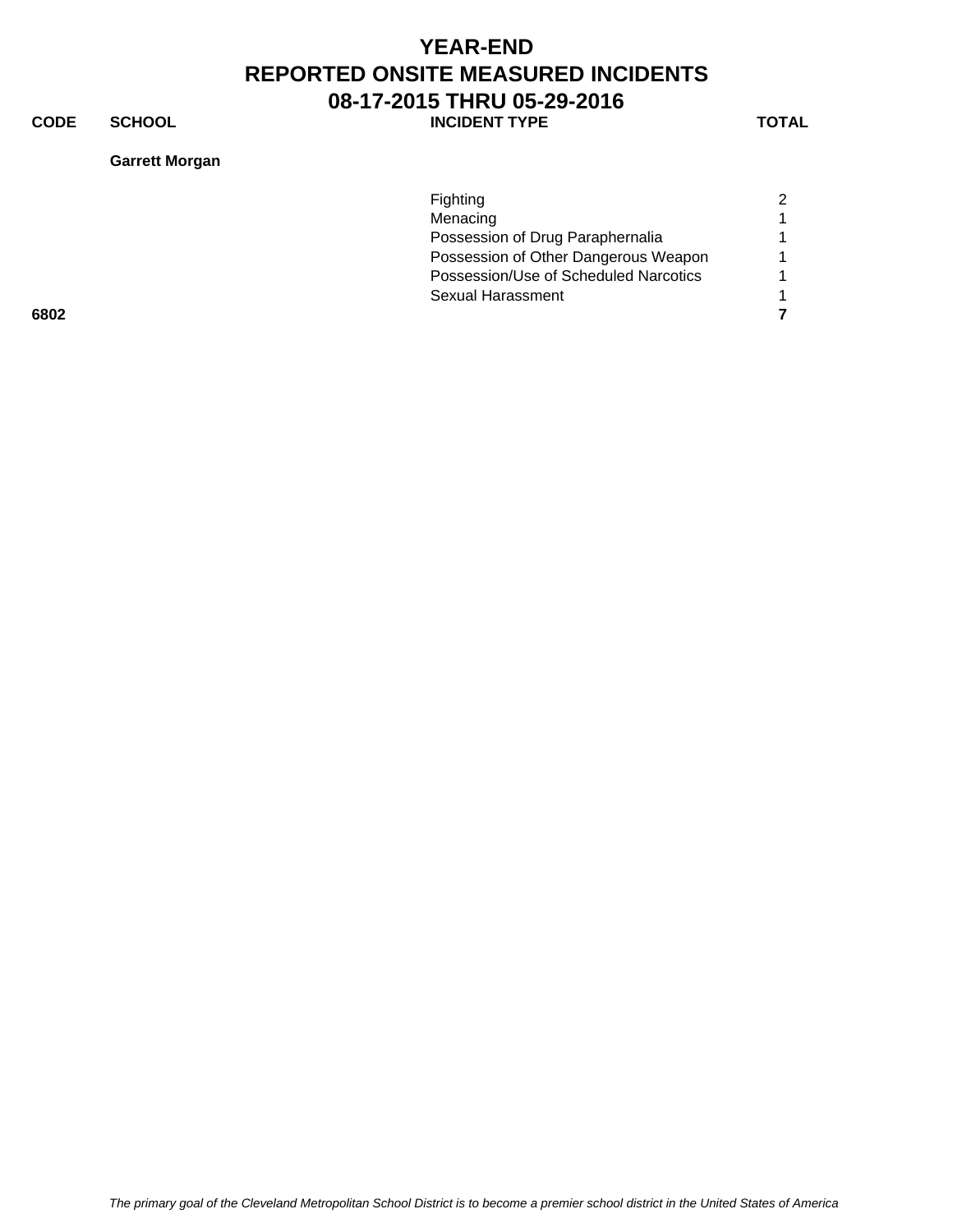**CODE SCHOOL SCHOOL INCIDENT TYPE TOTAL** 

#### **George Washington Carver**

|      | <b>Assault Student</b>               | 6  |
|------|--------------------------------------|----|
|      | <b>Assault Teacher</b>               |    |
|      | Fighting                             |    |
|      | Harassment                           |    |
|      | Menacing                             |    |
|      | <b>Other Serious Incident</b>        |    |
|      | Possession of Other Dangerous Weapon |    |
| 3198 |                                      | 13 |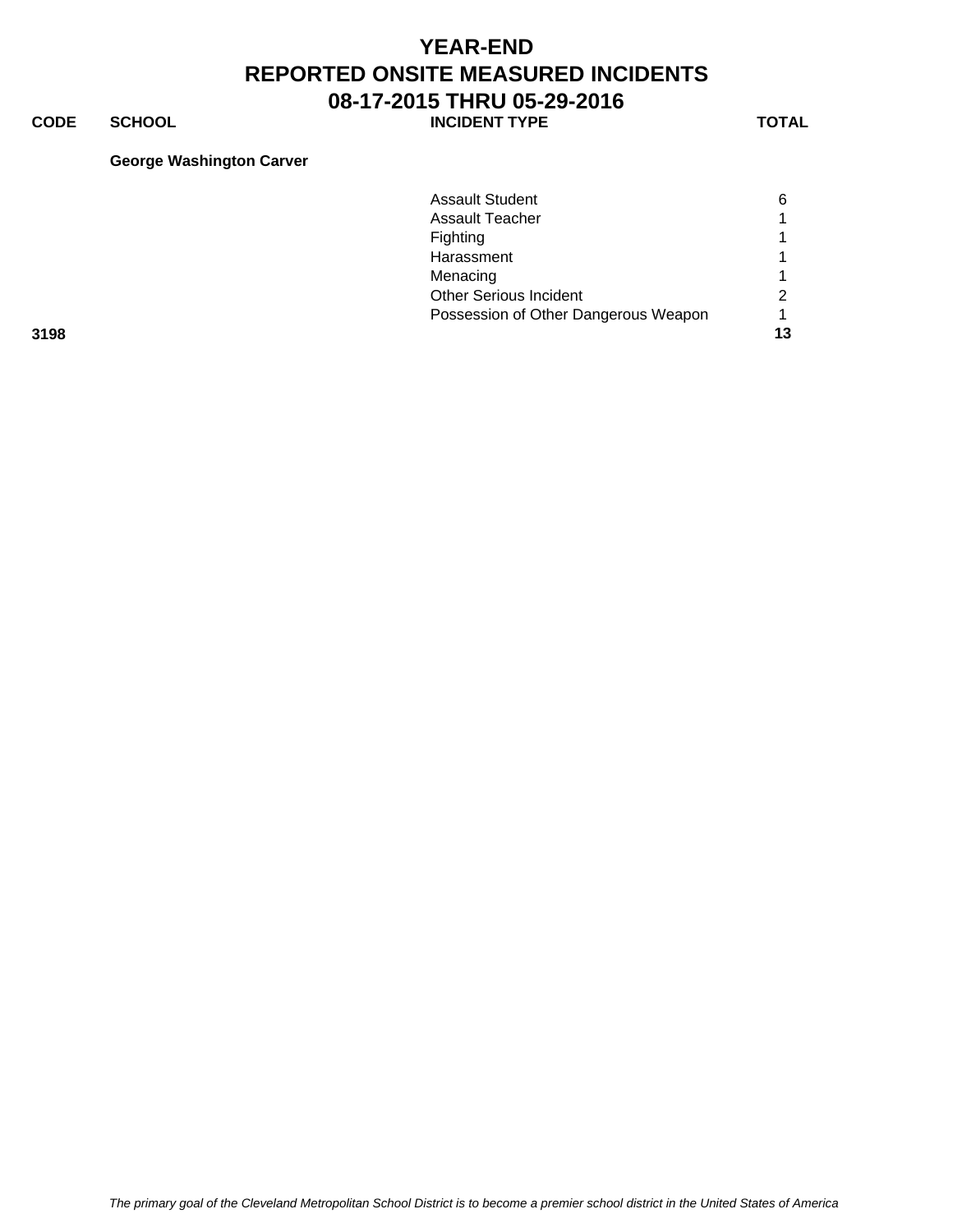**CODE SCHOOL SCHOOL INCIDENT TYPE TOTAL** 

**Ginn Academy**

|      | <b>Assault Student</b>               |   |
|------|--------------------------------------|---|
|      | <b>Fighting</b>                      |   |
|      | Possession of Other Dangerous Weapon |   |
|      | Sexual Imposition                    |   |
|      | Theft of CMSD Property               | 2 |
|      | Theft of Private Property            |   |
| 6805 |                                      | 9 |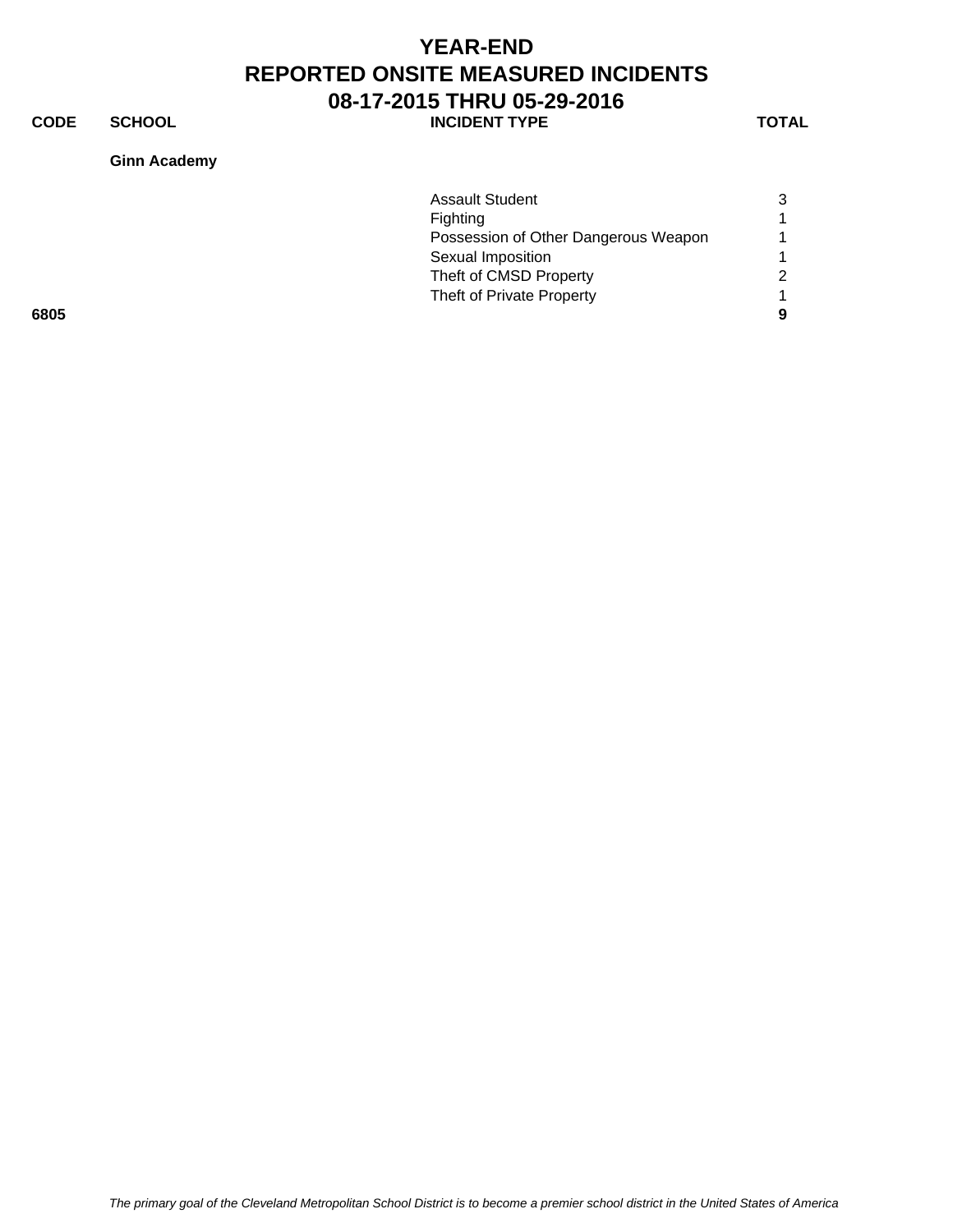**CODE SCHOOL SCHOOL** INCIDENT TYPE TOTAL

### **Glenville**

|      | Arson                                 |    |
|------|---------------------------------------|----|
|      | <b>Assault Security Officer</b>       | 5  |
|      | Assault Staff (Adult)                 |    |
|      | Fighting                              |    |
|      | Menacing                              |    |
|      | Possession of Firearm                 |    |
|      | Possession of Knife                   |    |
|      | Possession of Other Dangerous Weapon  | 4  |
|      | Possession/Use of Alcohol             |    |
|      | Possession/Use of Scheduled Narcotics | 3  |
|      | Sexual Harassment                     |    |
|      | Theft of Private Property             |    |
| 5220 |                                       | 21 |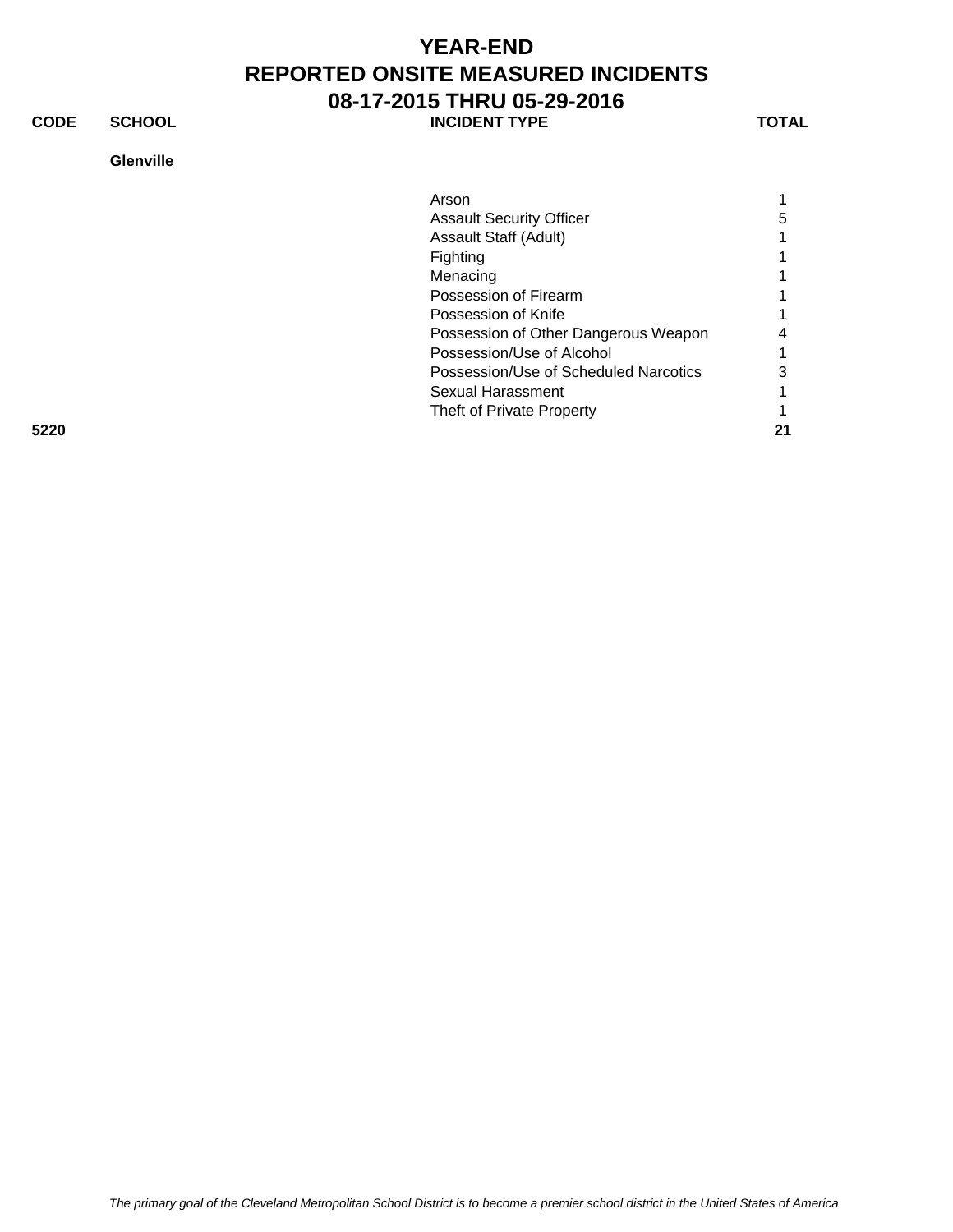**CODE SCHOOL SCHOOL INCIDENT TYPE TOTAL** 

**H Barbara Booker**

|      | Assault Staff (Adult)                 |    |
|------|---------------------------------------|----|
|      | <b>Assault Student</b>                | 6  |
|      |                                       |    |
|      | <b>Assault Teacher</b>                |    |
|      | Fighting                              | 4  |
|      | Menacing                              | 2  |
|      | <b>Other Serious Incident</b>         | 11 |
|      | Possession of Knife                   |    |
|      | Possession/Use of Scheduled Narcotics |    |
|      | Public Indecency                      | 3  |
|      | Sexual Harassment                     | 3  |
|      | Sexual Imposition                     | 2  |
|      | Theft of Private Property             | 3  |
|      | Vandalism Private Property            |    |
|      | Vandalism School Property             |    |
| 6224 |                                       | 40 |

*The primary goal of the Cleveland Metropolitan School District is to become a premier school district in the United States of America*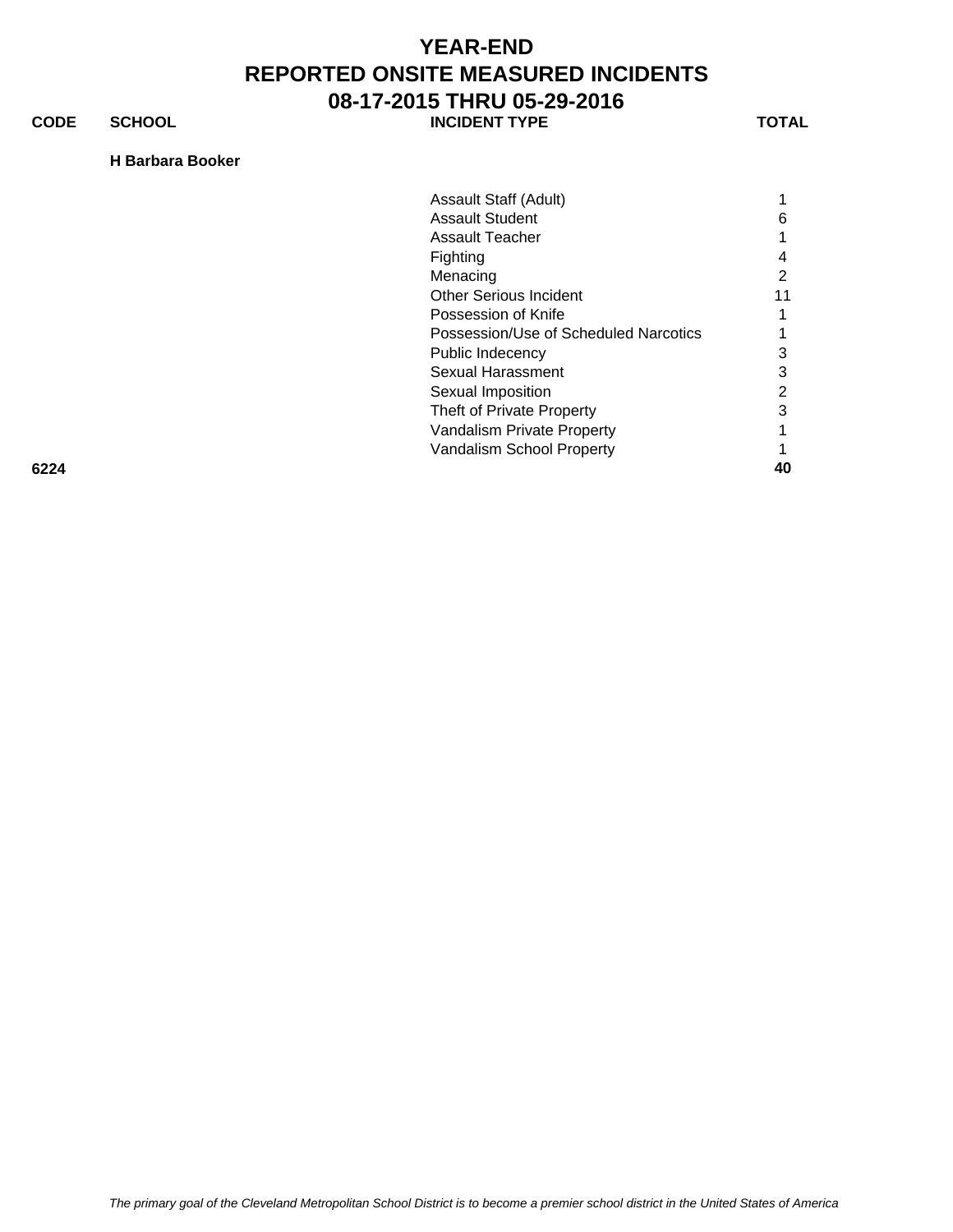**CODE SCHOOL SCHOOL INCIDENT TYPE TOTAL** 

#### **Hannah Gibbons**

| 3229 |                                 | 10 |
|------|---------------------------------|----|
|      | <b>Other Serious Incident</b>   | ⌒  |
|      | Harassment                      |    |
|      | <b>Bullying</b>                 | ົ  |
|      | <b>Assault Teacher</b>          |    |
|      | <b>Assault Student</b>          | 3  |
|      | <b>Assault Security Officer</b> |    |
|      |                                 |    |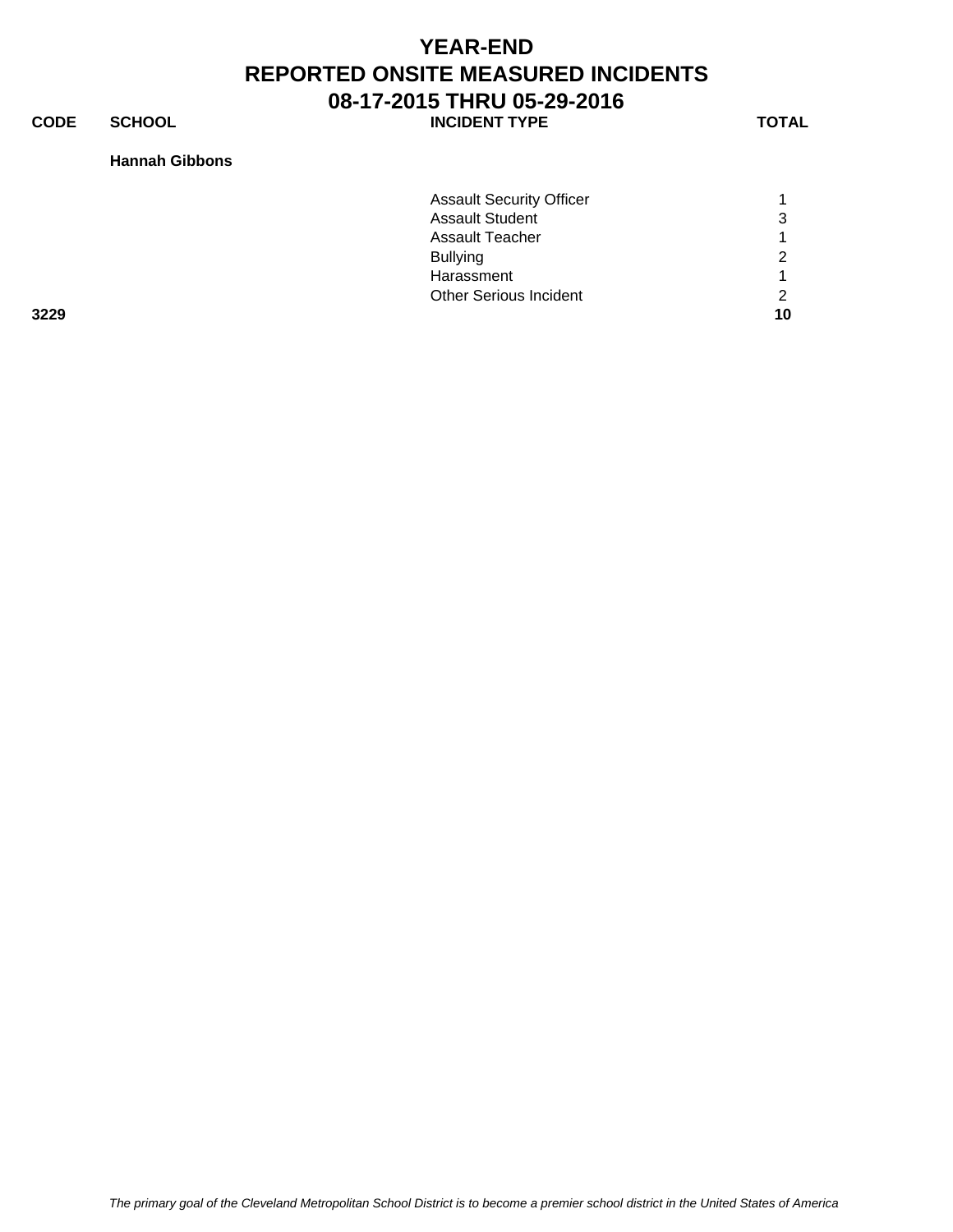**CODE SCHOOL SCHOOL INCIDENT TYPE TOTAL** 

**Harry E Davis**

|      | <b>Breaking and Entering</b> |  |
|------|------------------------------|--|
|      | Vandalism School Property    |  |
| 4233 |                              |  |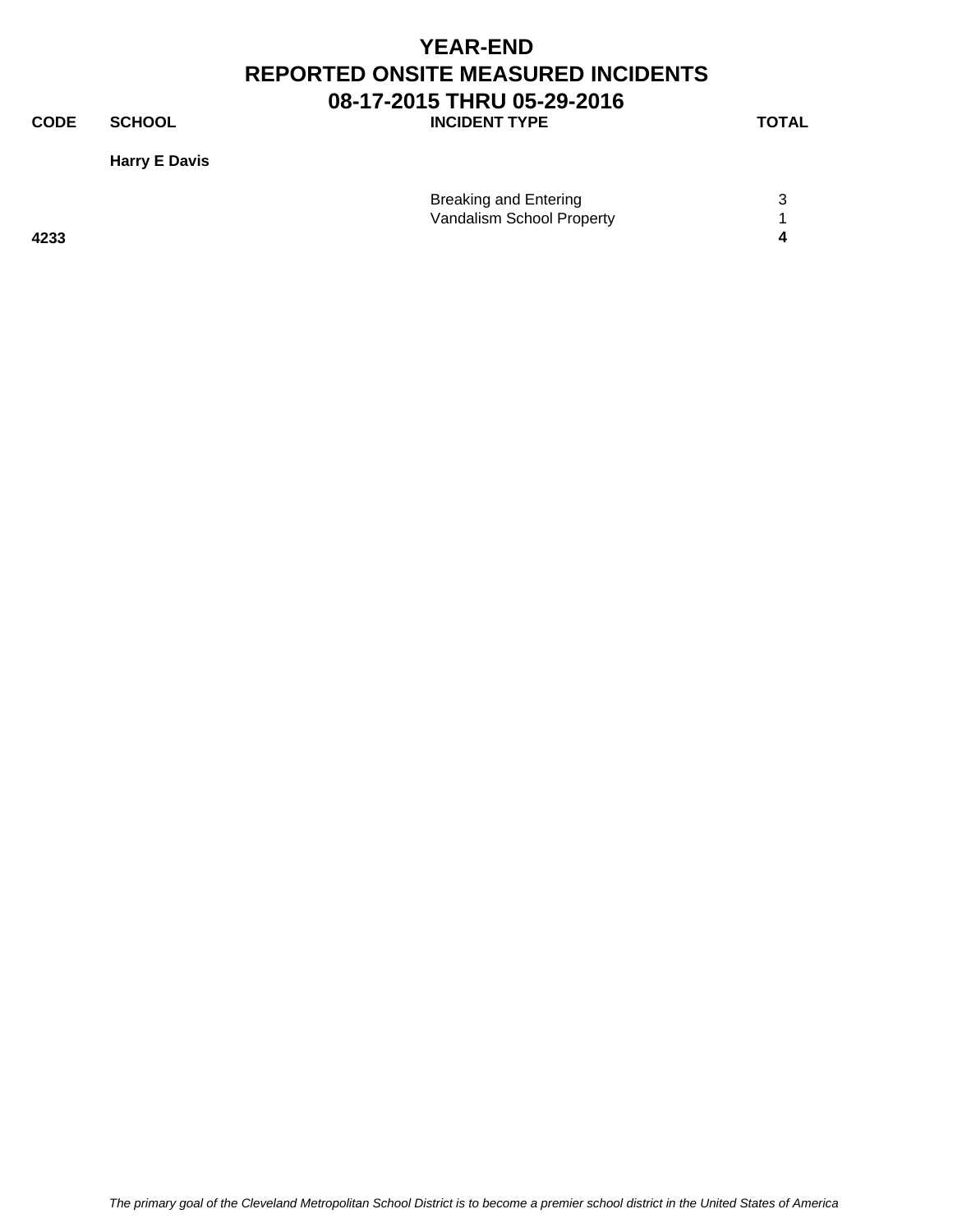**CODE SCHOOL SCHOOL INCIDENT TYPE TOTAL** 

**Harvey Rice**

|      | <b>Assault Student</b>                | $\mathcal{P}$ |
|------|---------------------------------------|---------------|
|      | <b>Criminal Trespassing</b>           |               |
|      | Harassment                            |               |
|      | <b>Other Serious Incident</b>         |               |
|      | Possession/Use of Scheduled Narcotics | $\mathcal{P}$ |
| 3240 |                                       |               |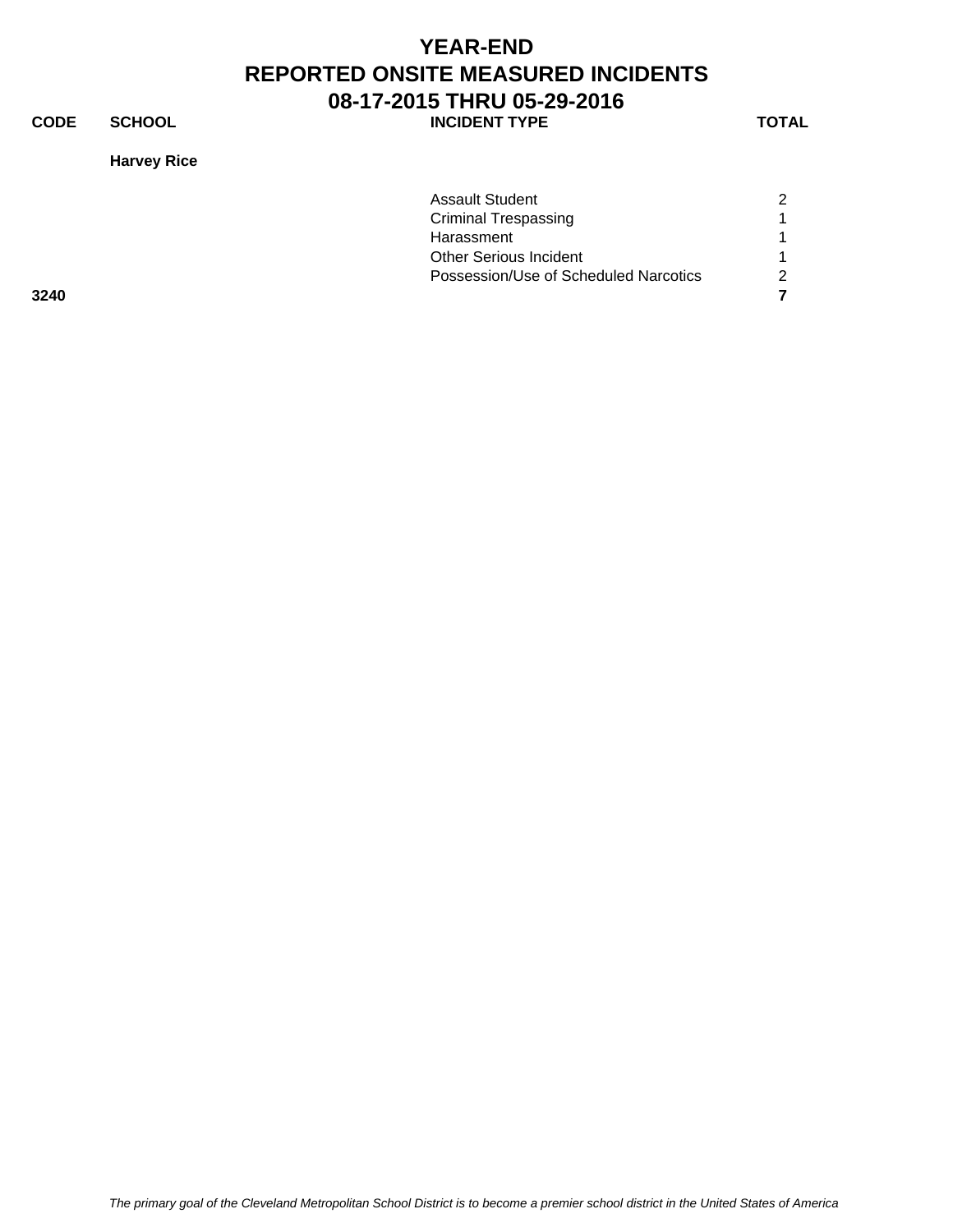**CODE SCHOOL SCHOOL INCIDENT TYPE TOTAL** 

### **Iowa-Maple**

|      | Assault Staff (Adult)                 |    |
|------|---------------------------------------|----|
|      | <b>Assault Student</b>                |    |
|      | Assault Teacher                       |    |
|      | Fighting                              |    |
|      | Other Serious Incident                | 3  |
|      | Possession of Knife                   |    |
|      | Possession of Other Dangerous Weapon  |    |
|      | Possession/Use of Scheduled Narcotics |    |
|      | Vandalism School Property             |    |
| 3270 |                                       | 12 |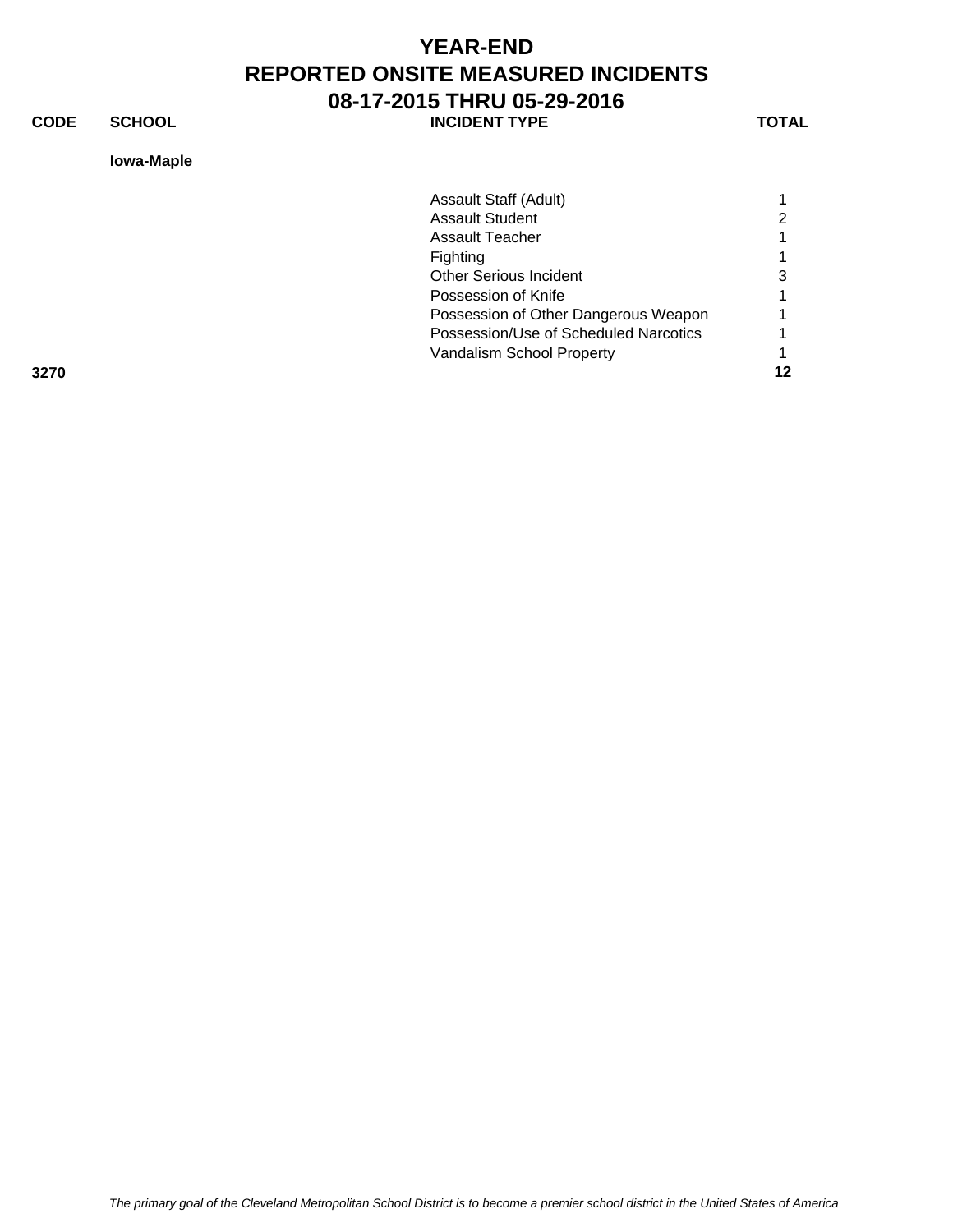### **CODE SCHOOL SCHOOL INCIDENT TYPE TOTAL**

#### **James Ford Rhodes**

|      | Arson                                 |    |
|------|---------------------------------------|----|
|      | <b>Assault Student</b>                | 4  |
|      | Assault Teacher                       |    |
|      | <b>Criminal Trespassing</b>           |    |
|      | Fighting                              | 17 |
|      | <b>Other Serious Incident</b>         |    |
|      | Possession of Drug Paraphernalia      |    |
|      | Possession of Knife                   |    |
|      | Possession of Other Dangerous Weapon  | 4  |
|      | Possession/Use of Alcohol             |    |
|      | Possession/Use of Scheduled Narcotics | 6  |
|      | Public Indecency                      |    |
|      | Sexual Harassment                     |    |
|      | Theft of CMSD Property                |    |
|      | Theft of Private Property             |    |
|      | Vandalism School Property             |    |
| 5273 |                                       | 45 |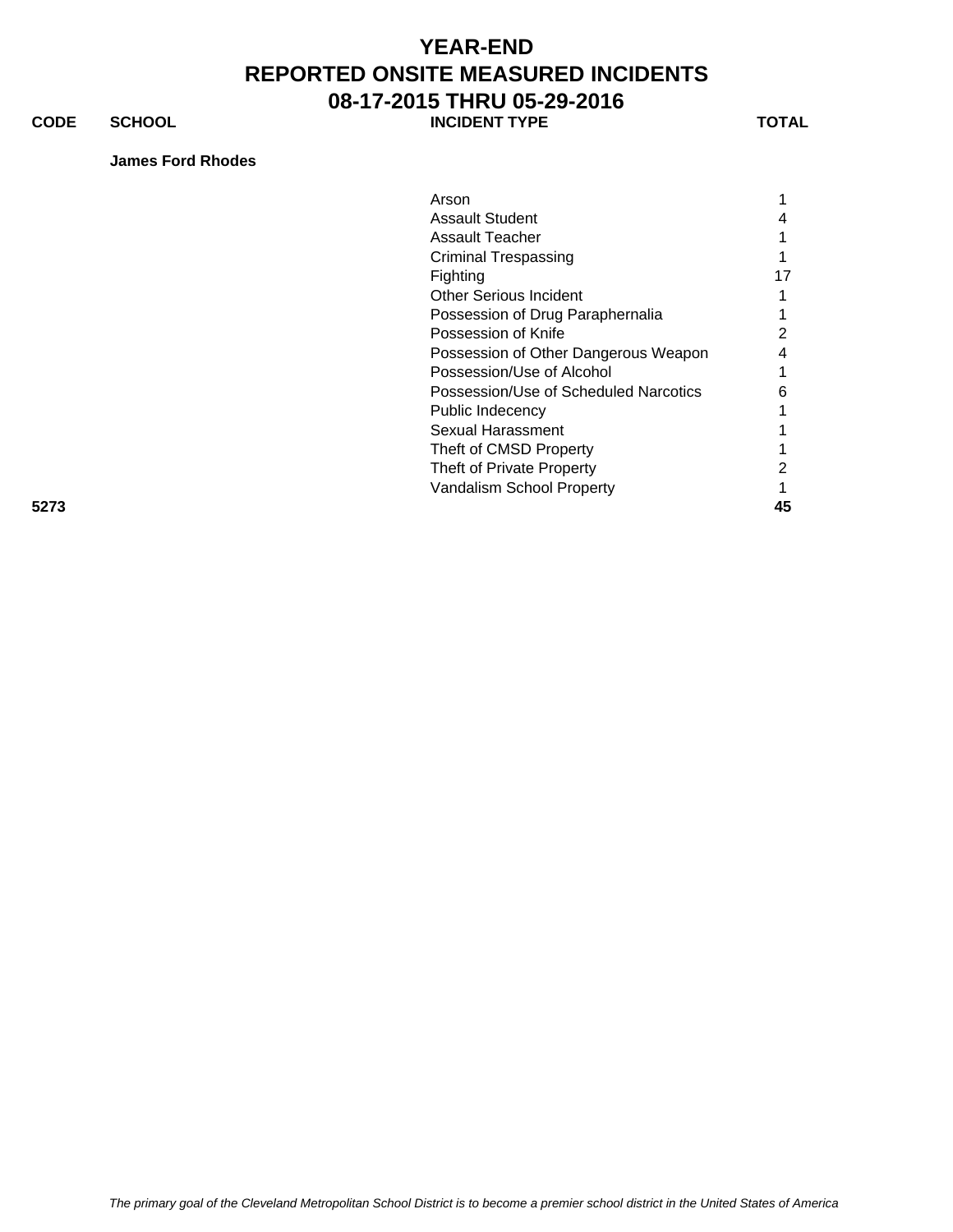**CODE SCHOOL SCHOOL INCIDENT TYPE TOTAL** 

**Jane Addams**

|      | Arson                                 |    |
|------|---------------------------------------|----|
|      | Assault Staff (Adult)                 |    |
|      | <b>Assault Student</b>                | 3  |
|      | <b>Assault Teacher</b>                |    |
|      | Fighting                              |    |
|      | Harassment                            |    |
|      | Menacing                              | 3  |
|      | Possession of Other Dangerous Weapon  |    |
|      | Possession/Use of Scheduled Narcotics | 5  |
|      | Robbery                               |    |
| 6275 |                                       | 19 |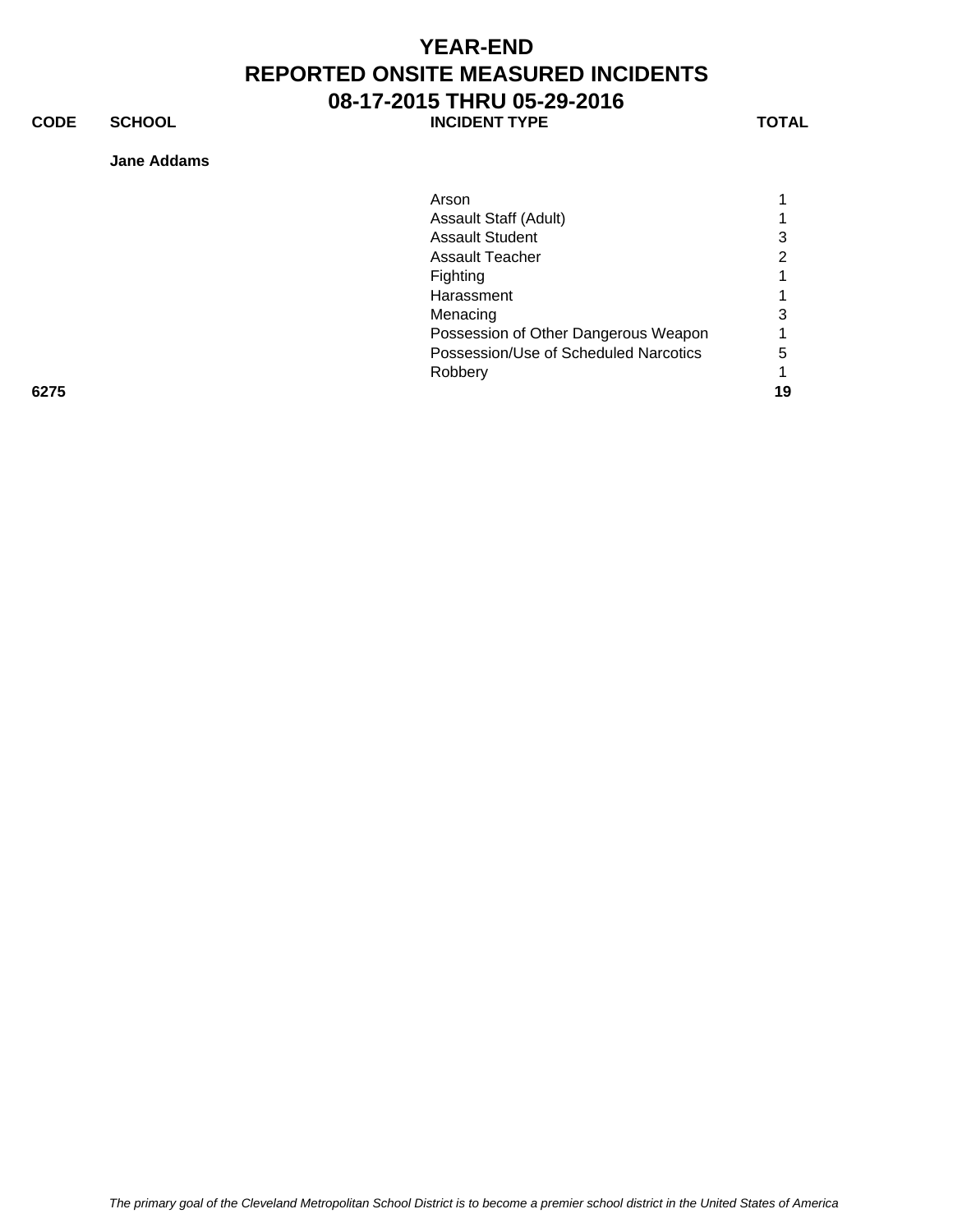**CODE SCHOOL SCHOOL INCIDENT TYPE TOTAL** 

### **John Adams**

|      | <b>Assault Student</b>                | 6  |
|------|---------------------------------------|----|
|      | Fighting                              | 5  |
|      | Menacing                              |    |
|      | <b>Other Serious Incident</b>         |    |
|      | Possession of Firearm                 |    |
|      | Possession of Knife                   |    |
|      | Possession of Other Dangerous Weapon  | 3  |
|      | Possession/Use of Scheduled Narcotics | 3  |
|      | Robbery                               |    |
|      | Sexual Harassment                     |    |
|      | Sexual Imposition                     | 2  |
|      | Theft of Private Property             |    |
|      | Vandalism Private Property            |    |
|      | Vandalism School Property             |    |
| 5276 |                                       | 28 |

*The primary goal of the Cleveland Metropolitan School District is to become a premier school district in the United States of America*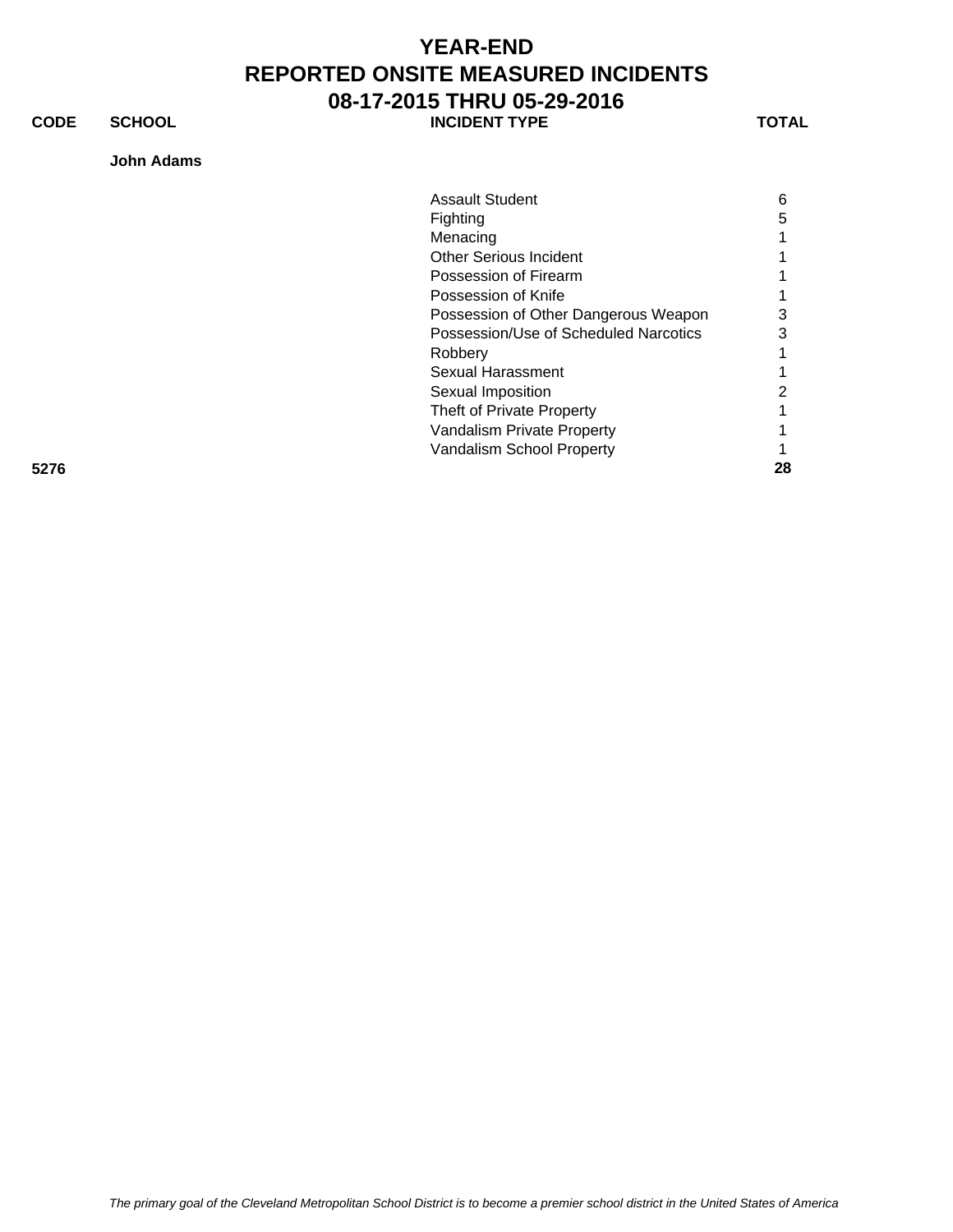**CODE SCHOOL SCHOOL INCIDENT TYPE TOTAL** 

**John F Kennedy**

|      | Auto Theft                            |    |
|------|---------------------------------------|----|
|      | <b>Breaking and Entering</b>          |    |
|      | Fighting                              | 12 |
|      | Possession of Knife                   |    |
|      | Possession of Other Dangerous Weapon  |    |
|      | Possession/Use of Scheduled Narcotics |    |
|      | Sexual Harassment                     |    |
| 5285 |                                       | 20 |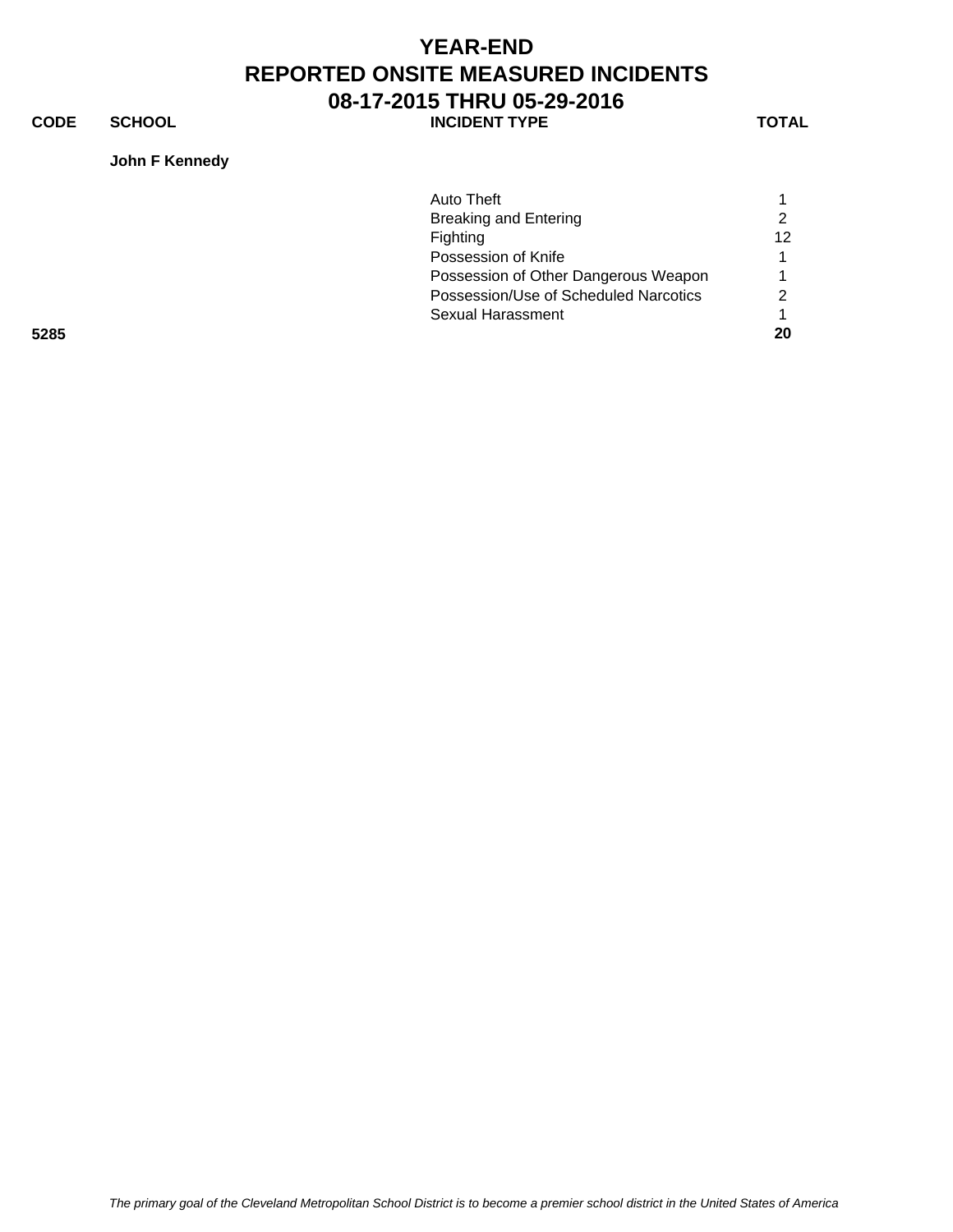### **CODE SCHOOL SCHOOL INCIDENT TYPE TOTAL**

#### **John Hay School of Architecture & Design**

|      | Possession of Knife                   |  |
|------|---------------------------------------|--|
|      | Possession/Use of Scheduled Narcotics |  |
|      | Public Indecency                      |  |
| 5692 |                                       |  |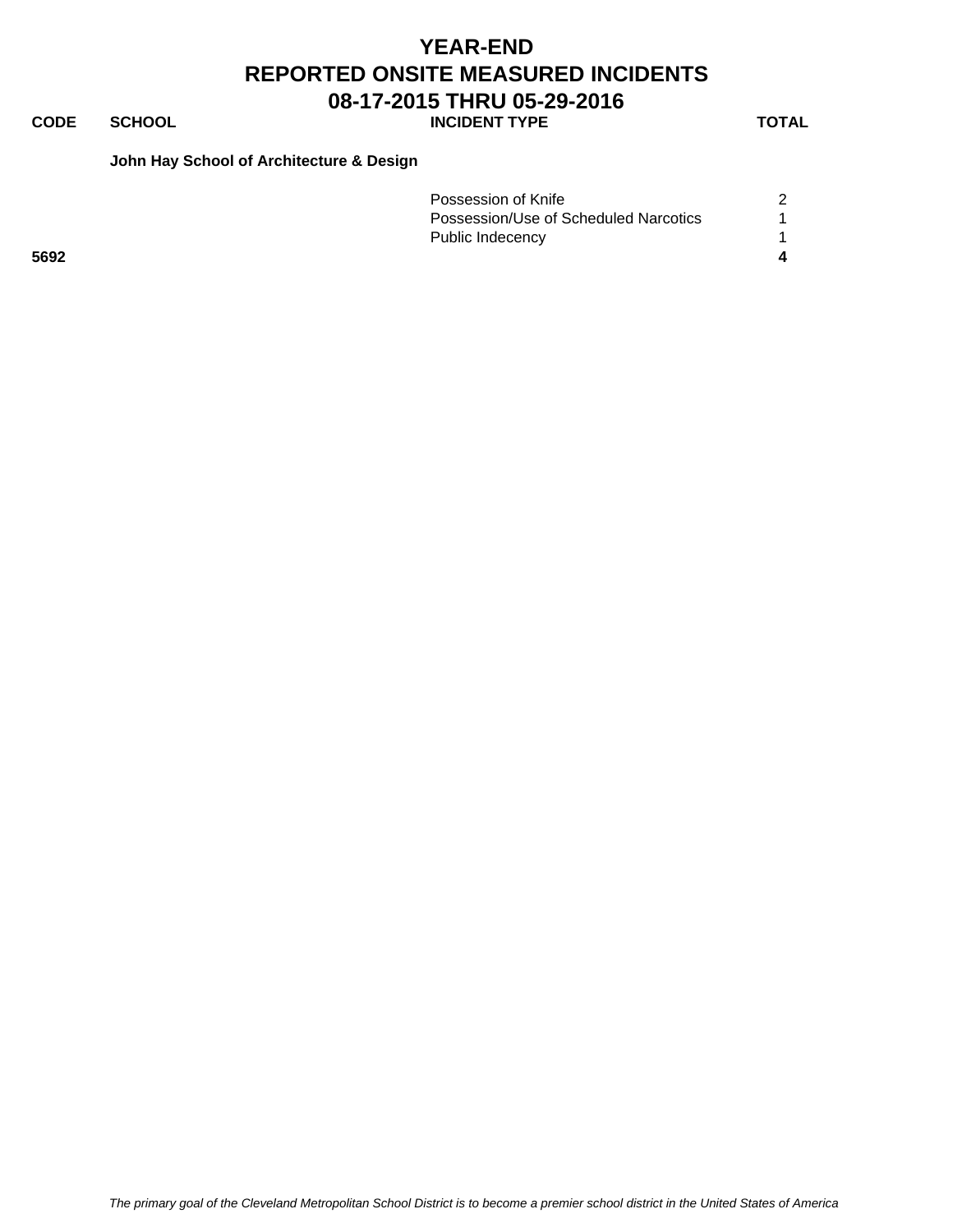# **CODE SCHOOL SCHOOL INCIDENT TYPE TOTAL**

### **John Hay School of Science & Medicine**

|      | <b>Assault Student</b>               |   |
|------|--------------------------------------|---|
|      | Harassment                           |   |
|      | <b>Other Serious Incident</b>        |   |
|      | Possession of Other Dangerous Weapon | 2 |
|      | Theft of CMSD Property               |   |
| 5691 |                                      |   |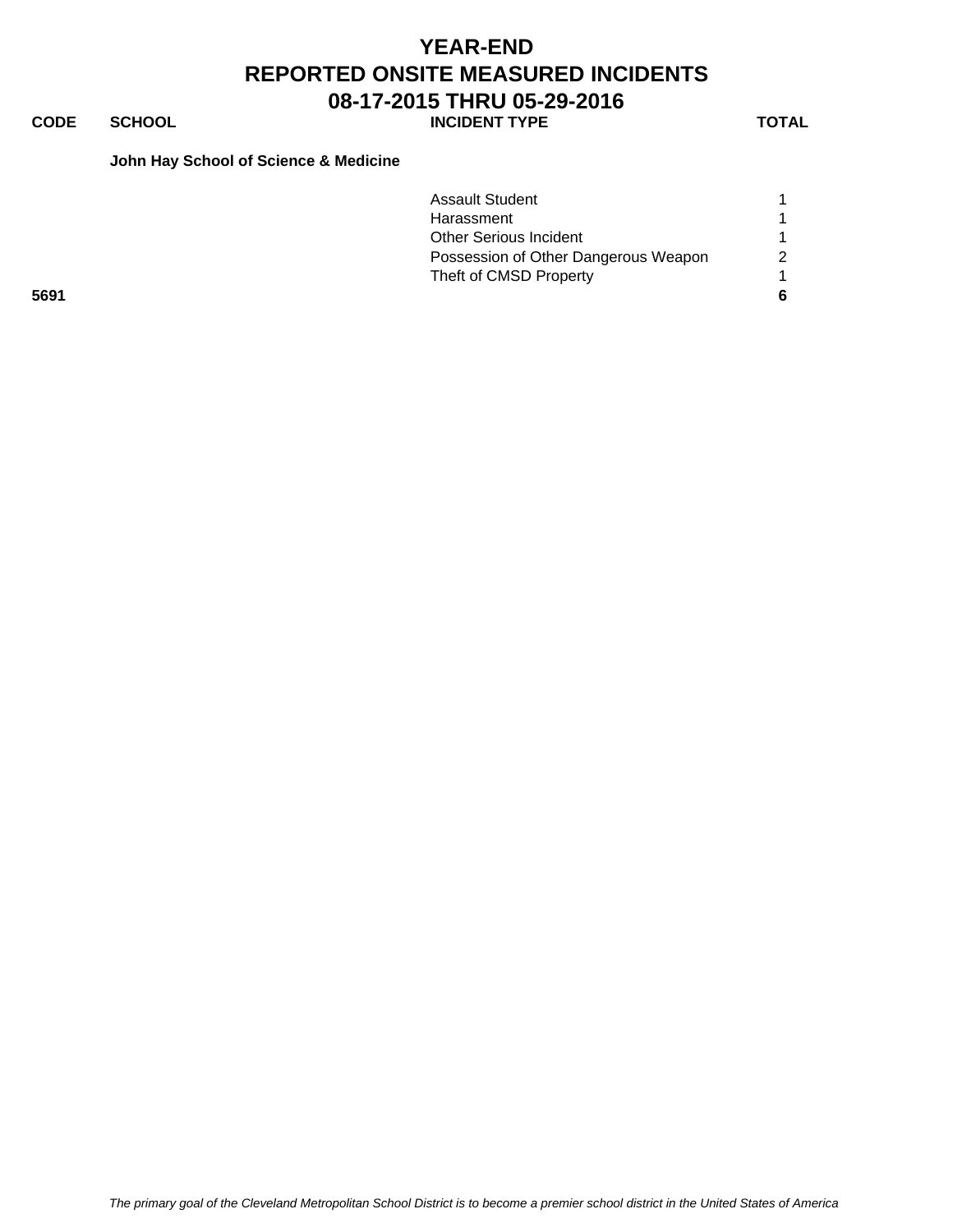**CODE SCHOOL SCHOOL INCIDENT TYPE TOTAL** 

### **John Marshall**

|      | Arson                                 |    |
|------|---------------------------------------|----|
|      | Assault Staff (Adult)                 |    |
|      | <b>Assault Student</b>                | 9  |
|      | Fighting                              | 5  |
|      | Harassment                            | 3  |
|      | <b>Other Criminal Activity</b>        |    |
|      | <b>Other Serious Incident</b>         |    |
|      | Possession/Use of Alcohol             |    |
|      | Possession/Use of Scheduled Narcotics |    |
|      | Theft of CMSD Property                |    |
|      | Theft of Private Property             | 3  |
| 5292 |                                       | 27 |

*The primary goal of the Cleveland Metropolitan School District is to become a premier school district in the United States of America*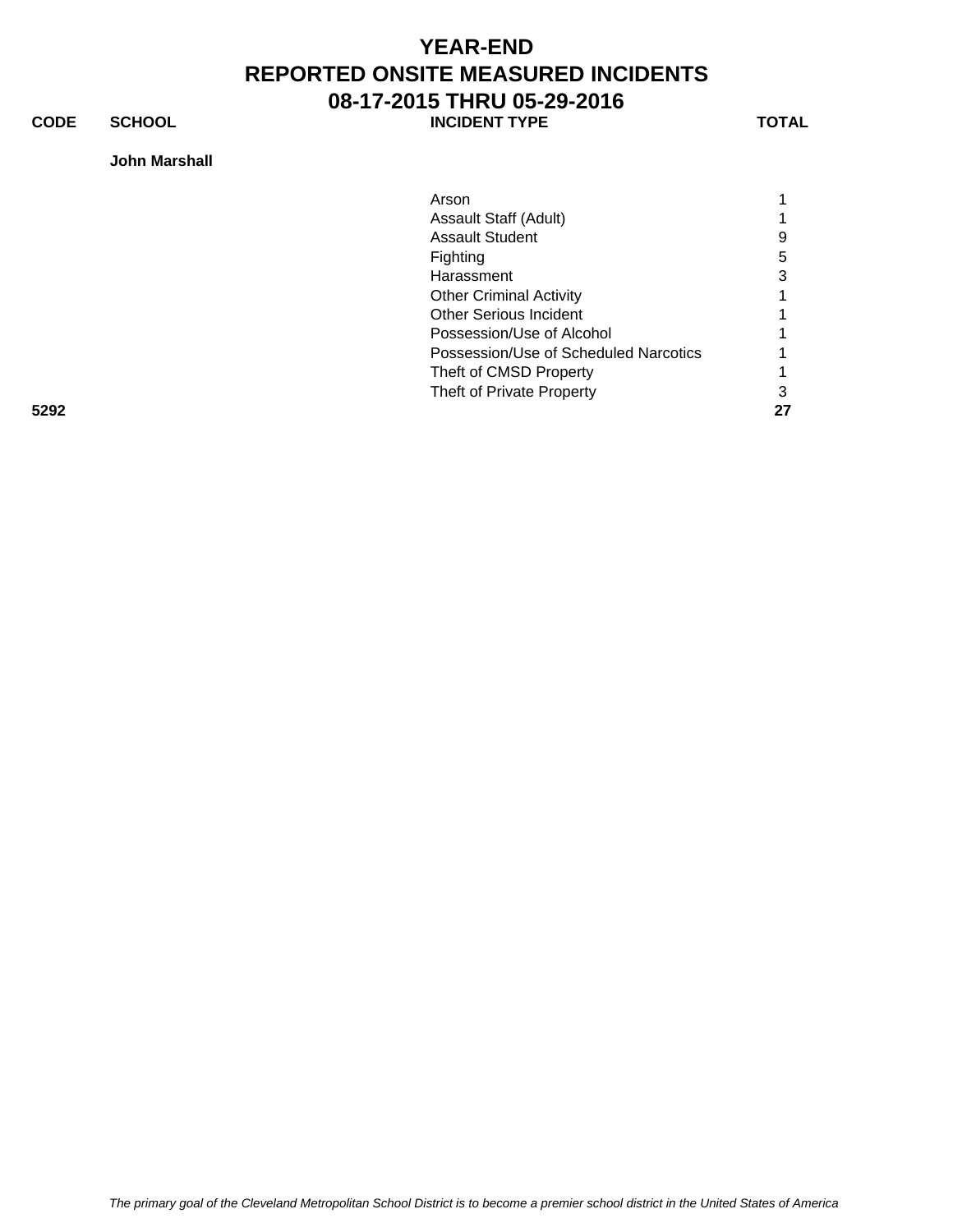**CODE SCHOOL SCHOOL INCIDENT TYPE TOTAL** 

#### **John Marshall School of Business**

|      | <b>Assault Student</b>                |    |
|------|---------------------------------------|----|
|      | Assault Teacher                       |    |
|      | Fighting                              | 4  |
|      | Possession of Knife                   |    |
|      | Possession of Other Dangerous Weapon  |    |
|      | Possession/Use of Scheduled Narcotics |    |
|      | Sexual Imposition                     |    |
|      | Vandalism School Property             |    |
| 5300 |                                       | 11 |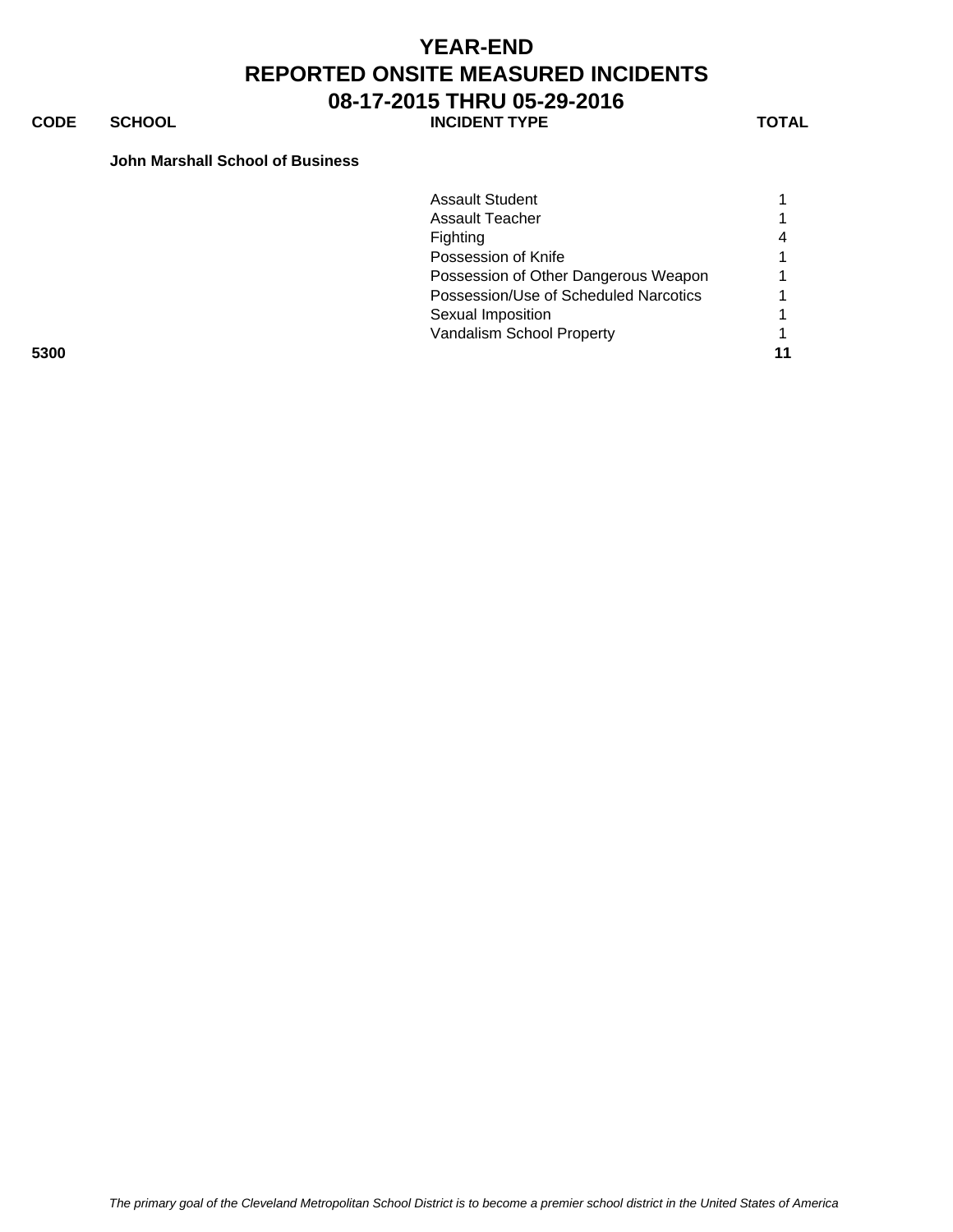**CODE SCHOOL SCHOOL INCIDENT TYPE TOTAL** 

#### **John Marshall School of Engineering**

|      | <b>Assault Student</b>                |  |
|------|---------------------------------------|--|
|      | Menacing                              |  |
|      | Possession/Use of Alcohol             |  |
|      | Possession/Use of Scheduled Narcotics |  |
|      | Sexual Imposition                     |  |
|      | Theft of CMSD Property                |  |
| 5298 |                                       |  |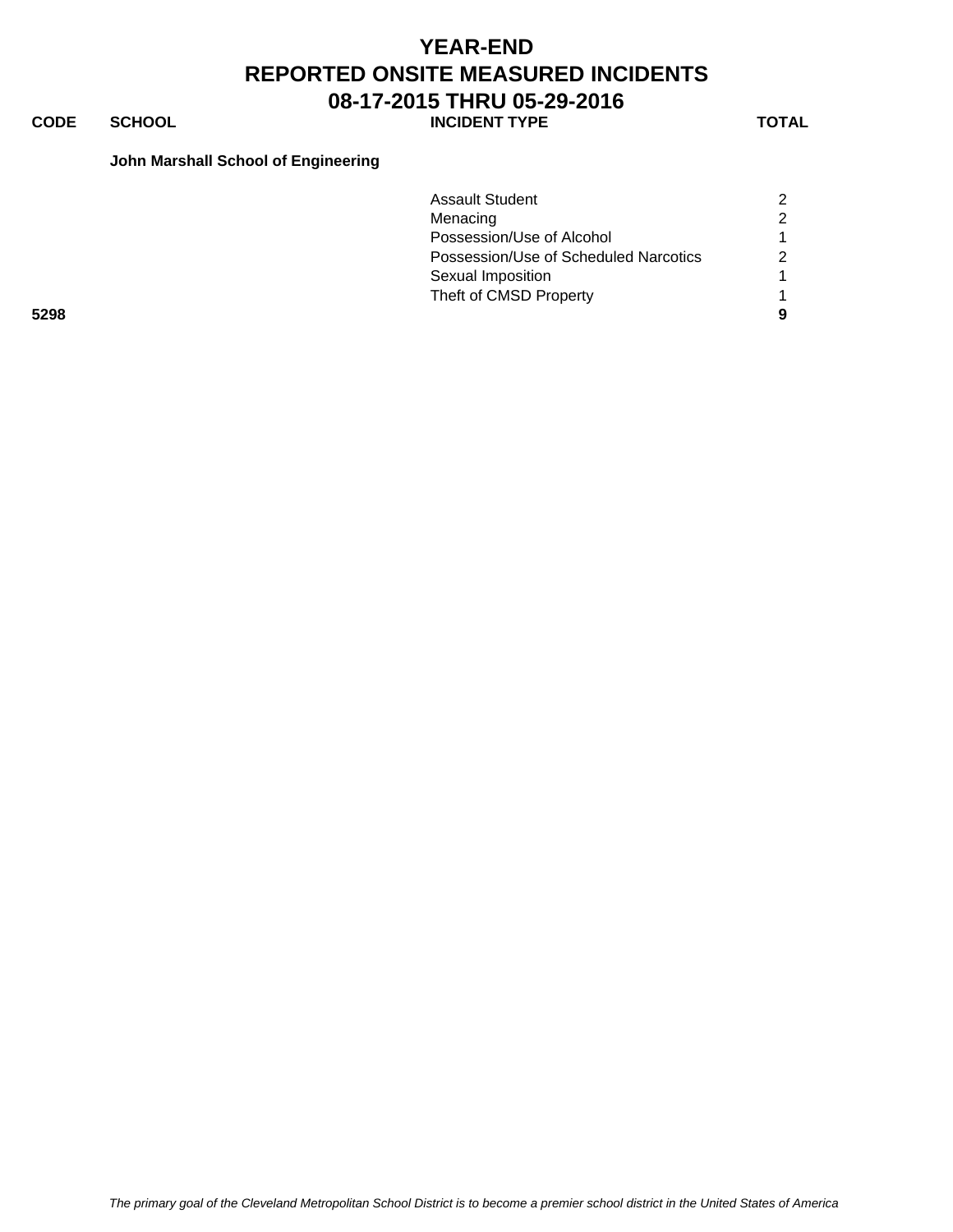### **CODE SCHOOL SCHOOL INCIDENT TYPE TOTAL**

### **John Marshall School of Information**

|      | <b>Assault Student</b>                |    |
|------|---------------------------------------|----|
|      | Fighting                              |    |
|      | Possession/Use of Scheduled Narcotics | 2  |
|      | Sexual Imposition                     | ົາ |
| 5299 |                                       | 6  |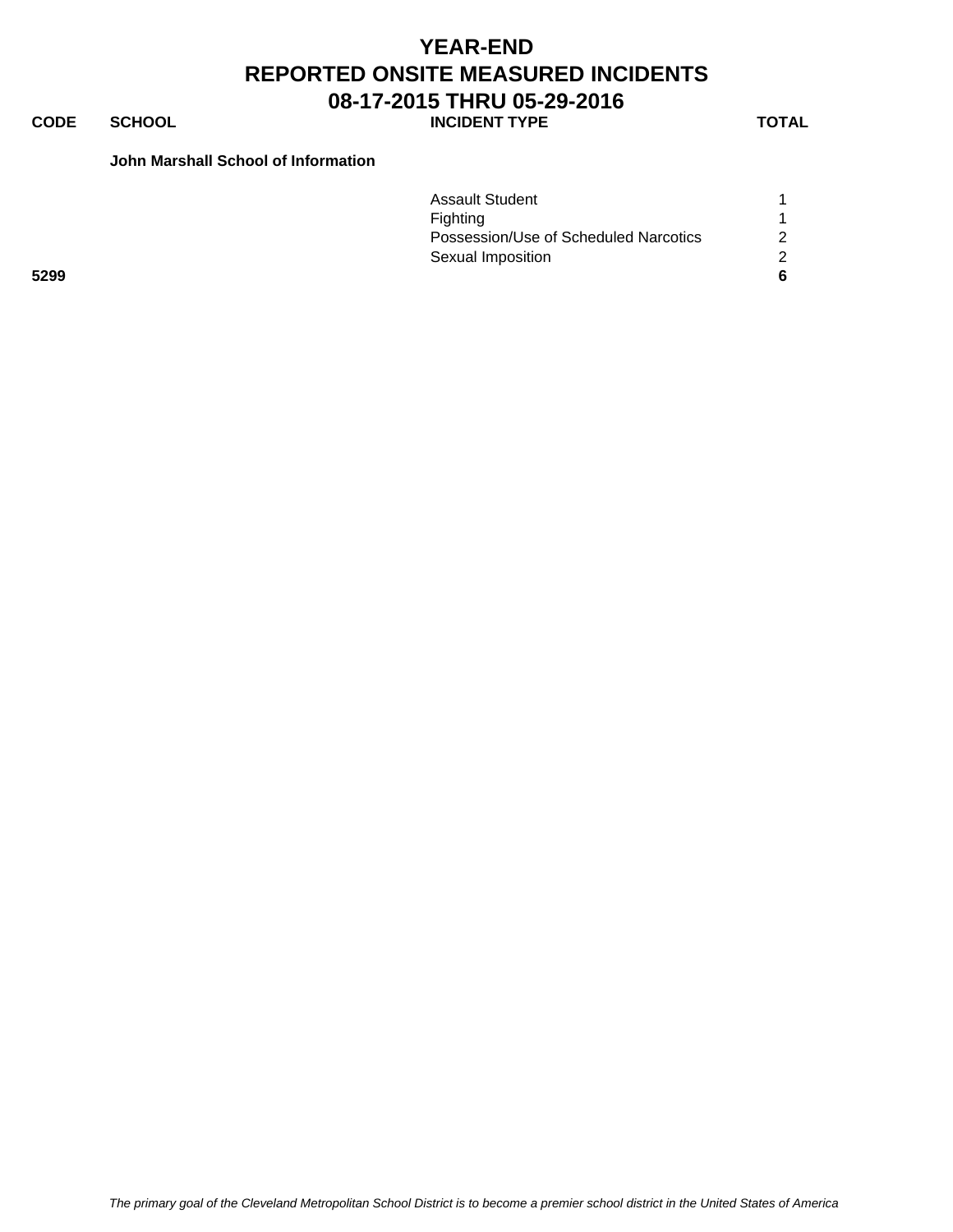**CODE SCHOOL SCHOOL INCIDENT TYPE TOTAL** 

### **Joseph M Gallagher**

| <b>Assault Security Officer</b> | $\mathbf{2}^{\prime}$                                                                                                                |
|---------------------------------|--------------------------------------------------------------------------------------------------------------------------------------|
| <b>Assault Staff (Adult)</b>    | 2                                                                                                                                    |
| <b>Assault Student</b>          | 16                                                                                                                                   |
| <b>Assault Teacher</b>          | 6                                                                                                                                    |
| <b>Bullying</b>                 | 3                                                                                                                                    |
|                                 | 4                                                                                                                                    |
|                                 |                                                                                                                                      |
| <b>Other Serious Incident</b>   | 2                                                                                                                                    |
|                                 | $\mathbf{2}^{\circ}$                                                                                                                 |
| Sexual Harassment               |                                                                                                                                      |
|                                 |                                                                                                                                      |
|                                 | 2                                                                                                                                    |
|                                 | 42                                                                                                                                   |
|                                 | Fighting<br><b>Other Criminal Activity</b><br>Possession of Other Dangerous Weapon<br>Sexual Imposition<br>Vandalism School Property |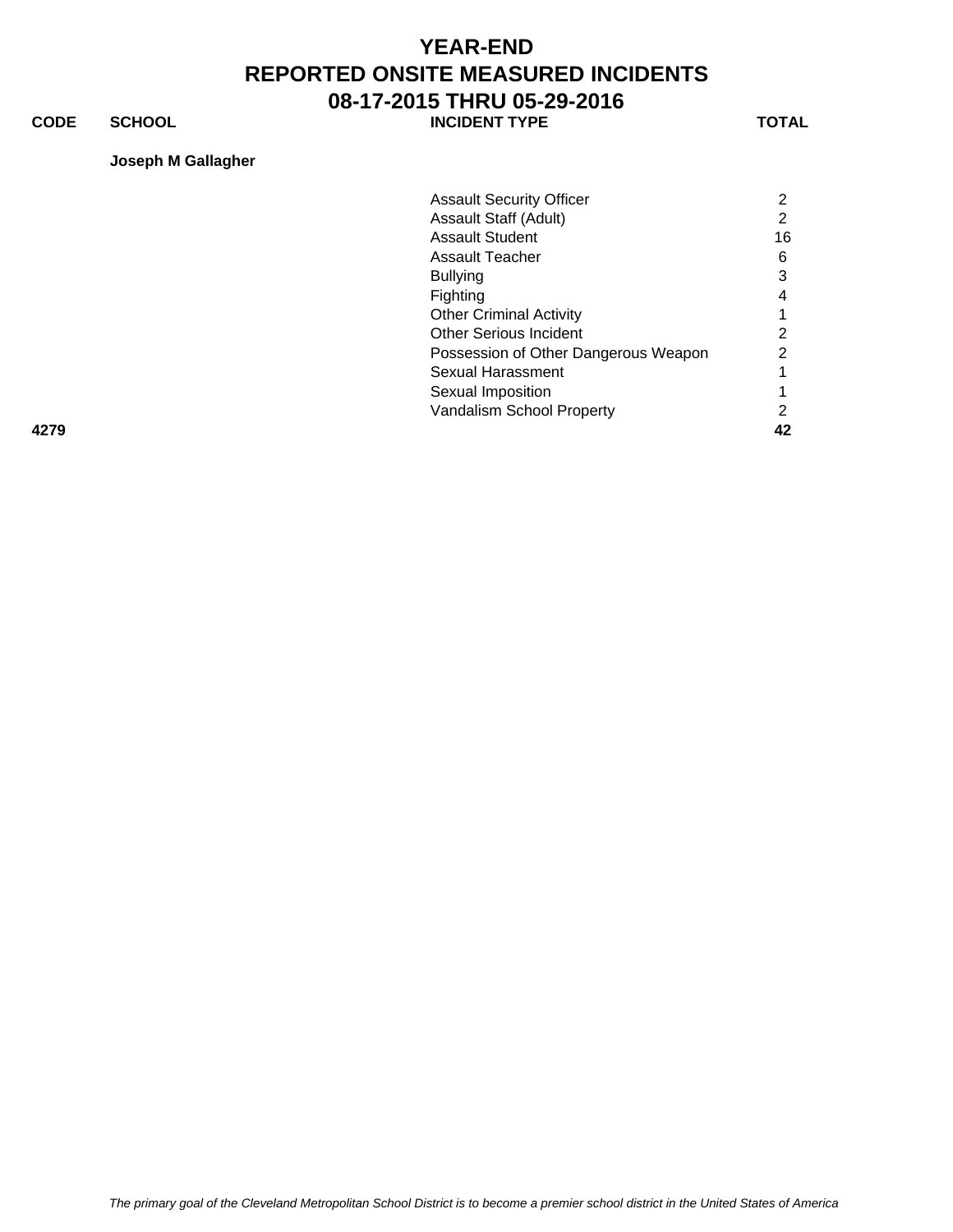**CODE SCHOOL SCHOOL INCIDENT TYPE TOTAL** 

#### **Kenneth W Clement**

|      | Arson                     |                |
|------|---------------------------|----------------|
|      | <b>Assault Student</b>    | $\overline{A}$ |
|      | <b>Bullying</b>           | $\overline{ }$ |
|      | Fighting                  | $\overline{A}$ |
|      | Vandalism School Property | $\overline{A}$ |
| 6297 |                           | 5              |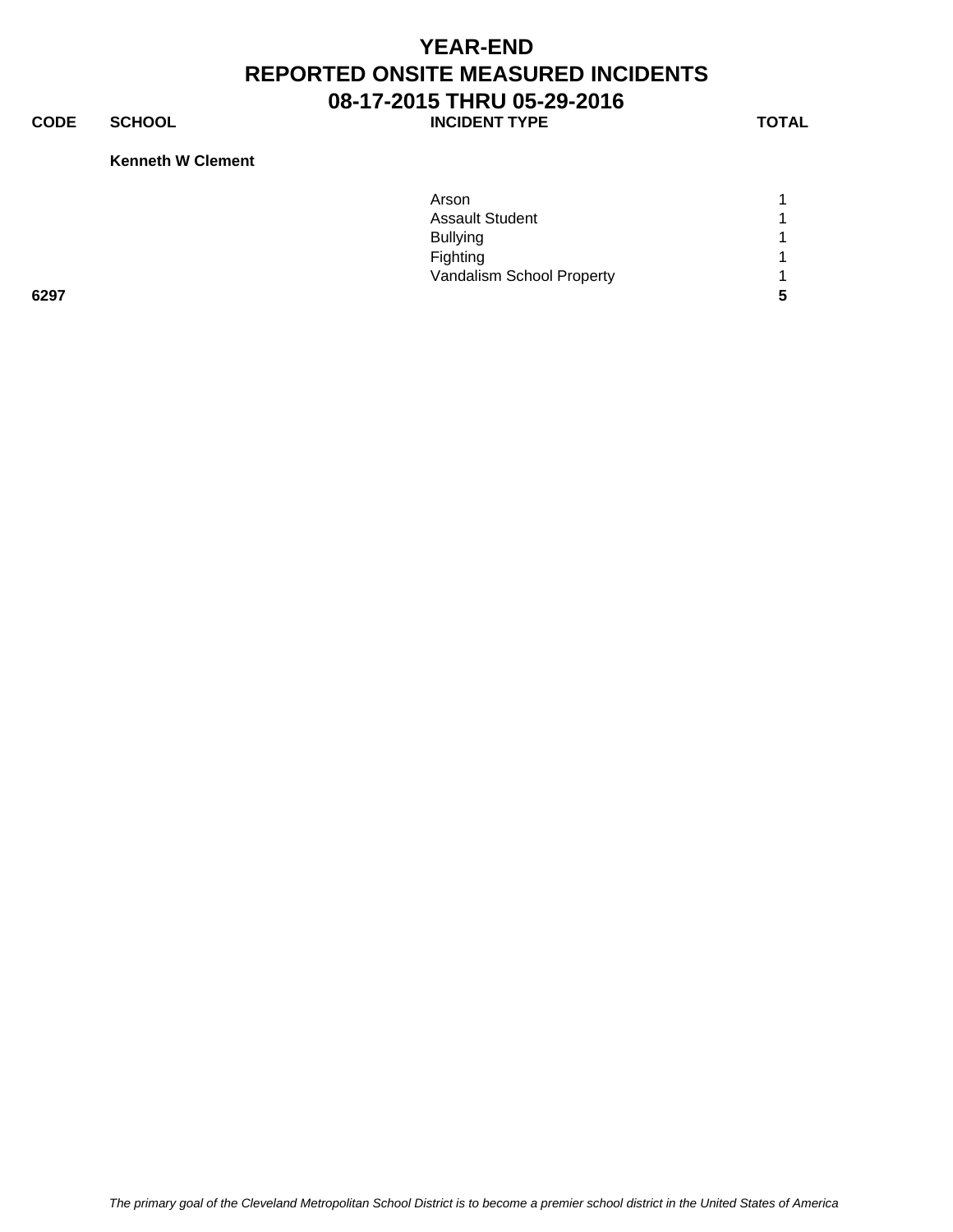**CODE SCHOOL SCHOOL INCIDENT TYPE TOTAL** 

**Lincoln-West**

| ×<br>۰, |
|---------|
|---------|

|                        | <b>Assault Security Officer</b>            |
|------------------------|--------------------------------------------|
|                        | Assault Staff (Adult)<br>3                 |
| <b>Assault Student</b> | 9                                          |
|                        |                                            |
| Assault Teacher        | 2                                          |
| Fighting               | 17                                         |
| Menacing               | 3                                          |
|                        | <b>Other Criminal Activity</b>             |
|                        | <b>Other Serious Incident</b>              |
|                        | Possession of Drug Paraphernalia           |
|                        | Possession of Knife<br>9                   |
|                        | Possession of Other Dangerous Weapon<br>10 |
|                        | Possession/Use of Scheduled Narcotics<br>5 |
|                        | Sexual Harassment<br>2                     |
| Sexual Imposition      | 4                                          |
|                        | Theft of CMSD Computer Property            |
|                        | Theft of CMSD Property                     |
|                        | Theft of Private Property<br>6             |
|                        | Vandalism School Property                  |
| 5330                   | 79                                         |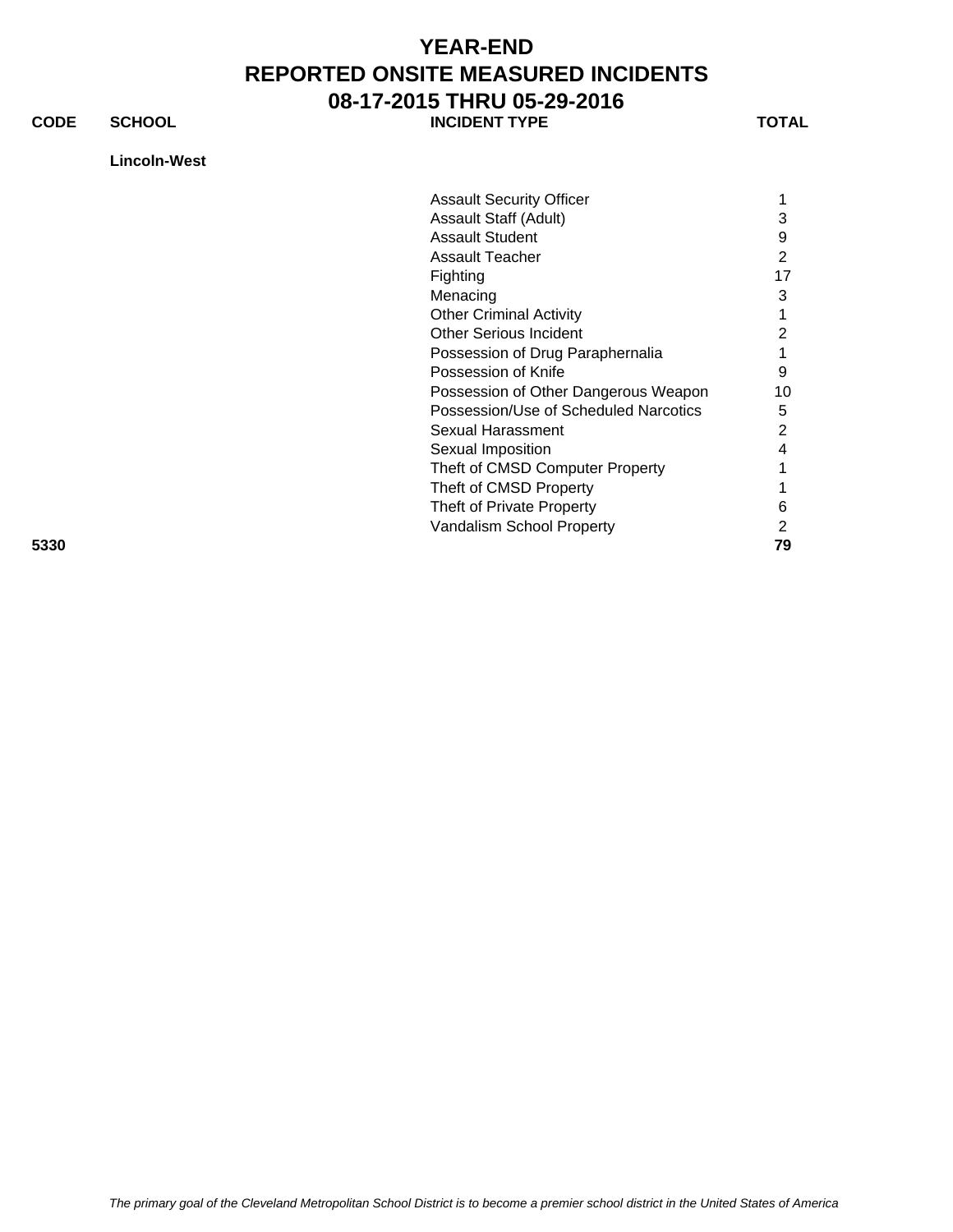**CODE SCHOOL SCHOOL INCIDENT TYPE TOTAL** 

**Louis Agassiz**

|      | <b>Assault Student</b>    |   |
|------|---------------------------|---|
|      | <b>Assault Teacher</b>    |   |
|      | Fighting                  |   |
|      | Menacing                  | 2 |
|      | Possession/Use of Alcohol | и |
| 3338 |                           | 6 |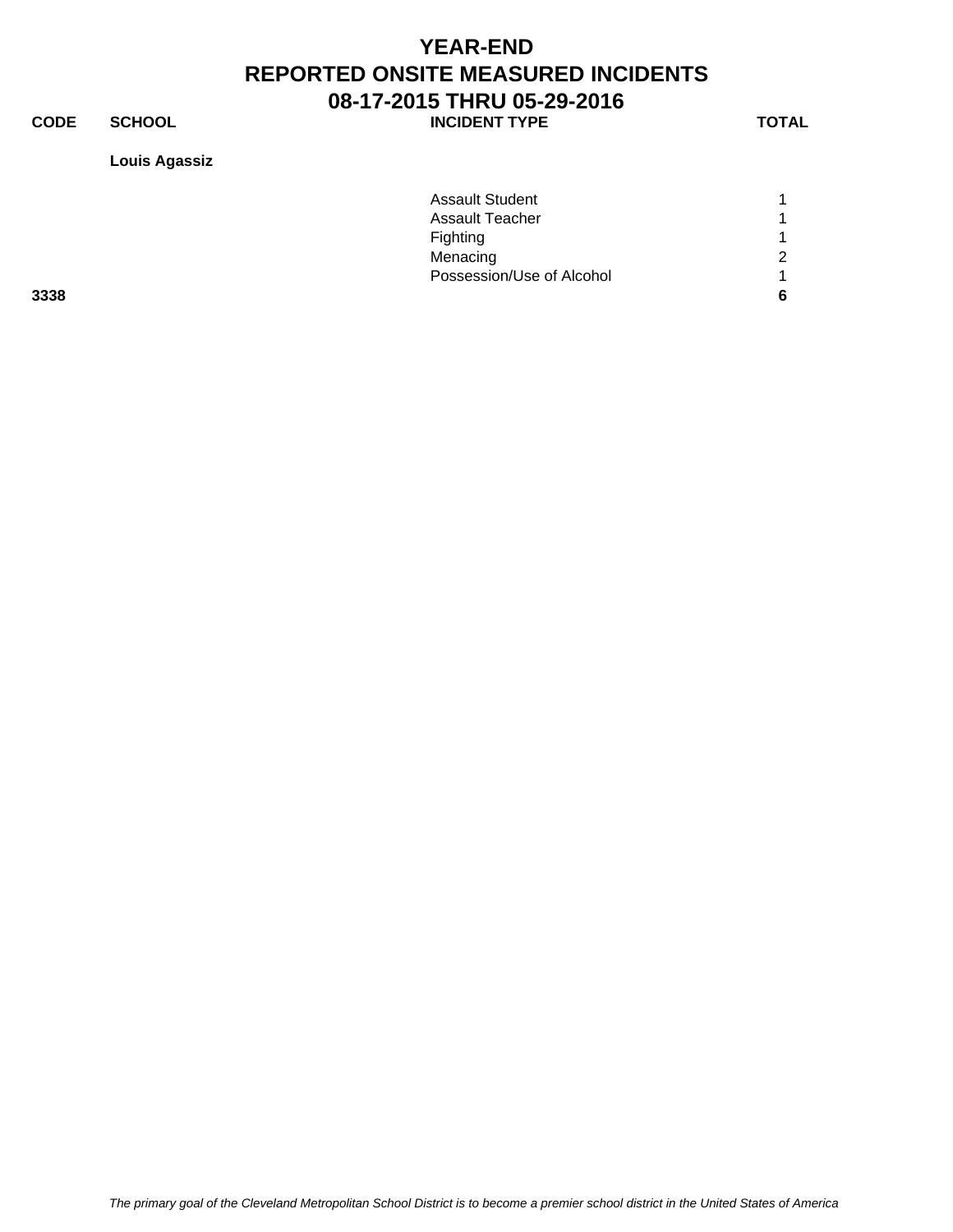**CODE SCHOOL SCHOOL INCIDENT TYPE TOTAL** 

**Louisa May Alcott**

|      | Assault Staff (Adult) |   |
|------|-----------------------|---|
|      | Assault Teacher       |   |
| 3340 |                       | ◠ |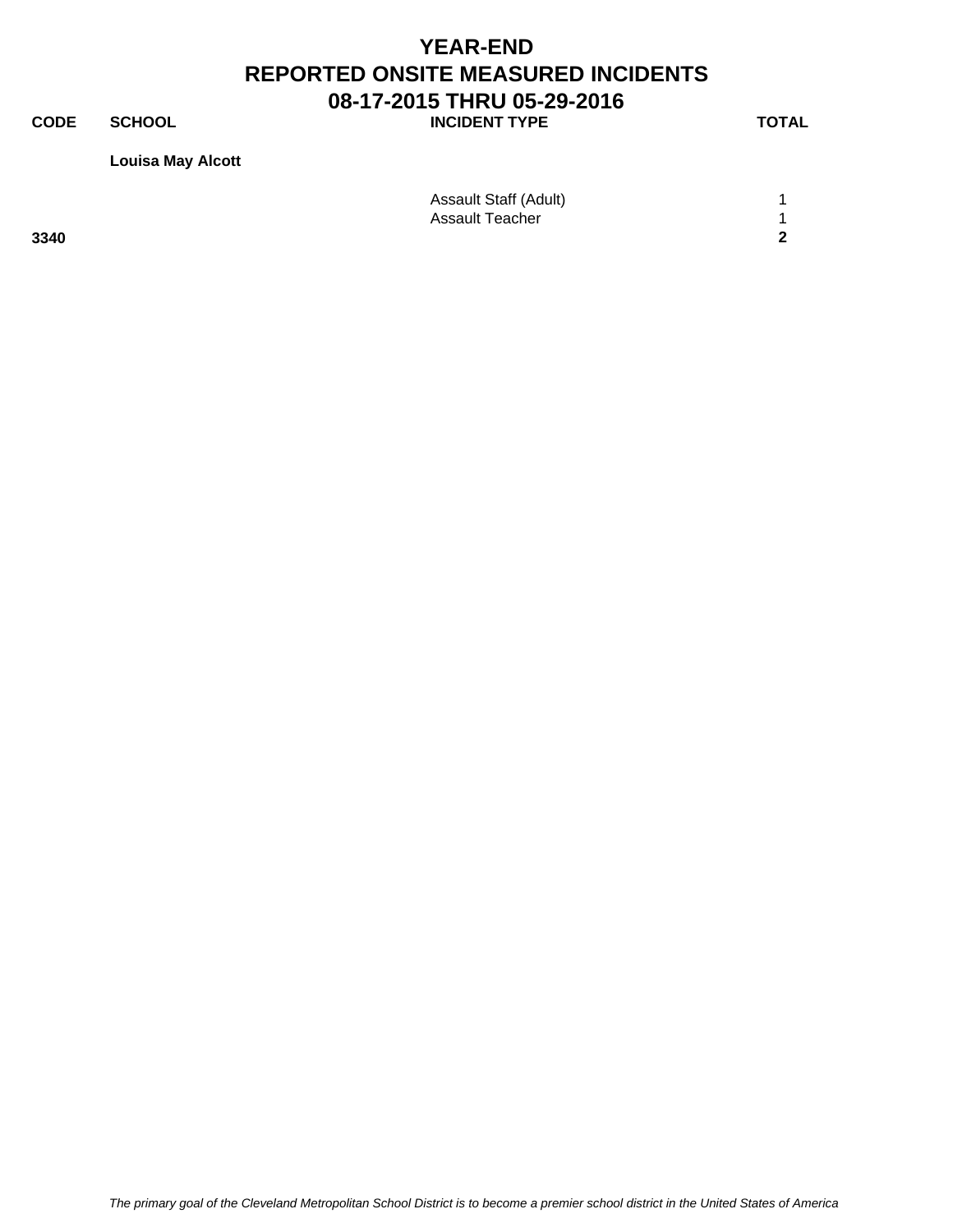**CODE SCHOOL SCHOOL INCIDENT TYPE TOTAL** 

#### **Luis Munoz Marin / Lincoln**

|      | <b>Assault Student</b>          | 6  |
|------|---------------------------------|----|
|      | Assault Teacher                 |    |
|      | <b>Criminal Trespassing</b>     |    |
|      | Fighting                        |    |
|      | <b>Other Serious Incident</b>   |    |
|      | Possession of Knife             |    |
|      | Sexual Imposition               |    |
|      | Theft of CMSD Computer Property |    |
|      | Theft of CMSD Property          |    |
|      | Theft of Private Property       |    |
|      | Vandalism School Property       |    |
| 4328 |                                 | 24 |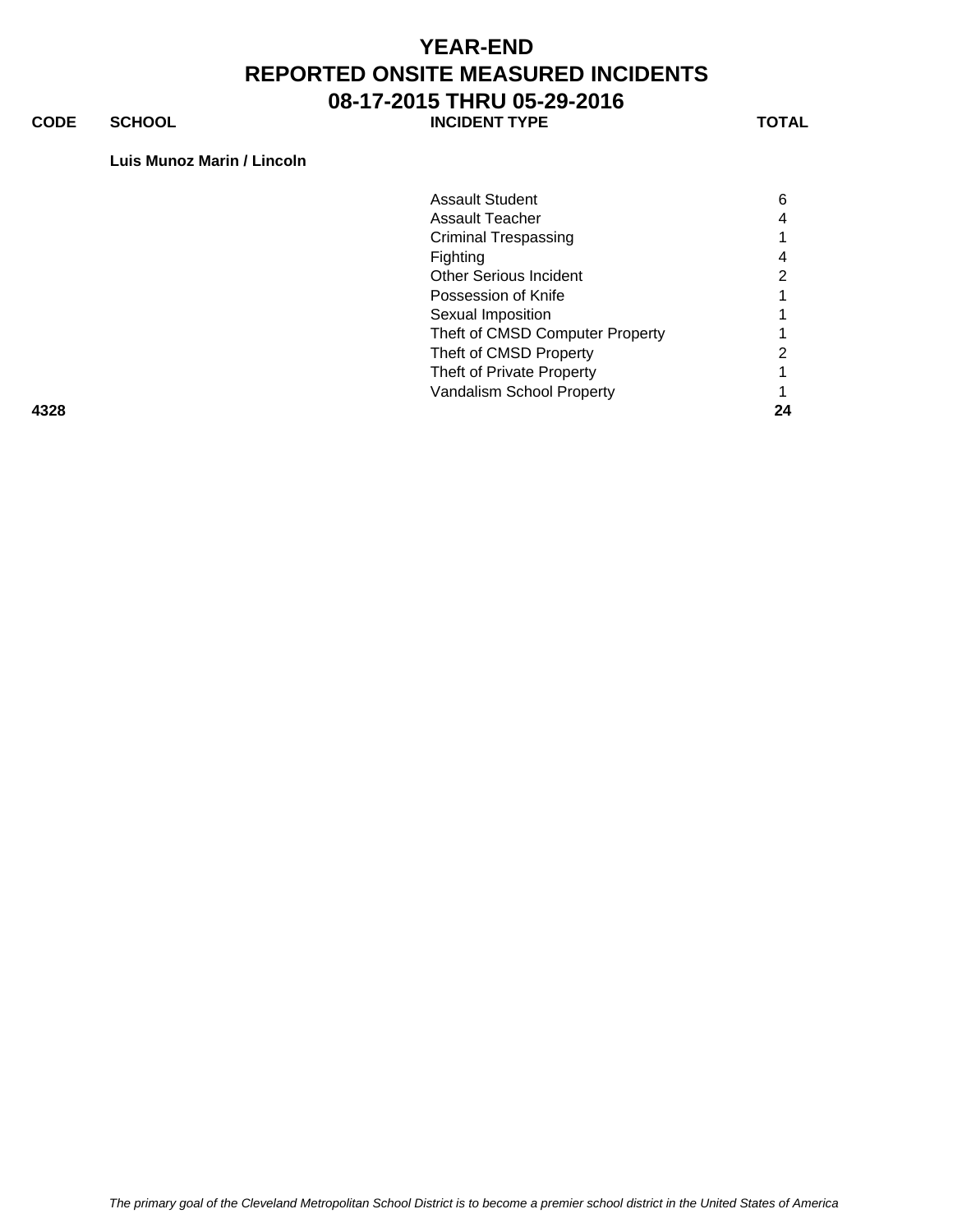**CODE SCHOOL SCHOOL INCIDENT TYPE TOTAL** 

**Marion C Seltzer**

|      | <b>Assault Security Officer</b>       | 3  |
|------|---------------------------------------|----|
|      | <b>Assault Student</b>                | 5  |
|      | <b>Assault Teacher</b>                | 2  |
|      | Auto Theft                            |    |
|      | <b>Fighting</b>                       |    |
|      | Harassment                            |    |
|      | Menacing                              |    |
|      | <b>Other Serious Incident</b>         | っ  |
|      | Possession/Use of Scheduled Narcotics |    |
|      | Theft of Private Property             |    |
|      | Vandalism Private Property            |    |
|      | Vandalism School Property             | ?  |
| 3353 |                                       | 27 |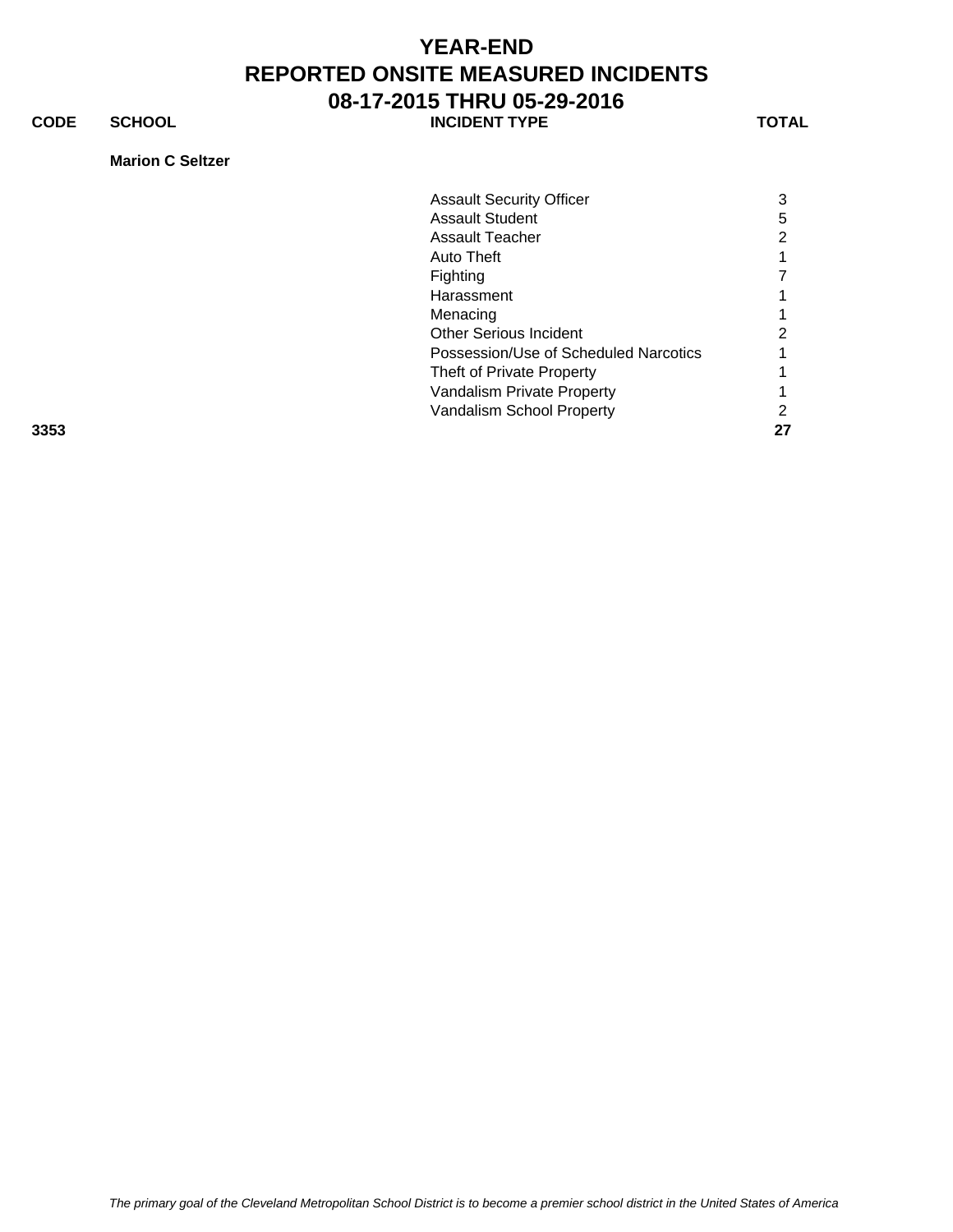**CODE SCHOOL SCHOOL INCIDENT TYPE TOTAL** 

### **Marion-Sterling**

|      | <b>Assault Staff (Adult)</b> | 2             |
|------|------------------------------|---------------|
|      | <b>Assault Student</b>       | $\mathcal{D}$ |
|      | Fighting                     |               |
| 3354 |                              | 5             |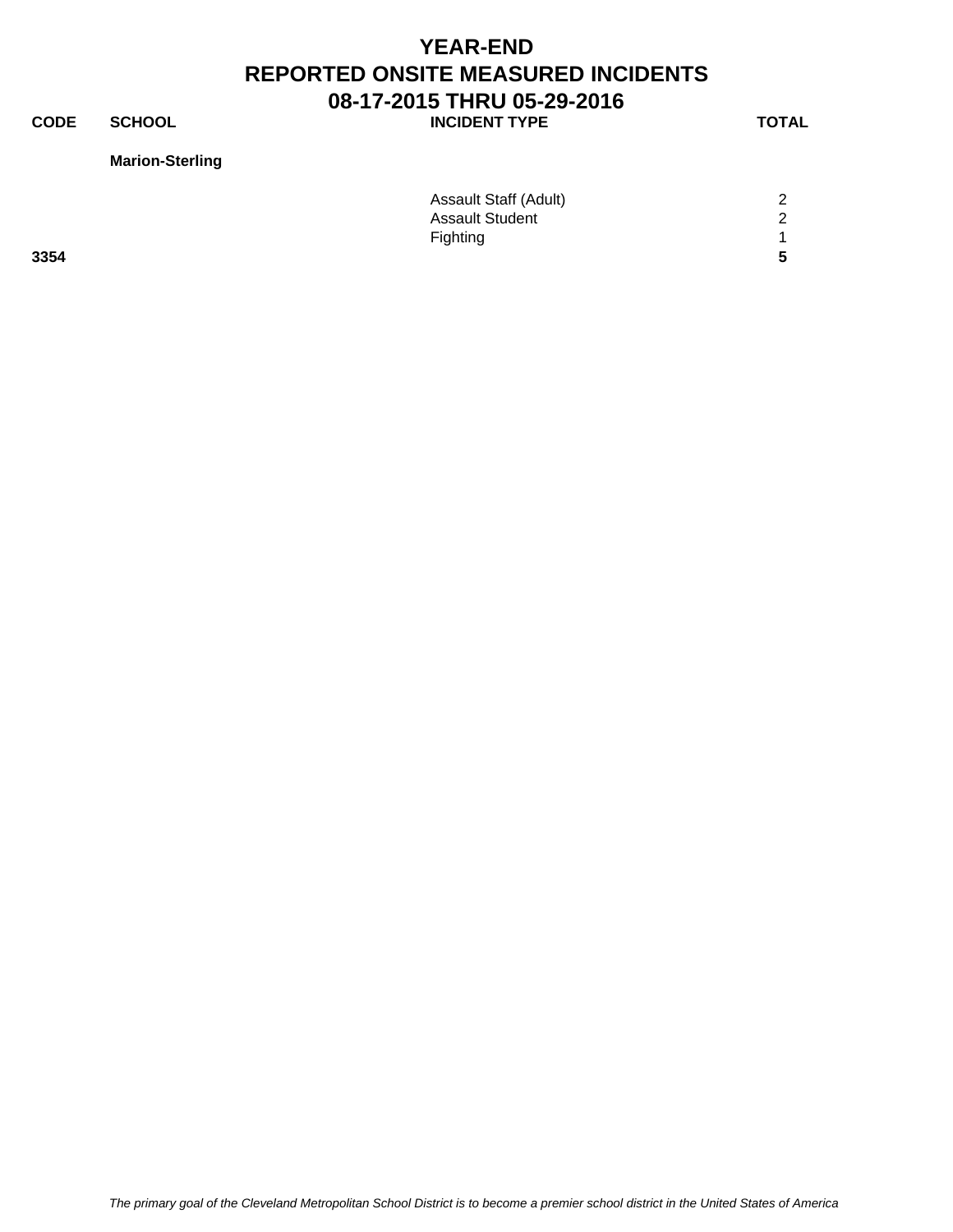**CODE SCHOOL SCHOOL INCIDENT TYPE TOTAL** 

#### **Martin Luther King Jr-High**

| 6804 |                                       | 47 |
|------|---------------------------------------|----|
|      | Vandalism School Property             |    |
|      | Robbery                               |    |
|      | Possession/Use of Scheduled Narcotics | 5  |
|      | Possession of Other Dangerous Weapon  | 6  |
|      | Possession of Knife                   | 5  |
|      | Menacing                              |    |
|      | Fighting                              | 9  |
|      | Assault Teacher                       | 4  |
|      | <b>Assault Student</b>                | 9  |
|      | Assault Staff (Adult)                 |    |
|      | <b>Assault Security Officer</b>       | 3  |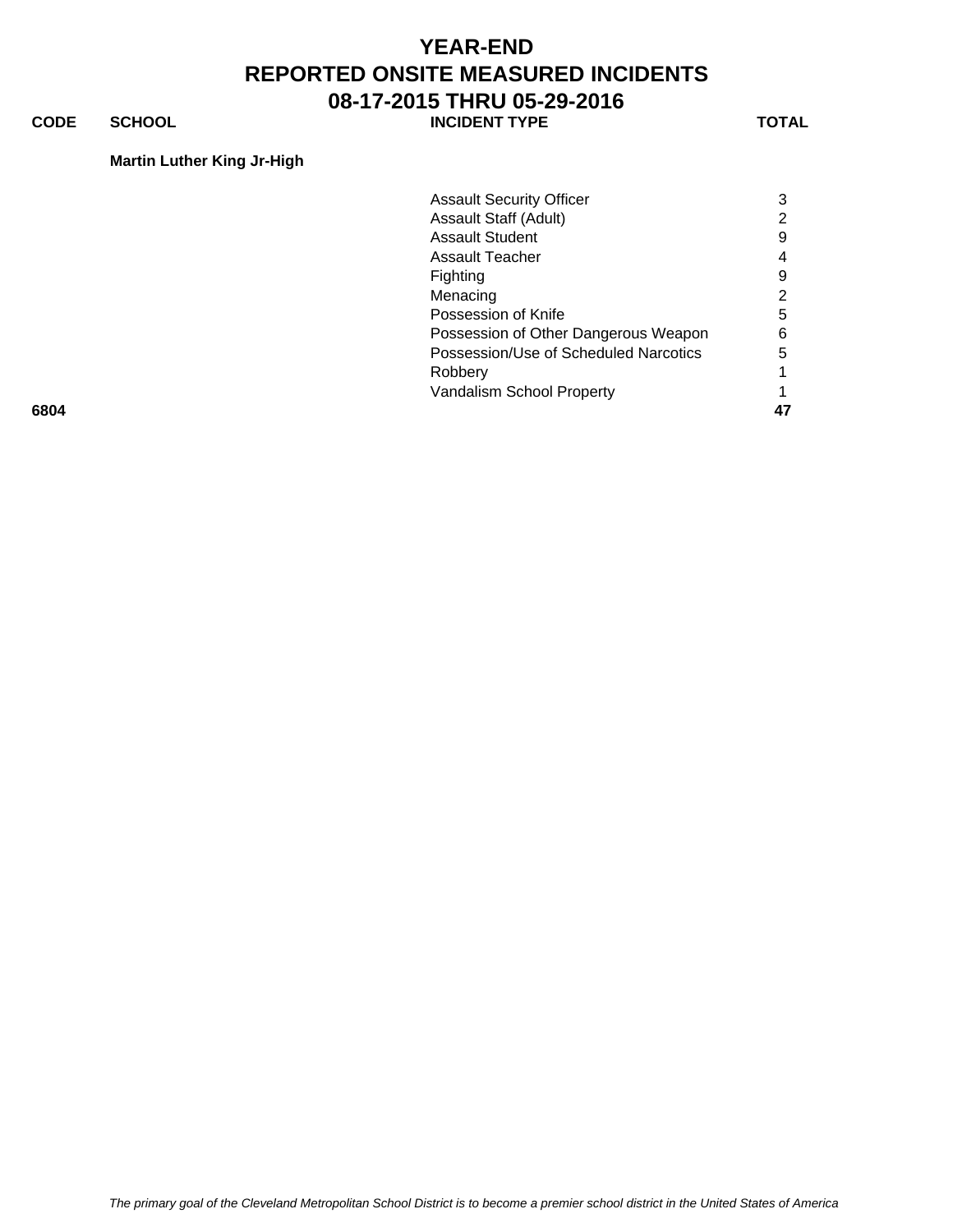**CODE SCHOOL SCHOOL INCIDENT TYPE TOTAL** 

### **Mary B Martin**

|      | Assault Staff (Adult)         | 9 |
|------|-------------------------------|---|
|      | <b>Assault Student</b>        | 9 |
|      | <b>Assault Teacher</b>        | 9 |
|      | Fighting                      | 3 |
|      | <b>Other Serious Incident</b> | 6 |
|      | Public Indecency              |   |
|      | Sexual Imposition             |   |
|      | Theft of Private Property     |   |
|      | Vandalism Private Property    |   |
| 4347 |                               |   |
|      |                               |   |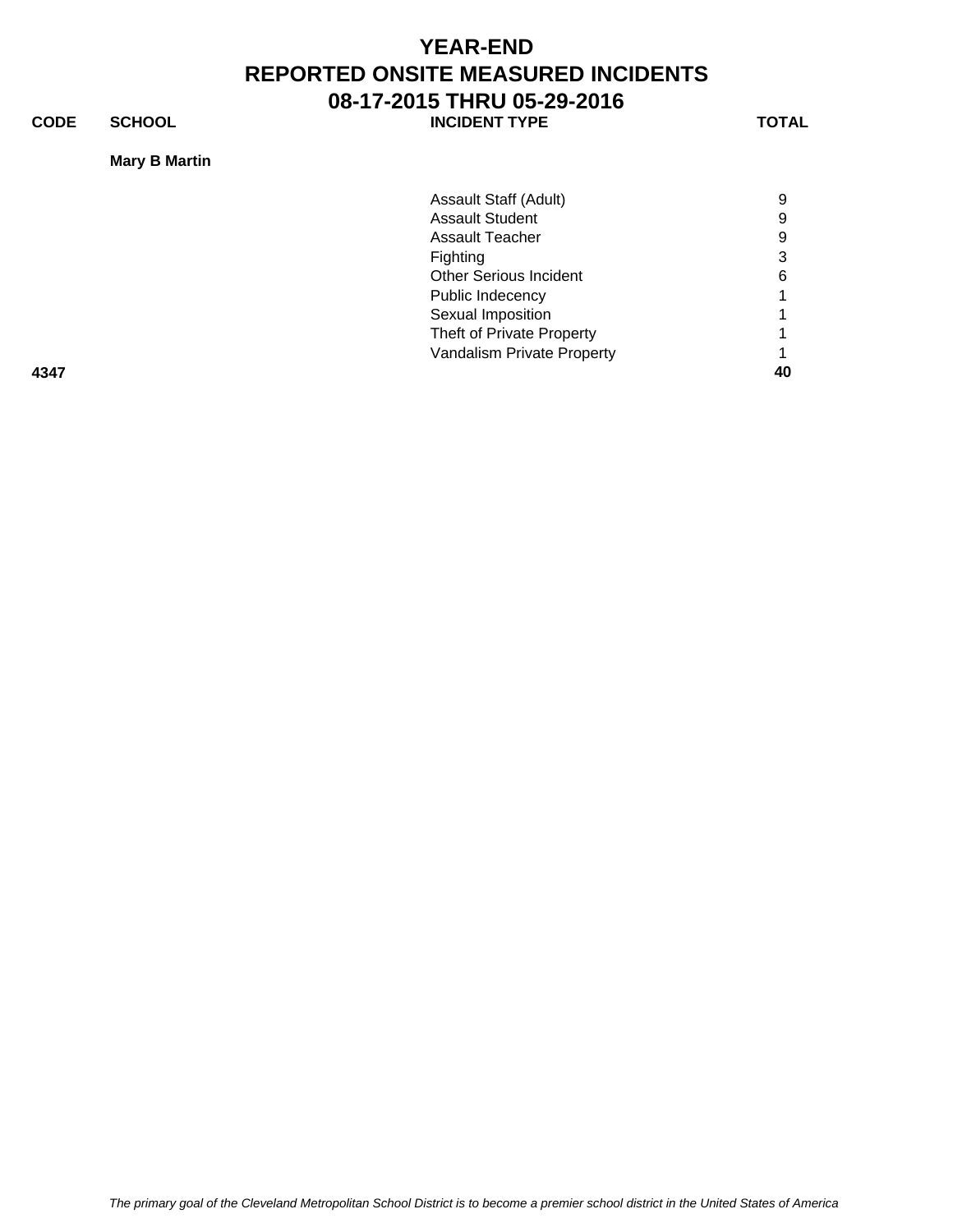**CODE SCHOOL SCHOOL INCIDENT TYPE TOTAL** 

### **Mary M Bethune**

|      | <b>Assault Student</b>        |    |
|------|-------------------------------|----|
|      |                               |    |
|      | Assault Teacher               | 4  |
|      | <b>Breaking and Entering</b>  | 4  |
|      | <b>Fighting</b>               |    |
|      | <b>Other Serious Incident</b> |    |
|      | Vandalism Private Property    | ◠  |
| 3350 |                               | 14 |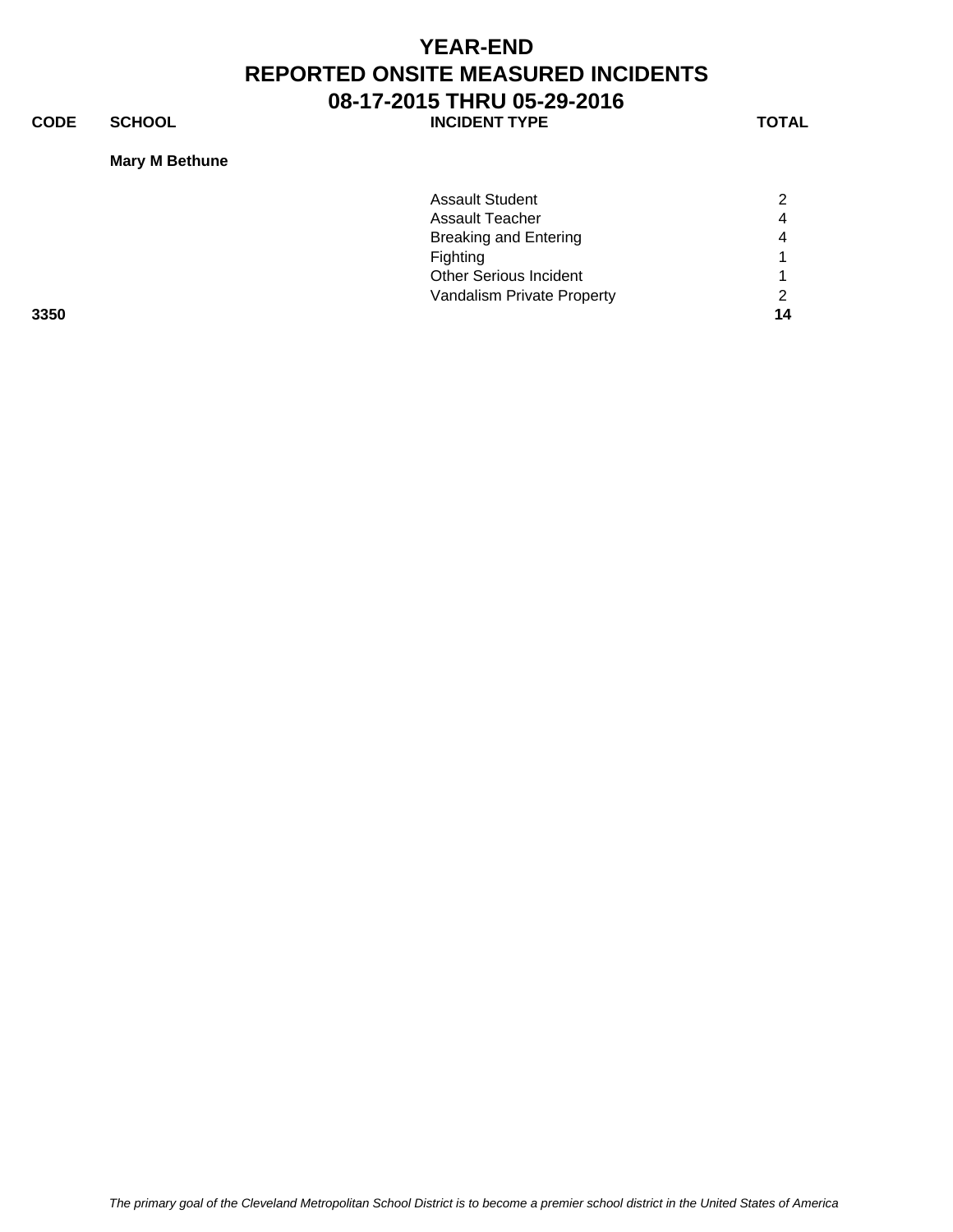**CODE SCHOOL SCHOOL INCIDENT TYPE TOTAL** 

#### **Max S Hayes Vocational**

|      | <b>Assault Student</b>                | 3  |
|------|---------------------------------------|----|
|      |                                       |    |
|      | <b>Assault Teacher</b>                |    |
|      | <b>Bullying</b>                       |    |
|      | Fighting                              |    |
|      | Harassment                            |    |
|      | <b>Other Serious Incident</b>         | 3  |
|      | Possession of Drug Paraphernalia      |    |
|      | Possession of Other Dangerous Weapon  | 3  |
|      | Possession/Use of Alcohol             |    |
|      | Possession/Use of Scheduled Narcotics | 10 |
|      | Sexual Harassment                     |    |
|      | Sexual Imposition                     |    |
|      | Theft of CMSD Property                |    |
|      | Theft of Private Property             | 2  |
|      | Vandalism School Property             | 2  |
| 6349 |                                       | 32 |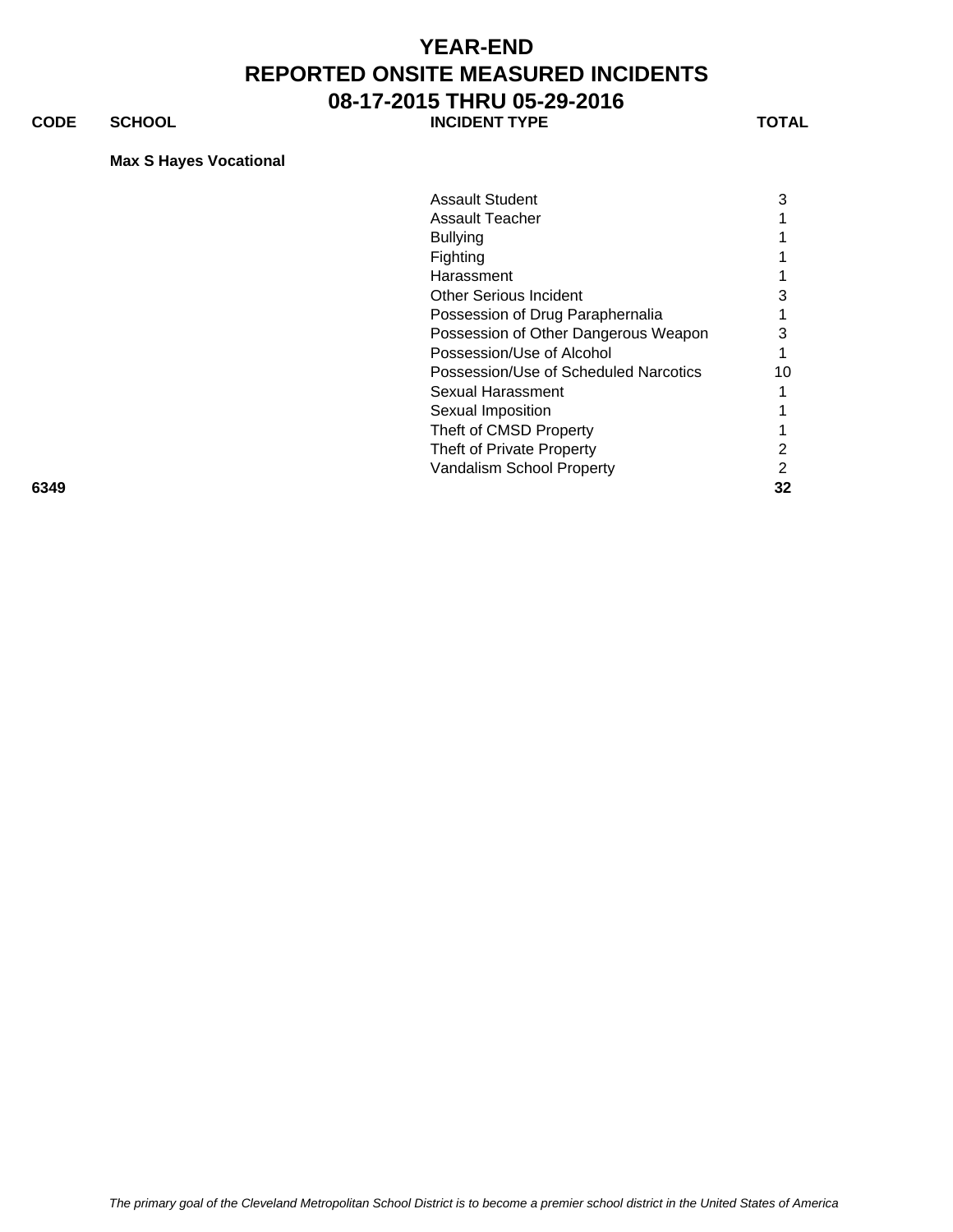**CODE SCHOOL SCHOOL INCIDENT TYPE TOTAL** 

### **McKinley**

|      | <b>Assault Security Officer</b>      |    |
|------|--------------------------------------|----|
|      | <b>Assault Student</b>               |    |
|      | Assault Teacher                      |    |
|      | Fighting                             |    |
|      | <b>Other Serious Incident</b>        | З  |
|      | Possession of Other Dangerous Weapon |    |
|      | Public Indecency                     |    |
|      | Sexual Imposition                    |    |
|      | Theft of Private Property            |    |
| 3352 |                                      | 20 |
|      |                                      |    |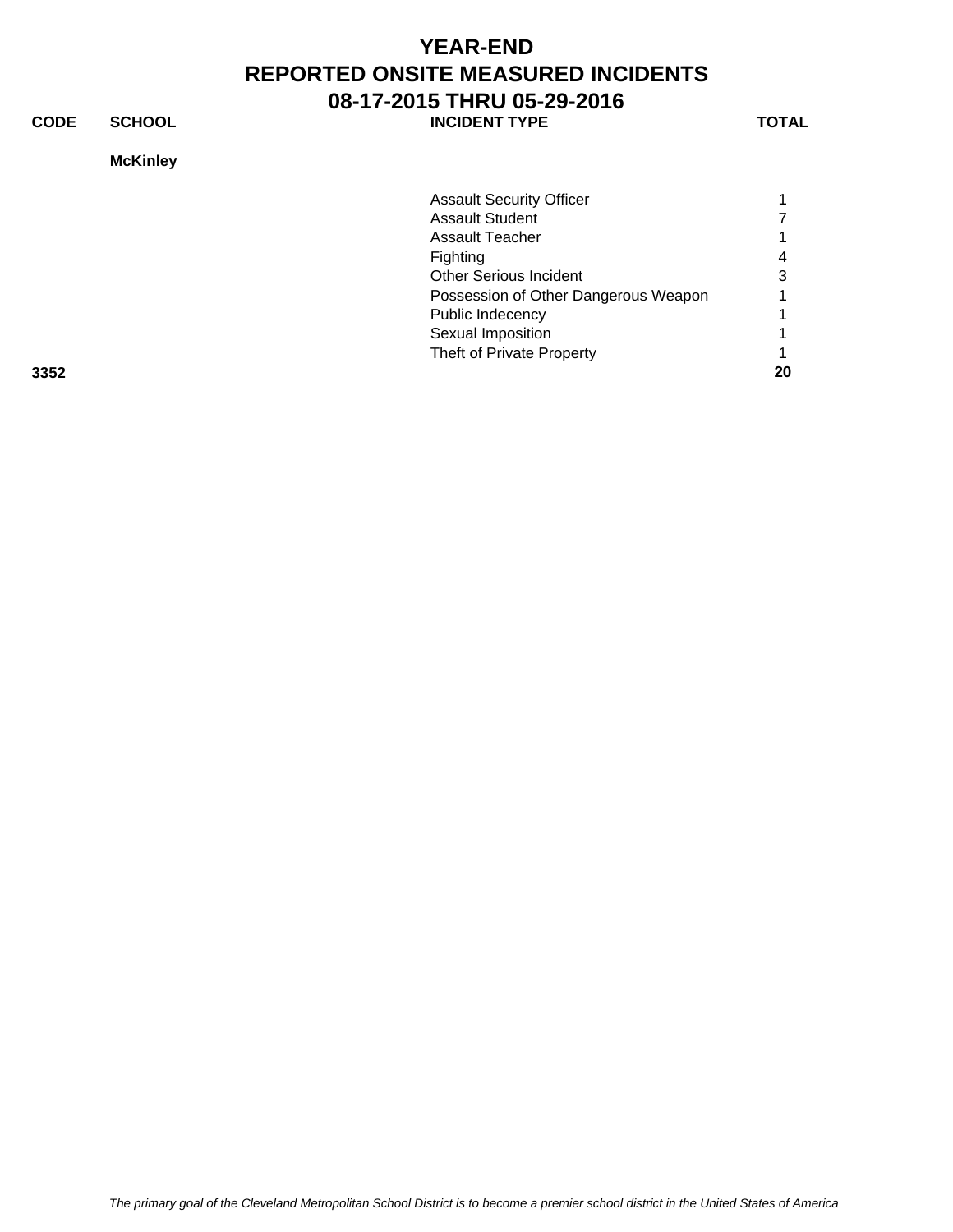**CODE SCHOOL SCHOOL INCIDENT TYPE TOTAL** 

#### **Memorial**

|      | <b>Assault Student</b>    | 2 |
|------|---------------------------|---|
|      | Fighting                  |   |
|      | Vandalism School Property |   |
| 3027 |                           |   |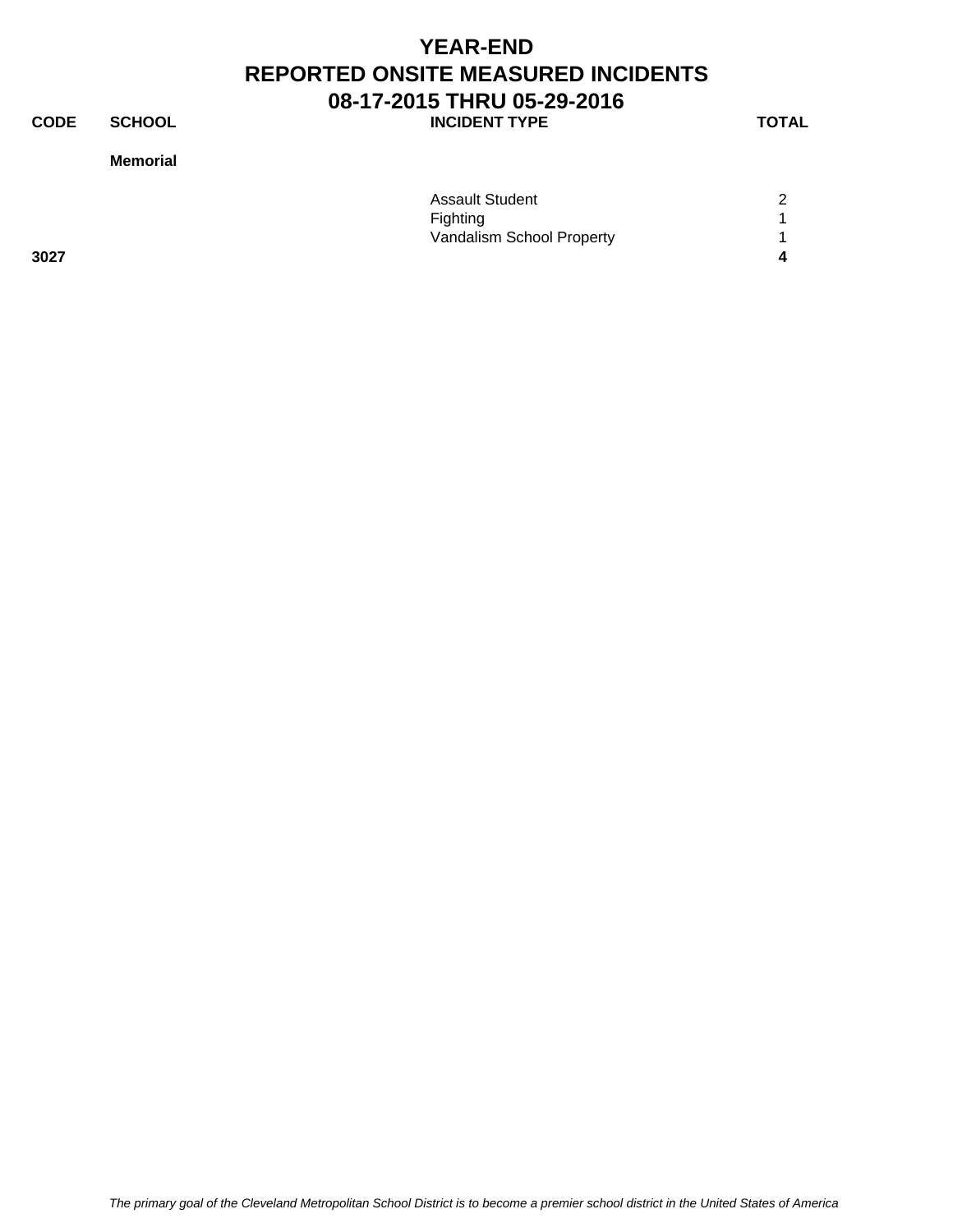### **CODE SCHOOL SCHOOL INCIDENT TYPE TOTAL**

#### **Metro Cleveland Consortium-MC2 STEM @ Nela Park**

|      | <b>Assault Student</b>                |  |
|------|---------------------------------------|--|
|      | <b>Assault Teacher</b>                |  |
|      | Fighting                              |  |
|      | Harassment                            |  |
|      | <b>Other Serious Incident</b>         |  |
|      | Possession/Use of Scheduled Narcotics |  |
|      | Sexual Imposition                     |  |
| 5135 |                                       |  |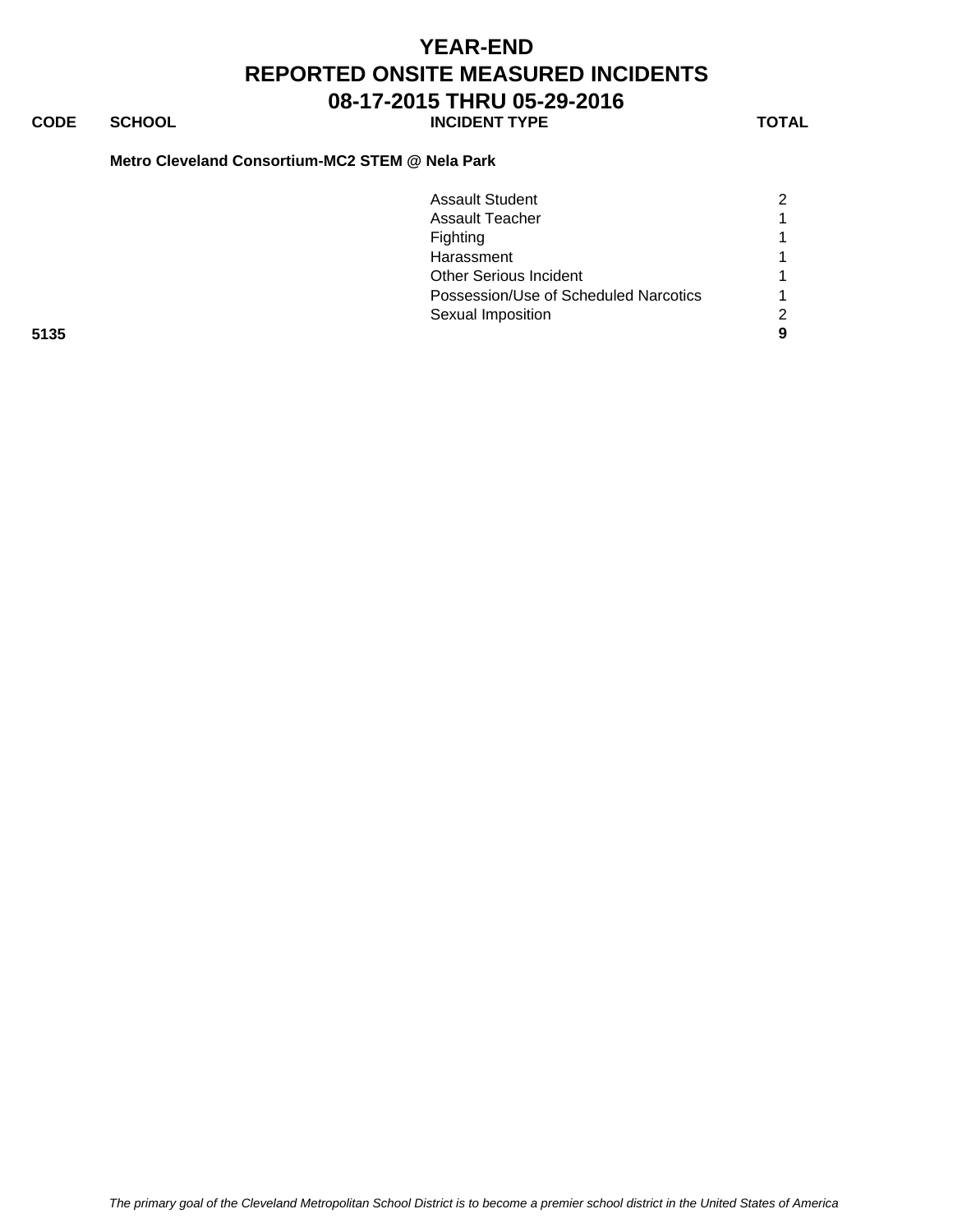### **CODE SCHOOL SCHOOL INCIDENT TYPE TOTAL**

### **Metro Cleveland Consortium-MC2 STEM @ CSU**

|      | <b>Assault Security Officer</b>      |  |
|------|--------------------------------------|--|
|      | Possession of Knife                  |  |
|      | Possession of Other Dangerous Weapon |  |
|      | Sexual Imposition                    |  |
| 5136 |                                      |  |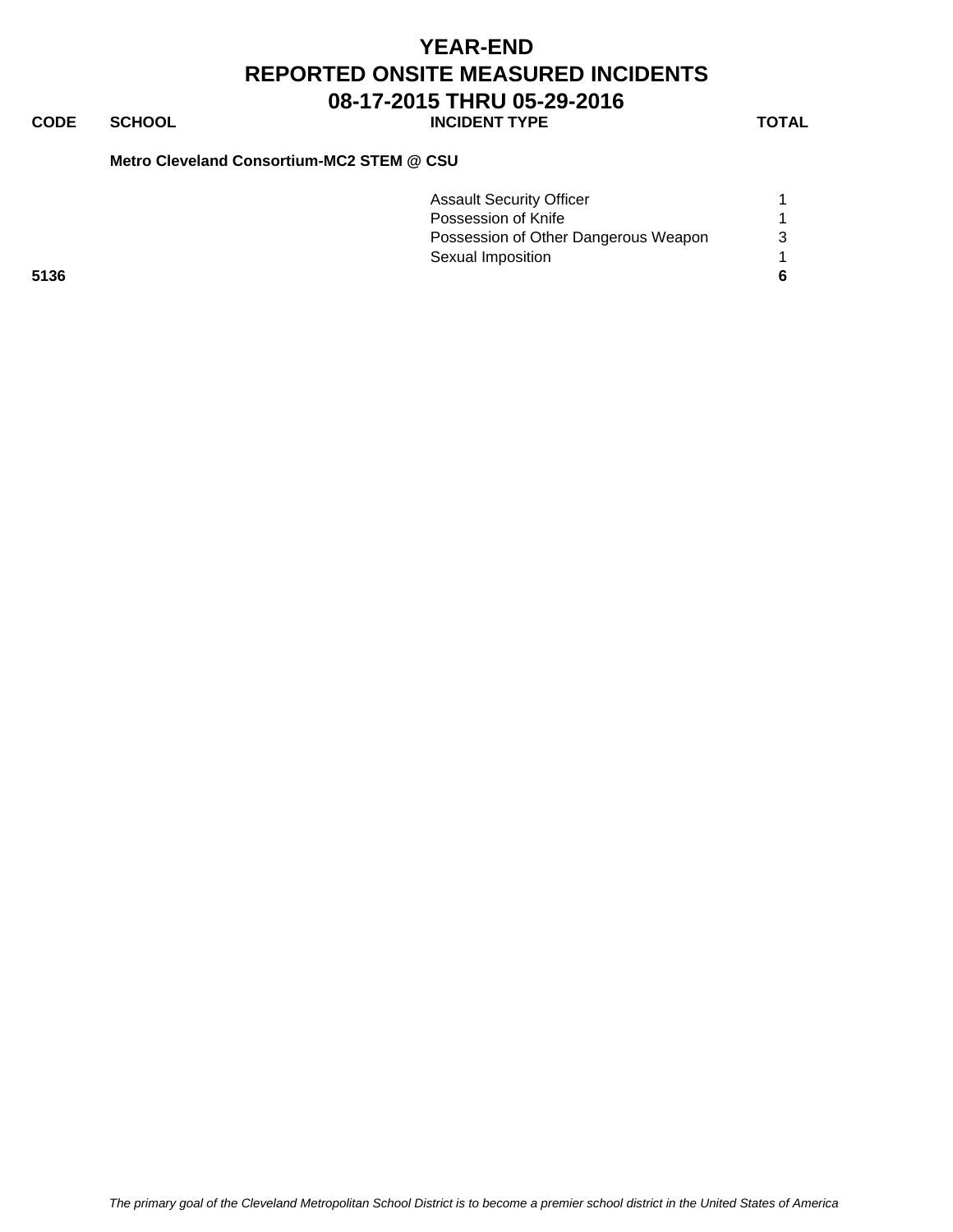**CODE SCHOOL SCHOOL INCIDENT TYPE TOTAL** 

#### **Michael R. White**

|      | <b>Assault Student</b>        | 4             |
|------|-------------------------------|---------------|
|      | <b>Assault Teacher</b>        | $\mathcal{P}$ |
|      | <b>Breaking and Entering</b>  | 3             |
|      | <b>Other Serious Incident</b> | $\mathcal{D}$ |
| 3376 |                               | 11            |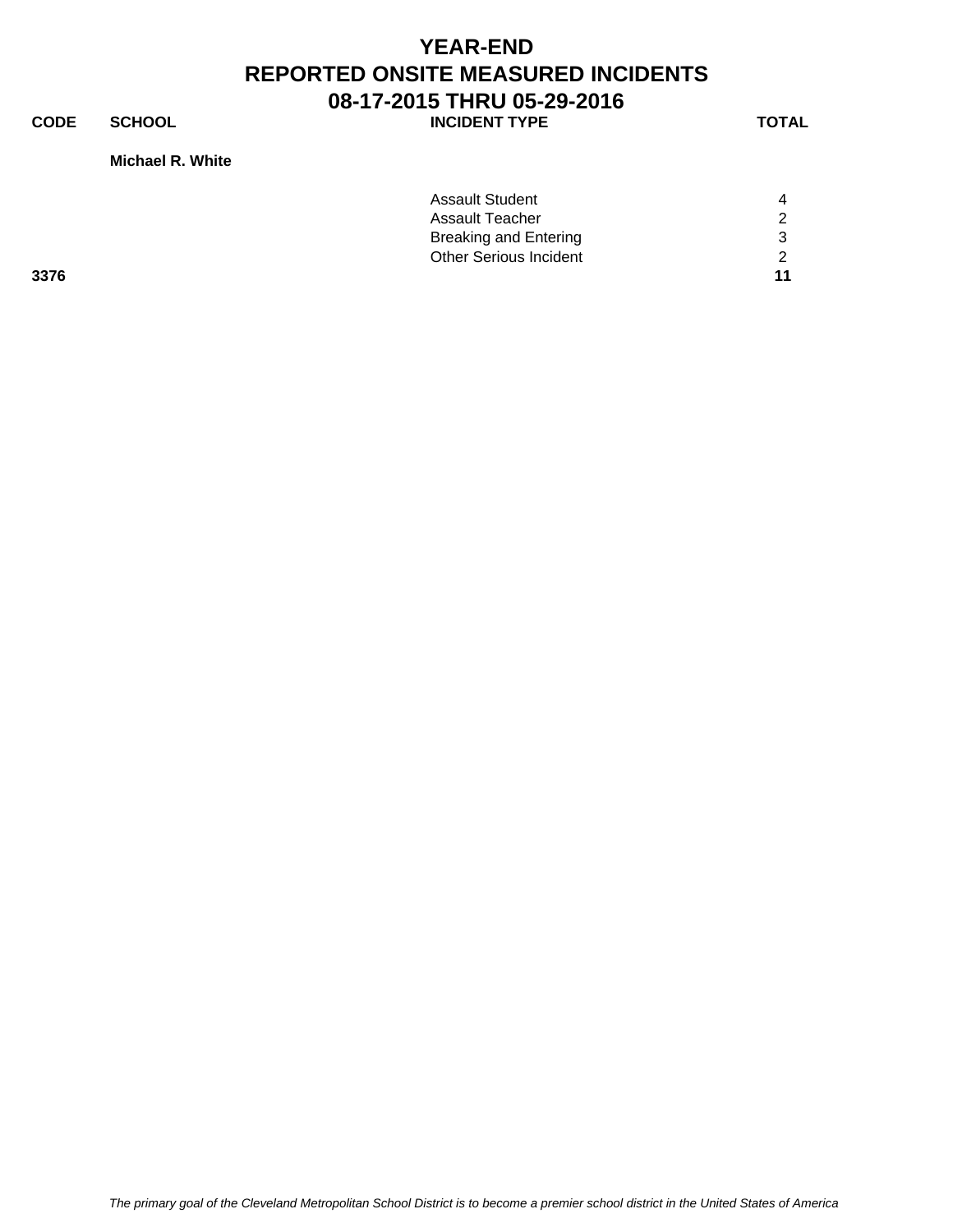**CODE SCHOOL SCHOOL INCIDENT TYPE TOTAL** 

**Miles Elementary**

|      | <b>Assault Security Officer</b>       | ົ |
|------|---------------------------------------|---|
|      |                                       |   |
|      | <b>Assault Student</b>                | 8 |
|      | Assault Teacher                       |   |
|      | <b>Criminal Trespassing</b>           |   |
|      | Fighting                              |   |
|      | Possession/Use of Scheduled Narcotics |   |
|      | Theft of Private Property             |   |
|      | Vandalism School Property             |   |
| 3368 |                                       |   |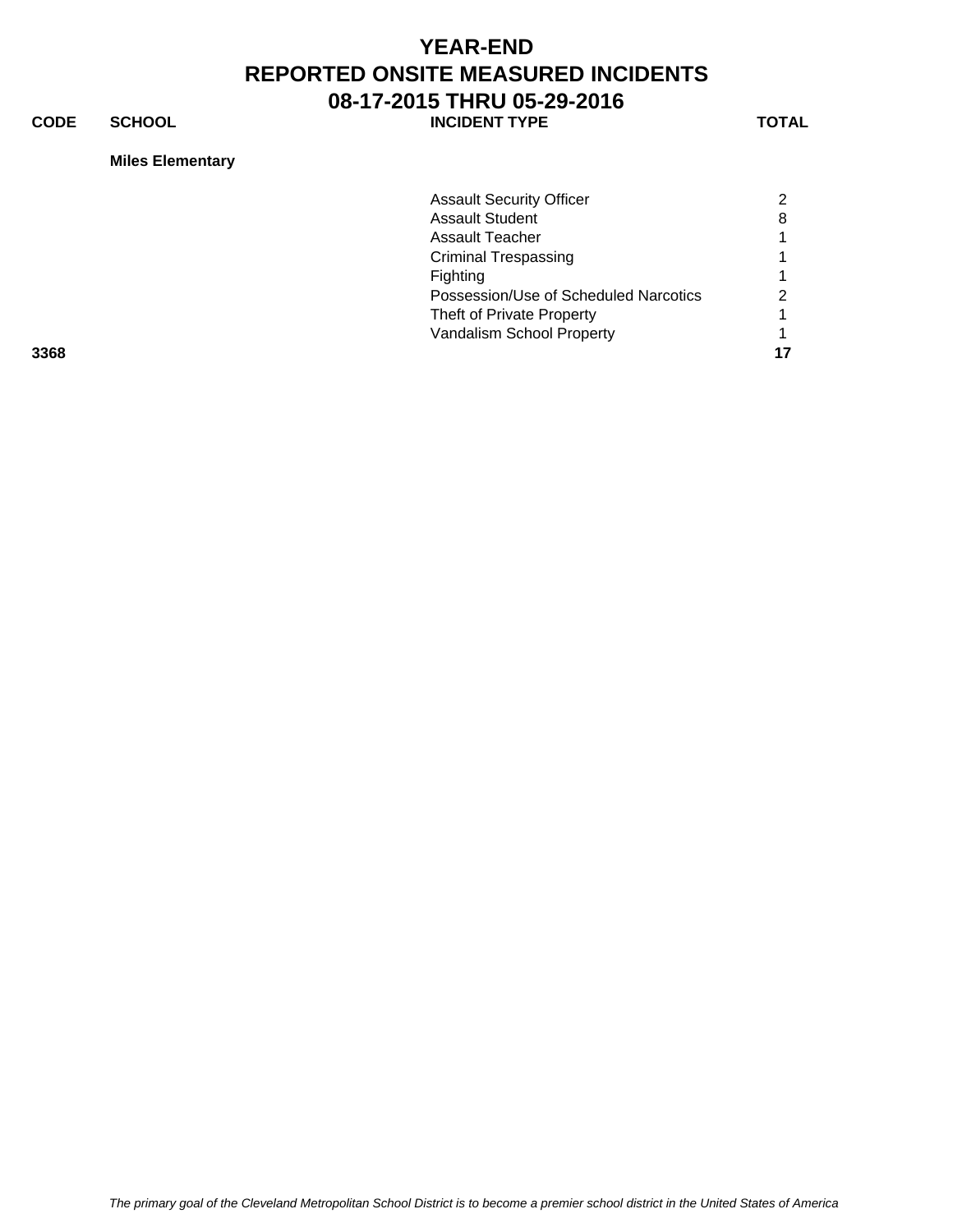**CODE SCHOOL SCHOOL INCIDENT TYPE TOTAL** 

**Miles Park**

|      | <b>Assault Student</b>          |                       |
|------|---------------------------------|-----------------------|
|      | <b>Bullying</b>                 |                       |
|      | Fighting                        | $\boldsymbol{\Delta}$ |
|      | Theft of CMSD Computer Property | $\overline{ }$        |
| 3372 |                                 |                       |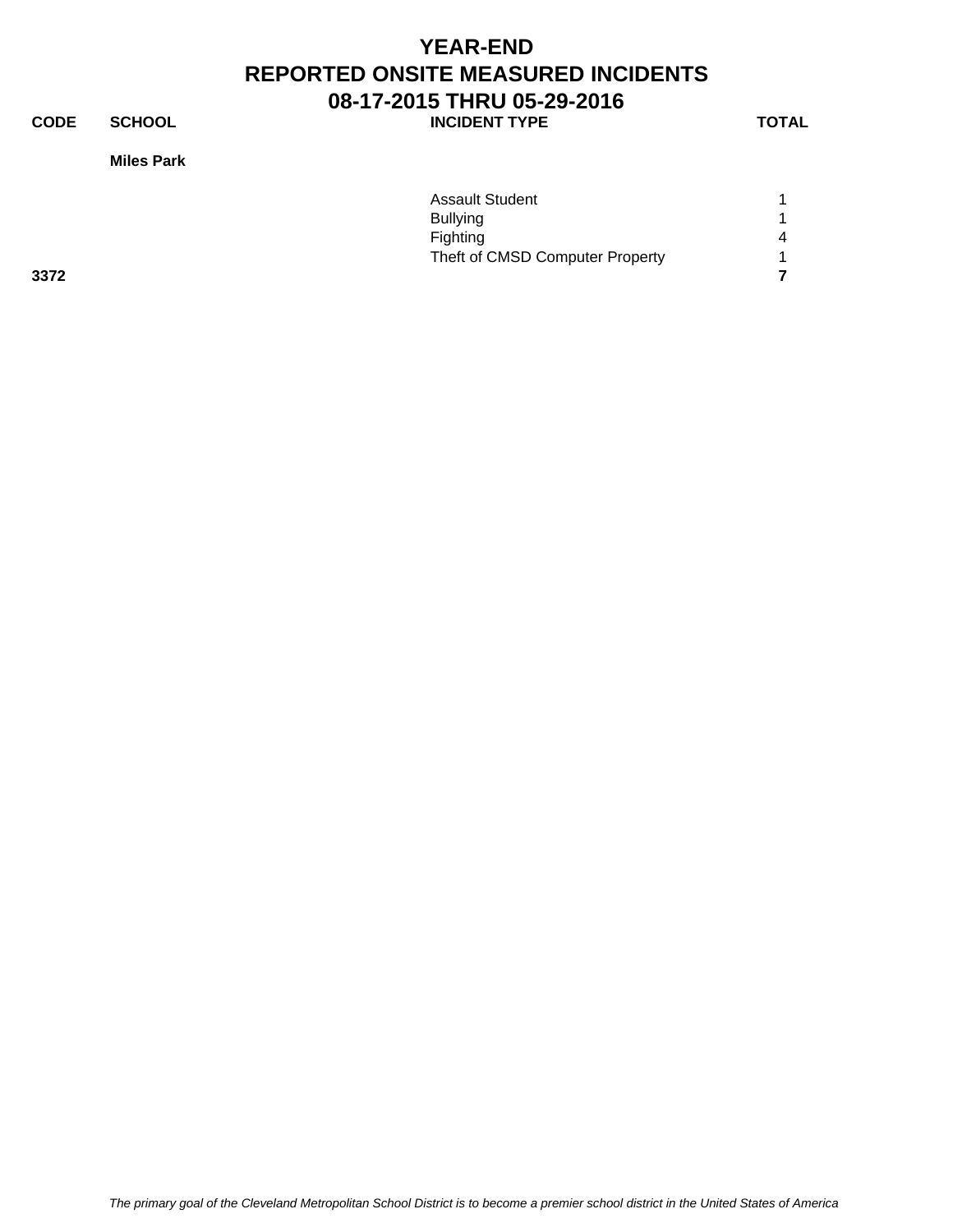**CODE SCHOOL SCHOOL INCIDENT TYPE TOTAL** 

### **Mound**

| <b>Assault Security Officer</b> |   |
|---------------------------------|---|
| <b>Assault Student</b>          | 9 |
| Assault Teacher                 | 2 |
| Fighting                        | 2 |
| Harassment                      |   |
| <b>Other Serious Incident</b>   | 2 |
| Possession of Knife             |   |

Sexual Imposition 2 Theft of Private Property 1

**3396 24**

Possession of Other Dangerous Weapon 1<br>Possession/Use of Scheduled Narcotics 2 Possession/Use of Scheduled Narcotics 2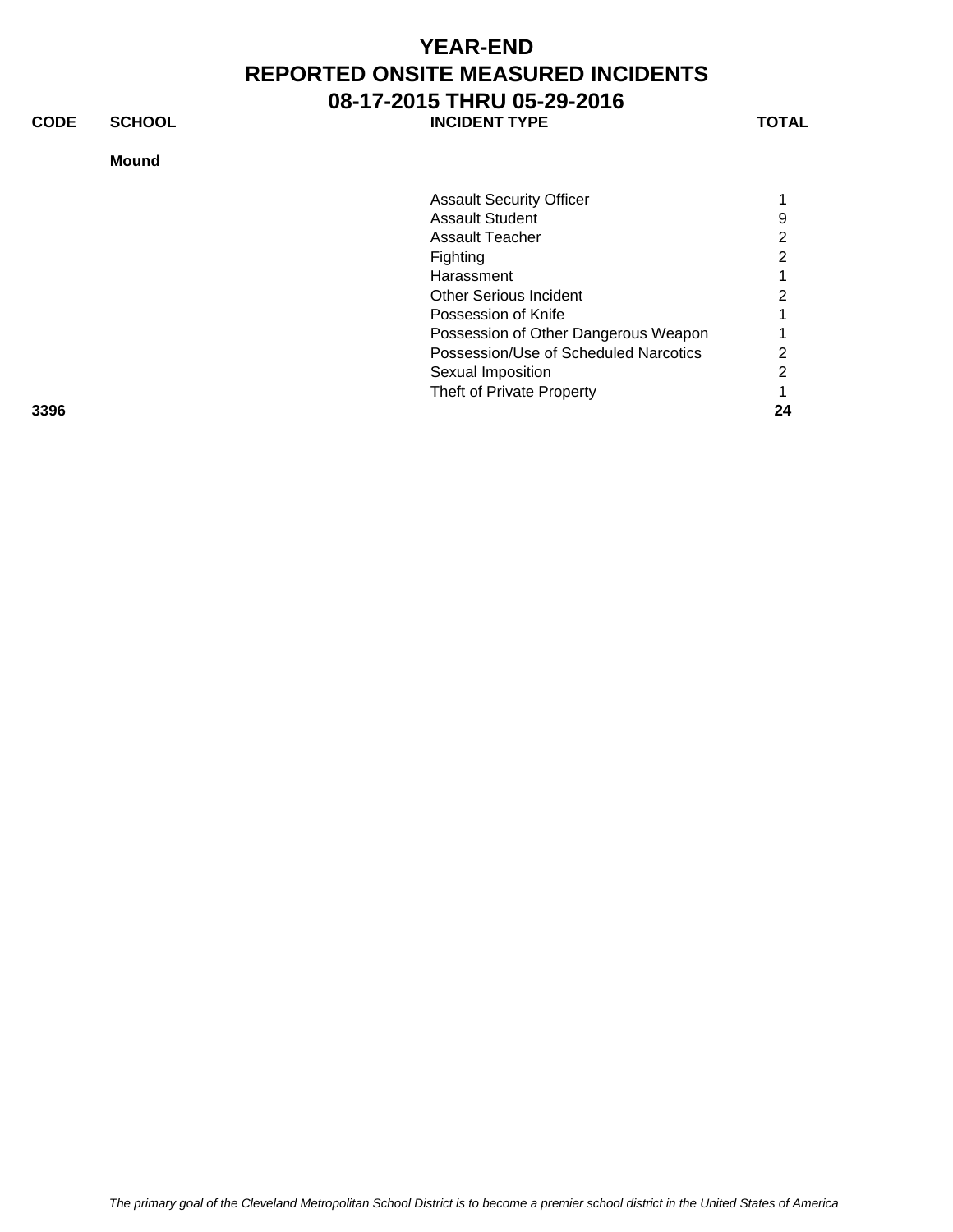**CODE SCHOOL SCHOOL INCIDENT TYPE TOTAL** 

### **Nathan Hale**

| Assault Staff (Adult)                 |   |
|---------------------------------------|---|
| <b>Assault Student</b>                | ⌒ |
| <b>Assault Teacher</b>                |   |
| <b>Other Serious Incident</b>         |   |
| Possession of Knife                   |   |
| Possession/Use of Scheduled Narcotics |   |
|                                       |   |
|                                       |   |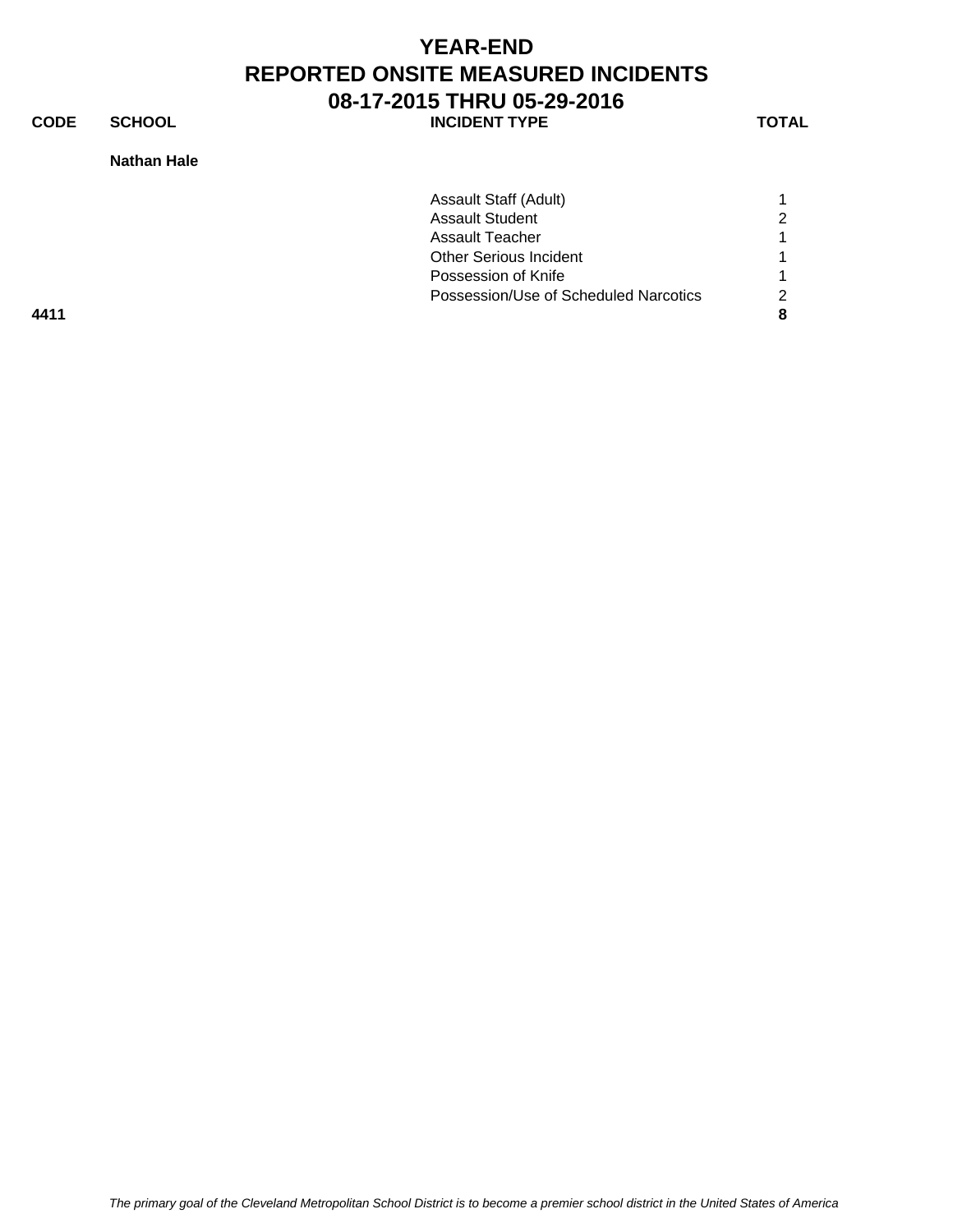**CODE SCHOOL SCHOOL INCIDENT TYPE TOTAL** 

#### **New Tech @ Collinwood**

|      | <b>Assault Student</b>                |    |
|------|---------------------------------------|----|
|      | Assault Teacher                       |    |
|      | <b>Criminal Trespassing</b>           |    |
|      | <b>Fighting</b>                       |    |
|      | <b>Other Serious Incident</b>         |    |
|      | Possession of Drug Paraphernalia      |    |
|      | Possession of Knife                   |    |
|      | Possession/Use of Scheduled Narcotics | 3  |
|      | Theft of Private Property             | ◠  |
|      | Vandalism School Property             |    |
| 2117 |                                       | 20 |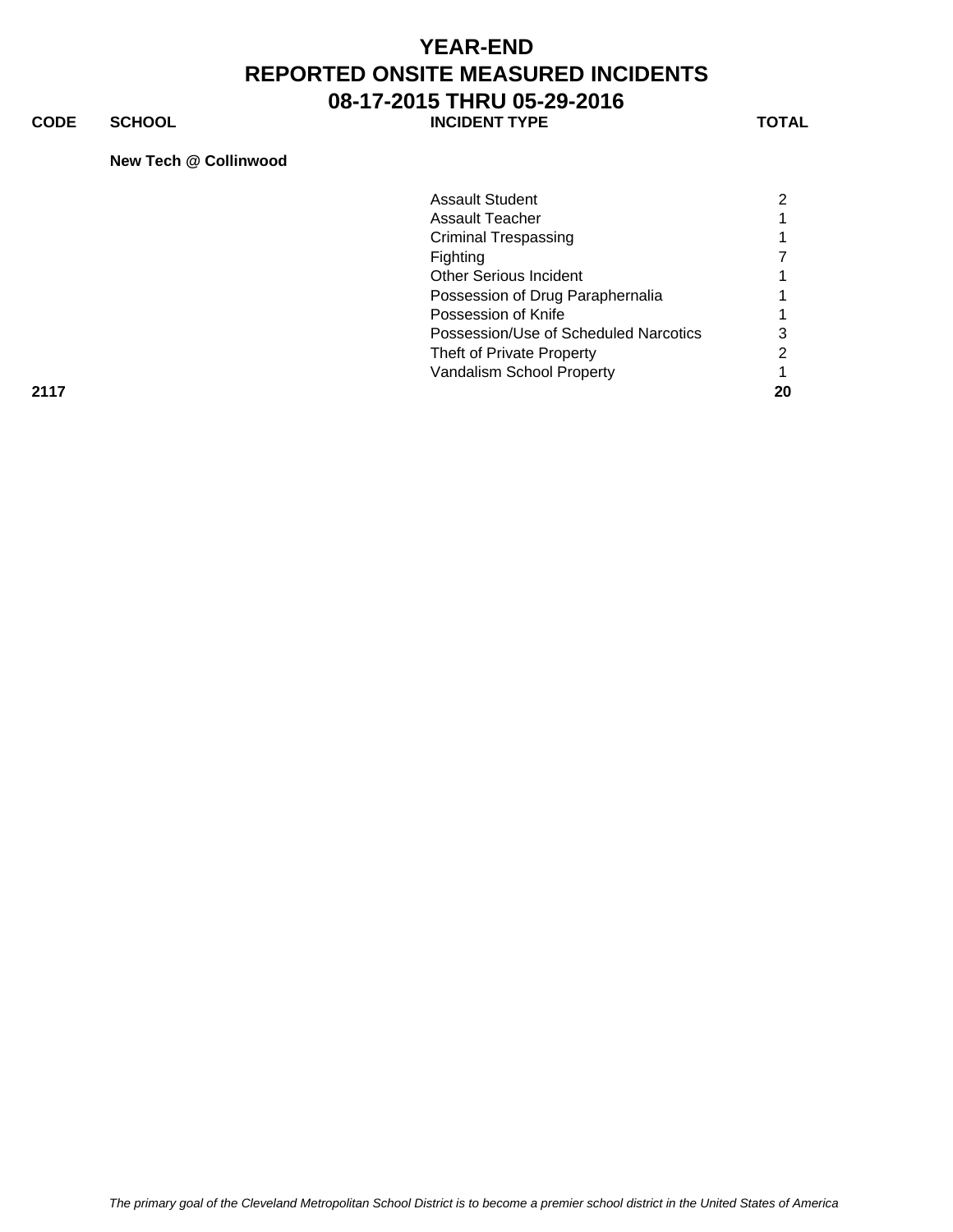**CODE SCHOOL SCHOOL INCIDENT TYPE TOTAL** 

### **New Tech @ Max Hayes**

|      | Assault Other                        |    |
|------|--------------------------------------|----|
|      | <b>Assault Security Officer</b>      |    |
|      | <b>Assault Student</b>               |    |
|      | Assault Teacher                      |    |
|      | Fighting                             |    |
|      | <b>Other Criminal Activity</b>       |    |
|      | <b>Other Serious Incident</b>        |    |
|      | Possession of Other Dangerous Weapon |    |
|      | Sexual Harassment                    |    |
|      | Sexual Imposition                    |    |
| 5060 |                                      | 13 |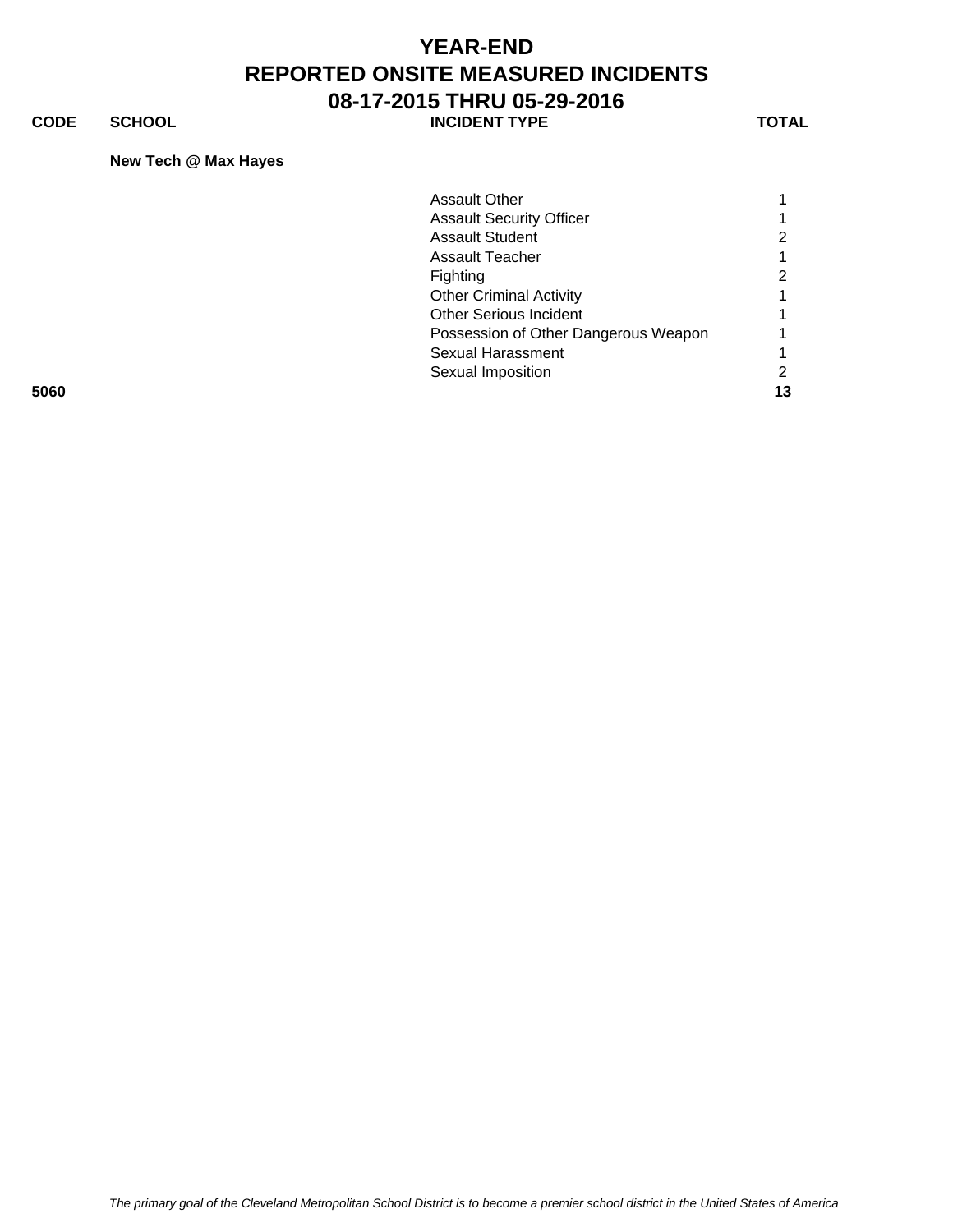**CODE SCHOOL SCHOOL INCIDENT TYPE TOTAL** 

#### **Newton D Baker School of the Arts**

|      | Assault Staff (Adult)         | ⌒  |
|------|-------------------------------|----|
|      | <b>Assault Student</b>        |    |
|      | Assault Teacher               | ⌒  |
|      | <b>Bullying</b>               |    |
|      | Menacing                      |    |
|      | <b>Other Serious Incident</b> |    |
|      | Sexual Harassment             |    |
|      | Sexual Imposition             | ົ  |
|      | Theft of CMSD Property        |    |
|      | Vandalism School Property     |    |
| 6415 |                               | 14 |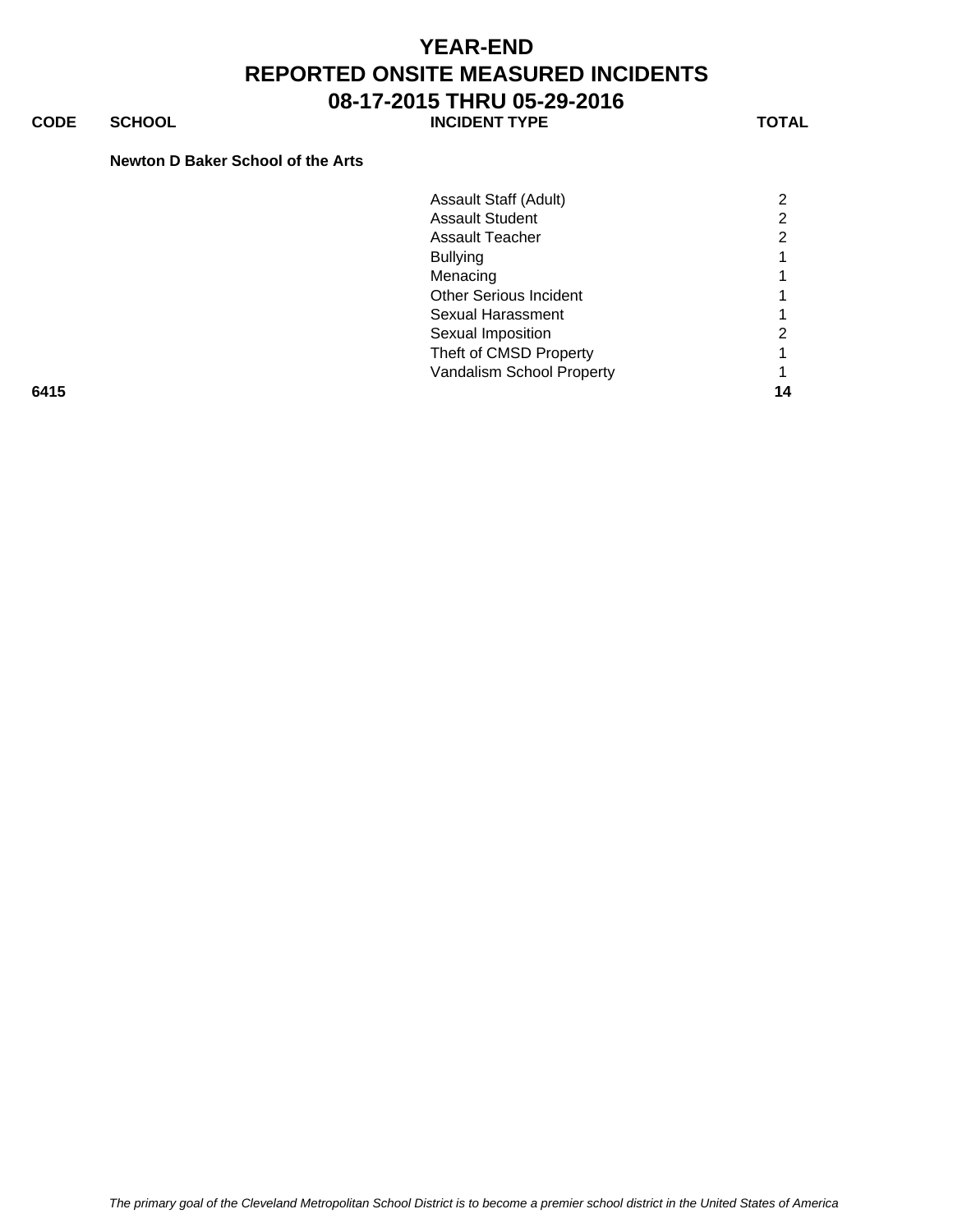**CODE SCHOOL SCHOOL INCIDENT TYPE TOTAL** 

# **Oliver Hazard Perry**

Assault Security Officer 1 Assault Staff (Adult) 1 Assault Student 1 1 Fighting 1 Menacing 1 **3428 5**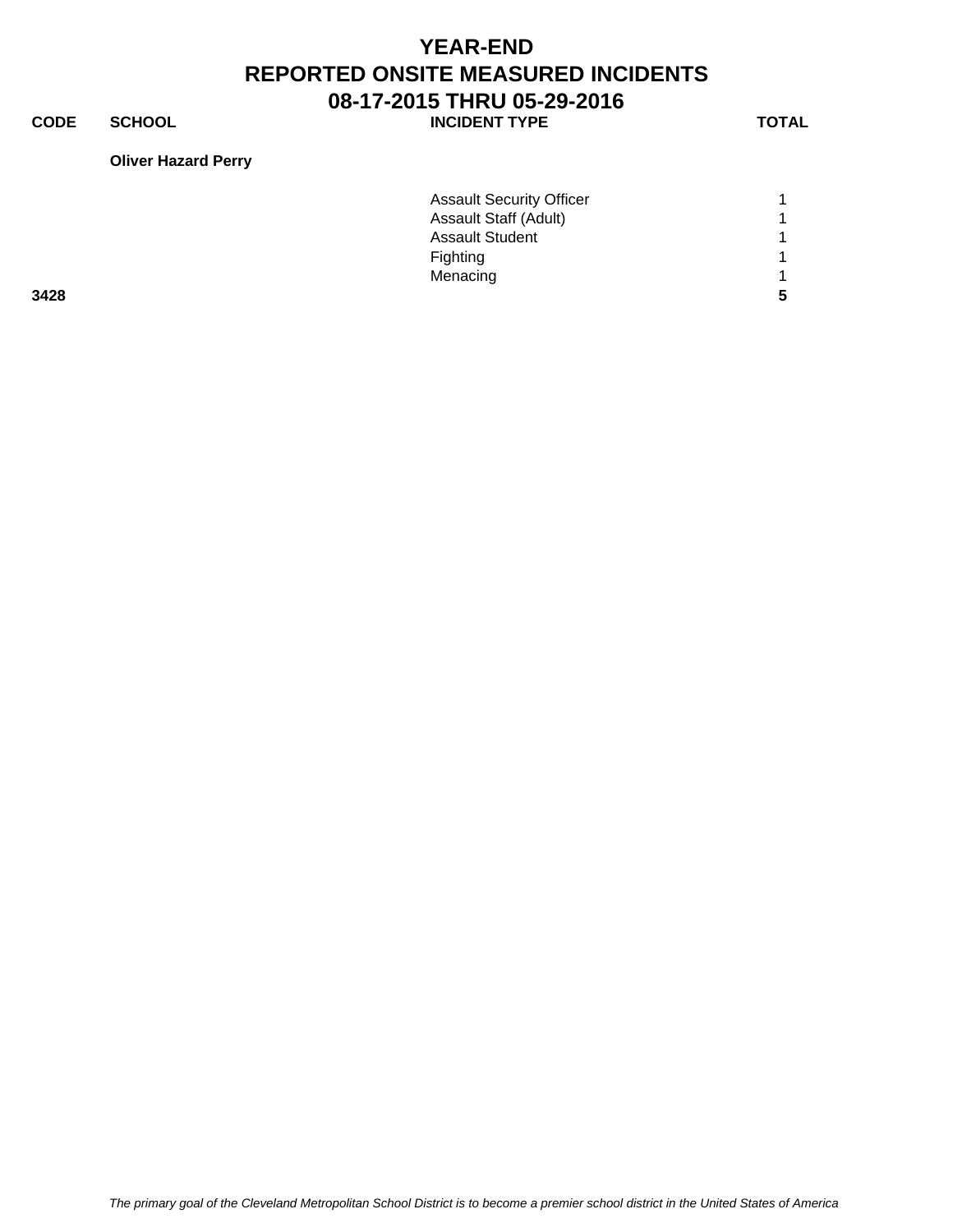**CODE SCHOOL SCHOOL INCIDENT TYPE TOTAL** 

#### **Orchard School of Science**

|      | <b>Assault Student</b>               |    |
|------|--------------------------------------|----|
|      | <b>Assault Teacher</b>               | ◠  |
|      | Fighting                             |    |
|      | <b>Other Serious Incident</b>        |    |
|      | Possession of Knife                  |    |
|      | Possession of Other Dangerous Weapon |    |
|      | Sexual Imposition                    |    |
| 6436 |                                      | 15 |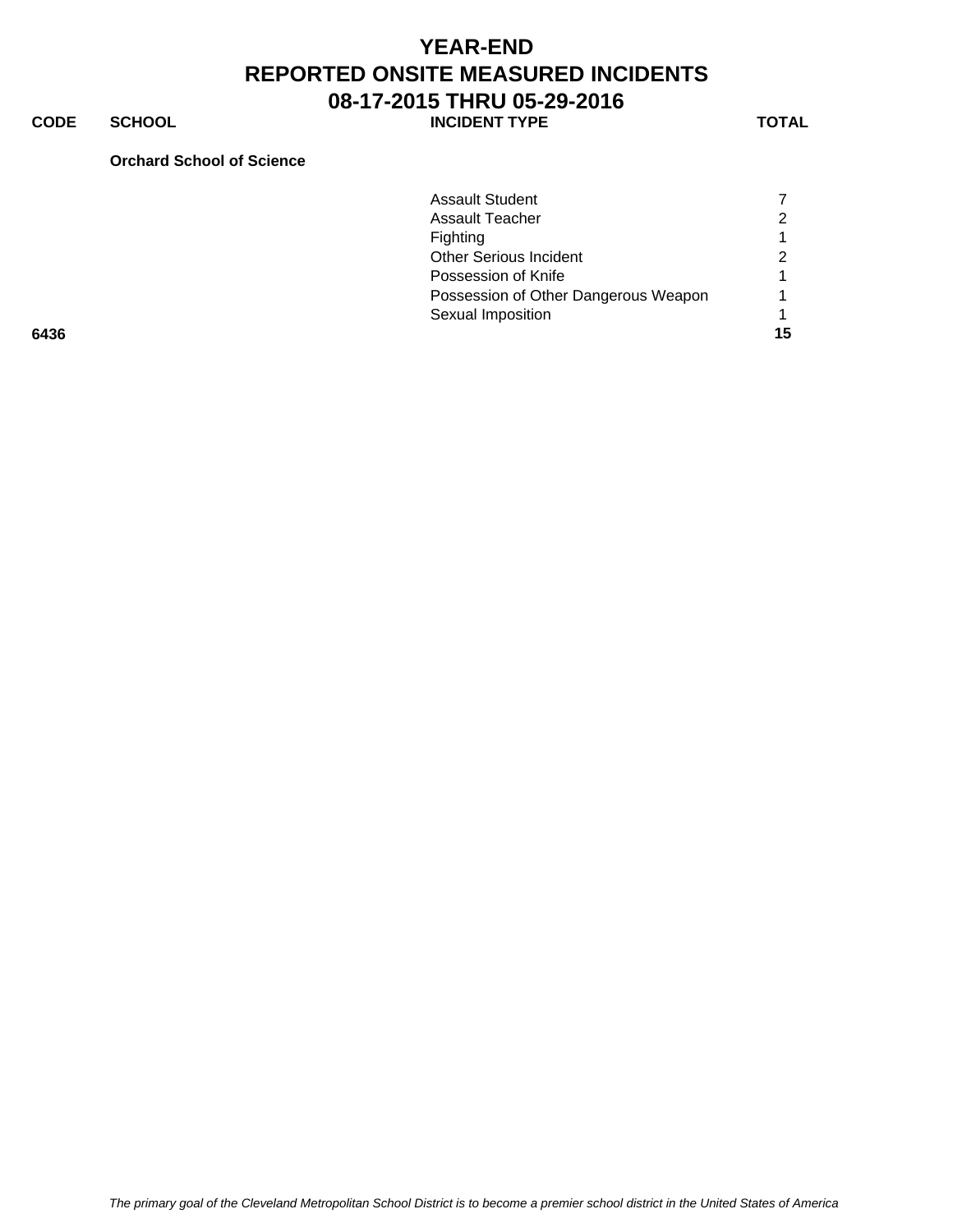**CODE SCHOOL SCHOOL** INCIDENT TYPE TOTAL

#### **PACT JFK 9th Grade**

|      | <b>Assault Student</b>                |  |
|------|---------------------------------------|--|
|      | <b>Other Criminal Activity</b>        |  |
|      | Possession/Use of Scheduled Narcotics |  |
|      | Theft of Private Property             |  |
| 5210 |                                       |  |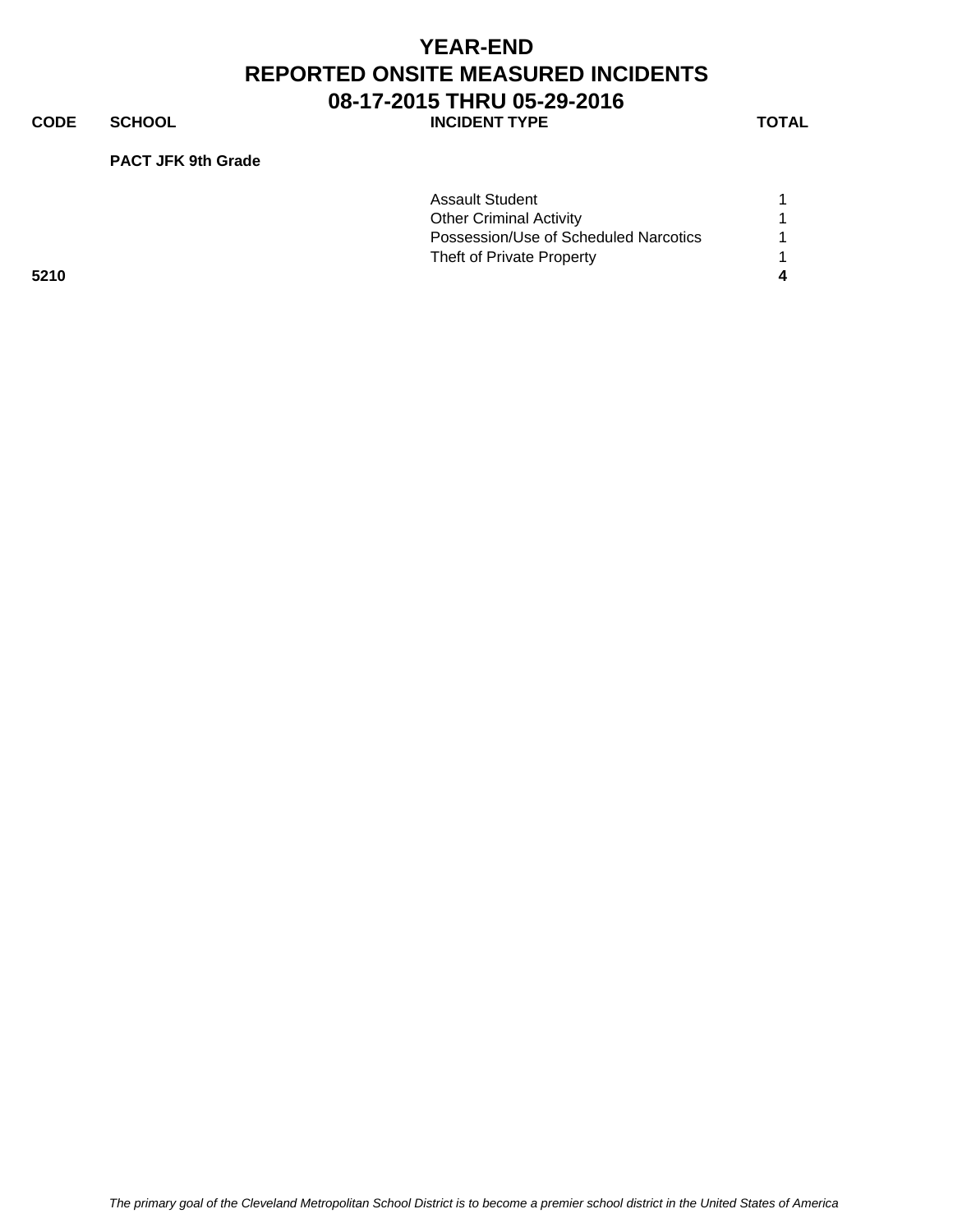**CODE SCHOOL SCHOOL INCIDENT TYPE TOTAL** 

**Patrick Henry**

|      | <b>Assault Security Officer</b>      |   |
|------|--------------------------------------|---|
|      | <b>Assault Staff (Adult)</b>         |   |
|      | <b>Assault Student</b>               |   |
|      | Assault Teacher                      | 5 |
|      | <b>Other Serious Incident</b>        |   |
|      | Possession of Other Dangerous Weapon |   |
|      | Vandalism Private Property           |   |
| 4448 |                                      |   |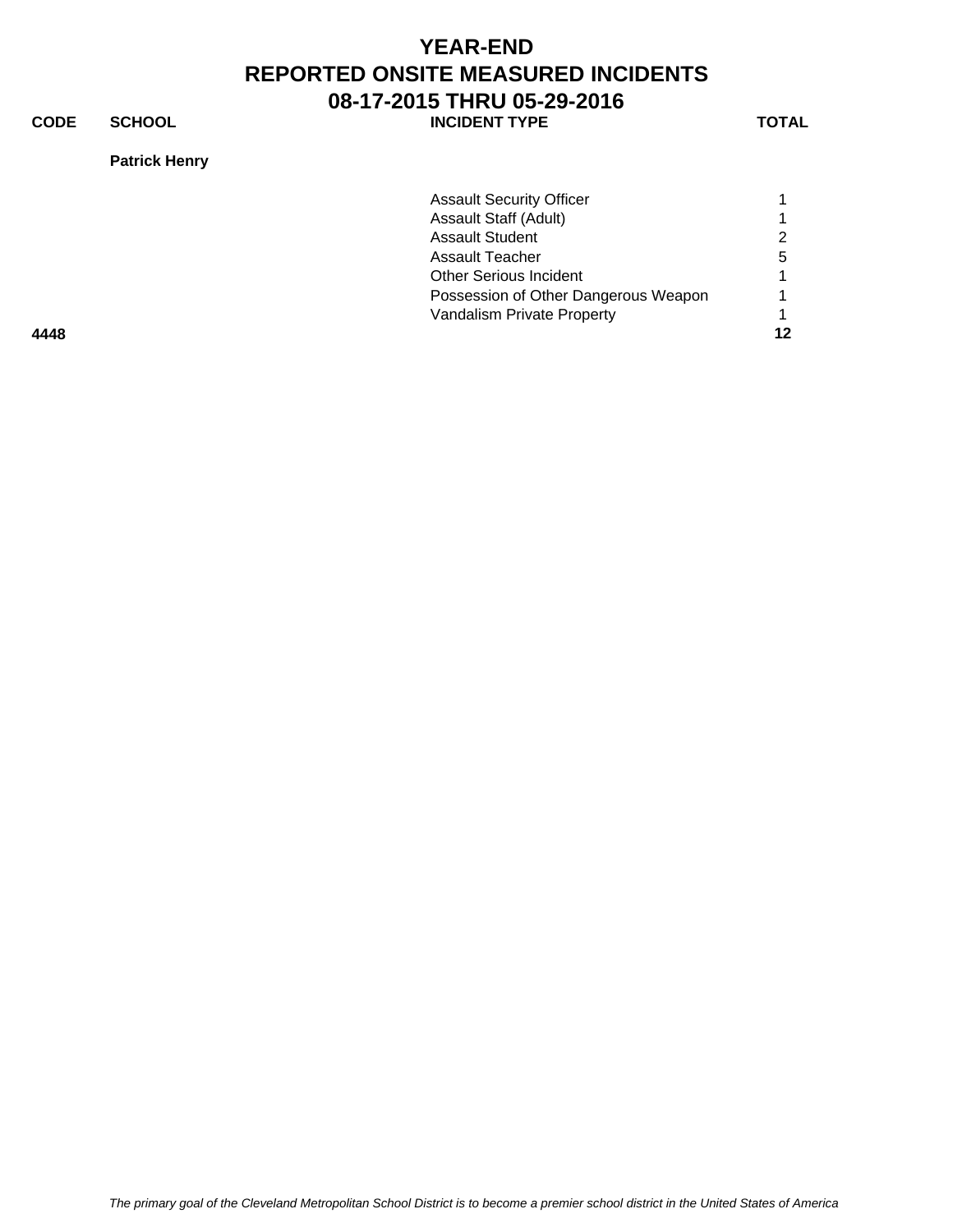**CODE SCHOOL SCHOOL INCIDENT TYPE TOTAL** 

### **Paul L Dunbar**

|      | <b>Breaking and Entering</b>   |   |
|------|--------------------------------|---|
|      | Fighting                       |   |
|      | <b>Gross Sexual Imposition</b> |   |
|      | <b>Other Serious Incident</b>  | ⌒ |
|      | Public Indecency               |   |
|      | <b>Sexual Harassment</b>       |   |
|      | Sexual Imposition              |   |
| 3451 |                                |   |
|      |                                |   |

*The primary goal of the Cleveland Metropolitan School District is to become a premier school district in the United States of America*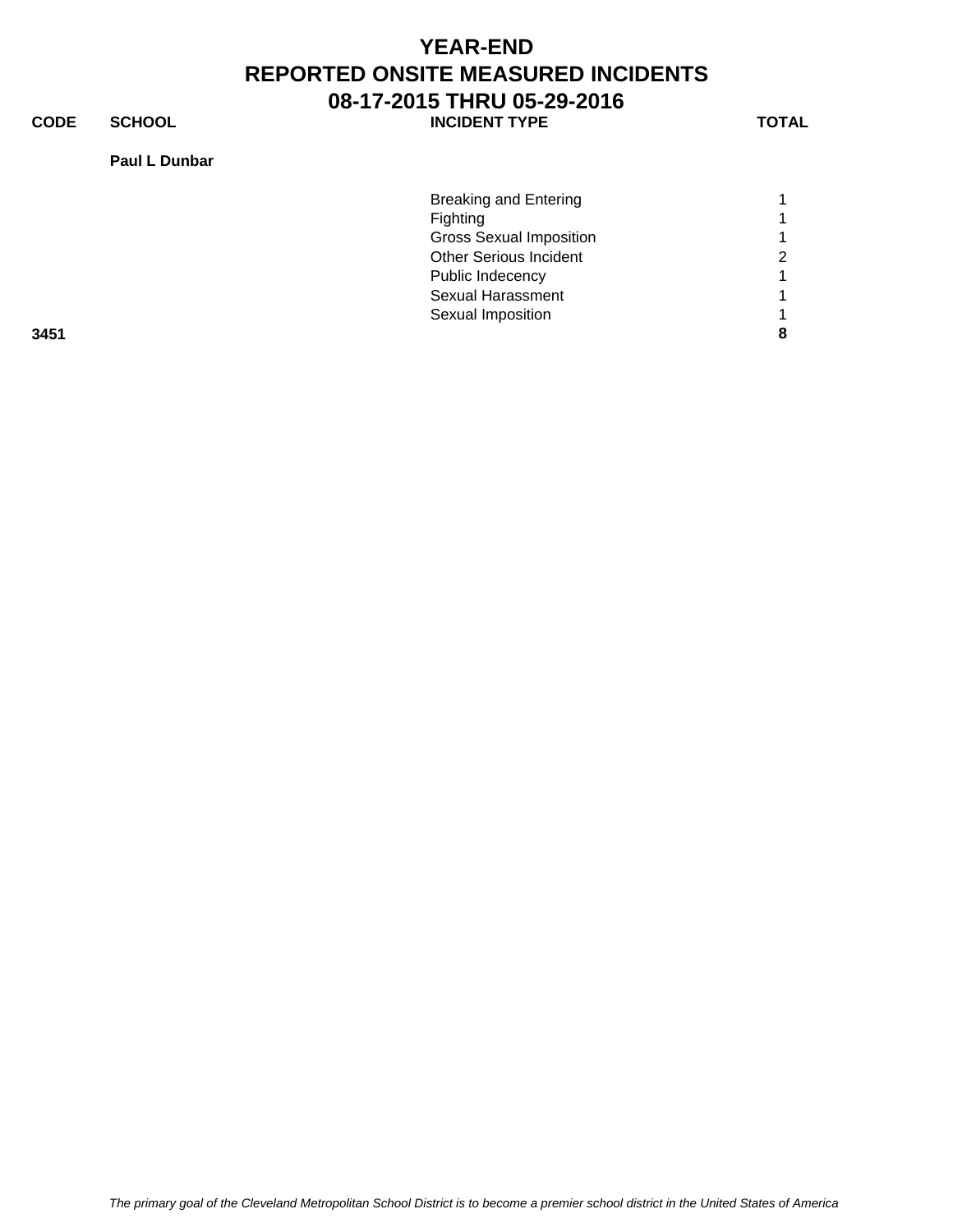**CODE SCHOOL SCHOOL** INCIDENT TYPE TOTAL

**Paul Revere**

|      | <b>Breaking and Entering</b> |  |
|------|------------------------------|--|
|      | Theft of CMSD Property       |  |
| 3452 |                              |  |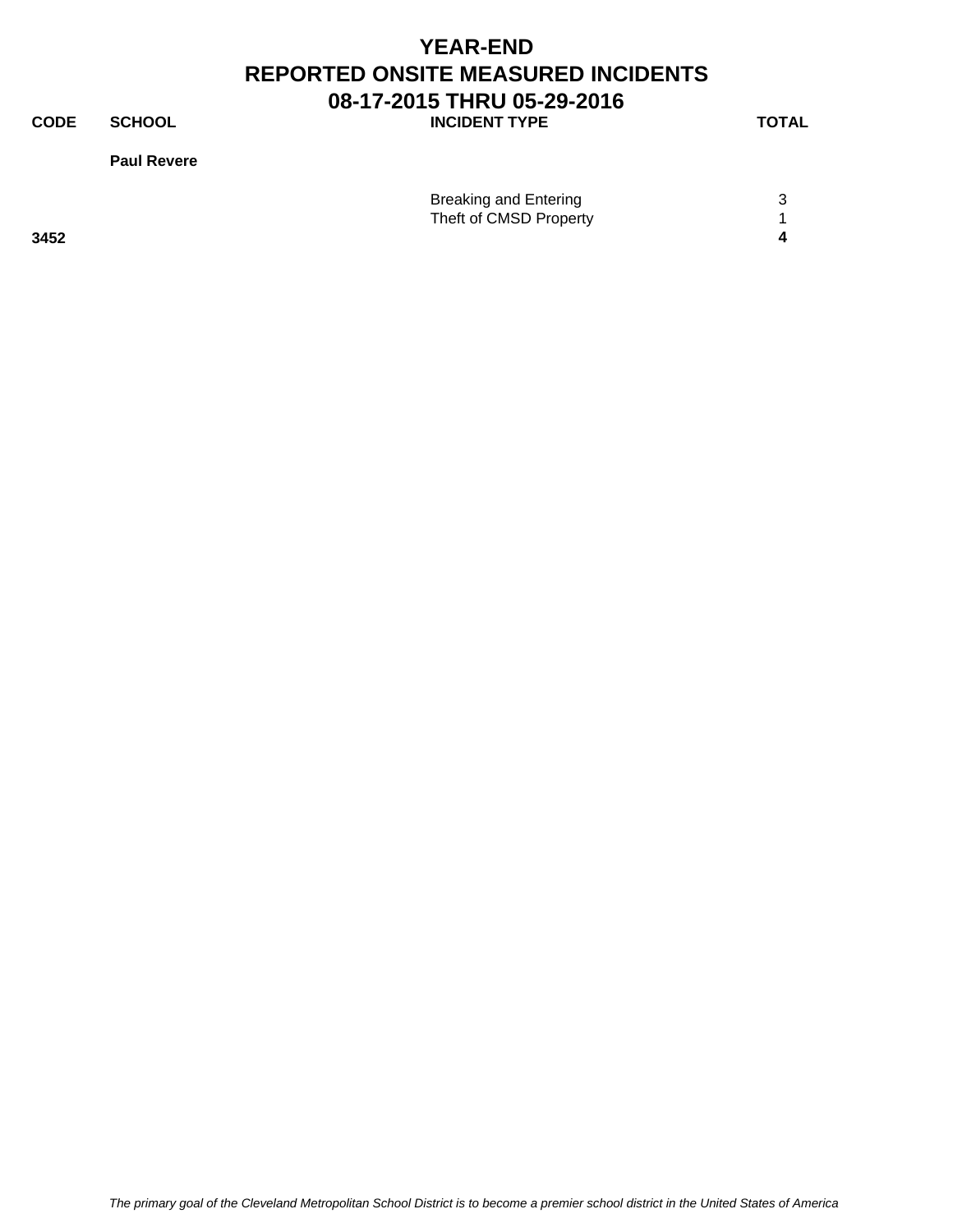**CODE SCHOOL SCHOOL INCIDENT TYPE TOTAL** 

### **Promise Academy**

|      | <b>Assault Staff (Adult)</b> |   |
|------|------------------------------|---|
|      | <b>Assault Student</b>       |   |
|      | Fighting                     | 2 |
| 0911 |                              |   |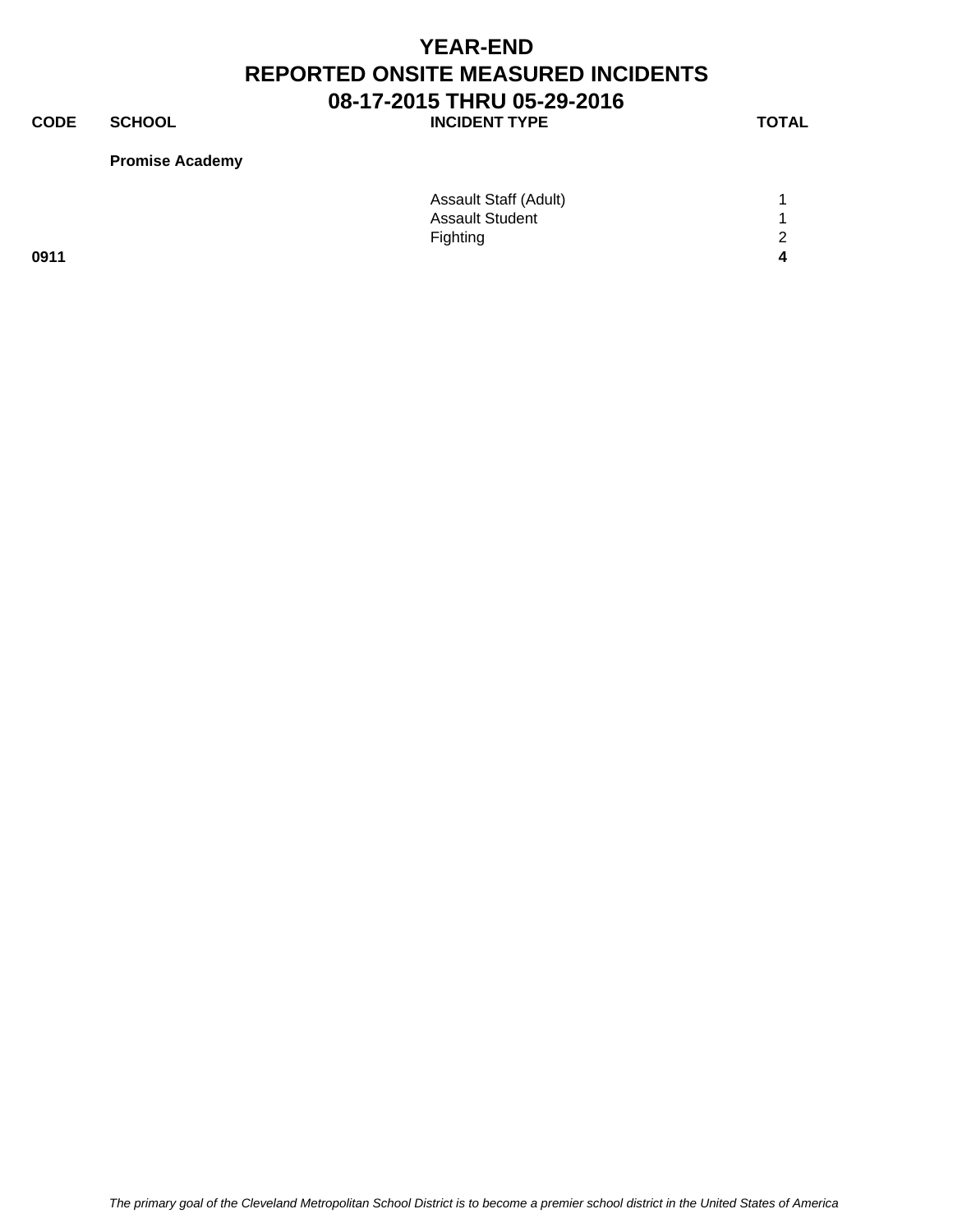**CODE SCHOOL SCHOOL INCIDENT TYPE TOTAL** 

#### **Riverside Swing Space**

|      | Assault Teacher                       |  |
|------|---------------------------------------|--|
|      | <b>Other Serious Incident</b>         |  |
|      | Possession of Knife                   |  |
|      | Possession of Other Dangerous Weapon  |  |
|      | Possession/Use of Scheduled Narcotics |  |
|      | Sexual Imposition                     |  |
|      | Vandalism School Property             |  |
| 3485 |                                       |  |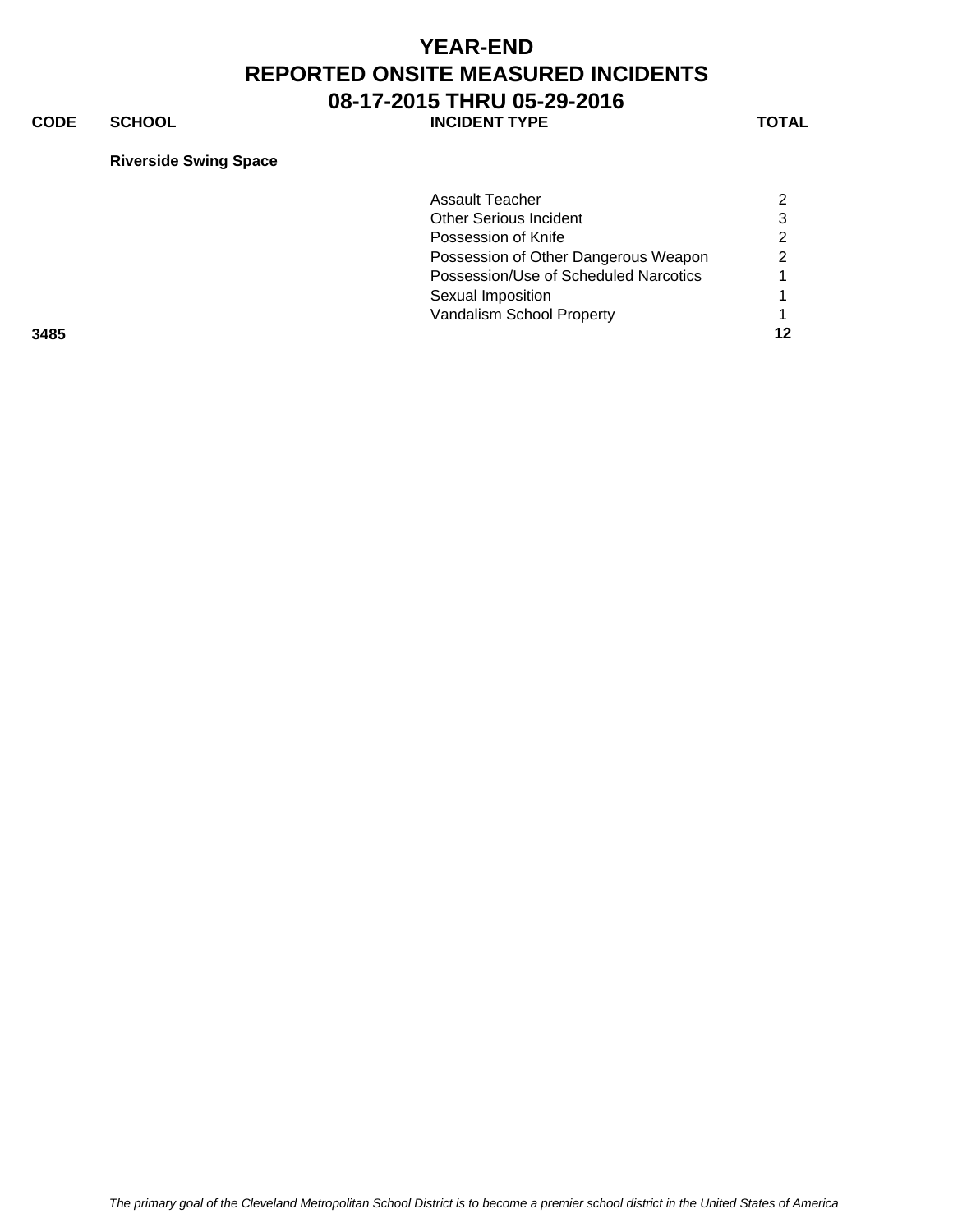# **CODE SCHOOL SCHOOL INCIDENT TYPE TOTAL**

### **Robert H Jamison @ Moses Cleaveland**

|      | Assault Staff (Adult)                 |  |
|------|---------------------------------------|--|
|      | <b>Assault Student</b>                |  |
|      | Fighting                              |  |
|      | <b>Other Serious Incident</b>         |  |
|      | Possession/Use of Scheduled Narcotics |  |
| 6482 |                                       |  |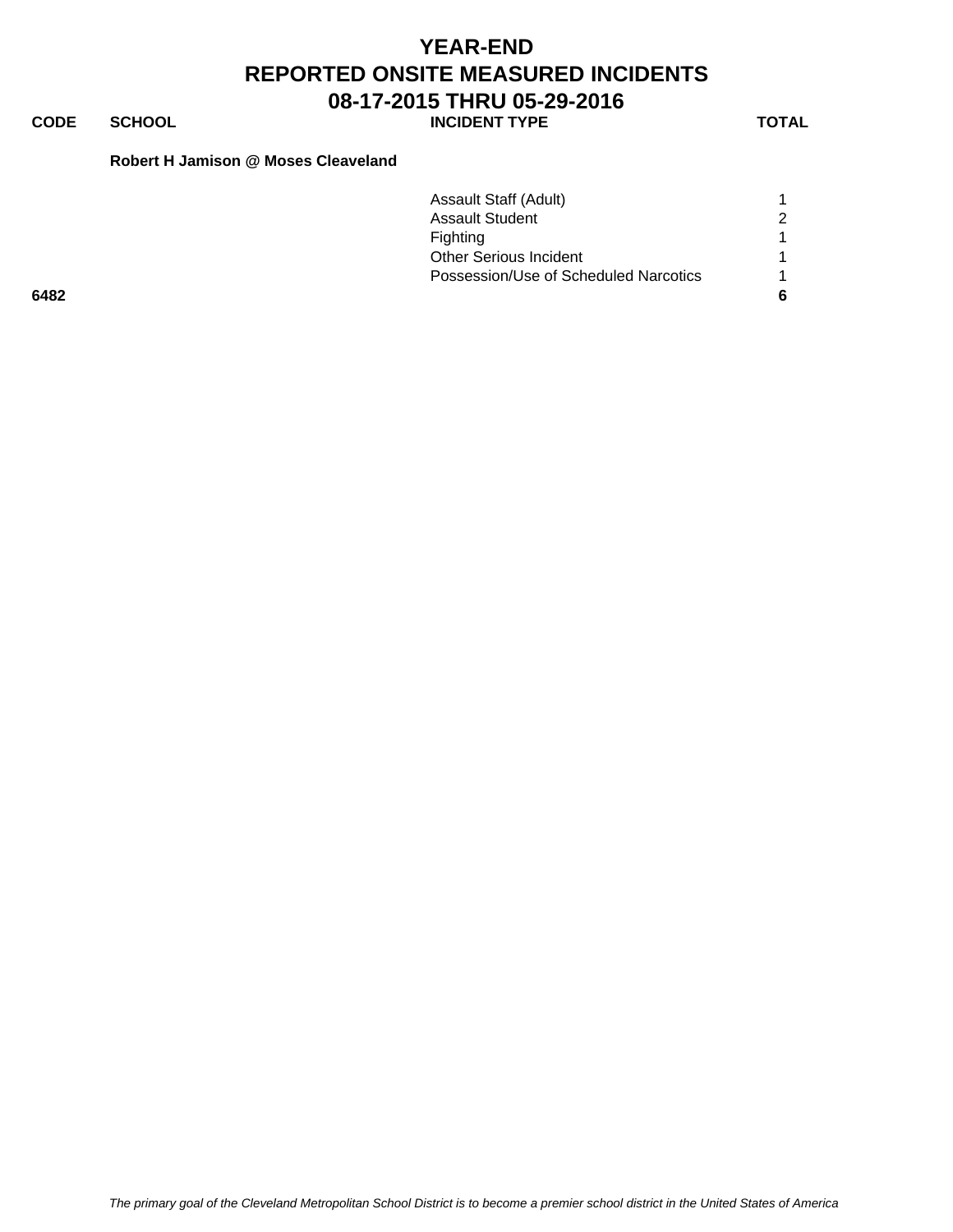**CODE SCHOOL SCHOOL INCIDENT TYPE TOTAL** 

#### **Robinson G Jones**

|      | <b>Assault Student</b>        | ⌒ |
|------|-------------------------------|---|
|      | <b>Assault Teacher</b>        |   |
|      | Fighting                      |   |
|      | Harassment                    |   |
|      | <b>Other Serious Incident</b> | ⌒ |
| 6487 |                               |   |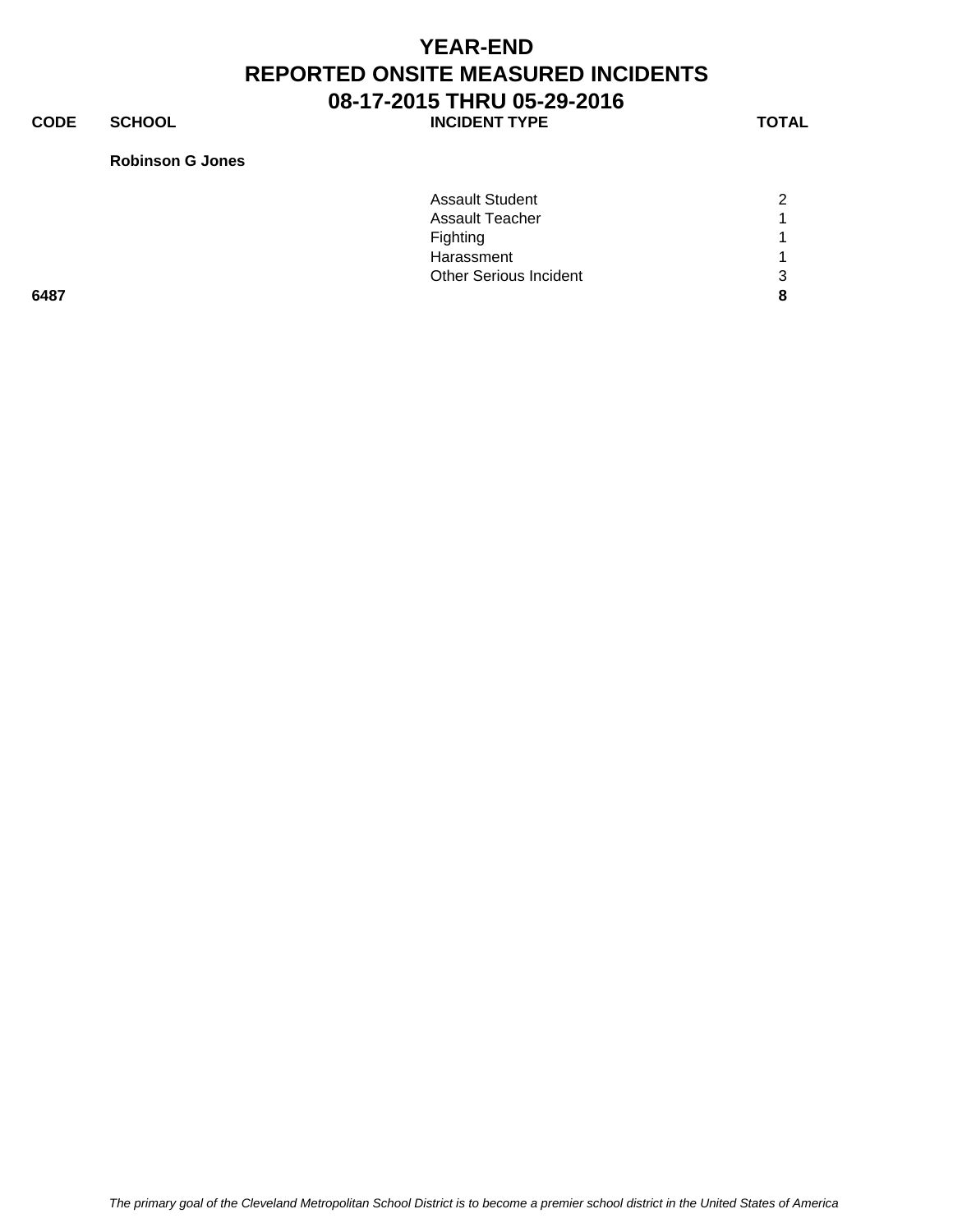**CODE SCHOOL SCHOOL INCIDENT TYPE TOTAL** 

#### **School of One @ Collinwood**

|      | Theft of CMSD Computer Property |  |
|------|---------------------------------|--|
|      | Theft of Private Property       |  |
| 2178 |                                 |  |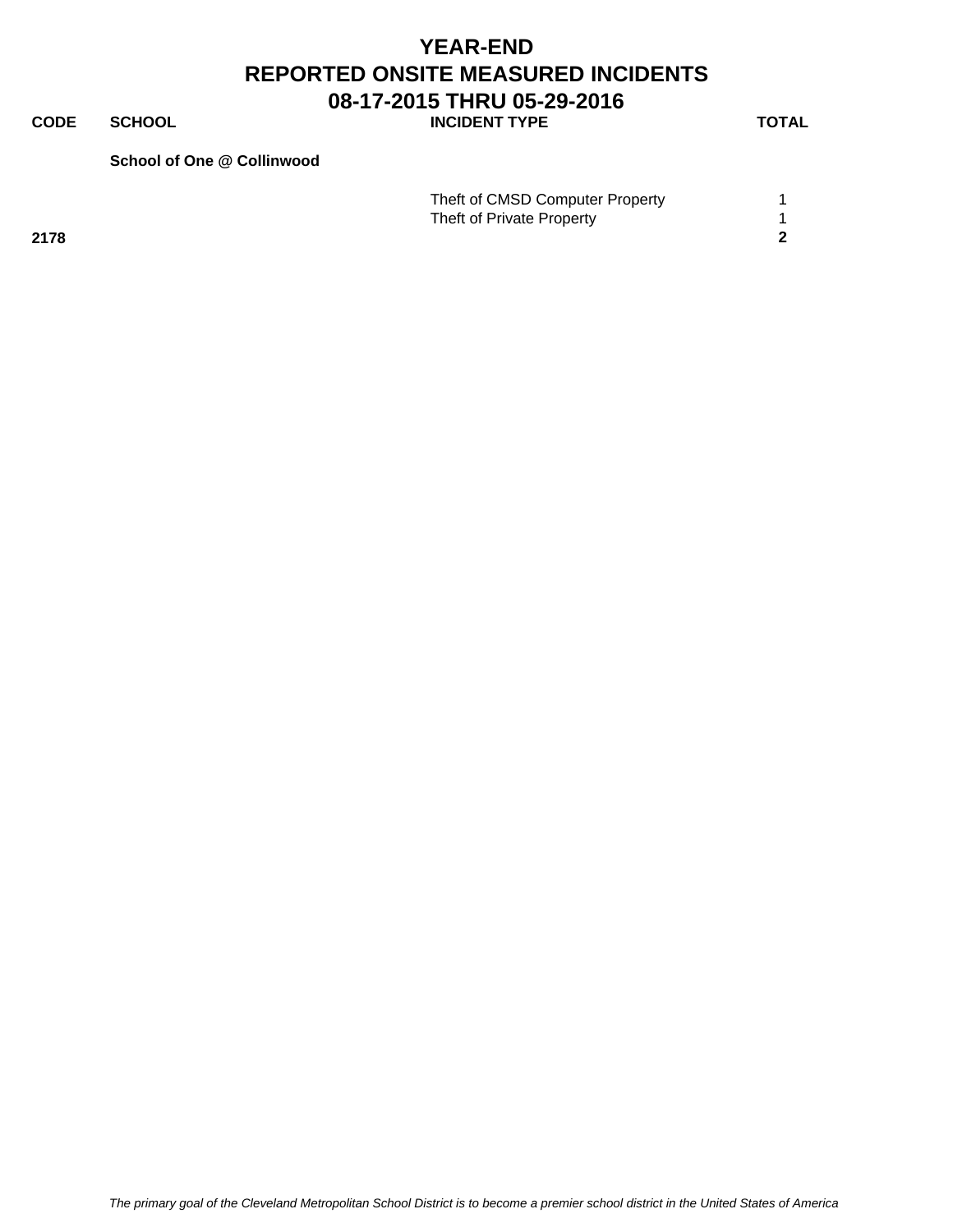**CODE SCHOOL SCHOOL INCIDENT TYPE TOTAL** 

**School of One @ John Adams**

Theft of CMSD Computer Property 1

**2177 1**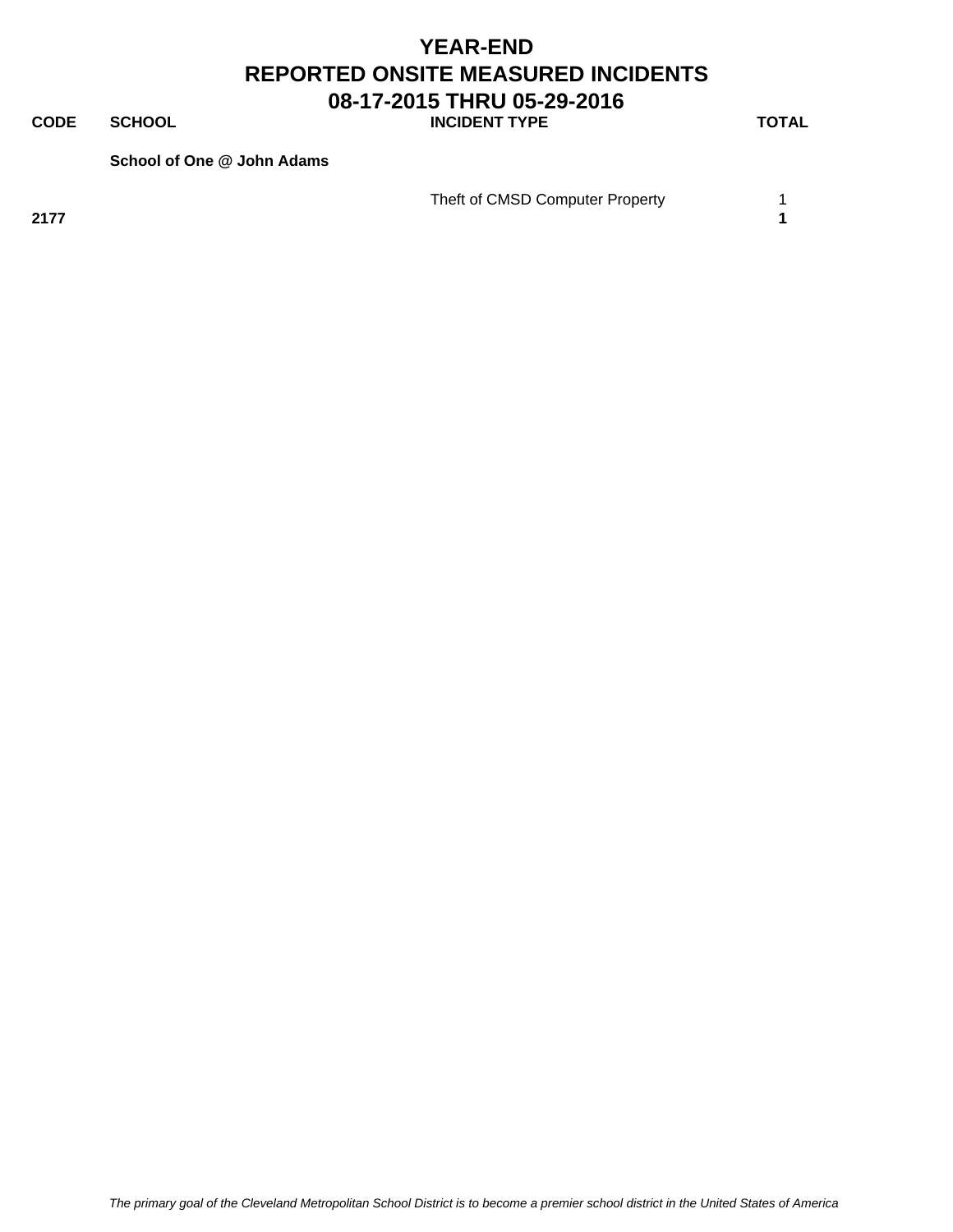**CODE SCHOOL SCHOOL INCIDENT TYPE TOTAL** 

**School of One @ Lincoln West**

|      | Possession of Other Dangerous Weapon |  |
|------|--------------------------------------|--|
|      | Theft of CMSD Computer Property      |  |
| 2175 |                                      |  |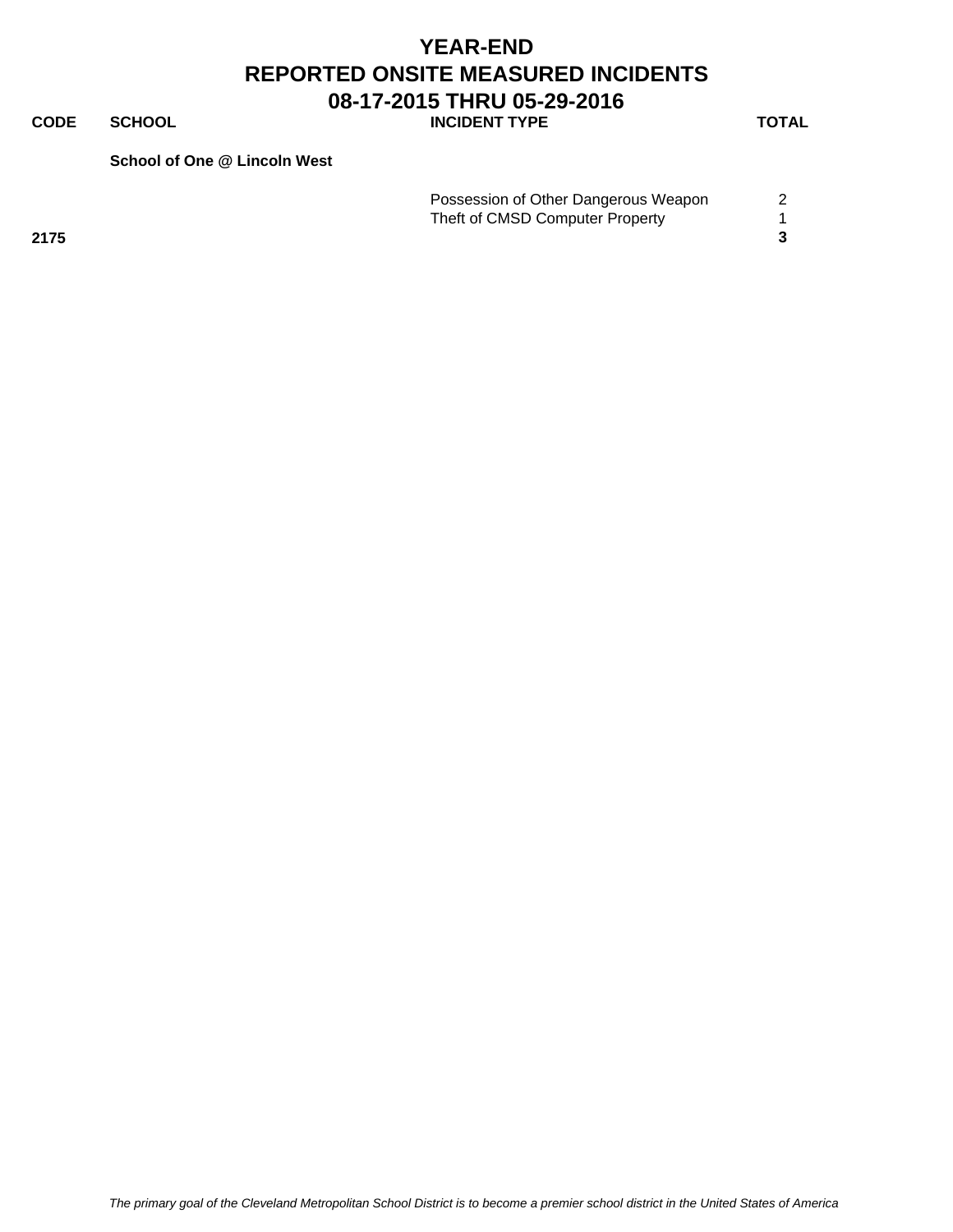**CODE SCHOOL SCHOOL INCIDENT TYPE TOTAL** 

**Scranton**

|      | Menacing                              |   |
|------|---------------------------------------|---|
|      | <b>Other Serious Incident</b>         | 3 |
|      | Possession/Use of Scheduled Narcotics | 2 |
|      | Vandalism Private Property            |   |
| 3500 |                                       |   |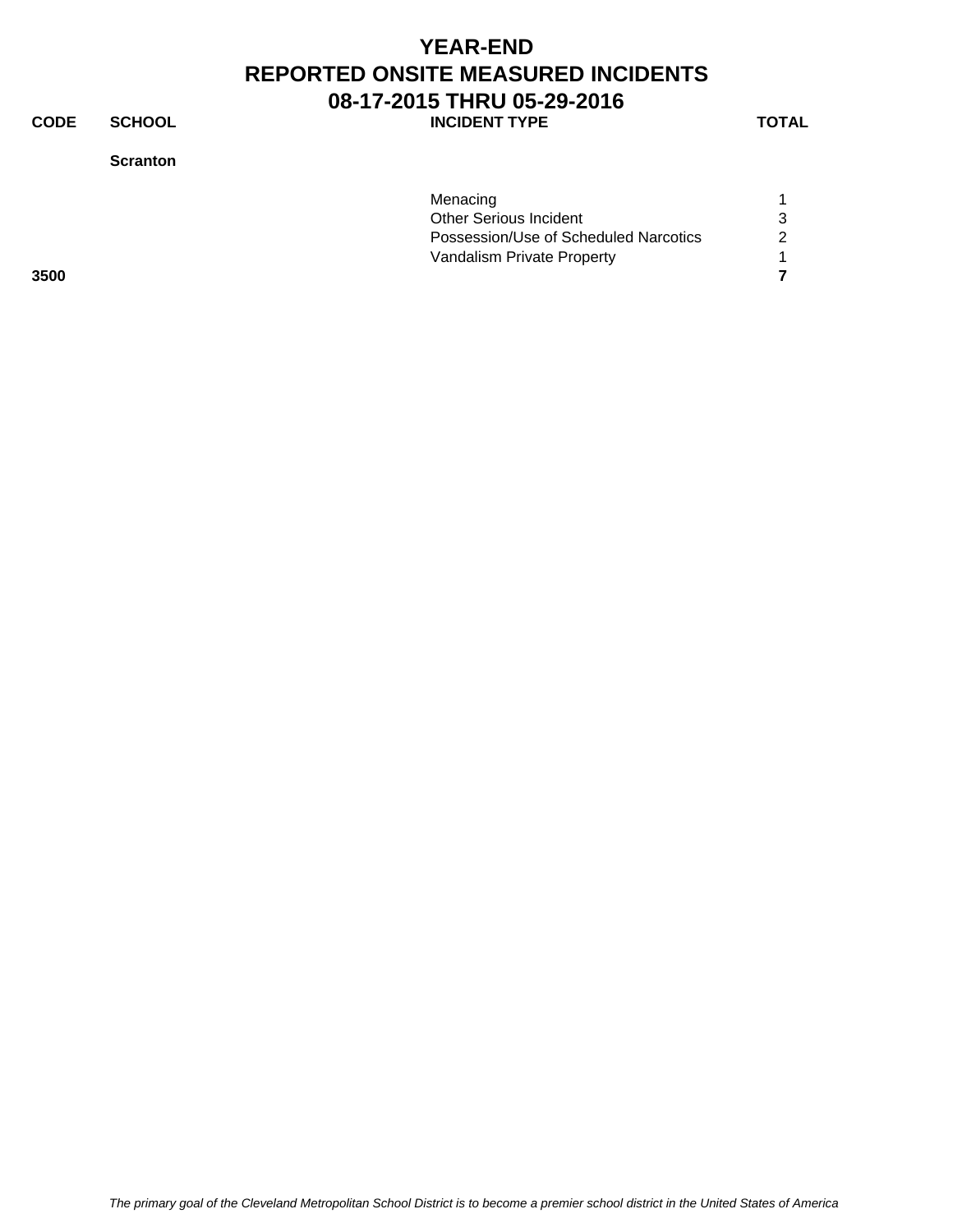**CODE SCHOOL SCHOOL INCIDENT TYPE TOTAL** 

**Success Tech**

| <b>Assault Student</b>                | 2  |
|---------------------------------------|----|
| <b>Bullying</b>                       |    |
| Possession of Drug Paraphernalia      |    |
| Possession of Other Dangerous Weapon  |    |
| Possession/Use of Scheduled Narcotics |    |
|                                       | -6 |
|                                       |    |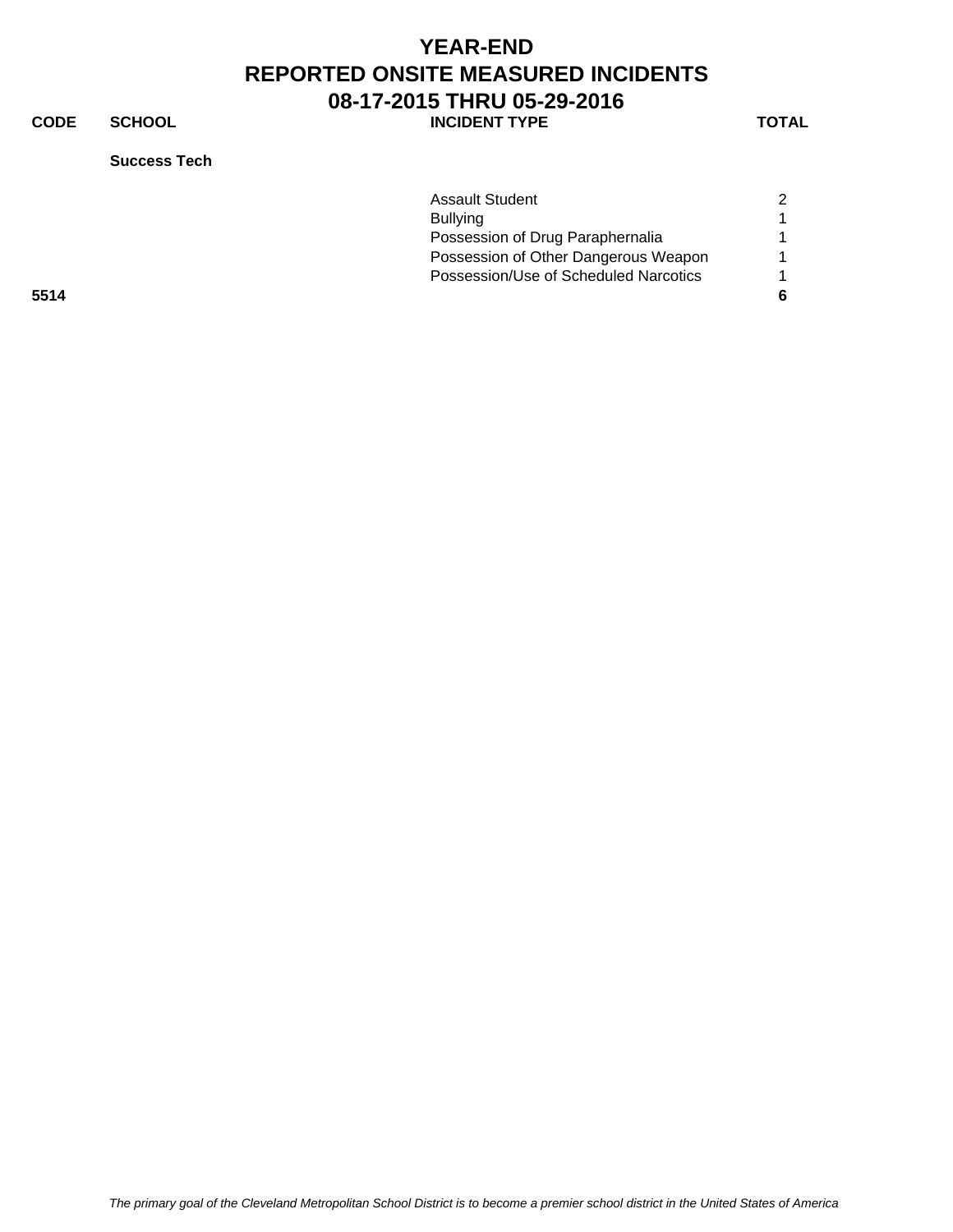**CODE SCHOOL SCHOOL INCIDENT TYPE TOTAL** 

#### **Sunbeam**

|      | Assault Staff (Adult)           | $\overline{2}$        |
|------|---------------------------------|-----------------------|
|      | <b>Assault Student</b>          | 6                     |
|      | <b>Assault Teacher</b>          | $\mathbf{2}^{\prime}$ |
|      | Fighting                        | 8                     |
|      | Menacing                        |                       |
|      | <b>Other Criminal Activity</b>  |                       |
|      | <b>Other Serious Incident</b>   | 8                     |
|      | Possession of Knife             |                       |
|      | Sexual Imposition               | 3                     |
|      | Theft of CMSD Computer Property |                       |
|      | Theft of Private Property       | 5                     |
| 3532 |                                 | 38                    |

*The primary goal of the Cleveland Metropolitan School District is to become a premier school district in the United States of America*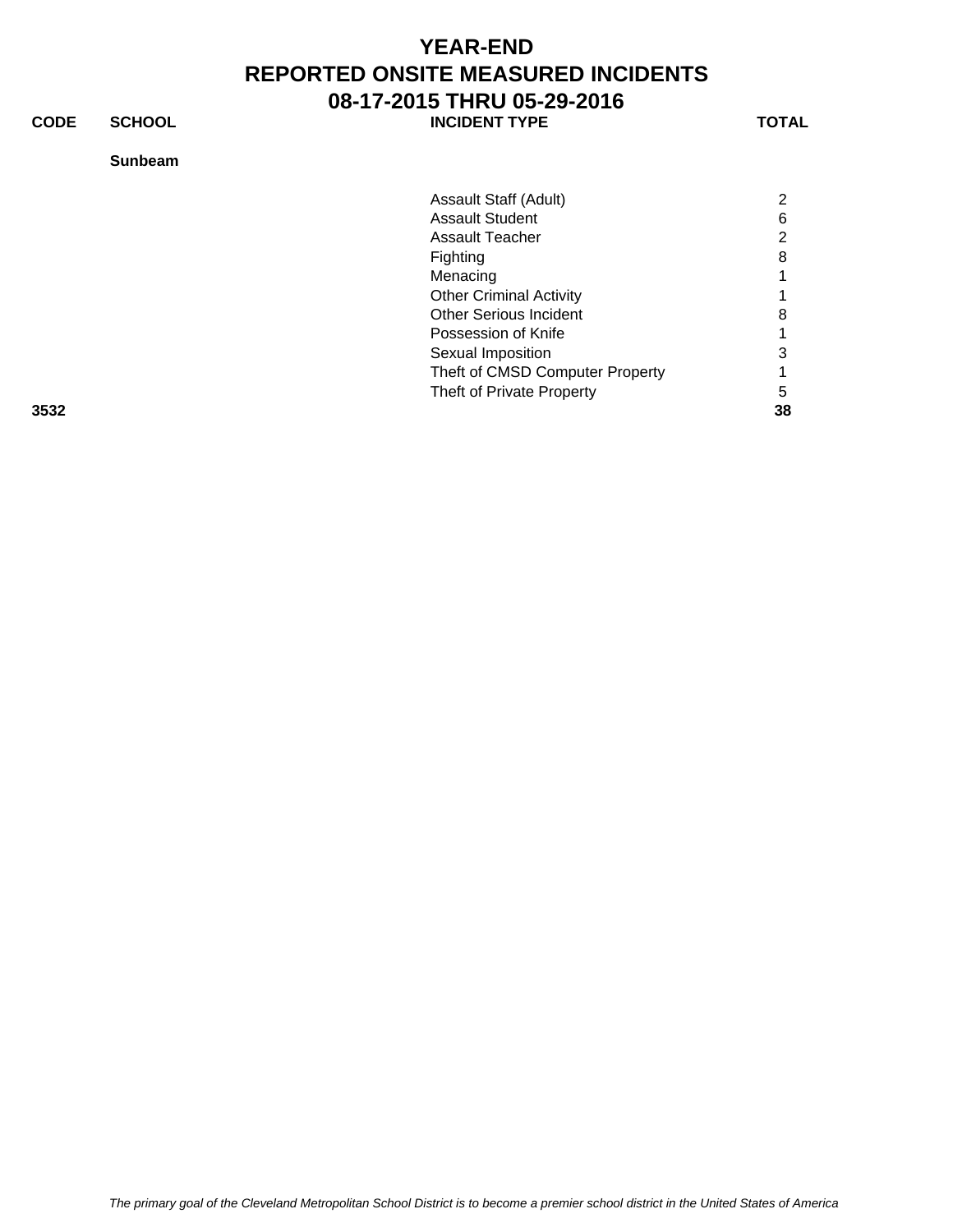**CODE SCHOOL SCHOOL INCIDENT TYPE TOTAL** 

#### **Thomas Jefferson - Newcomer**

|      | Assault Staff (Adult)     |   |
|------|---------------------------|---|
|      | <b>Assault Student</b>    |   |
|      | Fighting                  | 2 |
|      | Menacing                  | 1 |
|      | Sexual Imposition         |   |
|      | Theft of Private Property | 4 |
| 3537 |                           |   |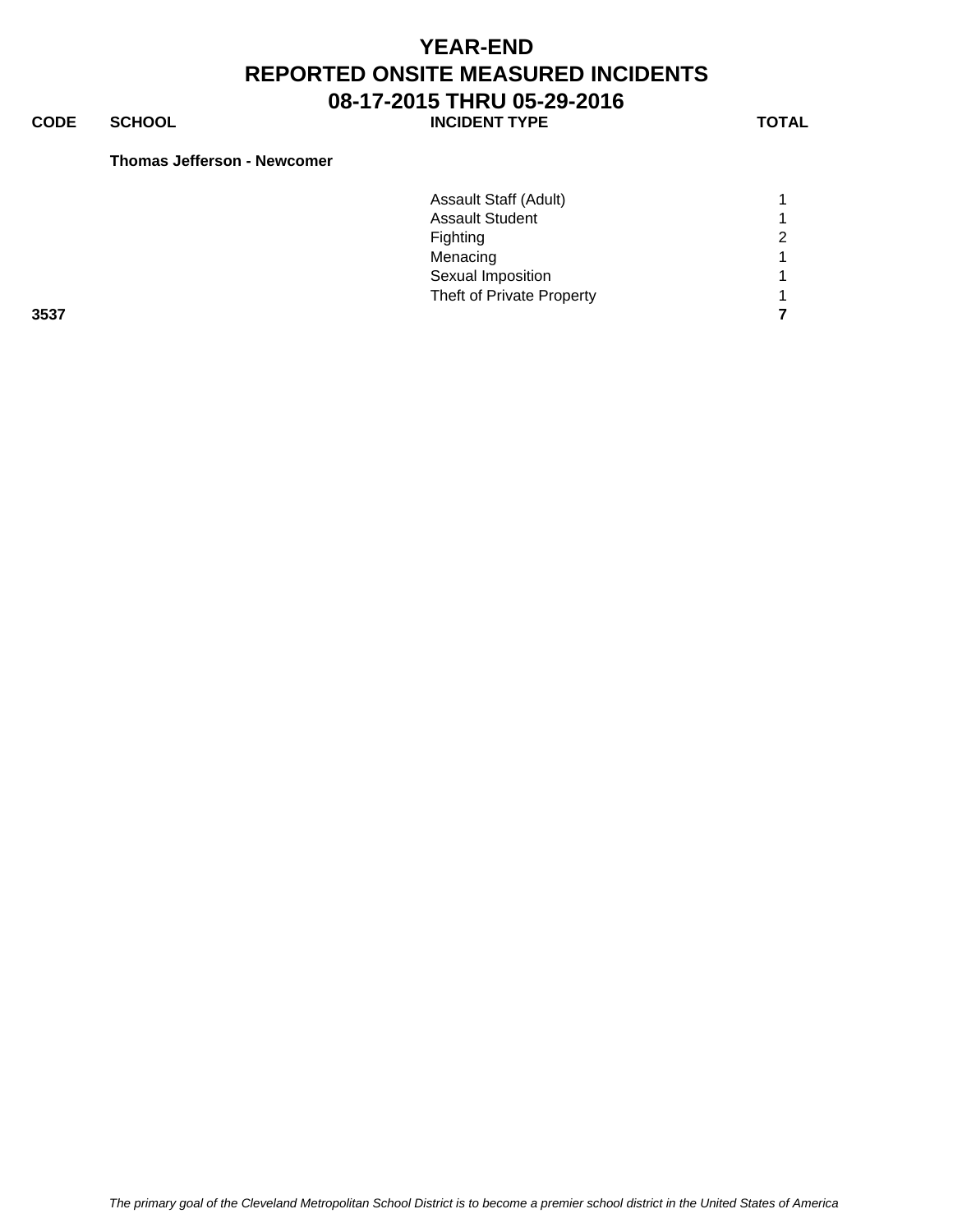**CODE SCHOOL SCHOOL** INCIDENT TYPE TOTAL

#### **Tremont**

| <b>Assault Student</b><br><b>Fighting</b><br>Harassment<br><b>Other Criminal Activity</b><br><b>Other Serious Incident</b><br>Possession of Knife<br>Possession of Other Dangerous Weapon<br>Public Indecency<br>Sexual Harassment<br>Theft of Private Property<br>Vandalism School Property |      |                |
|----------------------------------------------------------------------------------------------------------------------------------------------------------------------------------------------------------------------------------------------------------------------------------------------|------|----------------|
|                                                                                                                                                                                                                                                                                              |      | 5              |
|                                                                                                                                                                                                                                                                                              |      | 4              |
|                                                                                                                                                                                                                                                                                              |      |                |
|                                                                                                                                                                                                                                                                                              |      |                |
|                                                                                                                                                                                                                                                                                              |      | 2              |
|                                                                                                                                                                                                                                                                                              |      |                |
|                                                                                                                                                                                                                                                                                              |      |                |
|                                                                                                                                                                                                                                                                                              |      | $\overline{2}$ |
|                                                                                                                                                                                                                                                                                              |      | 2              |
|                                                                                                                                                                                                                                                                                              |      | 2              |
|                                                                                                                                                                                                                                                                                              |      |                |
|                                                                                                                                                                                                                                                                                              | 3544 | 22             |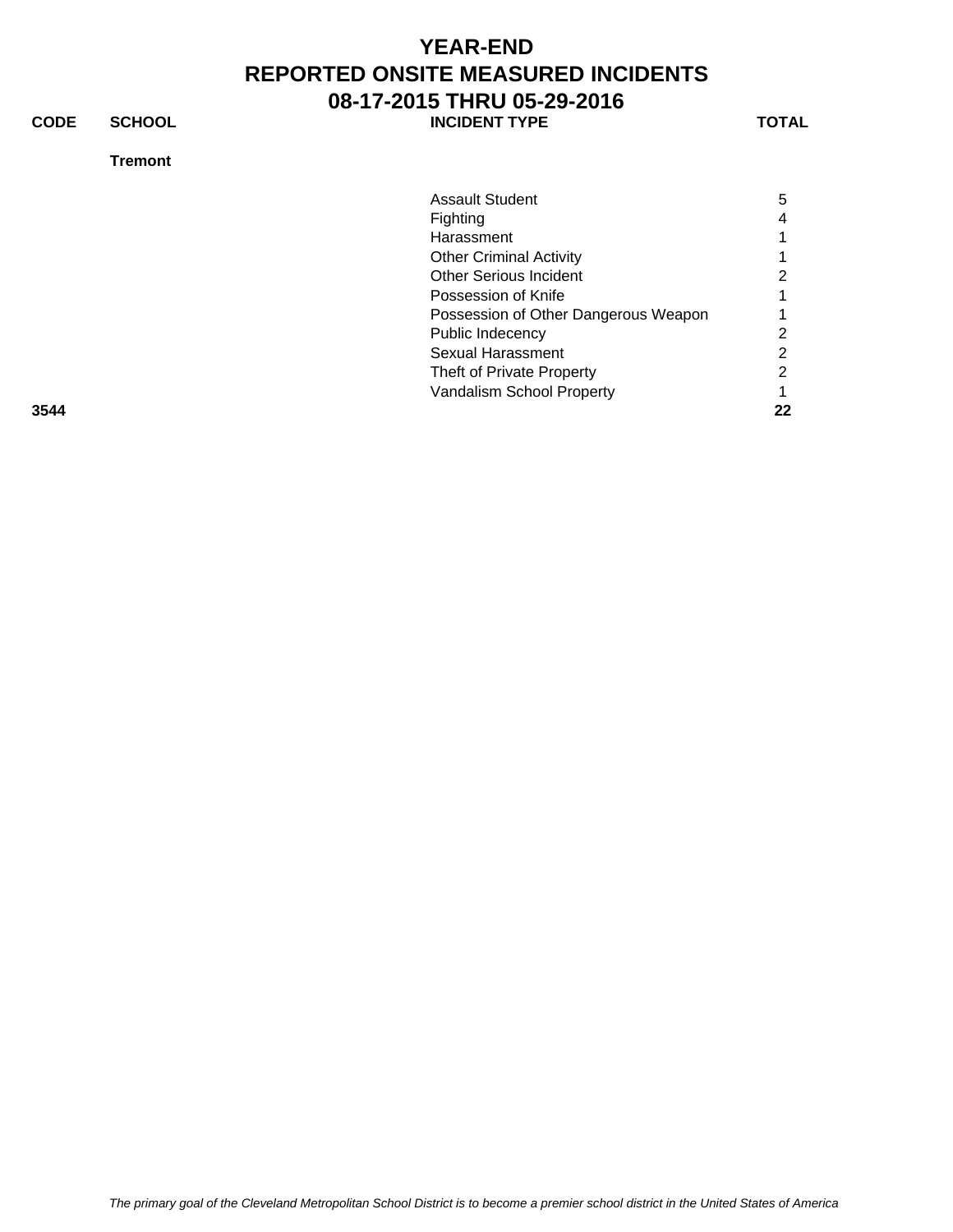**CODE SCHOOL SCHOOL INCIDENT TYPE TOTAL** 

**Valley View**

|      | <b>Bullying</b>               |   |
|------|-------------------------------|---|
|      | <b>Fighting</b>               |   |
|      | <b>Other Serious Incident</b> | ⌒ |
|      | Theft of Private Property     |   |
| 3550 |                               |   |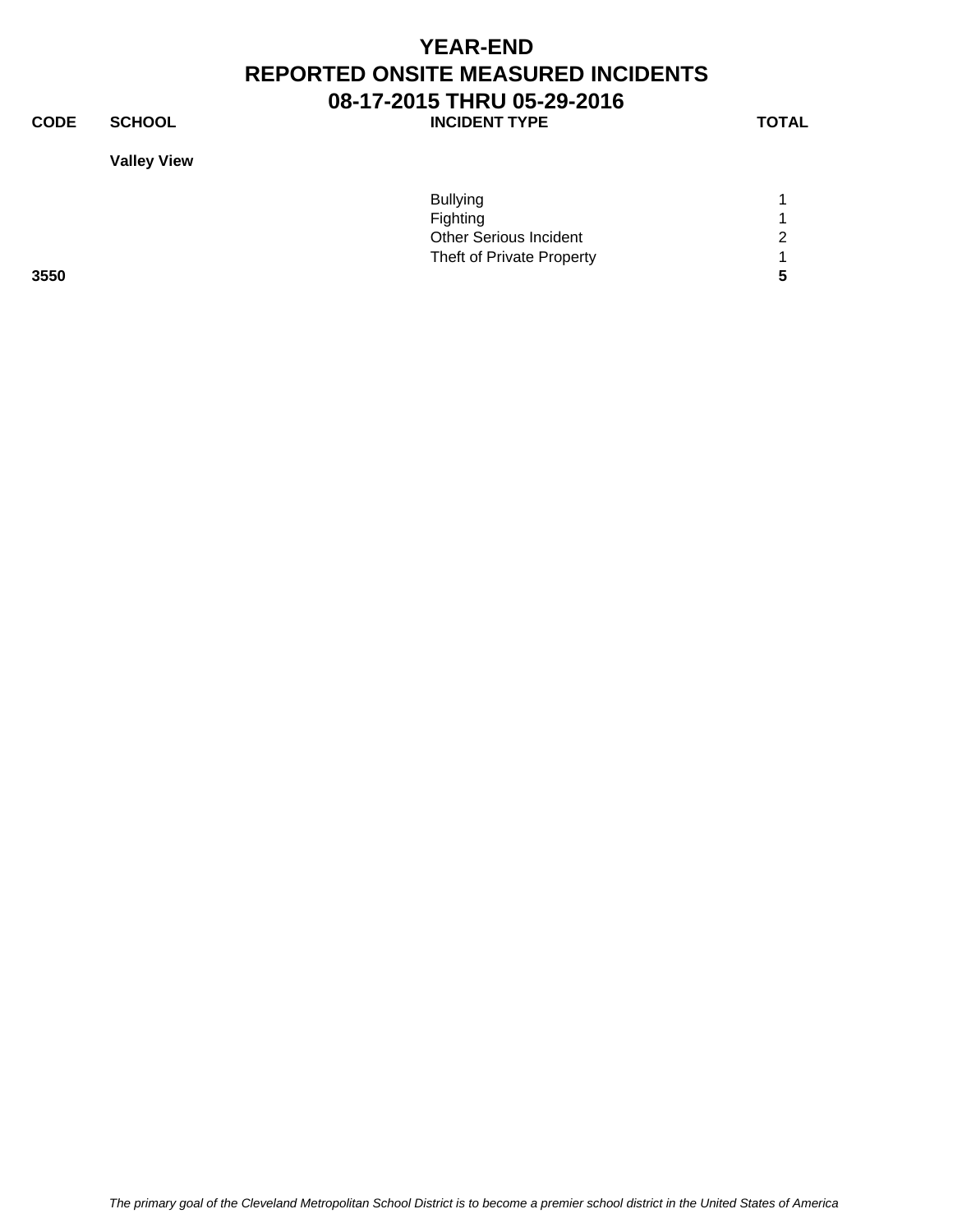**CODE SCHOOL SCHOOL INCIDENT TYPE TOTAL** 

**Wade Park**

|      | <b>Assault Security Officer</b> | 2 |
|------|---------------------------------|---|
|      | <b>Assault Student</b>          | 3 |
|      | Assault Teacher                 |   |
|      | Theft of Private Property       |   |
| 3556 |                                 |   |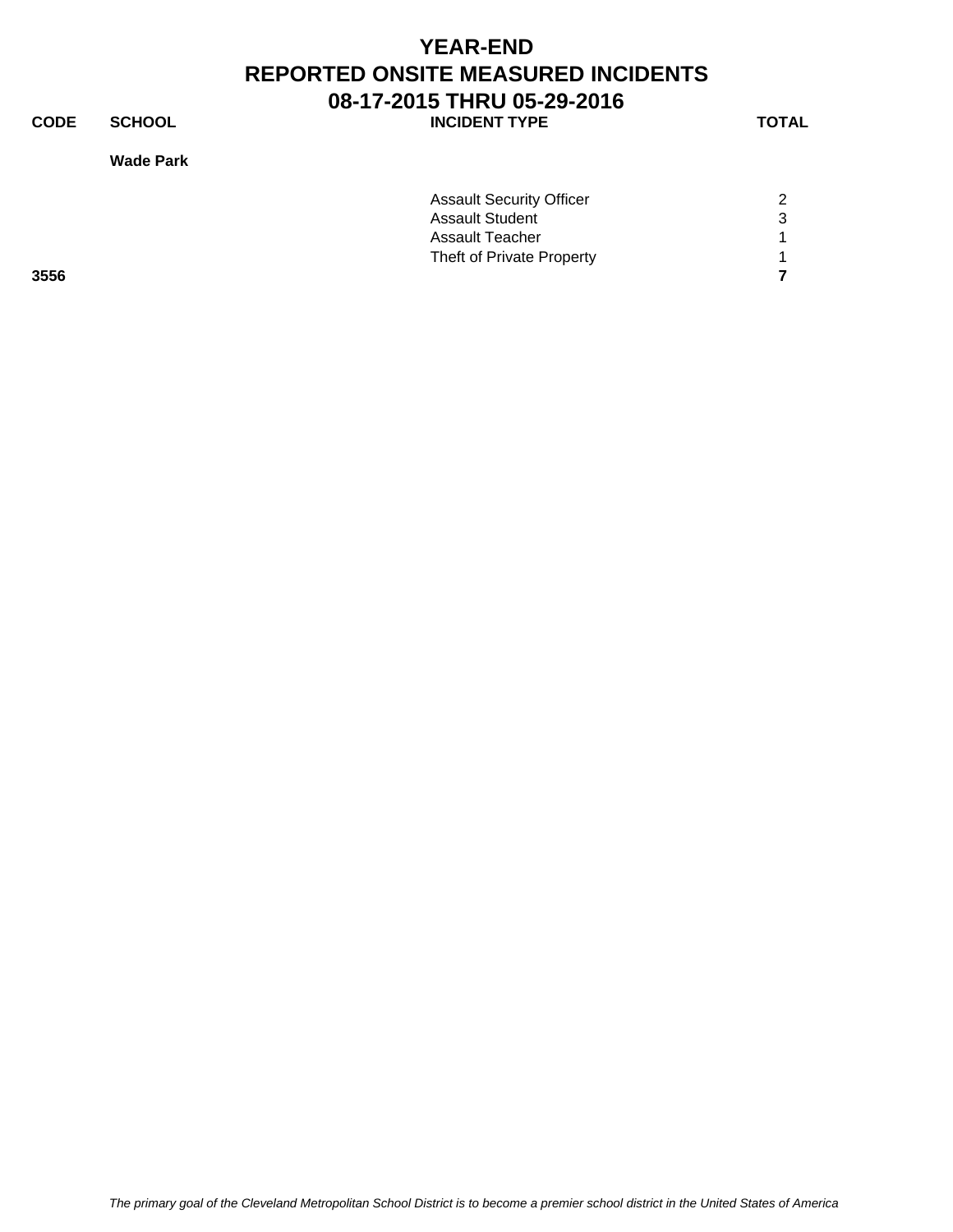**CODE SCHOOL SCHOOL INCIDENT TYPE TOTAL** 

**Walton**

| Sexual Imposition             |                                       |
|-------------------------------|---------------------------------------|
| Public Indecency              |                                       |
|                               |                                       |
| Possession of Knife           |                                       |
| <b>Other Serious Incident</b> |                                       |
| <b>Assault Student</b>        |                                       |
| Assault Staff (Adult)         |                                       |
|                               | Possession/Use of Scheduled Narcotics |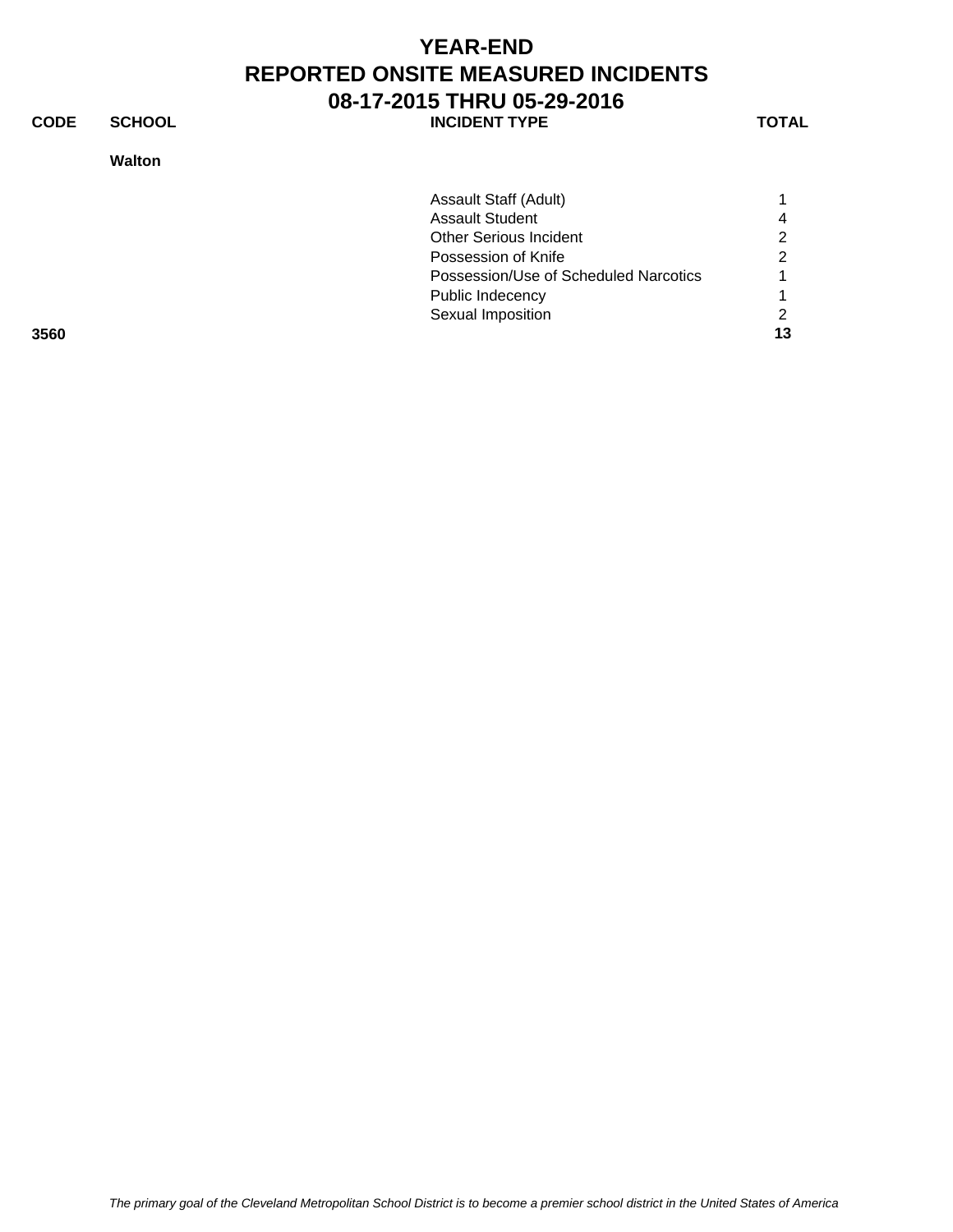**CODE SCHOOL SCHOOL** INCIDENT TYPE TOTAL

**Warner**

|      | <b>Assault Student</b>        | 2 |
|------|-------------------------------|---|
|      |                               |   |
|      | Fighting                      | 2 |
|      | <b>Other Serious Incident</b> |   |
| 3572 |                               | 5 |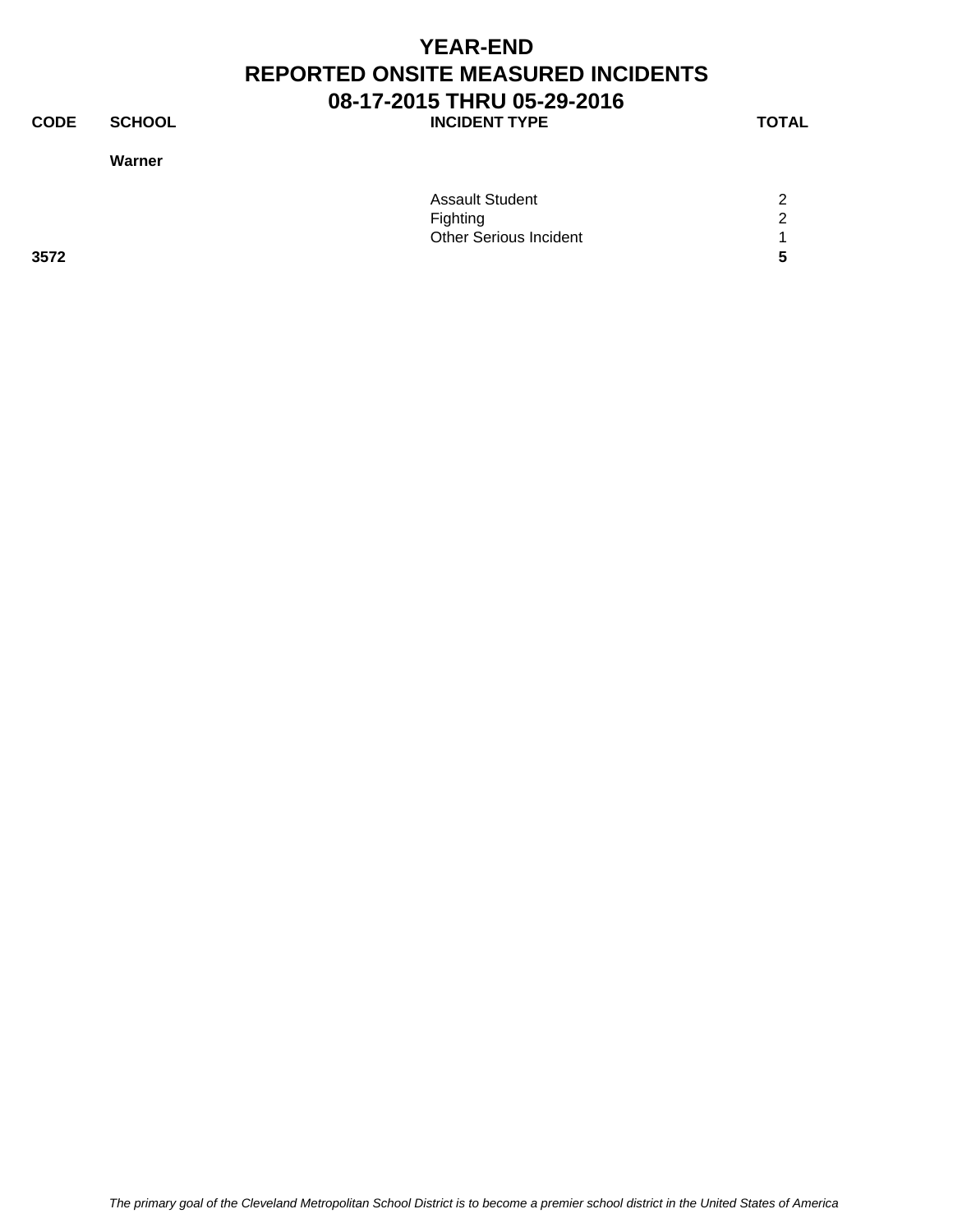**CODE SCHOOL SCHOOL INCIDENT TYPE TOTAL** 

### **Washington Park - Environmental**

|      | <b>Assault Student</b>                | 5  |
|------|---------------------------------------|----|
|      | Assault Teacher                       |    |
|      | Fighting                              |    |
|      | Harassment                            |    |
|      | Possession of Other Dangerous Weapon  |    |
|      | Possession/Use of Scheduled Narcotics |    |
|      | Sexual Imposition                     | 2  |
|      | Theft of Private Property             |    |
| 2110 |                                       | 13 |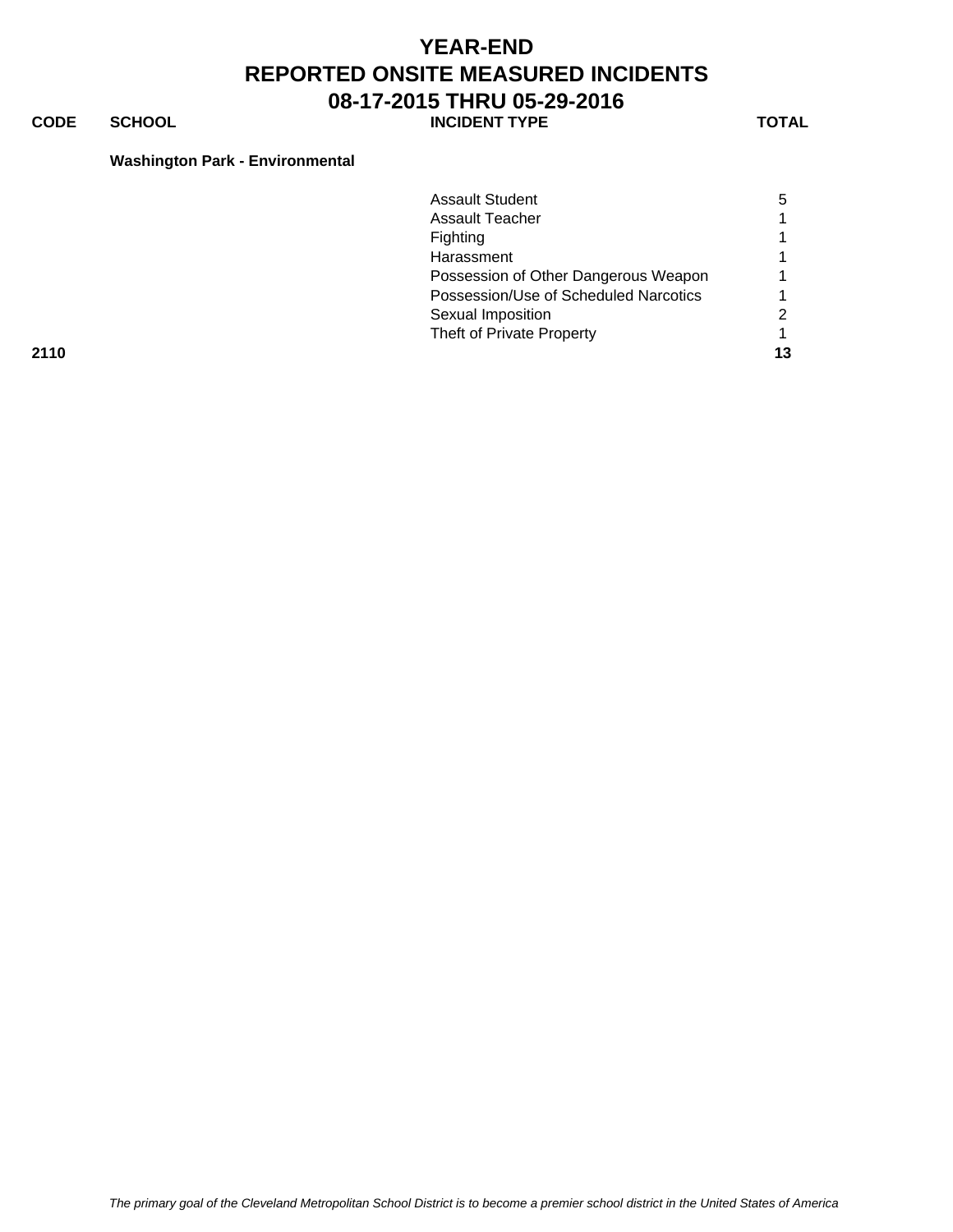**CODE SCHOOL SCHOOL INCIDENT TYPE TOTAL** 

#### **Watterson-Lake**

|      | Assault Staff (Adult)         |   |
|------|-------------------------------|---|
|      | <b>Assault Teacher</b>        | ⌒ |
|      | <b>Bullying</b>               |   |
|      | Fighting                      | 3 |
|      | <b>Other Serious Incident</b> | ⌒ |
|      | Possession of Knife           |   |
|      | Sexual Imposition             |   |
| 3592 |                               |   |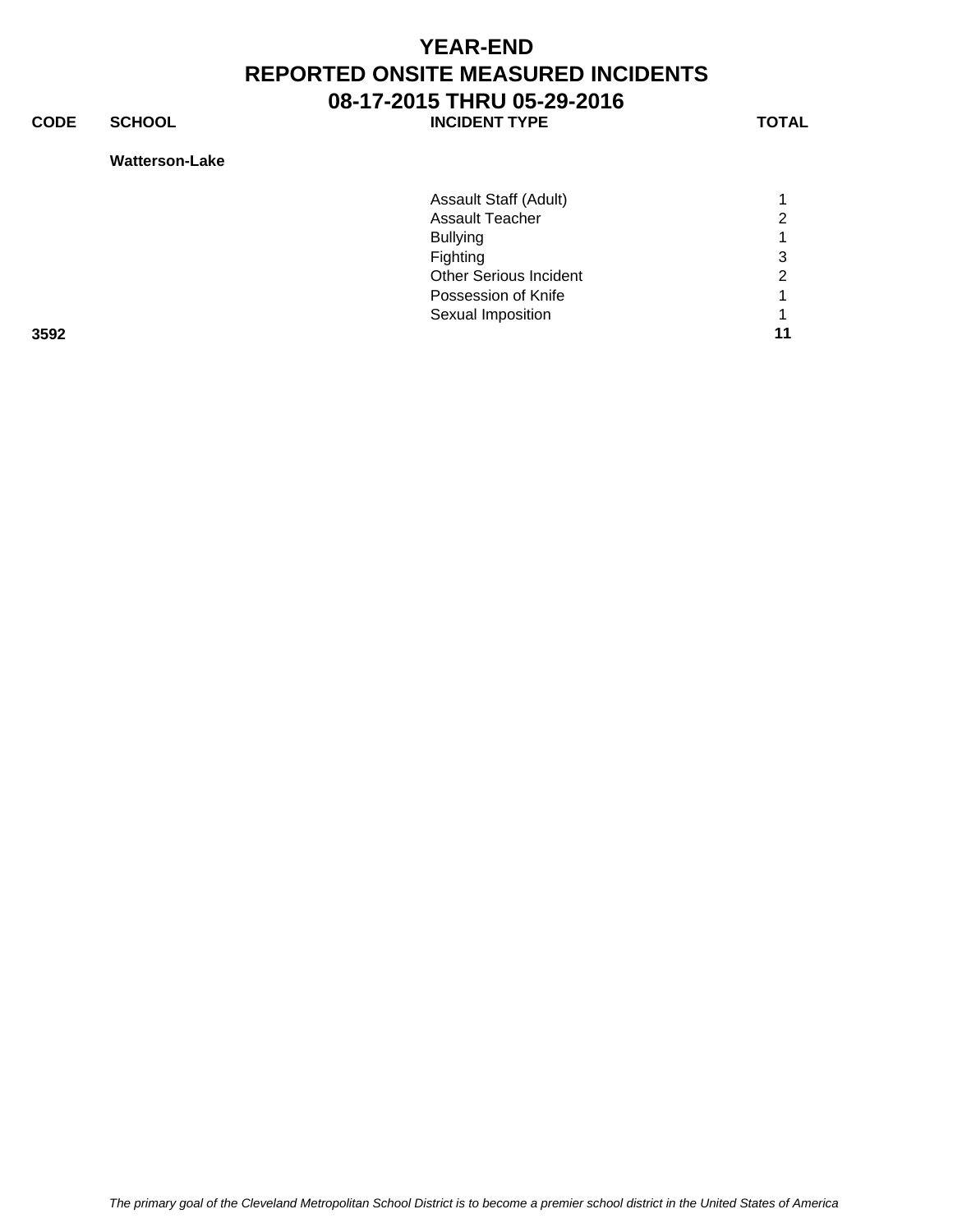**CODE SCHOOL SCHOOL INCIDENT TYPE TOTAL** 

**Waverly**

|      | <b>Other Serious Incident</b>         |        |
|------|---------------------------------------|--------|
|      | Possession/Use of Scheduled Narcotics | $\sim$ |
| 3596 |                                       |        |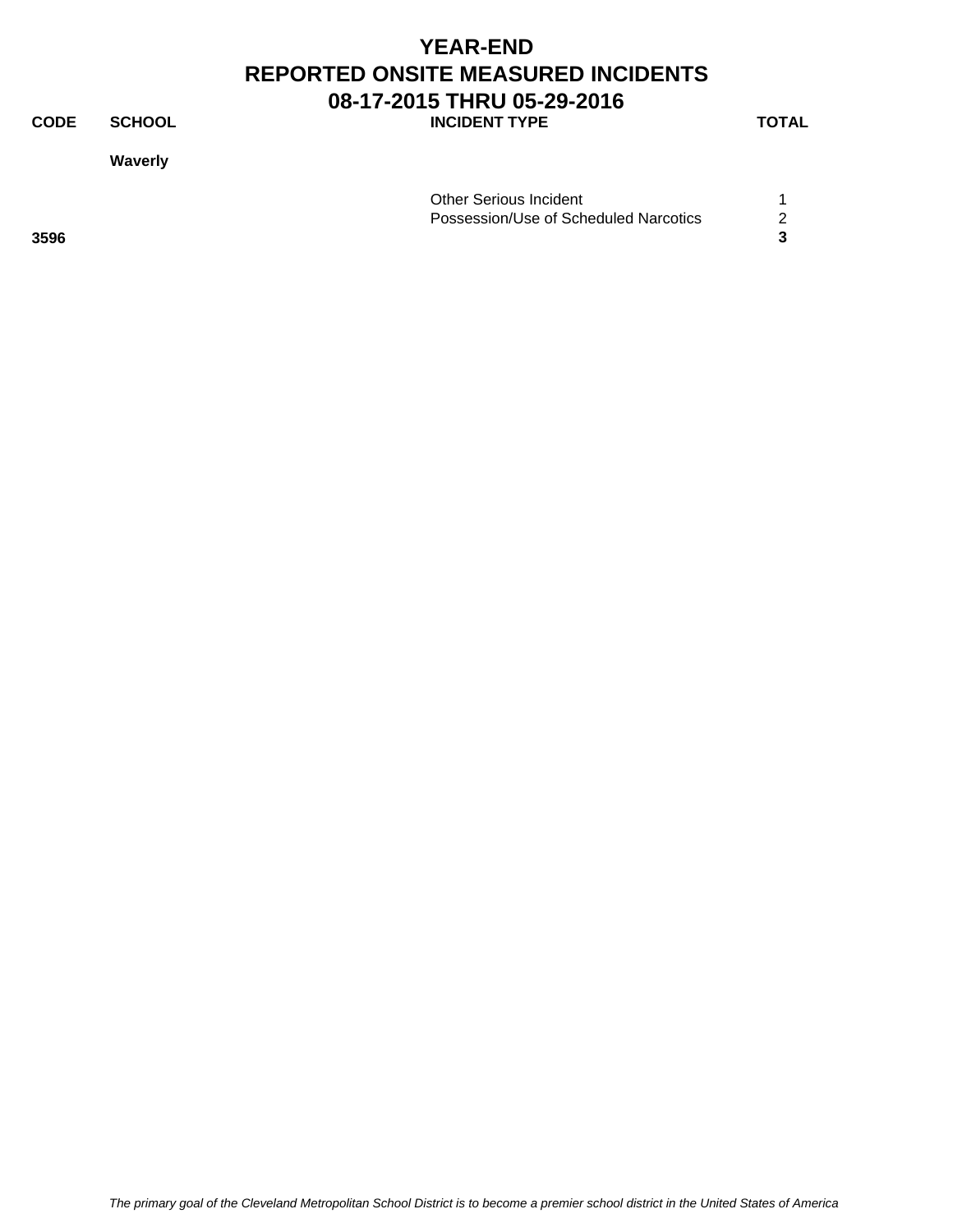**CODE SCHOOL SCHOOL INCIDENT TYPE TOTAL** 

### **Whitney Young**

| <b>Assault Student</b> | 2 |
|------------------------|---|
| <b>Assault Teacher</b> |   |
| Fighting               |   |
| Possession of Knife    |   |
|                        | 5 |
|                        |   |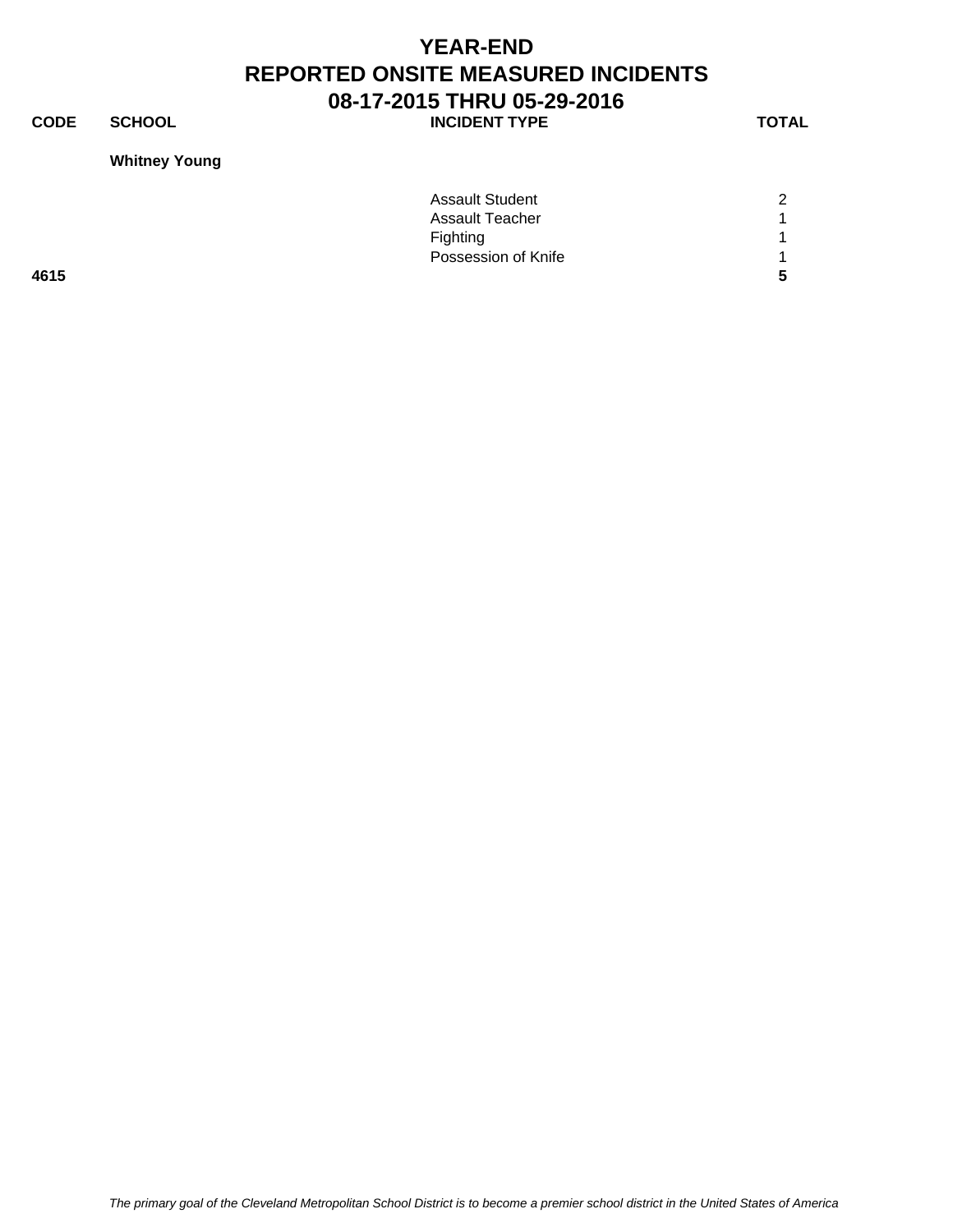**CODE SCHOOL SCHOOL INCIDENT TYPE TOTAL** 

**Wilbur Wright**

|      | <b>Assault Student</b>                |    |
|------|---------------------------------------|----|
|      | Fighting                              |    |
|      | <b>Other Serious Incident</b>         |    |
|      | Possession of Other Dangerous Weapon  |    |
|      | Possession/Use of Scheduled Narcotics |    |
|      | Sexual Imposition                     |    |
|      | Vandalism Private Property            |    |
| 4616 |                                       | 10 |
|      |                                       |    |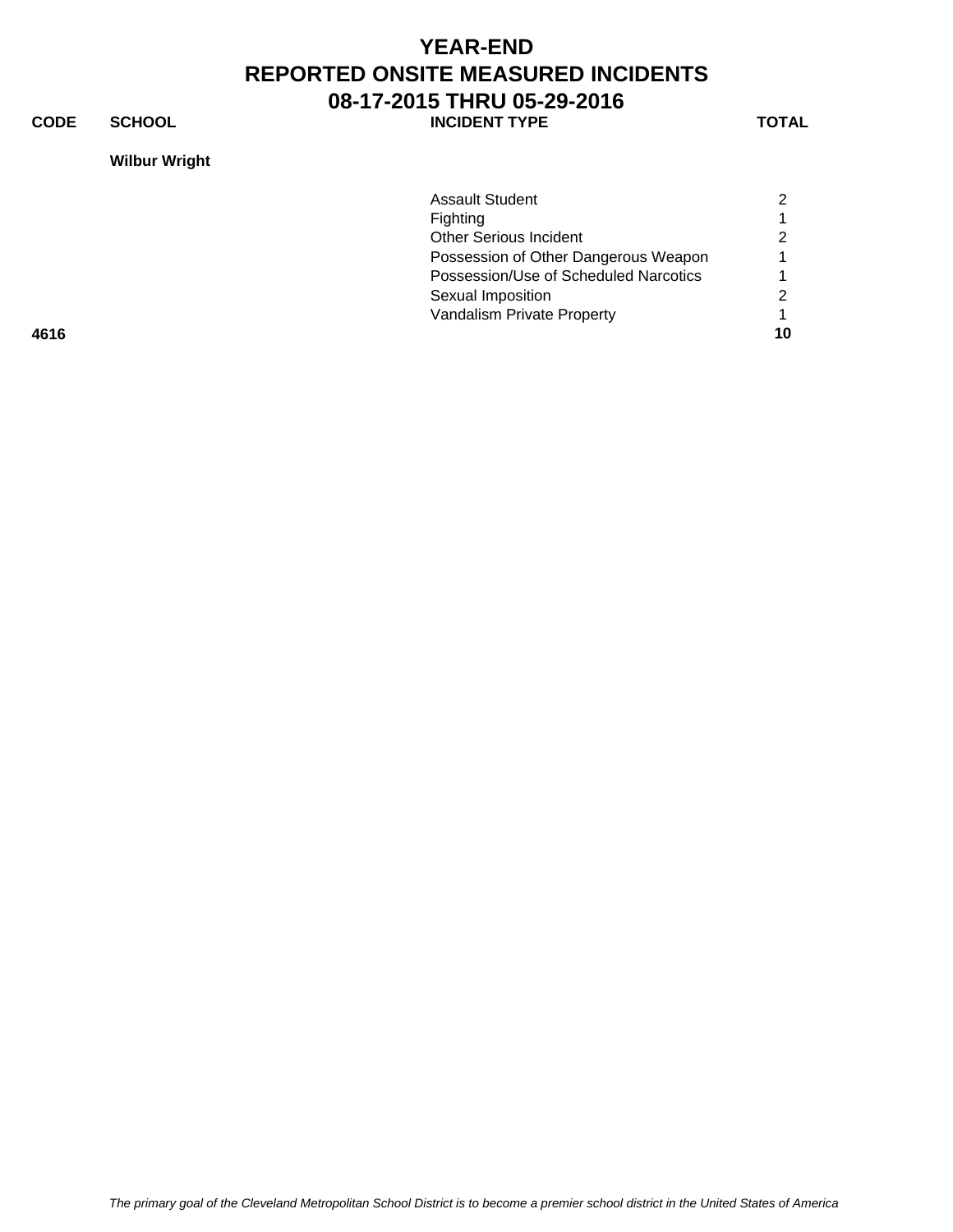**CODE SCHOOL SCHOOL INCIDENT TYPE TOTAL** 

#### **William Cullen Bryant**

|      | <b>Assault Student</b>       | 4  |
|------|------------------------------|----|
|      | <b>Breaking and Entering</b> |    |
|      | <b>Bullying</b>              |    |
|      | Fighting                     |    |
|      | Other Serious Incident       | 3  |
|      | Sexual Imposition            |    |
| 3622 |                              | 11 |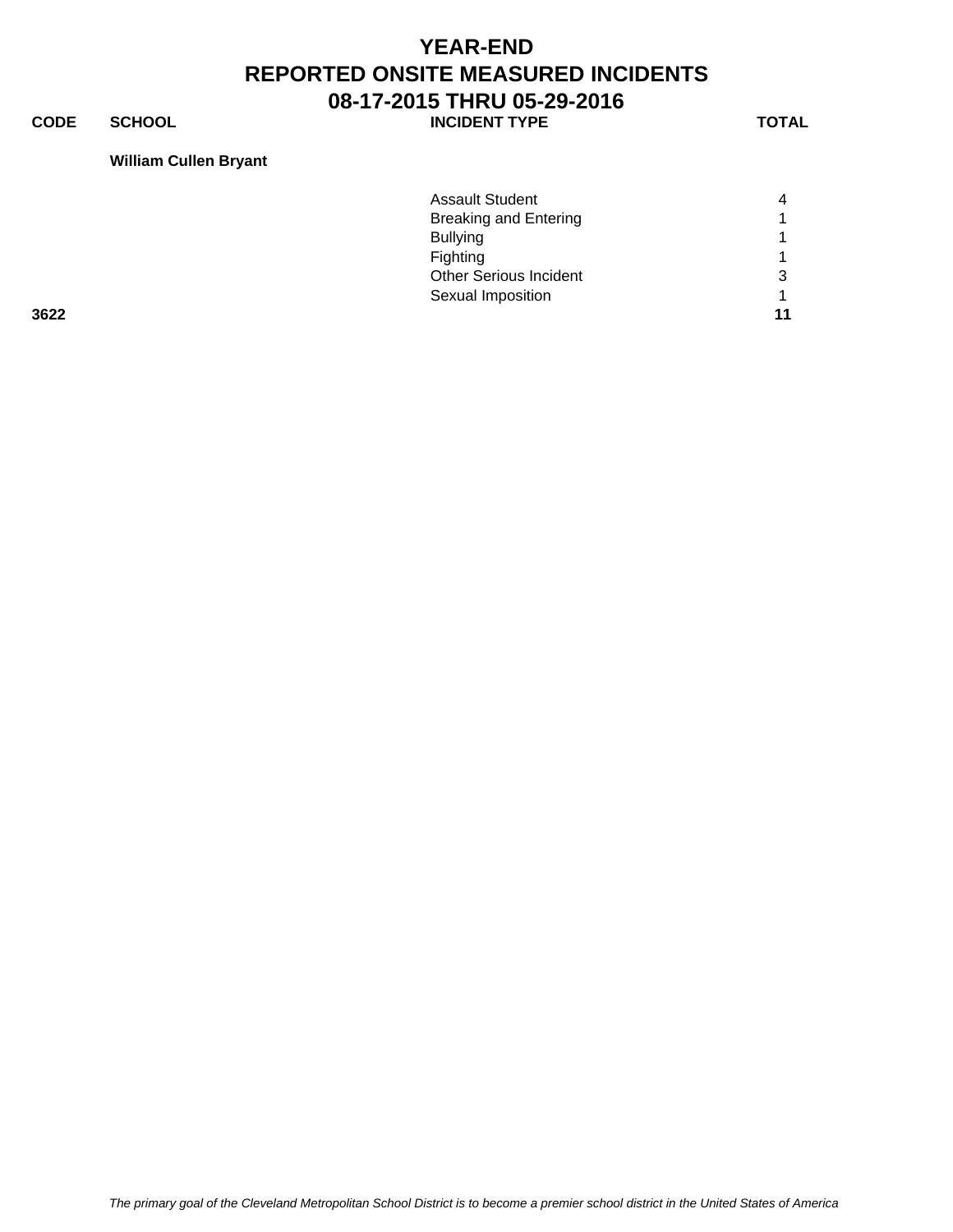**CODE SCHOOL SCHOOL INCIDENT TYPE TOTAL** 

**Willow**

|      | <b>Assault Student</b>                | $\overline{2}$ |
|------|---------------------------------------|----------------|
|      | <b>Assault Teacher</b>                | 2              |
|      | Fighting                              |                |
|      | <b>Other Serious Incident</b>         |                |
|      | Possession of Knife                   |                |
|      | Possession of Other Dangerous Weapon  | $\overline{2}$ |
|      | Possession/Use of Scheduled Narcotics | 4              |
| 3605 |                                       | 13             |
|      |                                       |                |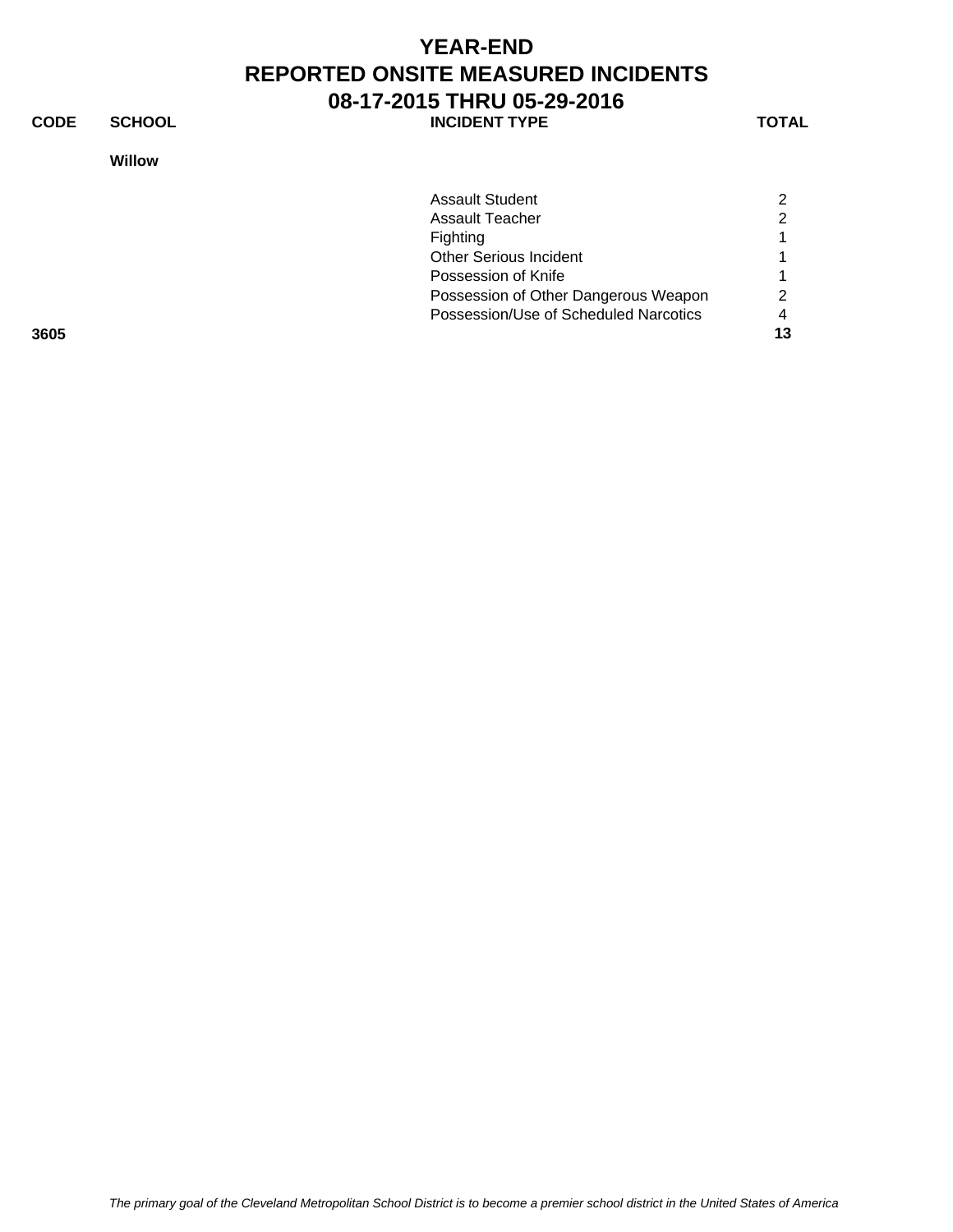### **YEAR-END REPORTED ONSITE MEASURED INCIDENTS 08-17-2015 THRU 05-29-2016 CODE SCHOOL INCIDENT TYPE TOTAL**

**Willson**

|  | C | TAI |  |
|--|---|-----|--|
|  |   |     |  |

|      | <b>Other Criminal Activity</b>       |  |
|------|--------------------------------------|--|
|      | Possession of Knife                  |  |
|      | Possession of Other Dangerous Weapon |  |
| 4624 |                                      |  |